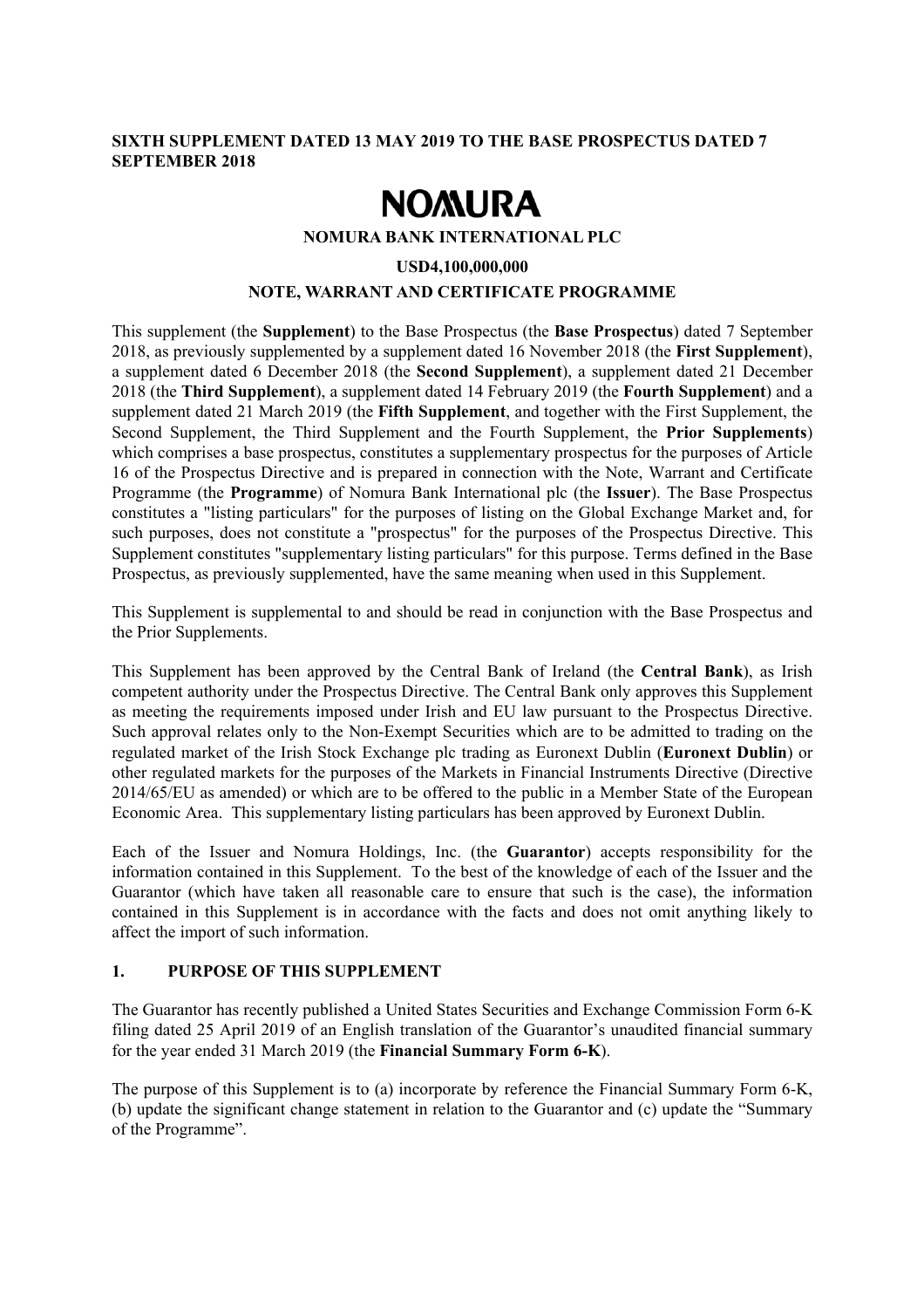#### **2. PUBLICATION OF THE GUARANTOR'S FINANCIAL SUMMARY FORM 6-K**

The Guarantor has recently published the Financial Summary Form 6-K.

A copy of the Financial Summary Form 6-K (available at https://www.nomuraholdings.com/investor/library/sec/6k/190425/190425\_1.pdf) has been filed with the Central Bank and Euronext Dublin. By virtue of this Supplement, the Financial Summary Form 6-K is incorporated by reference in, and forms part of, the Base Prospectus.

## **3. UPDATE OF THE SIGNIFICANT CHANGE STATEMENT**

There has been no significant change in the financial or trading position of the Guarantor or the Nomura Group since 31 March 2019. There has been no significant change in the financial position of the Issuer since 30 September 2018. There has been no material adverse change in the prospects of the Issuer or the Guarantor since 31 March 2018.

### **4. UPDATE OF THE "SUMMARY OF THE PROGRAMME"**

The Summary of the Base Prospectus shall be deemed updated and replaced with the Summary in the Annex to this Supplement.

### **5. GENERAL**

All references to pages in this Supplement are to the original unsupplemented Base Prospectus, notwithstanding any amendments described herein.

To the extent that there is any inconsistency between (a) any statement in this Supplement or any statement incorporated by reference into this Supplement and (b) any other statement in or incorporated by reference in the Base Prospectus, the statements in (a) above will prevail.

Save as disclosed in this Supplement and the Prior Supplements, there has been no other significant new factor, material mistake or inaccuracy relating to information included in the Base Prospectus since the publication of the Base Prospectus.

Copies of all documents incorporated by reference in the Base Prospectus can be obtained from the Principal Agent as described on page 174 of the Base Prospectus.

If documents which are incorporated by reference themselves incorporate any information or other documents therein, either expressly or implicitly, such information or other documents will not form part of this Supplement for the purposes of the Prospectus Directive.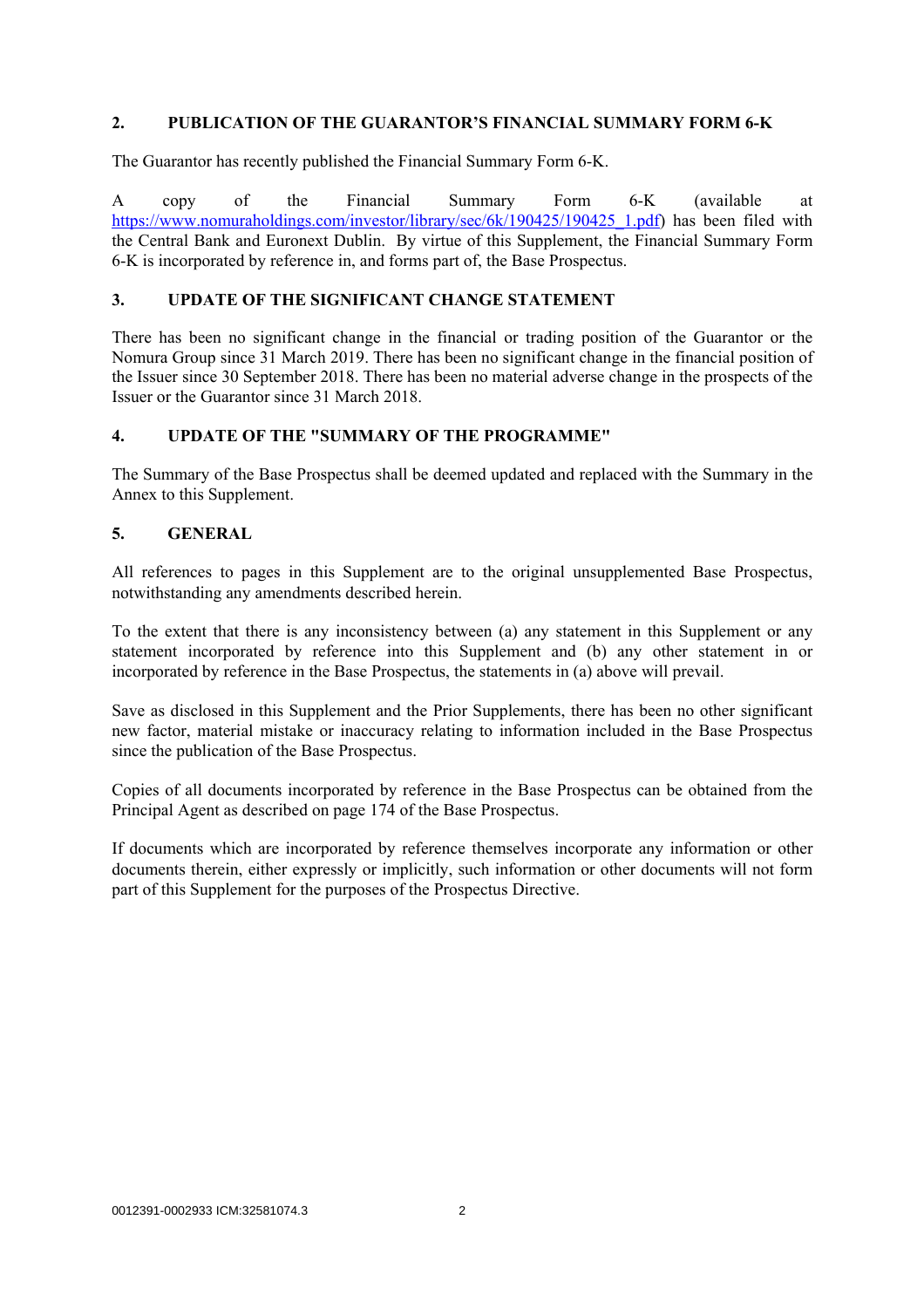#### **ANNEX**

#### **SUMMARY OF THE PROGRAMME**

#### *The following section applies to Non-Exempt Securities only.*

*Summaries are made up of disclosure requirements known as "Elements". These Elements are numbered in Section A – E (A.1 – E.7). This Summary contains all the Elements required to be included in a summary for this type of Security, the Issuer and the Guarantor. Because some Elements are not required to be addressed, there may be gaps in the numbering sequence of the Elements. Even though an Element may be required to be inserted in the summary because of the type of Security, the Issuer and the Guarantor, it is possible that no relevant information can be given regarding the Element. In this case a short description of the Element is included in the summary with the mention of "not applicable". Information described in the italicised drafting prompts will be completed (where applicable) when preparing the issue specific summary for a Series of Securities.*

| <b>Element</b> | <b>Title</b>                                                                                     |                                                                                                                                                                                                                                                                                                                                                                                                                                                                                                                                         |
|----------------|--------------------------------------------------------------------------------------------------|-----------------------------------------------------------------------------------------------------------------------------------------------------------------------------------------------------------------------------------------------------------------------------------------------------------------------------------------------------------------------------------------------------------------------------------------------------------------------------------------------------------------------------------------|
| A.1            | Warning that<br>the summary<br>should be read<br>as an                                           | This summary should be read as an introduction to the Base<br>$\bullet$<br>Prospectus and the applicable Final Terms.<br>Any decision to invest in the Securities should be based on<br>$\bullet$                                                                                                                                                                                                                                                                                                                                       |
|                | introduction<br>and provision<br>as to claims                                                    | consideration of the Base Prospectus as a whole, including any<br>documents incorporated by reference and the applicable Final<br>Terms.                                                                                                                                                                                                                                                                                                                                                                                                |
|                |                                                                                                  | Where a claim relating to the information contained in the<br>$\bullet$<br>Base Prospectus and the applicable Final Terms is brought<br>before a court, the plaintiff investor might, under the national<br>legislation of the Member State, have to bear the costs of<br>translating the Base Prospectus and the applicable Final Terms<br>before the legal proceedings are initiated.                                                                                                                                                 |
|                |                                                                                                  | Civil liability attaches only to those persons who have tabled<br>$\bullet$<br>the summary, including any translation hereof, but only if the<br>summary is misleading, inaccurate or inconsistent when read<br>together with the other parts of this Base Prospectus and the<br>applicable Final Terms or it does not provide, when read<br>together with the other parts of the Base Prospectus and the<br>applicable Final Terms, key information in order to aid<br>investors when considering whether to invest in the Securities. |
| A.2            | Consent as to<br>use of the Base<br>Prospectus,<br>period of<br>validity and<br>other conditions | Certain Tranches of Securities with a denomination or issue price of<br>less than $£100,000$ (or its equivalent in any other currency) may be<br>offered in circumstances where there is no exemption from the<br>obligation under the Prospectus Directive to publish a prospectus.<br>Any such offer is referred to as a Non-Exempt Offer.                                                                                                                                                                                            |
|                | attached                                                                                         | Issue specific summary:                                                                                                                                                                                                                                                                                                                                                                                                                                                                                                                 |

#### **Section A − Introduction and warnings**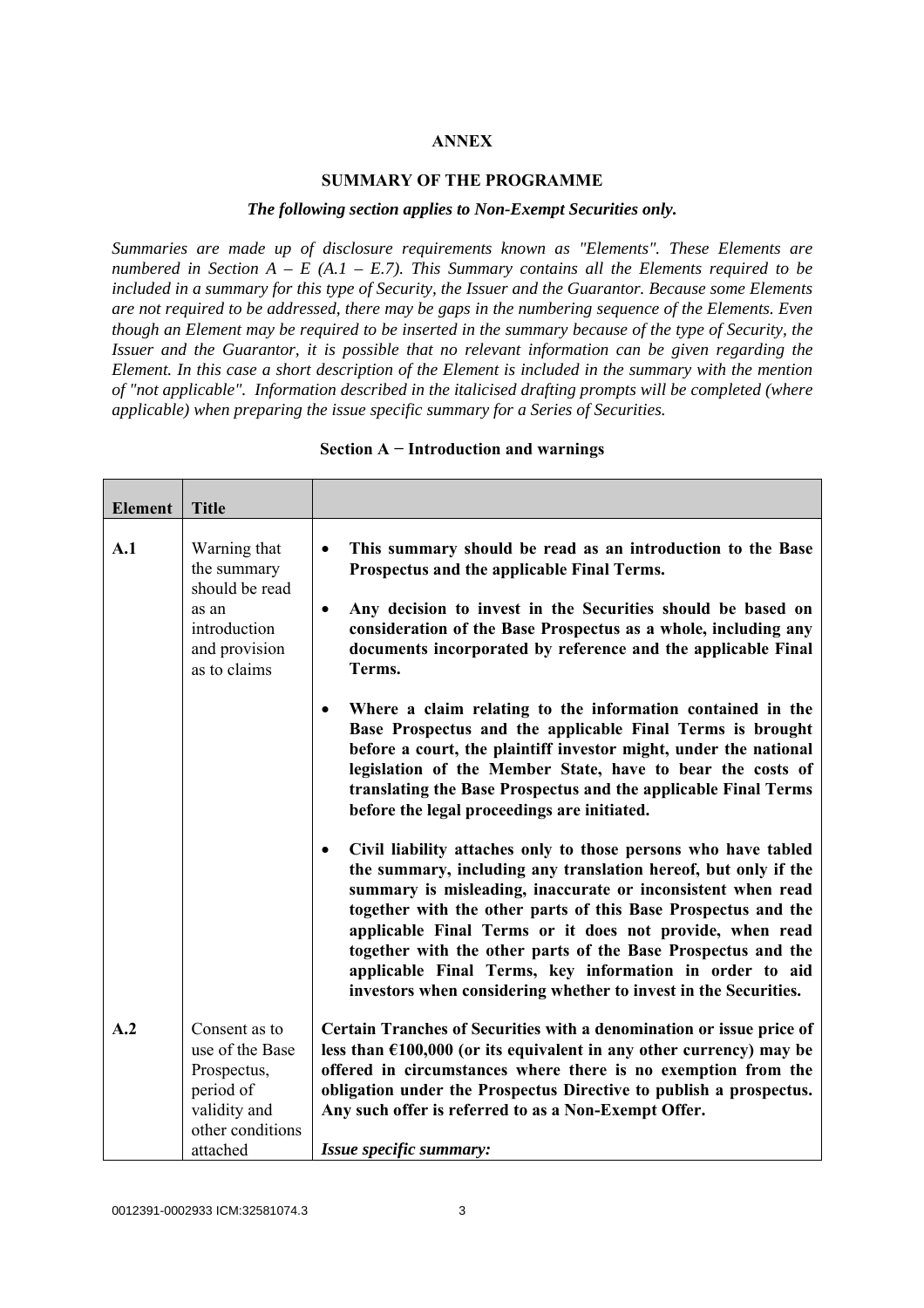| <b>Element</b> | <b>Title</b> |                                                                                                                                                                                                                                                                                                                                                                                                                                                                                                                   |
|----------------|--------------|-------------------------------------------------------------------------------------------------------------------------------------------------------------------------------------------------------------------------------------------------------------------------------------------------------------------------------------------------------------------------------------------------------------------------------------------------------------------------------------------------------------------|
|                |              | [Not Applicable – the Securities are not being offered to the public as<br>part of a Non-Exempt Offer.]                                                                                                                                                                                                                                                                                                                                                                                                           |
|                |              | [Consent: Subject to the conditions set out below, the Issuer consents<br>to the use of the Base Prospectus in connection with a Non-Exempt<br>Offer of Securities by the relevant Dealer, [names of specific financial<br>intermediaries listed in final terms,] [and] [each financial intermediary<br>whose name is published on the Issuer's website (see the "Corporate<br>Disclosure" section at www.nomuranow.com) and identified as an<br>Authorised Offeror in respect of the relevant Non-Exempt Offer]. |
|                |              | Offer period: The Issuer's consent referred to above is given for Non-<br>Exempt Offers of Securities during [offer period for the issue to be<br>specified here] (the Offer Period).                                                                                                                                                                                                                                                                                                                             |
|                |              | Conditions to consent: The conditions to the Issuer's consent are that<br>such consent (a) is only valid during the Offer Period; and (b) only<br>extends to the use of the Base Prospectus to make Non-Exempt Offers<br>of these Securities in [specify each relevant Member State in which the<br>particular Tranche of Securities can be offered].                                                                                                                                                             |
|                |              | <b>INVESTOR</b><br><b>INTENDING</b><br><b>OR</b><br>AN.<br>T <sub>O</sub><br><b>PURCHASE</b><br>PURCHASING ANY SECURITIES IN A NON-EXEMPT OFFER                                                                                                                                                                                                                                                                                                                                                                   |
|                |              | FROM AN AUTHORISED OFFEROR WILL DO SO, AND<br>OFFERS AND SALES OF SUCH TO AN INVESTOR BY SUCH<br><b>AUTHORISED</b><br><b>OFFEROR</b><br><b>WILL</b><br>BE<br>MADE,<br>IN                                                                                                                                                                                                                                                                                                                                          |
|                |              | ACCORDANCE WITH THE TERMS AND CONDITIONS OF<br>THE OFFER IN PLACE BETWEEN SUCH AUTHORISED<br><b>OFFEROR</b><br><b>AND</b><br><b>SUCH</b><br><b>INVESTOR</b><br><b>INCLUDING</b>                                                                                                                                                                                                                                                                                                                                   |
|                |              | ARRANGEMENTS IN RELATION TO PRICE, ALLOCATIONS,<br><b>EXPENSES</b><br><b>SETTLEMENT.</b><br><b>AND</b><br><b>THE</b><br><b>RELEVANT</b><br><b>INFORMATION WILL BE PROVIDED BY THE AUTHORISED</b>                                                                                                                                                                                                                                                                                                                  |
|                |              | <b>OFFEROR AT THE TIME OF SUCH OFFER.</b>                                                                                                                                                                                                                                                                                                                                                                                                                                                                         |

# **Section B – Issuer [and Guarantor]**

| <b>Element</b> | <b>Title</b>                                           |                                                                                                                                                                         |
|----------------|--------------------------------------------------------|-------------------------------------------------------------------------------------------------------------------------------------------------------------------------|
| B.1            | Legal and<br>commercial<br>name of the<br>Issuer       | Nomura Bank International plc.                                                                                                                                          |
| B.2            | Domicile/<br>legal form/<br>legislation/<br>country of | The Issuer is a public limited company registered in England and<br>Wales under number 1981122 and was incorporated under the<br>Companies Act 1985 on 22 January 1986. |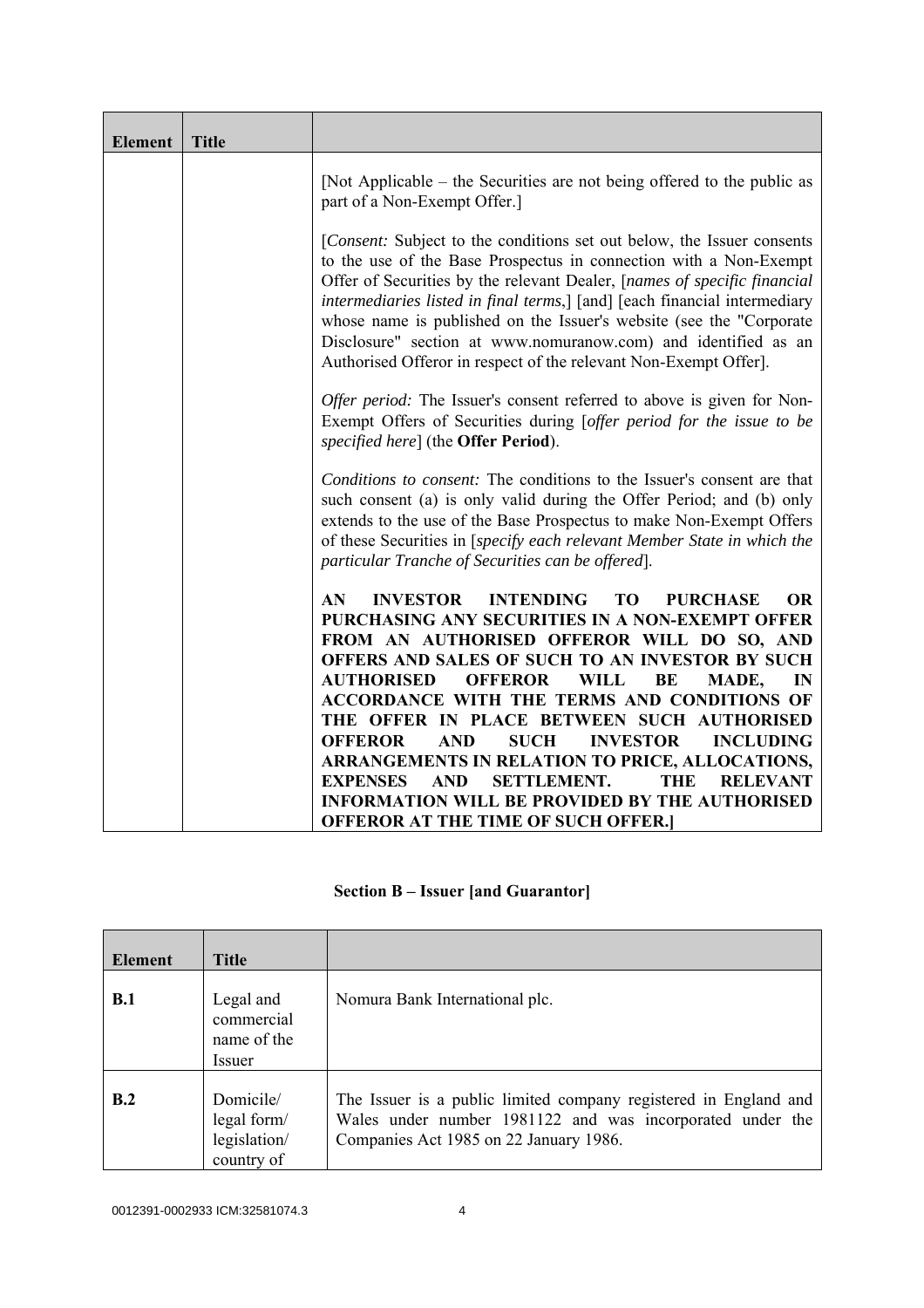|             | incorporation                                                                                                                                                          |                                                                                                                                                                                                                                                                                                                                                                                                                                                                                                           |                                                                                                                                   |               |
|-------------|------------------------------------------------------------------------------------------------------------------------------------------------------------------------|-----------------------------------------------------------------------------------------------------------------------------------------------------------------------------------------------------------------------------------------------------------------------------------------------------------------------------------------------------------------------------------------------------------------------------------------------------------------------------------------------------------|-----------------------------------------------------------------------------------------------------------------------------------|---------------|
| B.4b        | Trend<br>information<br>affecting the<br>Issuer and the<br>industries<br>in which it<br>operates                                                                       | Not applicable, there are no known trends, uncertainties, demands,<br>commitments or events that are reasonably likely to have a material<br>effect on the Issuer and the industries in which it operates for at least<br>the current financial year.                                                                                                                                                                                                                                                     |                                                                                                                                   |               |
| B.5         | Description of<br>the Group                                                                                                                                            | The Issuer is a wholly owned subsidiary of Nomura Europe Holdings<br>plc (the main European holding company of the Nomura Group (as<br>defined below)) which in turn is a wholly owned subsidiary of<br>Nomura Holdings, Inc. (the Guarantor). The Guarantor is the<br>ultimate holding company of a group of companies and manages<br>financial operations for those subsidiary companies (together the<br>Nomura Group). Nomura Holdings, Inc. was formerly known as<br>The Nomura Securities Co., Ltd. |                                                                                                                                   |               |
| B.9         | Profit forecast<br>or estimate                                                                                                                                         |                                                                                                                                                                                                                                                                                                                                                                                                                                                                                                           | Not applicable, no profit forecasts or estimates have been made in the<br>Base Prospectus in relation to the Issuer.              |               |
| B.10        | Audit<br>report<br>qualifications                                                                                                                                      |                                                                                                                                                                                                                                                                                                                                                                                                                                                                                                           | Not applicable, no qualifications are contained in any audit report<br>included in the Base Prospectus in relation to the Issuer. |               |
| <b>B.12</b> | Selected historical key financial information                                                                                                                          |                                                                                                                                                                                                                                                                                                                                                                                                                                                                                                           |                                                                                                                                   |               |
|             | <b>Income Statement</b>                                                                                                                                                |                                                                                                                                                                                                                                                                                                                                                                                                                                                                                                           |                                                                                                                                   |               |
|             | The key financial information below is extracted from the Issuer's audited income<br>statement and statement of comprehensive income for the year ended 31 March 2018: |                                                                                                                                                                                                                                                                                                                                                                                                                                                                                                           |                                                                                                                                   |               |
|             |                                                                                                                                                                        |                                                                                                                                                                                                                                                                                                                                                                                                                                                                                                           | 31 March 2017                                                                                                                     | 31 March 2018 |
|             |                                                                                                                                                                        |                                                                                                                                                                                                                                                                                                                                                                                                                                                                                                           | (Thousands of USD)                                                                                                                |               |
|             | Net interest income                                                                                                                                                    |                                                                                                                                                                                                                                                                                                                                                                                                                                                                                                           | 35,201                                                                                                                            | 65,062        |
|             | Fee and commission income                                                                                                                                              |                                                                                                                                                                                                                                                                                                                                                                                                                                                                                                           | 53,777                                                                                                                            | 49,057        |
|             | Dealing loss                                                                                                                                                           |                                                                                                                                                                                                                                                                                                                                                                                                                                                                                                           | (54,098)                                                                                                                          | (75, 320)     |
|             | Administrative expenses                                                                                                                                                |                                                                                                                                                                                                                                                                                                                                                                                                                                                                                                           | (12, 354)                                                                                                                         | (12,902)      |
|             | taxation                                                                                                                                                               | Profit on ordinary activities before                                                                                                                                                                                                                                                                                                                                                                                                                                                                      | 18,366                                                                                                                            | 19,840        |
|             | Tax charge on profit on ordinary<br>activities                                                                                                                         |                                                                                                                                                                                                                                                                                                                                                                                                                                                                                                           | (3,751)                                                                                                                           | (3,709)       |

 $1$  By virtue of a Supplement dated 21 December 2018, selected key financial information for the six months ended 30 September 2018 together with comparative financial information for the same period in the previous financial year has been included. The significant change statement has been updated accordingly.

l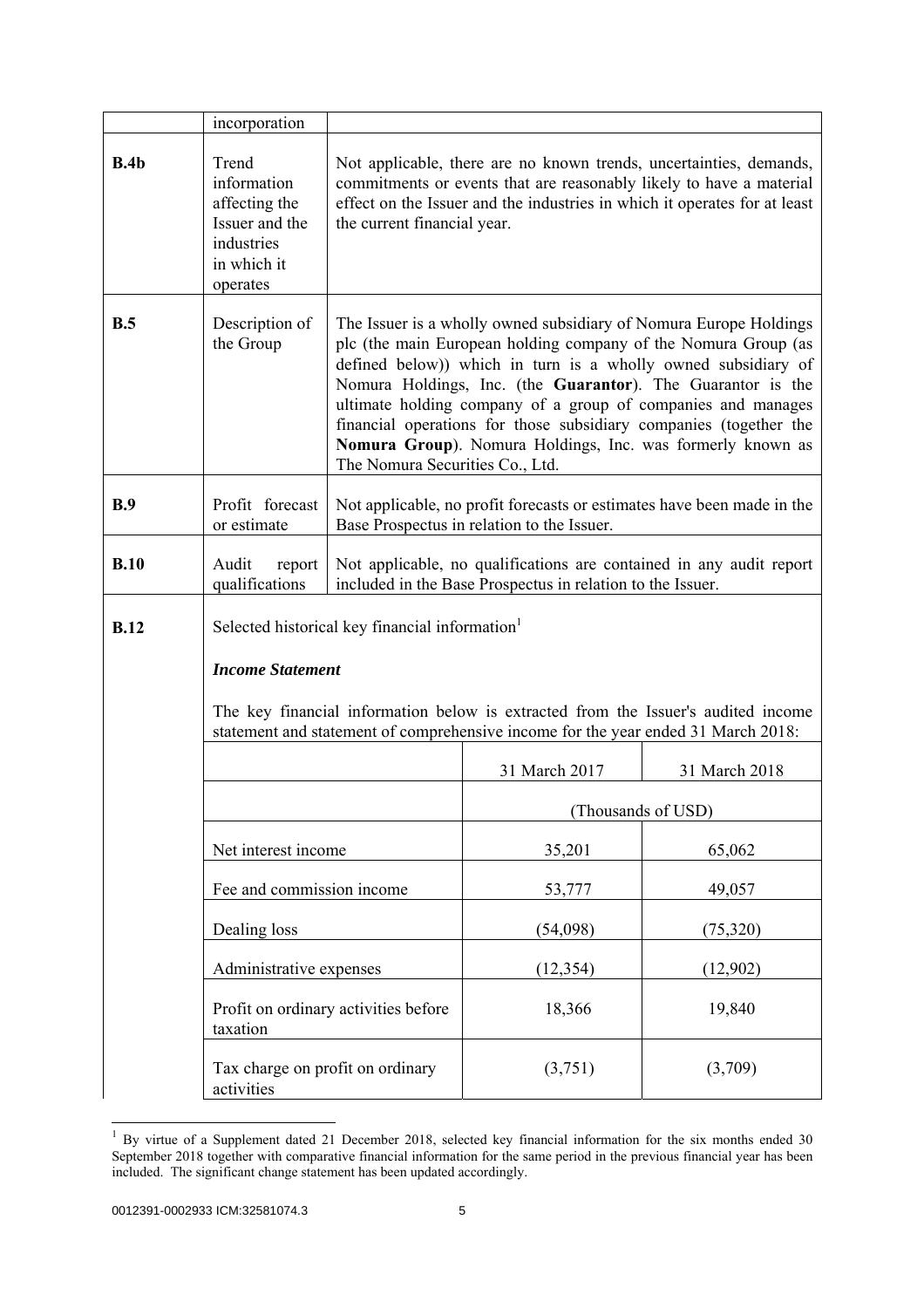| Profit for the year                                                                                                                                                                | 14,615            | 16,131             |
|------------------------------------------------------------------------------------------------------------------------------------------------------------------------------------|-------------------|--------------------|
| Total<br>comprehensive<br>income/(loss) for the year                                                                                                                               | (51, 471)         | 7,580              |
| The key financial information below is extracted from the Issuer's unaudited income<br>statement and statement of comprehensive income for the period ending 30 September<br>2018: |                   |                    |
|                                                                                                                                                                                    | 30 September 2017 | 30 September 2018  |
|                                                                                                                                                                                    |                   | (Thousands of USD) |
| Net interest income                                                                                                                                                                | 34,971            | 29,770             |
| Fee and commission income                                                                                                                                                          | 23,258            | 35,317             |
| Fee and commission expense                                                                                                                                                         | (2,872)           | (2,405)            |
| Dealing loss                                                                                                                                                                       | (37,707)          | (46, 253)          |
| Administrative expenses                                                                                                                                                            | (6, 447)          | (6,115)            |
| Profit on ordinary activities before<br>taxation                                                                                                                                   | 11,203            | 10,314             |
| Income tax expense                                                                                                                                                                 | (2,129)           | (1,960)            |
| Profit for the period                                                                                                                                                              | 9,074             | 8,354              |
| Total comprehensive loss for the<br>period                                                                                                                                         | (11,683)          | (3,614)            |
| <b>Statement of Financial Position</b>                                                                                                                                             |                   |                    |
| The key financial information below is extracted from the Issuer's audited statement of<br>financial position as at 31 March 2018:                                                 |                   |                    |
|                                                                                                                                                                                    | 31 March 2017     | 31 March 2018      |
|                                                                                                                                                                                    |                   | (Thousands of USD) |
| Total assets                                                                                                                                                                       | 7,772,643         | 7,844,926          |
| Total equity                                                                                                                                                                       | 475,160           | 482,740            |
|                                                                                                                                                                                    |                   |                    |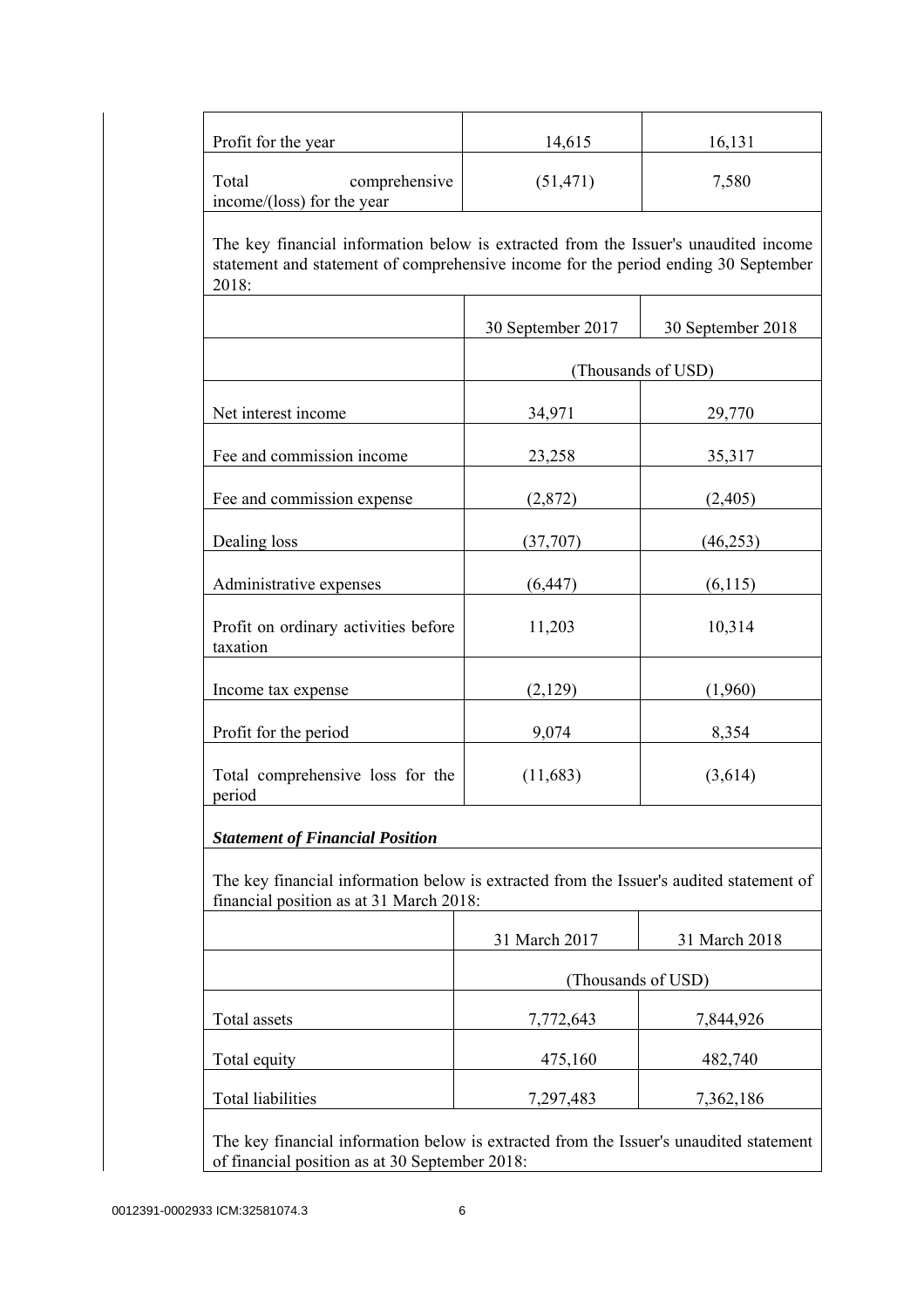|             |                                                 |                                                                                                                                                                                                                                                                                                                                                                                                                                                                                                                                                                                                                                                                                                                                                                                                                                                           | 30 September 2018                                                                                                                                                             |
|-------------|-------------------------------------------------|-----------------------------------------------------------------------------------------------------------------------------------------------------------------------------------------------------------------------------------------------------------------------------------------------------------------------------------------------------------------------------------------------------------------------------------------------------------------------------------------------------------------------------------------------------------------------------------------------------------------------------------------------------------------------------------------------------------------------------------------------------------------------------------------------------------------------------------------------------------|-------------------------------------------------------------------------------------------------------------------------------------------------------------------------------|
|             |                                                 |                                                                                                                                                                                                                                                                                                                                                                                                                                                                                                                                                                                                                                                                                                                                                                                                                                                           | (Thousands of USD)                                                                                                                                                            |
|             | Total assets                                    |                                                                                                                                                                                                                                                                                                                                                                                                                                                                                                                                                                                                                                                                                                                                                                                                                                                           | 6,327,137                                                                                                                                                                     |
|             | Total equity                                    |                                                                                                                                                                                                                                                                                                                                                                                                                                                                                                                                                                                                                                                                                                                                                                                                                                                           | 480,185                                                                                                                                                                       |
|             | <b>Total liabilities</b>                        |                                                                                                                                                                                                                                                                                                                                                                                                                                                                                                                                                                                                                                                                                                                                                                                                                                                           | 5,846,952                                                                                                                                                                     |
|             |                                                 |                                                                                                                                                                                                                                                                                                                                                                                                                                                                                                                                                                                                                                                                                                                                                                                                                                                           | Statements of no significant or material adverse change                                                                                                                       |
|             | Issuer since 31 March 2018.                     |                                                                                                                                                                                                                                                                                                                                                                                                                                                                                                                                                                                                                                                                                                                                                                                                                                                           | There has been no significant change in the financial position of the Issuer since 30<br>September 2018 and there has been no material adverse change in the prospects of the |
| <b>B.13</b> | Events<br>impacting the<br>Issuer's<br>solvency | solvency.                                                                                                                                                                                                                                                                                                                                                                                                                                                                                                                                                                                                                                                                                                                                                                                                                                                 | Not applicable, there are no recent events particular to the Issuer<br>which are to a material extent relevant to the evaluation of the Issuer's                              |
| <b>B.14</b> | Dependence<br>upon<br>other<br>group entities   | The Issuer is dependent upon the Guarantor and other members of the<br>Nomura Group. See also Element B.5 above.                                                                                                                                                                                                                                                                                                                                                                                                                                                                                                                                                                                                                                                                                                                                          |                                                                                                                                                                               |
| <b>B.15</b> | Principal<br>activities                         | The Issuer's primary role is to support the Global Wholesale Business<br>of the Nomura Group. Its principal activities include (i) issuance of<br>guaranteed credit and equity-linked notes and certificates, (ii)<br>provision of sub-participation and structured loans (including bridge<br>and warehouse financing), (iii) purchase of structured credit assets and<br>structured loans, (iv) provision of traditional banking products such as<br>loans and credit facilities in major currencies, repurchase and reverse<br>repurchase transactions, letters of credit and guarantees; and (v) taking<br>deposits (including foreign exchange and other reference-linked<br>deposits). The Issuer has a representative office in Istanbul, Turkey.<br>The Issuer has closed its branch in Milan, Italy and its representative<br>office in Beijing. |                                                                                                                                                                               |
| <b>B.16</b> | Controlling<br>shareholders                     | The Issuer is an indirectly owned wholly owned subsidiary of the<br>Guarantor. Nomura Europe Holdings plc (the main European holding<br>company of the Nomura Group) holds 100 per cent. of the share<br>capital of the Issuer. Nomura Europe Holdings plc is a direct wholly<br>owned subsidiary of the Guarantor.                                                                                                                                                                                                                                                                                                                                                                                                                                                                                                                                       |                                                                                                                                                                               |
| <b>B.17</b> | Credit ratings                                  | Agency, Ltd. (JCR)                                                                                                                                                                                                                                                                                                                                                                                                                                                                                                                                                                                                                                                                                                                                                                                                                                        | The long-term debt of the Issuer has been rated A by S&P Global<br>Ratings Japan Inc. (S&P Japan) and AA- by Japan Credit Rating                                              |
|             |                                                 |                                                                                                                                                                                                                                                                                                                                                                                                                                                                                                                                                                                                                                                                                                                                                                                                                                                           | The Programme has not been rated but Securities issued under the<br>Programme may be rated or unrated.                                                                        |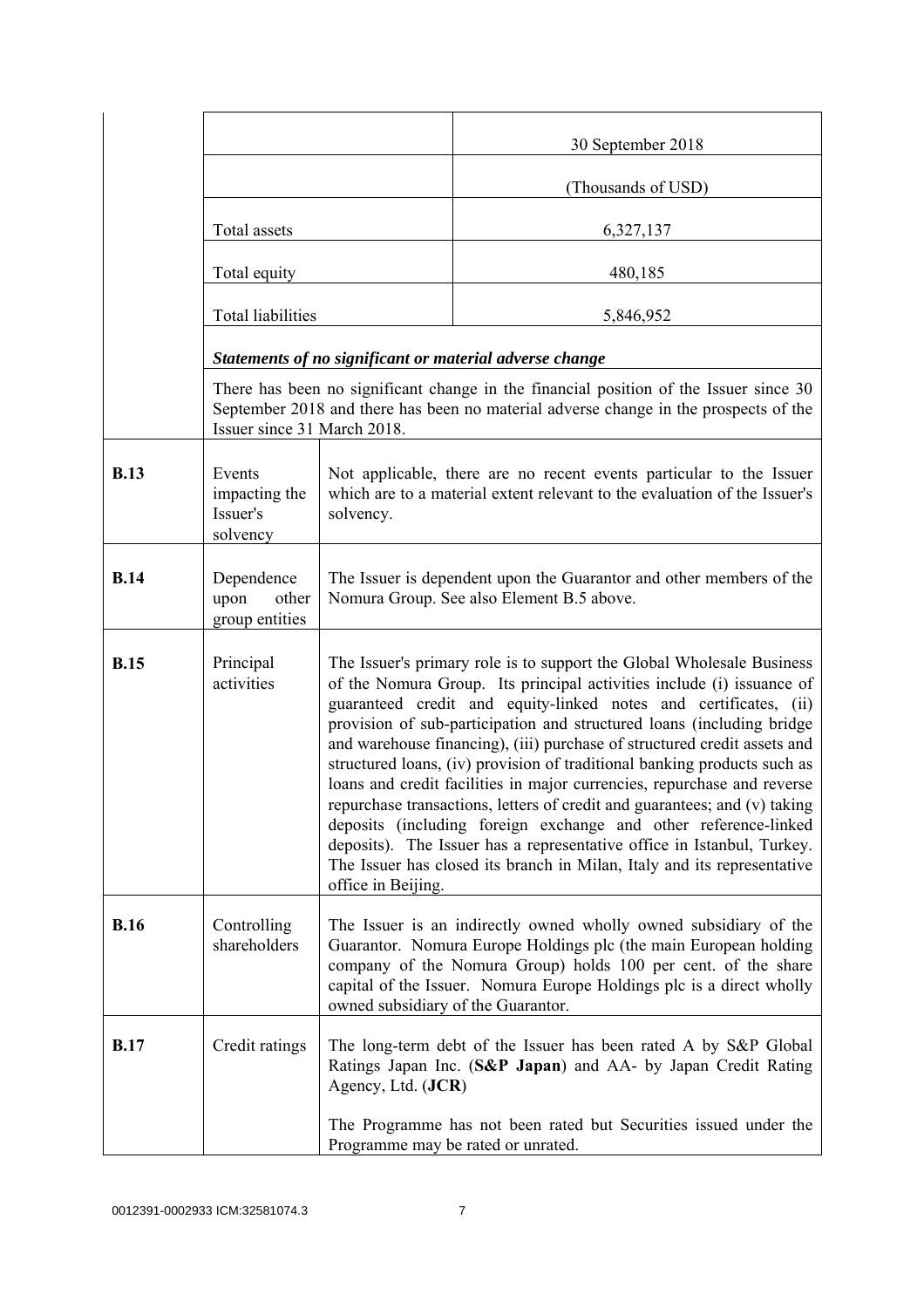|             |                                                                                                                                    | Issue specific summary:<br>[The Securities [have been/are expected to be] rated [specify rating(s)]                                                                                                                                                                                                                                                                                                                                                                                                                                                                                                                                                                                                                                                                                                                                                                                                                                                                                                                                                                                                                                                                                                                                                                                                                                                    |
|-------------|------------------------------------------------------------------------------------------------------------------------------------|--------------------------------------------------------------------------------------------------------------------------------------------------------------------------------------------------------------------------------------------------------------------------------------------------------------------------------------------------------------------------------------------------------------------------------------------------------------------------------------------------------------------------------------------------------------------------------------------------------------------------------------------------------------------------------------------------------------------------------------------------------------------------------------------------------------------------------------------------------------------------------------------------------------------------------------------------------------------------------------------------------------------------------------------------------------------------------------------------------------------------------------------------------------------------------------------------------------------------------------------------------------------------------------------------------------------------------------------------------|
|             |                                                                                                                                    | of Tranche being issued by [specify rating agent(s)].<br>A security rating is not a recommendation to buy, sell or hold<br>securities and may be subject to suspension, reduction or withdrawal<br>at any time by the assigning rating agency.<br>[Not applicable - No ratings have been assigned to the debt securities]                                                                                                                                                                                                                                                                                                                                                                                                                                                                                                                                                                                                                                                                                                                                                                                                                                                                                                                                                                                                                              |
|             |                                                                                                                                    | at the request of or with the co-operation of the Issuer in the rating<br>process.                                                                                                                                                                                                                                                                                                                                                                                                                                                                                                                                                                                                                                                                                                                                                                                                                                                                                                                                                                                                                                                                                                                                                                                                                                                                     |
| <b>B.18</b> | Description<br>of<br>the<br>Guarantee<br>insert<br>(Only<br>Element<br><i>this</i><br>B.18 if the<br>Securities are<br>guaranteed) | Securities issued under the Programme may be unguaranteed or may<br>be issued with the benefit of a guarantee from the Guarantor.<br>Issue specific summary:<br>[If the Securities are N&C Securities insert: The payment of<br>[principal][,] [interest] and all other amounts [payable] [or]<br>[deliverable] by the Issuer in respect of the Securities] [If the<br>Securities are W&C Securities insert: the Issuer's [payment] [and/or]<br>[delivery] obligations in respect of the Securities] are unconditionally<br>and irrevocably guaranteed pursuant to a deed of guarantee executed<br>by the Guarantor on or about 7 September 2018 (the Guarantee). The<br>obligations of the Guarantor under the Guarantee constitute direct,<br>unconditional, unsubordinated and [If the Securities are N&C<br>Securities insert: (subject to the provisions of a negative pledge)]<br>unsecured obligations of the Guarantor and will ( $[If the Securities are$<br><i>N&amp;C Securities insert:</i> subject as aforesaid and] save for obligations<br>in respect of national and local taxes and certain other statutory<br>exceptions) at all times rank at least equally with all other present and<br>future unsecured and unsubordinated obligations of the Guarantor.<br>The Guarantee will be governed by, and construed in accordance with, |
|             |                                                                                                                                    | English law.]                                                                                                                                                                                                                                                                                                                                                                                                                                                                                                                                                                                                                                                                                                                                                                                                                                                                                                                                                                                                                                                                                                                                                                                                                                                                                                                                          |
| <b>B.19</b> | Information<br>about<br>the<br>Guarantor                                                                                           |                                                                                                                                                                                                                                                                                                                                                                                                                                                                                                                                                                                                                                                                                                                                                                                                                                                                                                                                                                                                                                                                                                                                                                                                                                                                                                                                                        |
|             | (Only<br>insert<br>this Element<br>$B.19$ if the<br>Securities are<br>guaranteed)                                                  |                                                                                                                                                                                                                                                                                                                                                                                                                                                                                                                                                                                                                                                                                                                                                                                                                                                                                                                                                                                                                                                                                                                                                                                                                                                                                                                                                        |
| B.19/ B.1   | Legal and<br>commercial<br>name of the<br>Guarantor                                                                                | Nomura Holdings, Inc.                                                                                                                                                                                                                                                                                                                                                                                                                                                                                                                                                                                                                                                                                                                                                                                                                                                                                                                                                                                                                                                                                                                                                                                                                                                                                                                                  |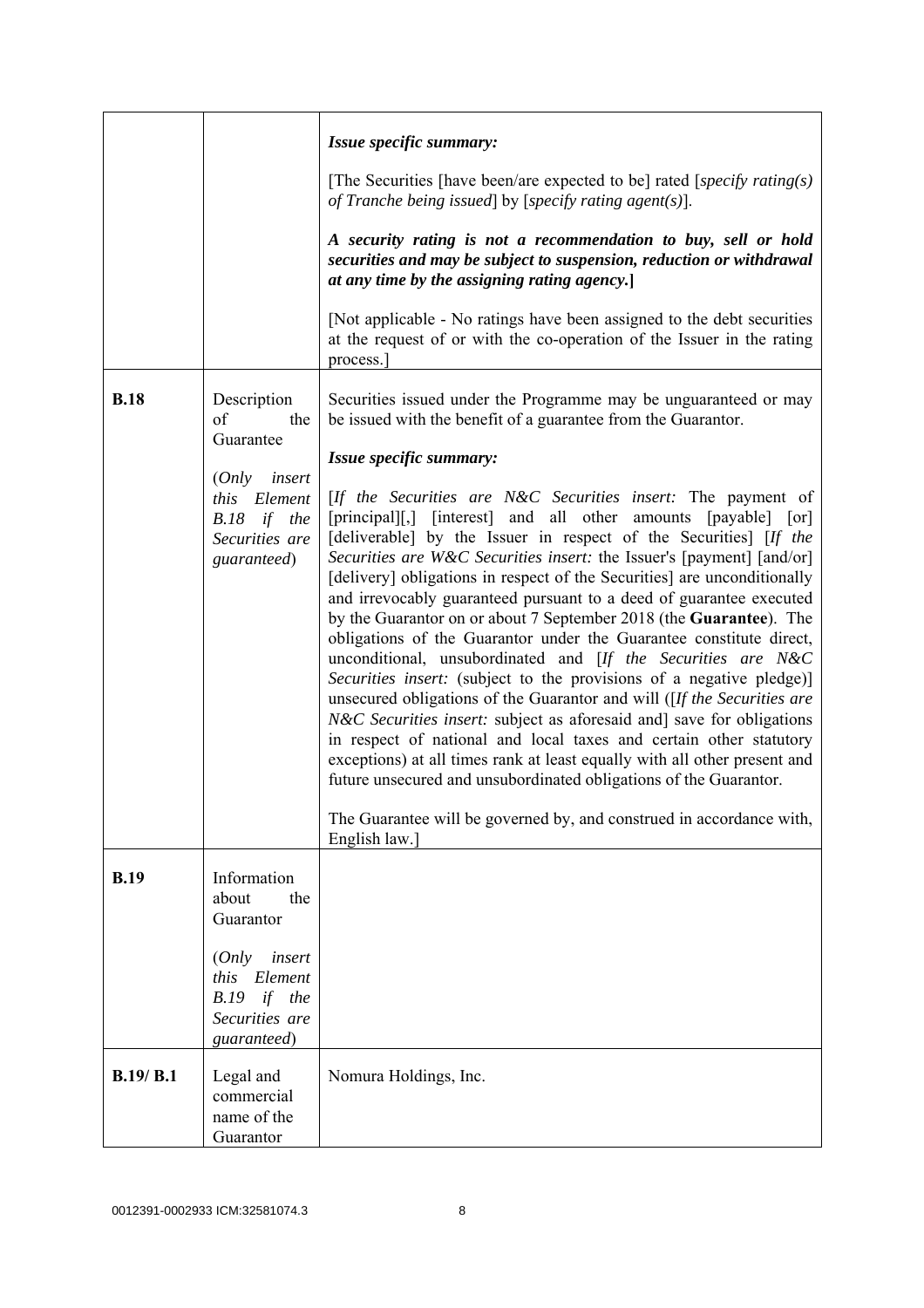| B.19/ B.2        | Domicile/<br>legal form/<br>legislation/<br>country of<br>incorporation                                                                                                                              | The Guarantor was established in Japan and is a joint stock<br>corporation incorporated under the laws of Japan.                                                                                                                                                                                                                                                                                                                                                                    |                   |               |
|------------------|------------------------------------------------------------------------------------------------------------------------------------------------------------------------------------------------------|-------------------------------------------------------------------------------------------------------------------------------------------------------------------------------------------------------------------------------------------------------------------------------------------------------------------------------------------------------------------------------------------------------------------------------------------------------------------------------------|-------------------|---------------|
| <b>B19/ B.4b</b> | Trend<br>information<br>affecting the<br>Guarantor<br>and the<br>industries in<br>which it<br>operates                                                                                               | Not applicable, there are no known trends, uncertainties, demands,<br>commitments or events that are reasonably likely to have a material<br>effect on the Guarantor's prospects and the industries in which it<br>operates, for its current financial year.                                                                                                                                                                                                                        |                   |               |
| <b>B19/B.5</b>   | Description<br>of the Group                                                                                                                                                                          | The Guarantor is the ultimate holding company of a group of<br>companies and manages financial operations for those subsidiary<br>companies (together the Nomura Group). Nomura Holdings, Inc.<br>was formerly known as The Nomura Securities Co., Ltd. The Issuer is<br>a wholly owned subsidiary of Nomura Europe Holdings plc (the main<br>European holding company of the Nomura Group) which in turn is a<br>wholly owned subsidiary of Nomura Holdings, Inc. (the Guarantor). |                   |               |
| <b>B19/B.9</b>   | Profit forecast<br>or estimate                                                                                                                                                                       | Not applicable, no profit forecasts or estimates have been made in the<br>Base Prospectus in relation to the Guarantor.                                                                                                                                                                                                                                                                                                                                                             |                   |               |
| <b>B19/ B.10</b> | Audit report<br>qualifications                                                                                                                                                                       | Not applicable, no qualifications are contained in any audit report<br>included in the Base Prospectus in relation to the Guarantor.                                                                                                                                                                                                                                                                                                                                                |                   |               |
| B19/ B.12        | Selected historical key financial information <sup>2</sup> :                                                                                                                                         |                                                                                                                                                                                                                                                                                                                                                                                                                                                                                     |                   |               |
|                  | <b>Income Statement</b>                                                                                                                                                                              |                                                                                                                                                                                                                                                                                                                                                                                                                                                                                     |                   |               |
|                  | The key financial information below is extracted from the Guarantor's audited<br>consolidated statements of income for each of the two years ended 31 March 2017 and<br>31 March 2018, respectively: |                                                                                                                                                                                                                                                                                                                                                                                                                                                                                     |                   |               |
|                  |                                                                                                                                                                                                      |                                                                                                                                                                                                                                                                                                                                                                                                                                                                                     | 31 March 2017     | 31 March 2018 |
|                  |                                                                                                                                                                                                      |                                                                                                                                                                                                                                                                                                                                                                                                                                                                                     | (Millions of Yen) |               |
|                  | Total revenue                                                                                                                                                                                        |                                                                                                                                                                                                                                                                                                                                                                                                                                                                                     | 1,715,516         | 1,972,158     |
|                  | Interest expense                                                                                                                                                                                     |                                                                                                                                                                                                                                                                                                                                                                                                                                                                                     | 312,319           | 475,189       |
|                  | Net revenue                                                                                                                                                                                          |                                                                                                                                                                                                                                                                                                                                                                                                                                                                                     | 1,403,197         | 1,496,969     |
|                  | Total non-interest expenses                                                                                                                                                                          |                                                                                                                                                                                                                                                                                                                                                                                                                                                                                     | 1,080,402         | 1,168,811     |
|                  | Income before income taxes                                                                                                                                                                           |                                                                                                                                                                                                                                                                                                                                                                                                                                                                                     | 322,795           | 328,158       |

 $2$  By virtue of a Supplement dated 13 May 2019, selected key financial information for the year ended 31 March 2019 has been included. The significant change statement has been updated accordingly.

l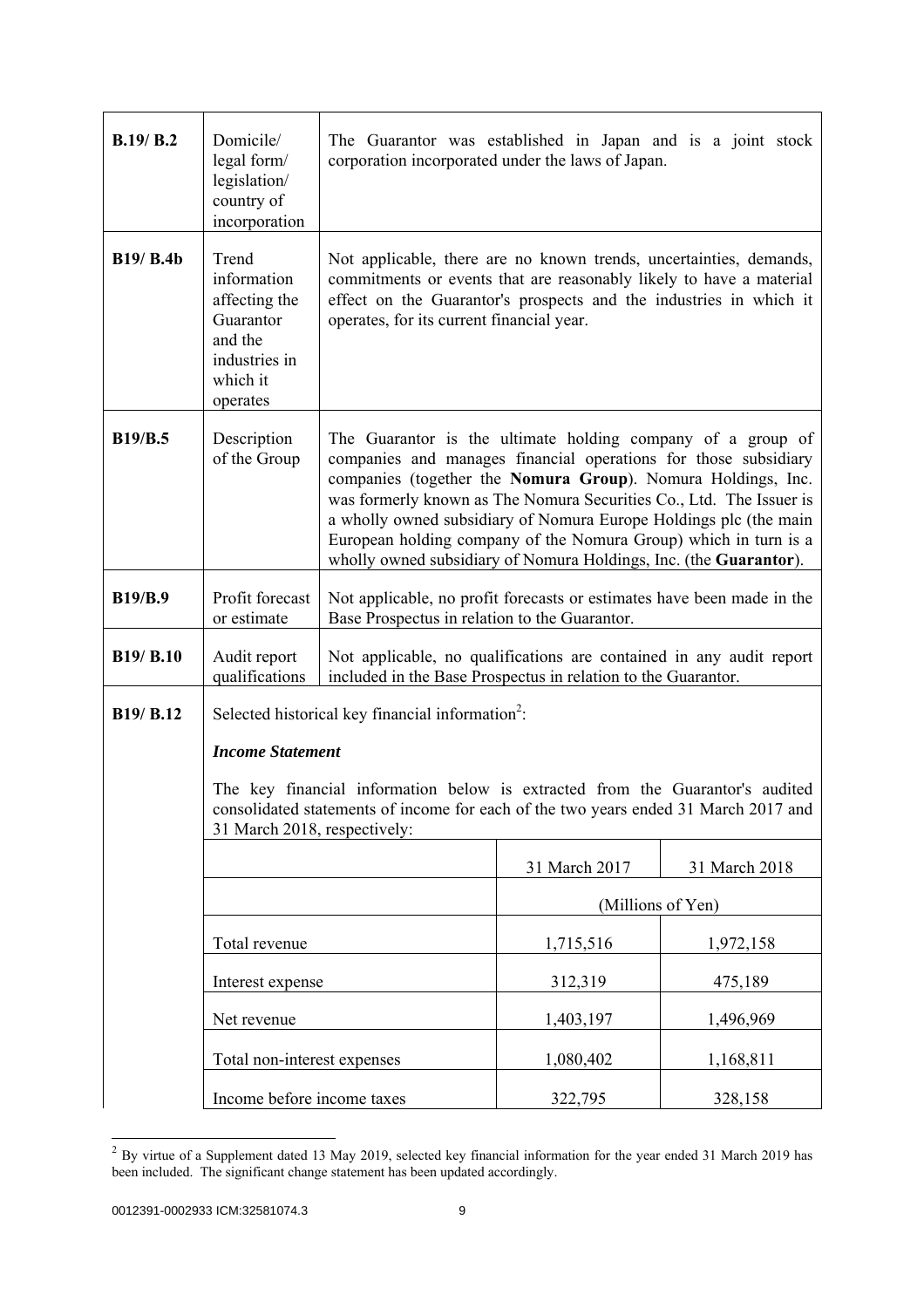| Income tax expense                                                                                                                                                                                                                                                                     | 80,229            | 103,866       |
|----------------------------------------------------------------------------------------------------------------------------------------------------------------------------------------------------------------------------------------------------------------------------------------|-------------------|---------------|
| Net income                                                                                                                                                                                                                                                                             | 242,566           | 224,292       |
| Net income attributable to NHI<br>shareholders                                                                                                                                                                                                                                         | 239,617           | 219,343       |
| Return on equity $^{(1)}$                                                                                                                                                                                                                                                              | 8.7%              | 7.9%          |
| $^{(1)}$ Calculated as net income attributable to NHI shareholders divided by total NHI shareholders' equity.                                                                                                                                                                          |                   |               |
| The key financial information below is extracted from the Guarantor's unaudited<br>consolidated statements of income for the year ended 31 March 2019 as they appear in<br>the English translation of the Guarantor's unaudited financial summary for the year<br>ended 31 March 2019: |                   |               |
|                                                                                                                                                                                                                                                                                        | 31 March 2019     |               |
|                                                                                                                                                                                                                                                                                        | (Millions of Yen) |               |
| Total revenue                                                                                                                                                                                                                                                                          |                   | 1,835,118     |
| Interest expense                                                                                                                                                                                                                                                                       | 718,348           |               |
| Net revenue                                                                                                                                                                                                                                                                            |                   | 1,116,770     |
| Total non-interest expenses                                                                                                                                                                                                                                                            | 1,154,471         |               |
| Income (loss) before income taxes                                                                                                                                                                                                                                                      | (37,701)          |               |
| Income tax expense                                                                                                                                                                                                                                                                     | 57,010            |               |
| Net income (loss)                                                                                                                                                                                                                                                                      | (94, 711)         |               |
| Net income (loss) attributable to NHI<br>shareholders                                                                                                                                                                                                                                  | (100, 442)        |               |
| Return on equity <sup>(1)</sup>                                                                                                                                                                                                                                                        | $(3.7\%)$         |               |
| <sup>(1)</sup> Calculated as net income (loss) attributable to NHI shareholders divided by total NHI shareholders' equity.                                                                                                                                                             |                   |               |
| <b>Statement of Financial Position</b>                                                                                                                                                                                                                                                 |                   |               |
| The key financial information below is extracted from the Guarantor's audited<br>consolidated balance sheets as at 31 March 2017 and 31 March 2018:                                                                                                                                    |                   |               |
|                                                                                                                                                                                                                                                                                        | 31 March 2017     | 31 March 2018 |
|                                                                                                                                                                                                                                                                                        | (Millions of Yen) |               |
| Total assets                                                                                                                                                                                                                                                                           | 42,852,078        | 40,591,329    |
| Total equity                                                                                                                                                                                                                                                                           | 2,843,791         | 2,799,824     |
|                                                                                                                                                                                                                                                                                        |                   |               |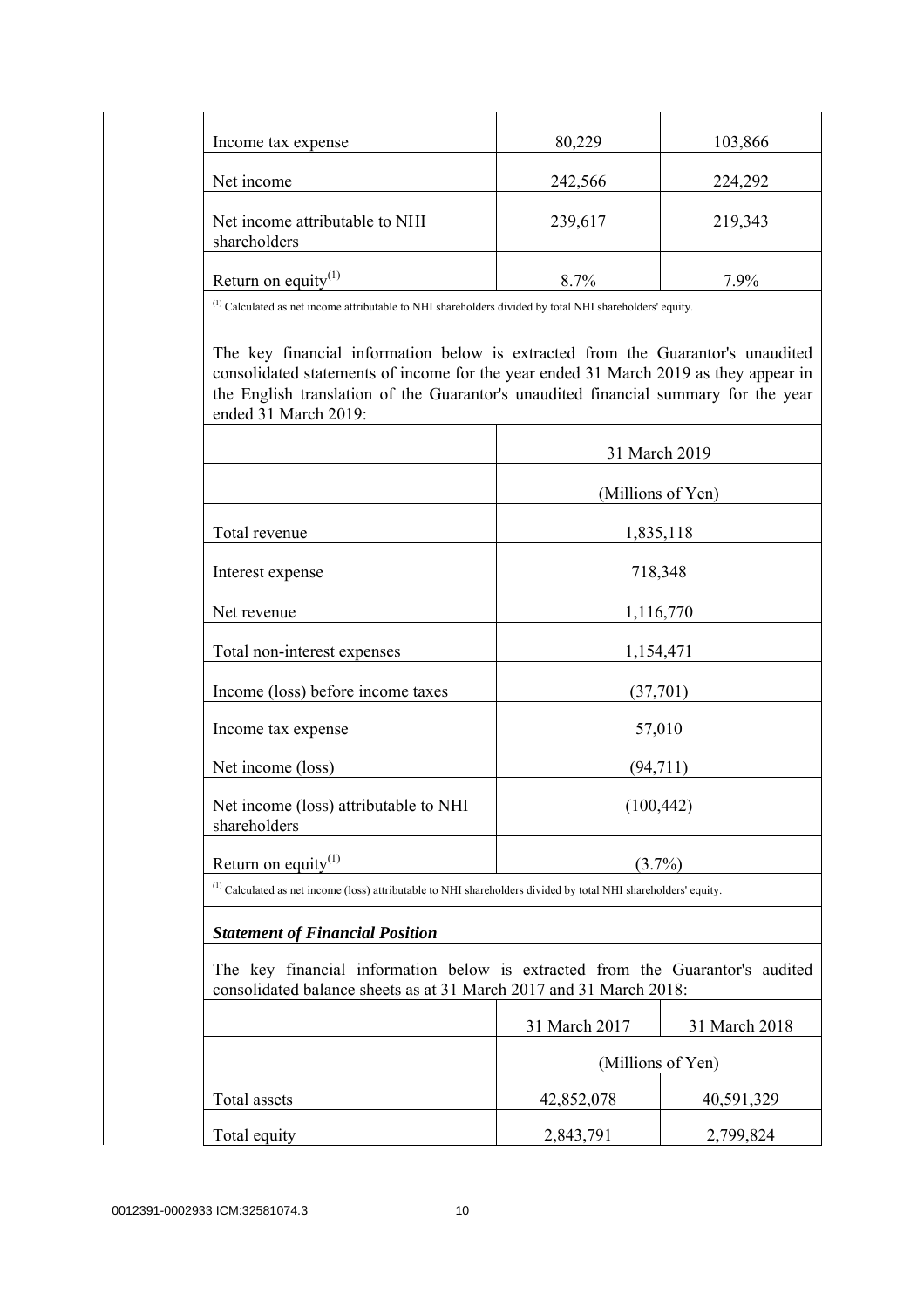|                  | <b>Total liabilities</b>                                                                                                                                                                                                                                            |                                                                                                                                                                                                                                                                                                                                | 40,008,287                          | 37,791,505    |
|------------------|---------------------------------------------------------------------------------------------------------------------------------------------------------------------------------------------------------------------------------------------------------------------|--------------------------------------------------------------------------------------------------------------------------------------------------------------------------------------------------------------------------------------------------------------------------------------------------------------------------------|-------------------------------------|---------------|
|                  | The key financial information below is extracted from the Guarantor's unaudited<br>consolidated balance sheets as at 31 March 2019 as they appear in the English<br>translation of the Guarantor's unaudited financial summary for the year ended 31<br>March 2019: |                                                                                                                                                                                                                                                                                                                                |                                     |               |
|                  |                                                                                                                                                                                                                                                                     |                                                                                                                                                                                                                                                                                                                                | 31 March 2018<br>$(Restated)^{(1)}$ | 31 March 2019 |
|                  |                                                                                                                                                                                                                                                                     |                                                                                                                                                                                                                                                                                                                                | (Millions of Yen)                   |               |
|                  | Total assets                                                                                                                                                                                                                                                        |                                                                                                                                                                                                                                                                                                                                | 40,343,947                          | 40,969,439    |
|                  | Total equity                                                                                                                                                                                                                                                        |                                                                                                                                                                                                                                                                                                                                | 2,799,824                           | 2,680,793     |
|                  | <b>Total liabilities</b>                                                                                                                                                                                                                                            |                                                                                                                                                                                                                                                                                                                                | 37,544,123                          | 38,288,646    |
|                  |                                                                                                                                                                                                                                                                     | (1) The numbers for the year ended 31 March 2018 have been restated to reflect the change in accounting policy for certain<br>derivatives as implemented on 1 April 2018. The restated numbers for the year ended 31 March 2018 are unaudited.                                                                                 |                                     |               |
|                  |                                                                                                                                                                                                                                                                     | Statements of no significant or material adverse change                                                                                                                                                                                                                                                                        |                                     |               |
|                  | There has been no significant change in the financial or trading position of the<br>Guarantor or the Nomura Group since 31 March 2019.                                                                                                                              |                                                                                                                                                                                                                                                                                                                                |                                     |               |
|                  | March 2018.                                                                                                                                                                                                                                                         | There has been no material adverse change in the prospects of the Guarantor since 31                                                                                                                                                                                                                                           |                                     |               |
| B19/ B.13        | Events<br>impacting the<br>Guarantor's<br>solvency                                                                                                                                                                                                                  | Not applicable, there are no recent events particular to the Guarantor<br>which are to a material extent relevant to the evaluation of its<br>solvency.                                                                                                                                                                        |                                     |               |
| <b>B19/ B.14</b> | Dependence<br>upon other<br>Group entities                                                                                                                                                                                                                          | See Element B.5 above. The Guarantor is the ultimate holding<br>company for the Nomura Group.<br>The Guarantor depends on<br>dividends, distributions and other payments from subsidiaries to make<br>payments on its obligations.                                                                                             |                                     |               |
| B19/ B.15        | The<br>Guarantor's<br>Principal<br>activities                                                                                                                                                                                                                       | The Guarantor is a holding company of one of the leading financial<br>services groups in Japan. The Nomura Group operates offices in<br>countries and regions worldwide including Japan, the United States,<br>United Kingdom,<br>Singapore and Hong Kong<br>Special<br>the<br>Administrative Region through its subsidiaries. |                                     |               |
|                  |                                                                                                                                                                                                                                                                     | The Nomura Group's clients include individuals, corporations,<br>financial institutions, governments and governmental agencies.                                                                                                                                                                                                |                                     |               |
|                  |                                                                                                                                                                                                                                                                     | The Nomura Group's business consists of Retail, Asset Management,<br>Wholesale and Merchant Banking.                                                                                                                                                                                                                           |                                     |               |
|                  |                                                                                                                                                                                                                                                                     | In its Retail segment, the Nomura Group provides investment<br>consultation services mainly to individual clients in Japan.                                                                                                                                                                                                    |                                     | In its        |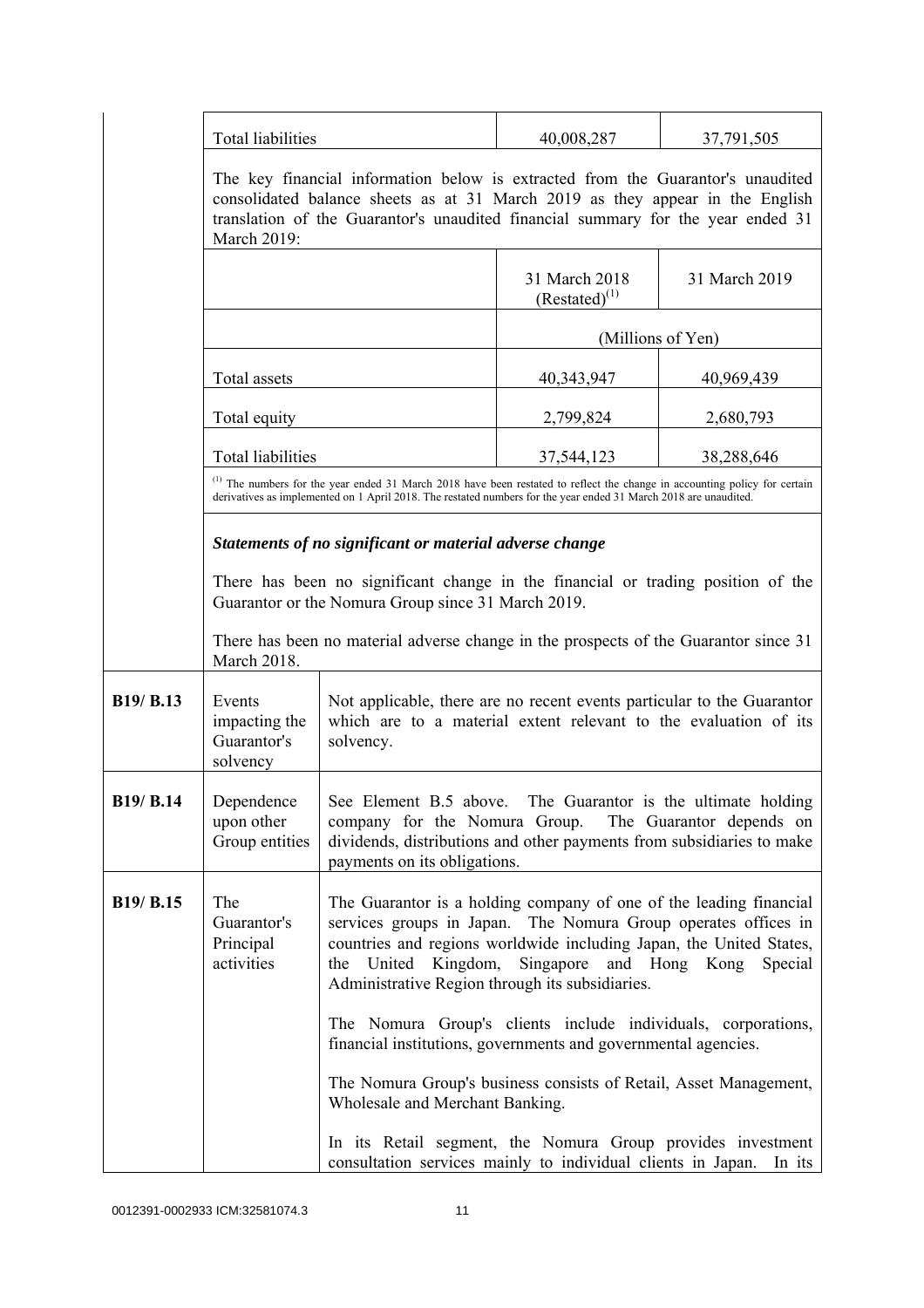|                  |                             | as mergers and acquisitions and financial advice.<br>management buyouts.                                                                                                                                                                                                                                                                   | Asset Management segment, the Nomura Group develops and<br>manages investment trusts, and provides investment advisory services.<br>In its Wholesale segment, the Nomura Group is engaged in the sales<br>and trading of debt and equity securities, derivatives, and currencies<br>on a global basis to various institutions, provides investment banking<br>services such as the underwriting of debt and equity securities as well<br>The Nomura Group established a Merchant Banking Division in<br>January 2018. In the Merchant Banking Division, the Nomura Group<br>will primarily provide equity as a new solution for business<br>reorganisations and revitalisations, business succession as well as |
|------------------|-----------------------------|--------------------------------------------------------------------------------------------------------------------------------------------------------------------------------------------------------------------------------------------------------------------------------------------------------------------------------------------|-----------------------------------------------------------------------------------------------------------------------------------------------------------------------------------------------------------------------------------------------------------------------------------------------------------------------------------------------------------------------------------------------------------------------------------------------------------------------------------------------------------------------------------------------------------------------------------------------------------------------------------------------------------------------------------------------------------------|
| <b>B19/ B.16</b> | Controlling<br>shareholders | To its knowledge, the Guarantor is not directly or indirectly owned or<br>controlled by another corporation, by any government or by any other<br>natural or legal person severally or jointly. The Guarantor knows of no<br>arrangements the operation of which may at a later time result in a<br>change of control of the Nomura Group. |                                                                                                                                                                                                                                                                                                                                                                                                                                                                                                                                                                                                                                                                                                                 |
| <b>B19/ B.17</b> | Credit ratings              | Long-term credit ratings of the Guarantor:                                                                                                                                                                                                                                                                                                 |                                                                                                                                                                                                                                                                                                                                                                                                                                                                                                                                                                                                                                                                                                                 |
|                  |                             | S&P Global Ratings Japan<br>Inc.                                                                                                                                                                                                                                                                                                           | $A-$                                                                                                                                                                                                                                                                                                                                                                                                                                                                                                                                                                                                                                                                                                            |
|                  |                             | Moody's Japan K.K.                                                                                                                                                                                                                                                                                                                         | Baa1                                                                                                                                                                                                                                                                                                                                                                                                                                                                                                                                                                                                                                                                                                            |
|                  |                             | Fitch Ratings Japan Limited                                                                                                                                                                                                                                                                                                                | $A-$                                                                                                                                                                                                                                                                                                                                                                                                                                                                                                                                                                                                                                                                                                            |
|                  |                             | Rating and Investment<br>Information, Inc.                                                                                                                                                                                                                                                                                                 | $A+$                                                                                                                                                                                                                                                                                                                                                                                                                                                                                                                                                                                                                                                                                                            |
|                  |                             | Japan Credit Rating Agency,<br>Ltd.                                                                                                                                                                                                                                                                                                        | $AA-$                                                                                                                                                                                                                                                                                                                                                                                                                                                                                                                                                                                                                                                                                                           |

## **Section C – Securities**

| Element | <b>Title</b>                         |                                                                                                                                                                                                                                                                                                                                                                                                                                                                                                                                                                                                                                                                                                                                                                                                                                                                |
|---------|--------------------------------------|----------------------------------------------------------------------------------------------------------------------------------------------------------------------------------------------------------------------------------------------------------------------------------------------------------------------------------------------------------------------------------------------------------------------------------------------------------------------------------------------------------------------------------------------------------------------------------------------------------------------------------------------------------------------------------------------------------------------------------------------------------------------------------------------------------------------------------------------------------------|
|         |                                      |                                                                                                                                                                                                                                                                                                                                                                                                                                                                                                                                                                                                                                                                                                                                                                                                                                                                |
| C.1     | Type and class of<br>Securities/ISIN | The Securities described in this section are debt securities,<br>warrants or exercisable certificates with a denomination or issue<br>price of less than $\epsilon$ 100,000 (or its equivalent in any other<br>currency). The Programme allows for the issuance of Notes,<br>Warrants and Certificates. The Securities to be issued under the<br>Programme may be Fixed Rate N&C Securities, Floating Rate<br>N&C Securities, Zero Coupon N&C Securities, Securities for<br>which the coupon, redemption and/or cash settlement amount<br>payments (as applicable) are linked to currency exchange rates<br>(Fixed FX Interest N&C Securities, FX Redemption N&C<br>Securities, Fixed Denomination FX Redemption N&C Securities,<br>FX Basket Knock-Out W&C Securities or FX Basket Knock-In<br>W&C Securities), a share or a basket of shares (Equity Basket) |
|         |                                      | Conditional Interest N&C Securities, Equity Basket Knock-In                                                                                                                                                                                                                                                                                                                                                                                                                                                                                                                                                                                                                                                                                                                                                                                                    |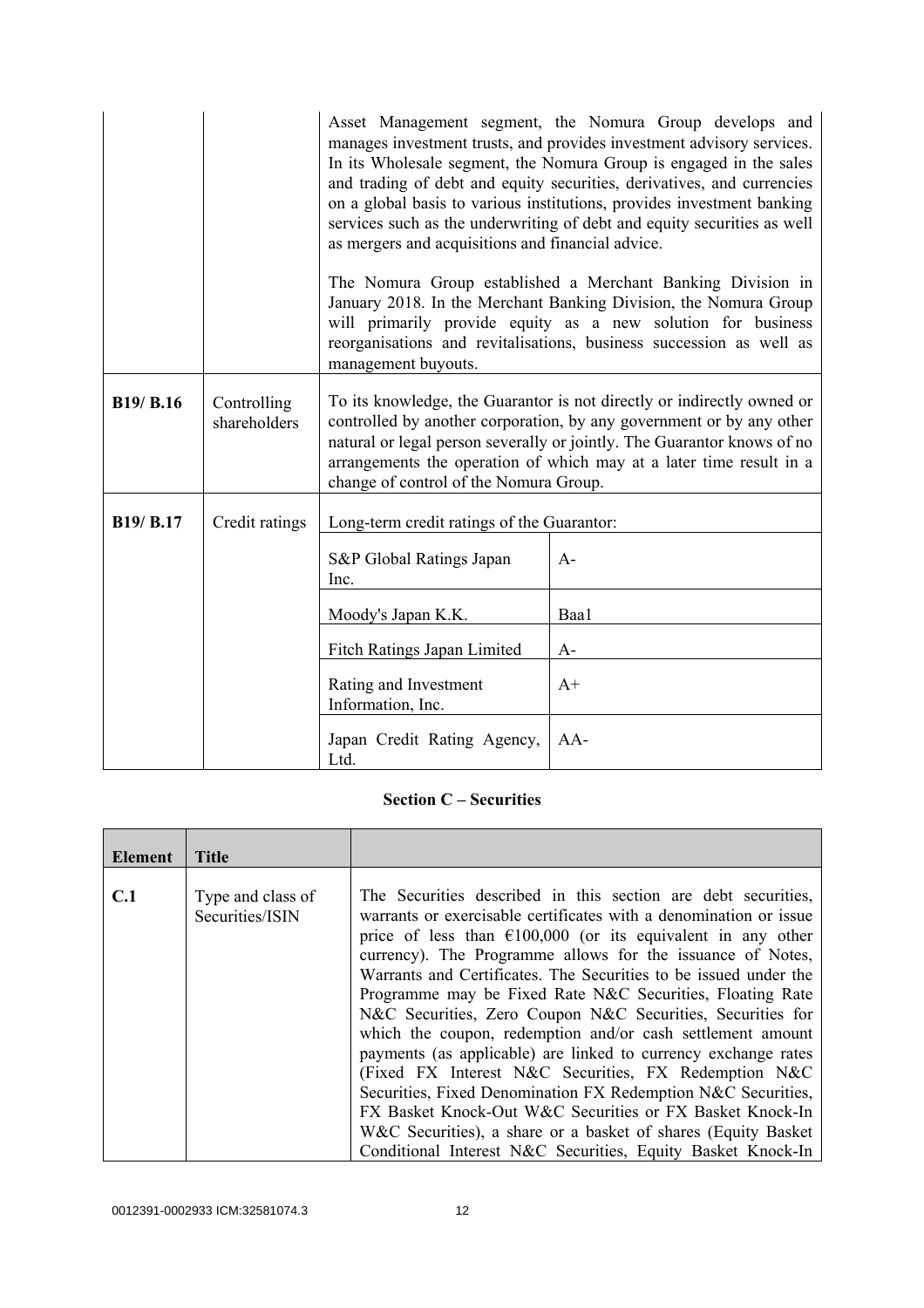| <b>Element</b> | <b>Title</b> |                                                                                                                                                                                                                                                                                                                                                                                                                                                                                                                                                                                                                                                                                                                                                                                                                                                                                                                                                                                                                                                                                                                                                                                                                                                                                                                                                  |
|----------------|--------------|--------------------------------------------------------------------------------------------------------------------------------------------------------------------------------------------------------------------------------------------------------------------------------------------------------------------------------------------------------------------------------------------------------------------------------------------------------------------------------------------------------------------------------------------------------------------------------------------------------------------------------------------------------------------------------------------------------------------------------------------------------------------------------------------------------------------------------------------------------------------------------------------------------------------------------------------------------------------------------------------------------------------------------------------------------------------------------------------------------------------------------------------------------------------------------------------------------------------------------------------------------------------------------------------------------------------------------------------------|
|                |              | N&C Securities, Equity Basket Barrier Knock-In N&C Securities,<br>Equity Basket Bonus Barrier N&C Securities, Equity Basket<br>Autocall N&C Securities, Equity Delta One Redemption N&C<br>Securities or Equity Delta One W&C Securities), an index or<br>basket of indices (Index Basket Conditional Interest N&C<br>Securities, Index Basket Knock-In N&C Securities, Index Basket<br>Barrier Knock-In N&C Securities, Index Basket Bonus Barrier<br>N&C Securities or Index Basket Autocall N&C Securities), one<br>or more fixed or floating interest rates (Multi-Rate Interest N&C<br>Securities, Range Accrual Interest N&C Securities or Dual Range<br>Accrual Interest N&C Securities), an inflation index (Leveraged<br>Inflation Interest N&C Securities), one or more swap rates (Swap<br>Rate Linked Interest N&C Securities, Reverse Convertible Swap<br>Rate Redemption N&C Securities or Geared Put Swap Rate<br>Redemption N&C Securities) or the creditworthiness of a single<br>reference entity, a basket of reference entities or a tranche of<br>reference entities comprising an index (Zero Recovery Single<br>Name Credit Linked N&C Securities, Zero Recovery Basket<br>Credit Linked N&C Securities and Tranched Zero Recovery<br>Credit Linked N&C Securities (respectively)), or a combination<br>of the foregoing. |
|                |              | Issue specific summary:                                                                                                                                                                                                                                                                                                                                                                                                                                                                                                                                                                                                                                                                                                                                                                                                                                                                                                                                                                                                                                                                                                                                                                                                                                                                                                                          |
|                |              | The Securities are <i>[insert title of Securities]</i> . The Series Number<br>of the Securities is $\lceil \bullet \rceil$ . The Tranche number is $\lceil \bullet \rceil$ .                                                                                                                                                                                                                                                                                                                                                                                                                                                                                                                                                                                                                                                                                                                                                                                                                                                                                                                                                                                                                                                                                                                                                                     |
|                |              | International Securities Identification Number (ISIN): [•].                                                                                                                                                                                                                                                                                                                                                                                                                                                                                                                                                                                                                                                                                                                                                                                                                                                                                                                                                                                                                                                                                                                                                                                                                                                                                      |
|                |              | [Committee on Uniform Securities Identification Procedures<br>$(CUSIP)$ number: $\lceil \quad \rceil$                                                                                                                                                                                                                                                                                                                                                                                                                                                                                                                                                                                                                                                                                                                                                                                                                                                                                                                                                                                                                                                                                                                                                                                                                                            |
|                |              | The Securities will be consolidated and form a single series with<br>[identify earlier Tranches] on [the Issue Date/ exchange of the<br>Temporary Bearer Global N&C Security for interests in the<br>Permanent Bearer Global N&C Security, which is expected to<br>occur on or about [date]]]                                                                                                                                                                                                                                                                                                                                                                                                                                                                                                                                                                                                                                                                                                                                                                                                                                                                                                                                                                                                                                                    |
| C.2            | Currency     | Subject to compliance with all applicable laws, regulations and<br>directives, Securities may be issued in any currency agreed<br>between the Issuer and the relevant Dealer at the time of issue.                                                                                                                                                                                                                                                                                                                                                                                                                                                                                                                                                                                                                                                                                                                                                                                                                                                                                                                                                                                                                                                                                                                                               |
|                |              | Issue specific summary:                                                                                                                                                                                                                                                                                                                                                                                                                                                                                                                                                                                                                                                                                                                                                                                                                                                                                                                                                                                                                                                                                                                                                                                                                                                                                                                          |
|                |              | [If the Securities are W&C Securities, insert: The Securities are<br>payable in $\lceil \bullet \rceil$ (the Specified Currency).]                                                                                                                                                                                                                                                                                                                                                                                                                                                                                                                                                                                                                                                                                                                                                                                                                                                                                                                                                                                                                                                                                                                                                                                                               |
|                |              | [If the Securities are N&C Securities, insert: The Securities are<br>[denominated] in [ $\bullet$ ] (the Specified Currency) and payable in<br>[•] (the Settlement Currency).]                                                                                                                                                                                                                                                                                                                                                                                                                                                                                                                                                                                                                                                                                                                                                                                                                                                                                                                                                                                                                                                                                                                                                                   |
|                |              | [Insert if the payments in respect of the Securities are payable in                                                                                                                                                                                                                                                                                                                                                                                                                                                                                                                                                                                                                                                                                                                                                                                                                                                                                                                                                                                                                                                                                                                                                                                                                                                                              |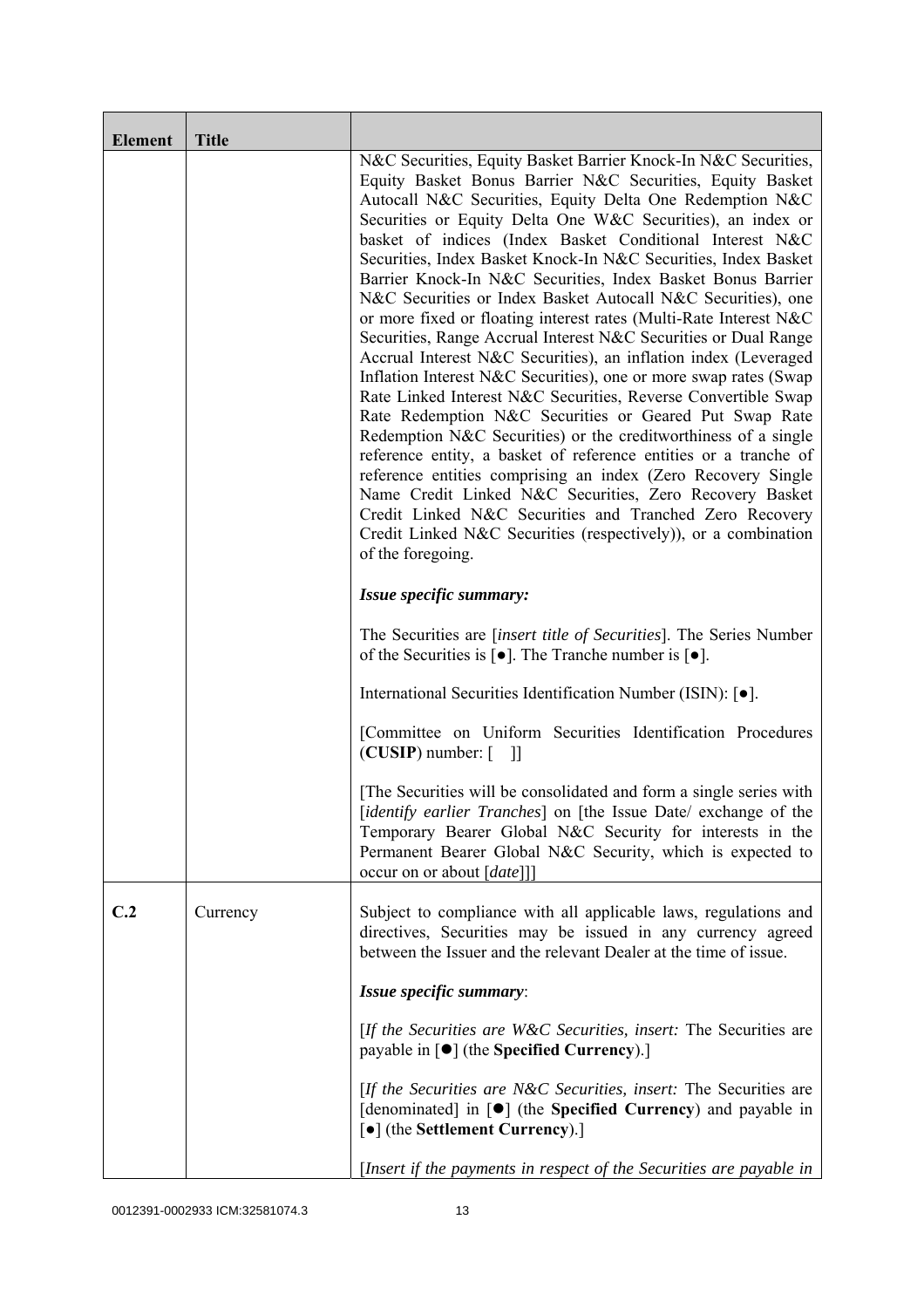| <b>Element</b> | <b>Title</b>                                                                                      |                                                                                                                                                                                                                                                                                                                                                                                                                                                                                                                                                                                                                                                                                                                                                                                                                                                                                                          |
|----------------|---------------------------------------------------------------------------------------------------|----------------------------------------------------------------------------------------------------------------------------------------------------------------------------------------------------------------------------------------------------------------------------------------------------------------------------------------------------------------------------------------------------------------------------------------------------------------------------------------------------------------------------------------------------------------------------------------------------------------------------------------------------------------------------------------------------------------------------------------------------------------------------------------------------------------------------------------------------------------------------------------------------------|
|                |                                                                                                   | Renminbi and CNY Currency Event applies: If the Issuer<br>determines, in respect of the date for payment of any amount<br>payable in respect of the Securities, that the Issuer will be unable<br>to make a payment in Renminbi in accordance with the terms of<br>the Securities on such date due to illiquidity, inconvertibility or<br>non-transferability of Renminbi, the Issuer's obligation to pay<br>such amount in Renminbi may be replaced by an obligation to<br>pay such amount in U.S. dollars converted using the spot rate for<br>exchange of Renminbi into U.S. dollars in respect of the relevant<br>payment date.                                                                                                                                                                                                                                                                      |
| C.5            | Restrictions on<br>transferability                                                                | The Securities will be freely transferable, subject to the offering<br>and selling restrictions in Australia, Argentina, Belgium, Brazil,<br>Chile, Colombia, Denmark, the Dubai International Financial<br>Centre, El Salvador, France, Guatemala, Hungary, Hong Kong<br>Special Administrative Region, Ireland, Italy, Japan, the Republic<br>of Korea, Kuwait, Malaysia, Mexico, Panama, the People's<br>Republic of China, Peru, the Philippines, Poland, Portugal, Qatar,<br>Romania, Singapore, Sweden, Switzerland, Taiwan, Thailand, the<br>United Arab Emirates, the United Kingdom, the United States,<br>Venezuela and under the Prospectus Directive and the laws of any<br>jurisdiction in which the relevant Securities are offered or sold.<br>Purchasers of Securities in the U.S. are advised to consult legal<br>counsel prior to making any transfer of such Securities. <sup>3</sup> |
| C.8            | Rights attaching to<br>the Securities,<br>including ranking<br>and limitations on<br>those rights | Securities issued under the Programme will have terms and<br>conditions relating to, among other matters:<br><b>Status (Ranking)</b>                                                                                                                                                                                                                                                                                                                                                                                                                                                                                                                                                                                                                                                                                                                                                                     |
|                |                                                                                                   | Securities are direct, unconditional, unsubordinated and [If the<br>Securities are N&C Securities, insert: (subject to the provisions<br>of a negative pledge)] unsecured obligations of the Issuer and<br>rank pari passu and without prejudice among themselves and ([If<br>the Securities are N&C Securities, insert: subject as aforesaid<br>and] save for such exceptions as may be provided by applicable<br>legislation) at least equally with all other unsecured and<br>unsubordinated obligations of the Issuer, from time to time<br>outstanding.                                                                                                                                                                                                                                                                                                                                             |
|                |                                                                                                   | <b>Taxation</b>                                                                                                                                                                                                                                                                                                                                                                                                                                                                                                                                                                                                                                                                                                                                                                                                                                                                                          |
|                |                                                                                                   | [If the Securities are N&C Securities, insert: All payments of<br>principal and interest in respect of the Securities will be made free<br>and clear of, and without withholding taxes (or other similar<br>withholdings or deductions) in the United Kingdom (in the case of<br>the Issuer) [or Japan (in the case of the Guarantor)], unless such<br>with holding or deduction is required by law. In the event any                                                                                                                                                                                                                                                                                                                                                                                                                                                                                    |

<sup>&</sup>lt;sup>3</sup> By virtue of a Supplement dated 6 December 2018 Romania has been added to the list of jurisdictions.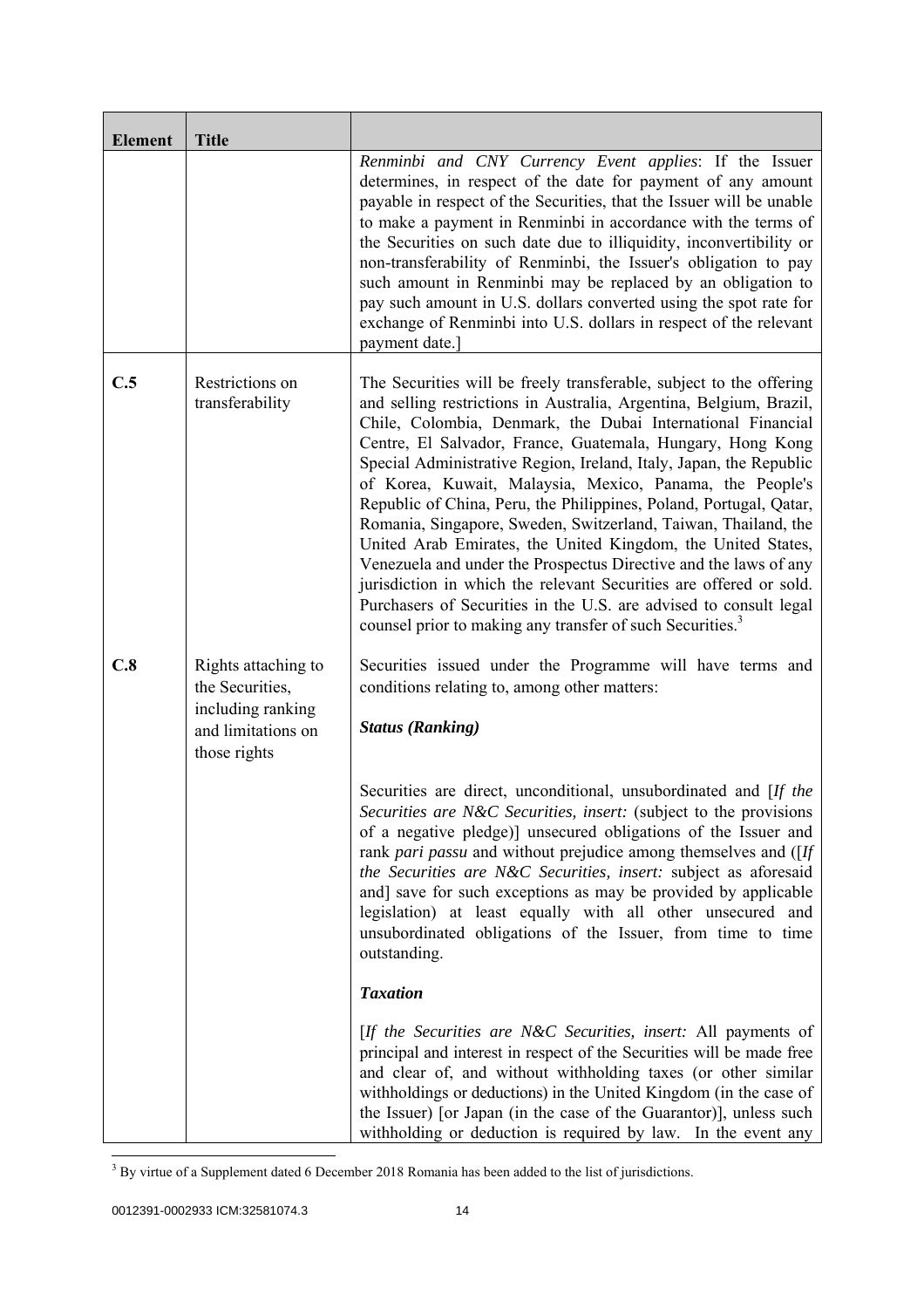| <b>Element</b> | <b>Title</b> |                                                                                                                                                                                                                                                                                                                                                                                                                                                                                                                                                                                                                                                                                                                                                                                                                                                                                                                                                                                                                                                                                                                                                             |
|----------------|--------------|-------------------------------------------------------------------------------------------------------------------------------------------------------------------------------------------------------------------------------------------------------------------------------------------------------------------------------------------------------------------------------------------------------------------------------------------------------------------------------------------------------------------------------------------------------------------------------------------------------------------------------------------------------------------------------------------------------------------------------------------------------------------------------------------------------------------------------------------------------------------------------------------------------------------------------------------------------------------------------------------------------------------------------------------------------------------------------------------------------------------------------------------------------------|
|                |              | such deduction is made, the Issuer [or the Guarantor, as<br>applicable] [Insert if tax gross-up does not apply to the N&C<br>Securities: will not be required to pay additional amounts to cover<br>the amounts so deducted.] [Insert if tax gross-up applies to the<br>N&C Securities: will, save in certain limited circumstances, be<br>required to pay additional amounts to cover the amounts so<br>deducted.]                                                                                                                                                                                                                                                                                                                                                                                                                                                                                                                                                                                                                                                                                                                                         |
|                |              | [If the Securities are $W\&C$ Securities, insert: [The Issuer shall not<br>be] [Neither the Issuer nor the Guarantor shall be] liable for or<br>otherwise obliged to pay any tax, duty, withholding or other<br>payment (including any stamp or transfer tax) which may arise as<br>a result of the ownership, transfer, exercise or enforcement of any<br>Security by any person and all payments made by the Issuer [or<br>the Guarantor] shall be made subject to any such tax, duty,<br>withholding, deduction or other payment which may be required<br>to be made, paid, withheld or deducted.]                                                                                                                                                                                                                                                                                                                                                                                                                                                                                                                                                       |
|                |              | [All payments in respect of the Securities will be subject in all<br>cases to (i) any fiscal or other laws and regulations applicable<br>thereto in the place of payment, (ii) any withholding or deduction<br>required pursuant to Section 871(m) of the U.S. Internal Revenue<br>Code of 1986 (the Code), and (iii) any withholding or deduction<br>required pursuant to an agreement described in Section 1471(b) of<br>the Code or otherwise imposed pursuant to Sections 1471 through<br>1474 of the Code, any regulations or agreements thereunder, any<br>official interpretations thereof, or (without prejudice to the<br>provisions of N&C Securities Condition 9 (Taxation)) any law<br>implementing an intergovernmental approach thereto.]                                                                                                                                                                                                                                                                                                                                                                                                     |
|                |              | [If the Securities are N&C Securities, insert:                                                                                                                                                                                                                                                                                                                                                                                                                                                                                                                                                                                                                                                                                                                                                                                                                                                                                                                                                                                                                                                                                                              |
|                |              | [Issuer's] [N][n]egative pledge                                                                                                                                                                                                                                                                                                                                                                                                                                                                                                                                                                                                                                                                                                                                                                                                                                                                                                                                                                                                                                                                                                                             |
|                |              | So long as any of the Securities remain outstanding, the Issuer<br>will not create or have outstanding any mortgage, charge, pledge<br>or other security interest upon the whole or any part of its<br>undertaking, assets or revenues, present or future, to secure any of<br>its own Indebtedness or to secure its guarantee of or any<br>indemnity in respect of any Indebtedness of any third party for the<br>benefit of the existing or future holders thereof, without at the<br>same time either securing the Securities at least equally and<br>rateably with such Indebtedness or, as the case may be, such<br>guarantee or indemnity or according to the Securities such other<br>security or guarantee as shall have been approved by an<br>Extraordinary Resolution of the Securityholders for the time<br>being, where Indebtedness means any indebtedness represented<br>by securities which have a maturity of greater than one year and<br>are for the time being, or are intended to be, quoted, listed,<br>ordinarily dealt in or traded on any stock exchange or over-the-<br>counter or other securities market in the jurisdiction of |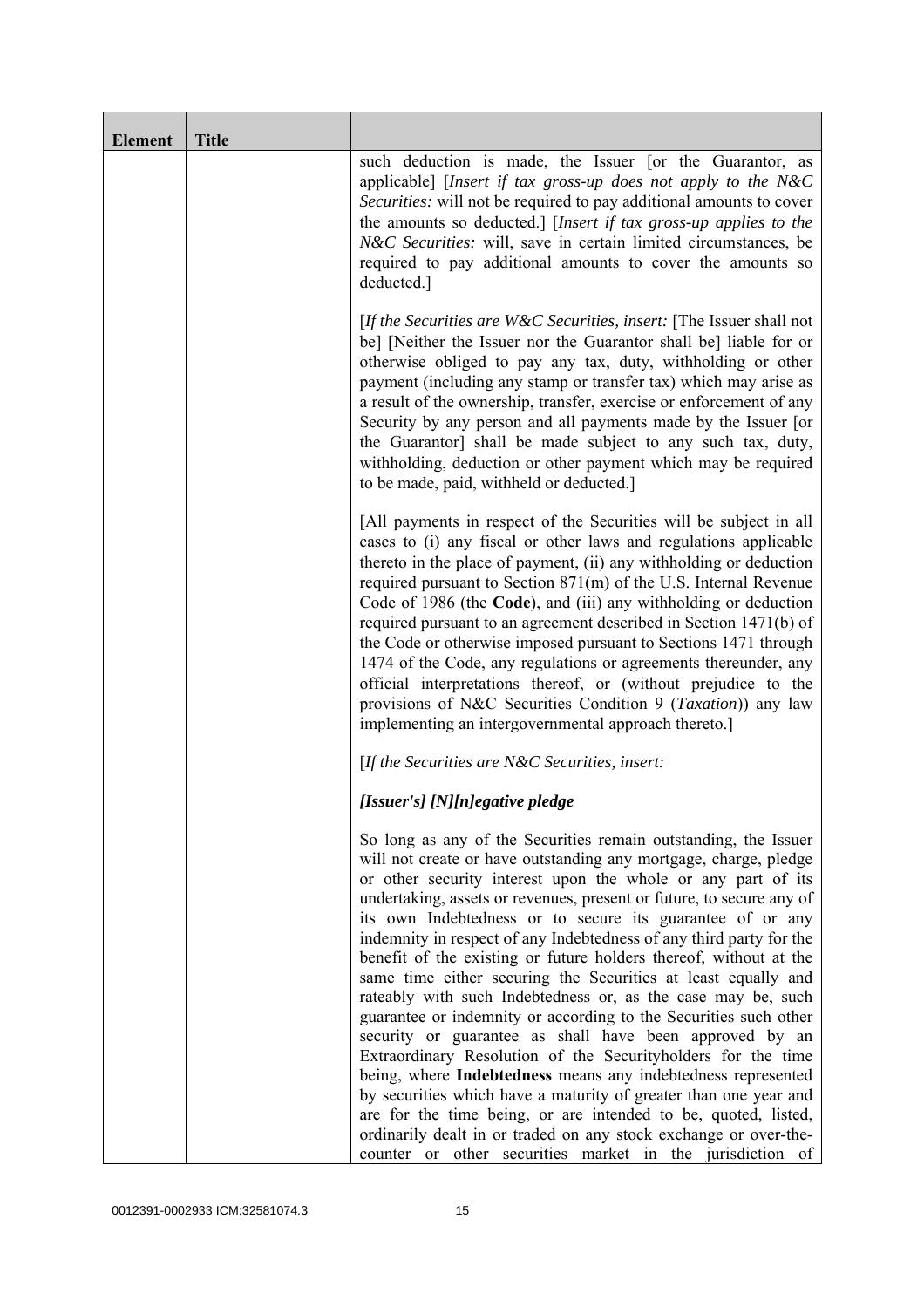| <b>Element</b> | <b>Title</b> |                                                                                                                                                                                                                                                                                                                                                                                                                                                                                                                                                                                                               |
|----------------|--------------|---------------------------------------------------------------------------------------------------------------------------------------------------------------------------------------------------------------------------------------------------------------------------------------------------------------------------------------------------------------------------------------------------------------------------------------------------------------------------------------------------------------------------------------------------------------------------------------------------------------|
|                |              | incorporation of the Issuer.]                                                                                                                                                                                                                                                                                                                                                                                                                                                                                                                                                                                 |
|                |              | [If the Securities are Guaranteed N&C Securities insert:                                                                                                                                                                                                                                                                                                                                                                                                                                                                                                                                                      |
|                |              | Guarantor's negative pledge                                                                                                                                                                                                                                                                                                                                                                                                                                                                                                                                                                                   |
|                |              | So long as the Securities remain outstanding, the Guarantor will<br>not create or permit to be outstanding any mortgage, charge,<br>pledge or other security interest upon the whole or any part of its<br>property, assets or revenues, present or future, to secure for the<br>benefit of the holders of any securities (i) payment of any sum<br>due in respect of any securities or (ii) any payment under any<br>guarantee of securities or (iii) any payment under any indemnity<br>or other like obligation relating to securities, in any such case in<br>which:                                      |
|                |              | either such securities are by their terms payable, or confer<br>(a)<br>a right to receive payment, in any currency other than the<br>currency of the jurisdiction of incorporation of the<br>Guarantor which is Japanese Yen, or such securities are<br>denominated in Japanese Yen and more than 50 per cent.<br>of the aggregate principal amount thereof is initially<br>distributed outside the jurisdiction of incorporation of the<br>Guarantor which is Japan, by or with the authorisation of<br>the Guarantor or (if not the Guarantor) the Issuer; and                                              |
|                |              | such securities are for the time being, or are intended to<br>(b)<br>be, quoted, listed, ordinarily dealt in or traded on any<br>stock exchange or over-the-counter or other securities<br>market outside Japan,                                                                                                                                                                                                                                                                                                                                                                                              |
|                |              | without in any such case at the same time according to the<br>Guarantee either the same security as is granted to or is<br>outstanding in respect of such securities, guarantee, indemnity or<br>other like obligation or such other security or guarantee as shall<br>an Extraordinary Resolution<br>approved by<br>of the<br>be<br>Securityholders. For the purposes of the above, "securities"<br>means bonds, debentures, notes or other similar investment<br>securities of the Issuer or the Guarantor, or any other person with<br>a stated maturity of more than one year from the creation thereof.] |
|                |              | [If the Securities are $W\&C$ Securities, insert:                                                                                                                                                                                                                                                                                                                                                                                                                                                                                                                                                             |
|                |              | Negative pledge                                                                                                                                                                                                                                                                                                                                                                                                                                                                                                                                                                                               |
|                |              | The terms of the Securities will not contain a negative pledge<br>provision in respect of either the Issuer [or the Guarantor].]                                                                                                                                                                                                                                                                                                                                                                                                                                                                              |
|                |              | <b>Events of default</b>                                                                                                                                                                                                                                                                                                                                                                                                                                                                                                                                                                                      |
|                |              | [If the Securities are N&C Securities, insert:                                                                                                                                                                                                                                                                                                                                                                                                                                                                                                                                                                |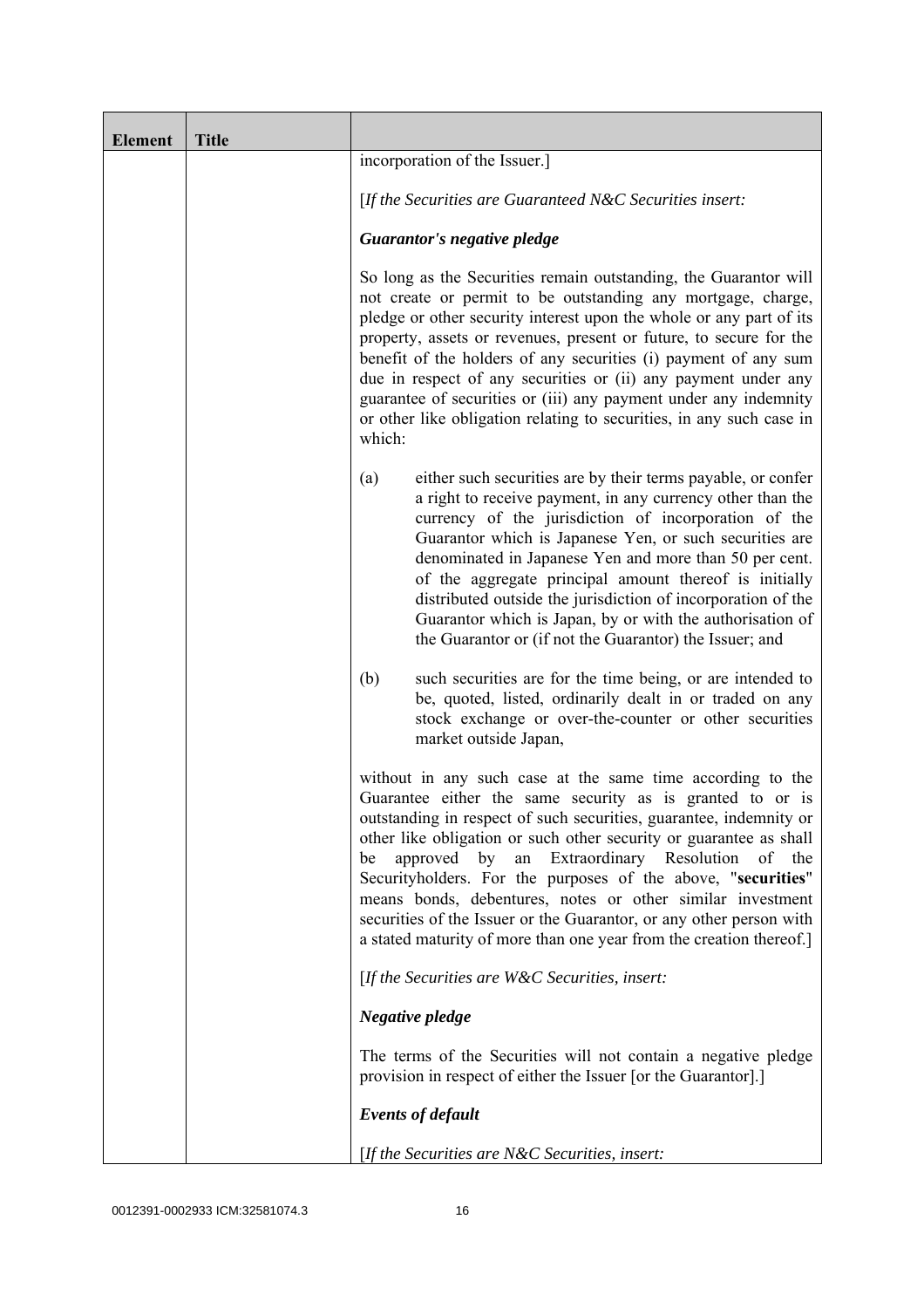| <b>Element</b> | <b>Title</b> |                                                                                                                                                                                                                                                                                                                                                                                                                                                                                                                                                                                                                                                                                                                                                                                                                                                                                                                                                                                                                                                                                                          |
|----------------|--------------|----------------------------------------------------------------------------------------------------------------------------------------------------------------------------------------------------------------------------------------------------------------------------------------------------------------------------------------------------------------------------------------------------------------------------------------------------------------------------------------------------------------------------------------------------------------------------------------------------------------------------------------------------------------------------------------------------------------------------------------------------------------------------------------------------------------------------------------------------------------------------------------------------------------------------------------------------------------------------------------------------------------------------------------------------------------------------------------------------------|
|                |              | The terms of the Securities will contain, amongst others, the<br>following events of default:                                                                                                                                                                                                                                                                                                                                                                                                                                                                                                                                                                                                                                                                                                                                                                                                                                                                                                                                                                                                            |
|                |              | default for a period of 30 days or more in payment of any<br>(a)<br>sum due in respect of the Securities;                                                                                                                                                                                                                                                                                                                                                                                                                                                                                                                                                                                                                                                                                                                                                                                                                                                                                                                                                                                                |
|                |              | failure by the Issuer [or the Guarantor] to perform or<br>(b)<br>observe any of [its][their respective] other covenants or<br>agreements under the Securities [, the Guarantee] or<br>(where such other covenants or agreements are for the<br>benefit of the Securityholders) the Agency Agreement<br>continuing for a period of 90 days after the date on which<br>written notice is given to the Issuer [and the Guarantor]<br>by any Securityholder requiring remedy of such default;                                                                                                                                                                                                                                                                                                                                                                                                                                                                                                                                                                                                                |
|                |              | any indebtedness for borrowed money other than the<br>(c)<br>Securities having an aggregate outstanding principal<br>amount equal to or greater than U.S.\$10,000,000 (or its<br>equivalent) of the Issuer [or the Guarantor] becomes<br>prematurely repayable following a default, or the Issuer<br>[or the Guarantor] defaults in the repayment of any such<br>indebtedness at the maturity thereof or at the expiration of<br>any applicable grace period therefor (or in the case of<br>such indebtedness due on demand, defaults in the<br>payment of such indebtedness at the expiration of three<br>business days after demand therefor or, if longer, any<br>applicable grace period therefor) or any guarantee of or<br>indemnity in respect of any indebtedness for borrowed<br>money of others having a principal amount or aggregate<br>principal amount for the time being outstanding of at least<br>U.S.\$10,000,000 (or its equivalent) given by the Issuer<br>[or the Guarantor] shall not be honoured when due and<br>called upon at the expiration of any applicable grace<br>period; |
|                |              | (d)<br>subject to certain exceptions, and, in certain instances, the<br>passing of a specified time period, events resulting from a<br>decree or order by a court relating to the reorganisation,<br>winding up, insolvency, bankruptcy or similar procedure<br>of the Issuer [or the Guarantor];                                                                                                                                                                                                                                                                                                                                                                                                                                                                                                                                                                                                                                                                                                                                                                                                        |
|                |              | events resulting from the instigation by the Issuer [or the<br>(e)<br>Guarantor] of, or the consent of the Issuer [or the<br>Guarantor] to, proceedings relating to the reorganisation,<br>bankruptcy or similar procedure of the Issuer [or the<br>Guarantor] or the moratorium of payments in respect of<br>the Issuer; [or]                                                                                                                                                                                                                                                                                                                                                                                                                                                                                                                                                                                                                                                                                                                                                                           |
|                |              | (f)<br>subject to certain exceptions, the Issuer [or the Guarantor]<br>ceasing to carry on the whole or substantially the whole                                                                                                                                                                                                                                                                                                                                                                                                                                                                                                                                                                                                                                                                                                                                                                                                                                                                                                                                                                          |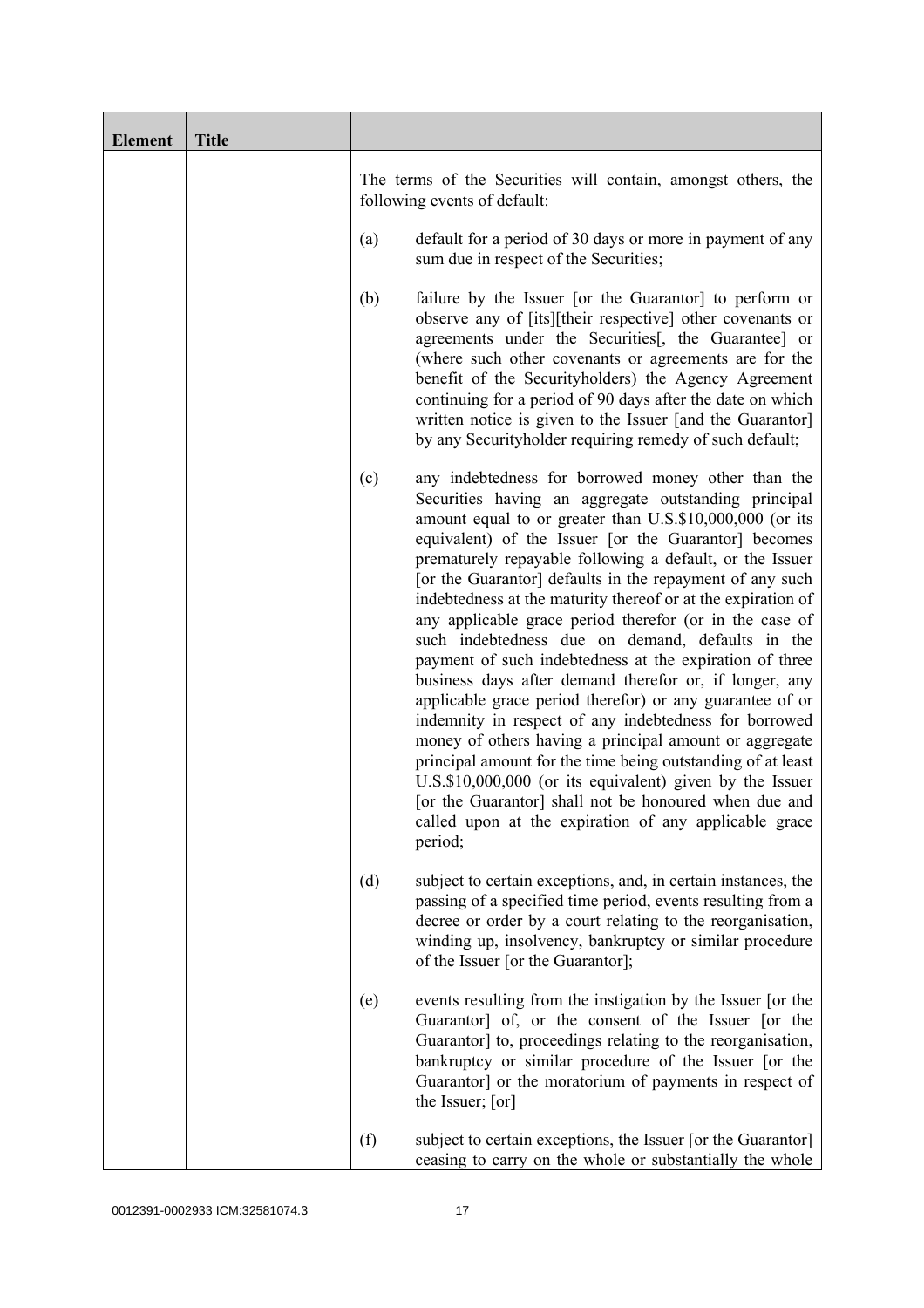| <b>Element</b> | <b>Title</b>                                                                                                                   |                                                                                                                                                                                                                                                                                                                                                                                                                                               |
|----------------|--------------------------------------------------------------------------------------------------------------------------------|-----------------------------------------------------------------------------------------------------------------------------------------------------------------------------------------------------------------------------------------------------------------------------------------------------------------------------------------------------------------------------------------------------------------------------------------------|
|                |                                                                                                                                | of its business or disposing of the whole or substantially<br>the whole of its assets[.] $\lceil$ ; or                                                                                                                                                                                                                                                                                                                                        |
|                |                                                                                                                                | for any reason whatsoever the Guarantee not being (or<br>(g)<br>being claimed by the Guarantor not to be) in full force<br>and effect.]]                                                                                                                                                                                                                                                                                                      |
|                |                                                                                                                                | [If the Securities are $W\&C$ Securities, insert:                                                                                                                                                                                                                                                                                                                                                                                             |
|                |                                                                                                                                | The terms of the Securities will contain; amongst others, the<br>following events of default:                                                                                                                                                                                                                                                                                                                                                 |
|                |                                                                                                                                | events resulting from a decree or order by a court relating<br>(a)<br>to the reorganisation, winding-up, insolvency, bankruptcy<br>or similar procedure of the Issuer [or the Guarantor]<br>(subject to certain exceptions); or                                                                                                                                                                                                               |
|                |                                                                                                                                | (b)<br>events resulting from the instigation by the Issuer [or the<br>Guarantor] of, or the consent of the Issuer [or the<br>Guarantor] to, proceedings relating to the reorganisation,<br>bankruptcy or similar procedure of the Issuer [or the<br>Guarantor] or the moratorium of payments in respect of<br>the Issuer.]                                                                                                                    |
|                |                                                                                                                                | <b>Meetings</b>                                                                                                                                                                                                                                                                                                                                                                                                                               |
|                |                                                                                                                                | The relevant Conditions contain provisions for calling meetings<br>of Securityholders to consider matters affecting their interests<br>generally. These provisions permit defined majorities to bind all<br>Securityholders including Securityholders who did not attend and<br>vote at the relevant meeting and Securityholders who voted in a<br>manner contrary to the majority.                                                           |
| [C.9           | Interest/Redemption                                                                                                            | <i>Interest</i>                                                                                                                                                                                                                                                                                                                                                                                                                               |
|                | of N&C Securities<br>(Do not include this<br>Element C.9 if the<br>relevant Securities<br>are derivative<br>securities for the | Securities may or may not bear interest.<br>Interest-bearing<br>Securities will either bear interest payable at a fixed rate, a<br>floating rate, a structured floating rate, an FX linked rate, an<br>equity linked rate, an index linked rate, an inflation index linked<br>rate or a swap rate linked rate.                                                                                                                                |
|                | purpose of<br>Commission                                                                                                       | Issue specific summary:                                                                                                                                                                                                                                                                                                                                                                                                                       |
|                | Regulation (EC) No.<br>809/2004 (as<br>amended) (being<br>Securities which may<br>redeem at an amount                          | [For fixed rate interest Securities: The Securities bear interest<br>[from their date of issue/from $\lceil \bullet \rceil$ ] at the fixed rate of $\lceil \bullet \rceil$ per<br>cent. per annum. As of the Issue Date, the yield of the Securities<br>is $\lceil \bullet \rceil$ per cent. Interest will be paid [annually] in arrear on $\lceil \bullet \rceil$ in<br>each year. The first interest payment will be made on $[\bullet]$ .] |
|                | other than 100% of<br>their nominal<br>amount (Derivative                                                                      | [For floating rate interest Securities: The Securities bear interest<br>[from their date of issue/from $\lceil \bullet \rceil$ ] at floating rates calculated by                                                                                                                                                                                                                                                                              |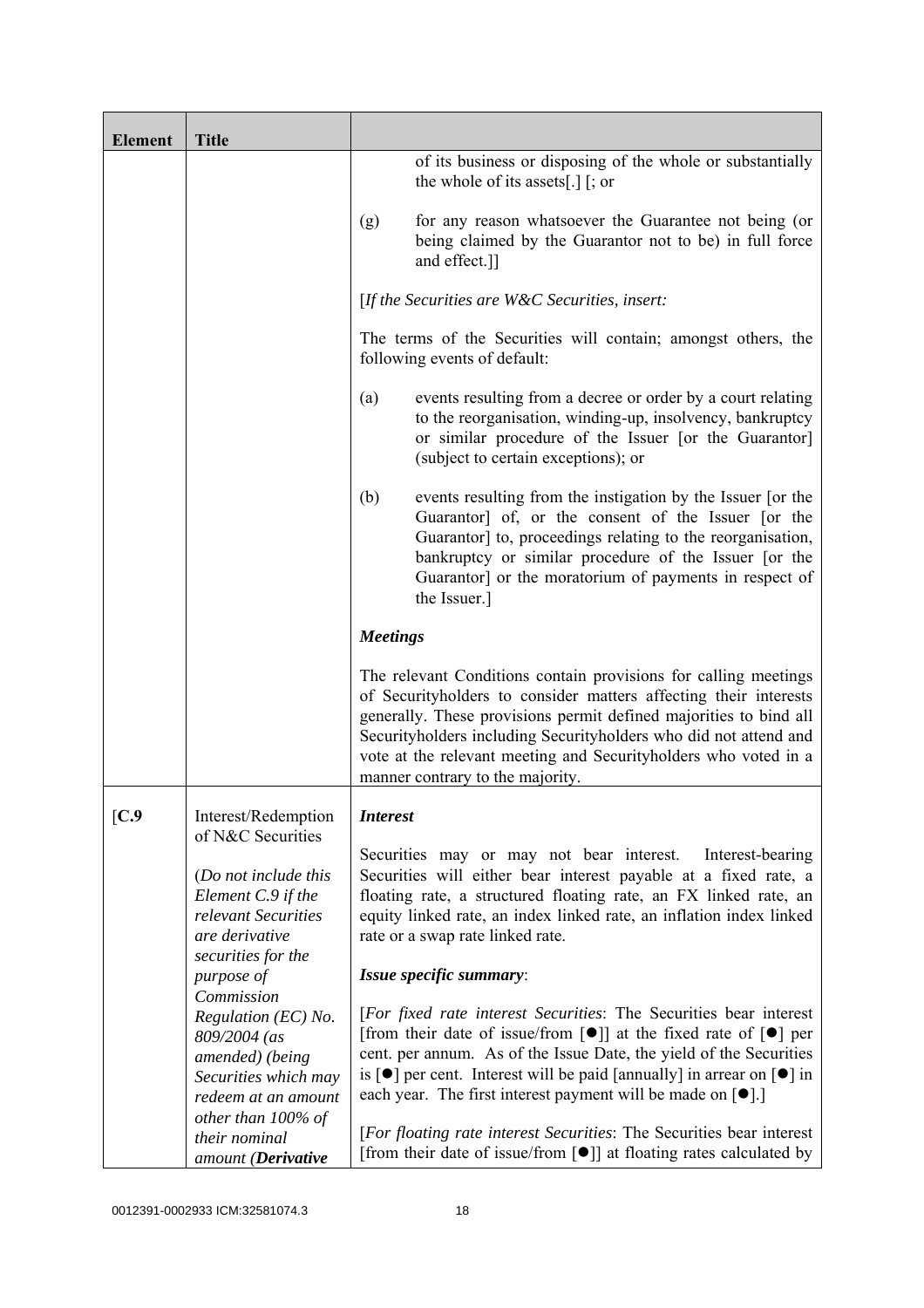| <b>Element</b> | <b>Title</b> |                                                                                                                                                                                                                                                                                                                                                                                                                                                                                                                                                                                                                                                                                                                                                                                                                                                                                                    |
|----------------|--------------|----------------------------------------------------------------------------------------------------------------------------------------------------------------------------------------------------------------------------------------------------------------------------------------------------------------------------------------------------------------------------------------------------------------------------------------------------------------------------------------------------------------------------------------------------------------------------------------------------------------------------------------------------------------------------------------------------------------------------------------------------------------------------------------------------------------------------------------------------------------------------------------------------|
|                | Securities)) | reference to [specify reference rate for Securities being issued]<br>[plus/minus] a margin of [ $\bullet$ ] per cent. Interest will be paid<br>[quarterly/semi-annually/annually] in arrear on [ $\bullet$ ] in each year[,<br>subject to adjustment for non-business days]. The first interest<br>payment will be made on $\lceil \bullet \rceil$ .]                                                                                                                                                                                                                                                                                                                                                                                                                                                                                                                                              |
|                |              | [For Securities with a derivative component to the interest<br>payment: The Securities bear interest [from their date of<br>issue/from $\lceil \bullet \rceil$ at [a structured floating rate/a FX linked rate/an<br>equity linked rate/an index linked rate/an inflation index linked<br>rate/a swap rate linked rate] as set out in item C.10. Interest will be<br>paid [quarterly/semi-annually/annually] in arrear on [ $\bullet$ ] in each<br>year. The first interest payment will be made on $[•]$ .                                                                                                                                                                                                                                                                                                                                                                                        |
|                |              | [Include for floating rate securities only where a maximum<br>and/or minumum rate of interest applies: The Rate of Interest [for<br>any Coupon Period] shall not [exceed the Maximum Rate of<br>Interest [or] [be less than the Minimum Rate of Interest]. [The<br>[Maximum][Minimum] Rate of Interest for [each Coupon Period]<br>will be [specify (per Coupon Period if Maximum/Minimum Rate<br>of Interest varies between Coupon Periods)].                                                                                                                                                                                                                                                                                                                                                                                                                                                     |
|                |              | [Not Applicable - The Securities do not bear any interest [and will]<br>be offered and sold at a discount to their nominal amount.]                                                                                                                                                                                                                                                                                                                                                                                                                                                                                                                                                                                                                                                                                                                                                                |
|                |              | Redemption                                                                                                                                                                                                                                                                                                                                                                                                                                                                                                                                                                                                                                                                                                                                                                                                                                                                                         |
|                |              | The terms under which Securities may be redeemed (including<br>the maturity date and the price at which they will be redeemed on<br>the maturity date as well as any provisions relating to early<br>redemption) will be agreed between the Issuer and the relevant<br>Dealer at the time of issue of the relevant Securities.                                                                                                                                                                                                                                                                                                                                                                                                                                                                                                                                                                     |
|                |              | Issue specific summary:                                                                                                                                                                                                                                                                                                                                                                                                                                                                                                                                                                                                                                                                                                                                                                                                                                                                            |
|                |              | Unless previously redeemed or cancelled, each Security will be<br>redeemed on [ <i>Insert relevant Maturity Date</i> ] at $\lceil \text{par}/\rceil \bullet \rceil$ per cent.<br>of its nominal amount].                                                                                                                                                                                                                                                                                                                                                                                                                                                                                                                                                                                                                                                                                           |
|                |              | The Securities may be redeemed early [for tax reasons][[,] at the<br>option of the Issuer][[,] at the option of security holders][[,][and]<br>upon the occurrence of certain regulatory events [[[, ][and] in<br>circumstances where the performance of the Issuer's [or the<br>Guarantor's] obligations under the Securities [or the Guarantee (as<br>applicable)] has or will become unlawful, illegal or otherwise<br>prohibited] [and following the occurrence of certain events<br>relating to [the][any] [asset][or][basis] by reference to which the<br>return on the Securities may be determined including those<br>[Adjustment][and][Disruption] Events described in Element C.10<br>below] at [specify each permutation of the early redemption price<br>from the Conditions (including, where relevant, replicating the<br>method by which the relevant early redemption price will be |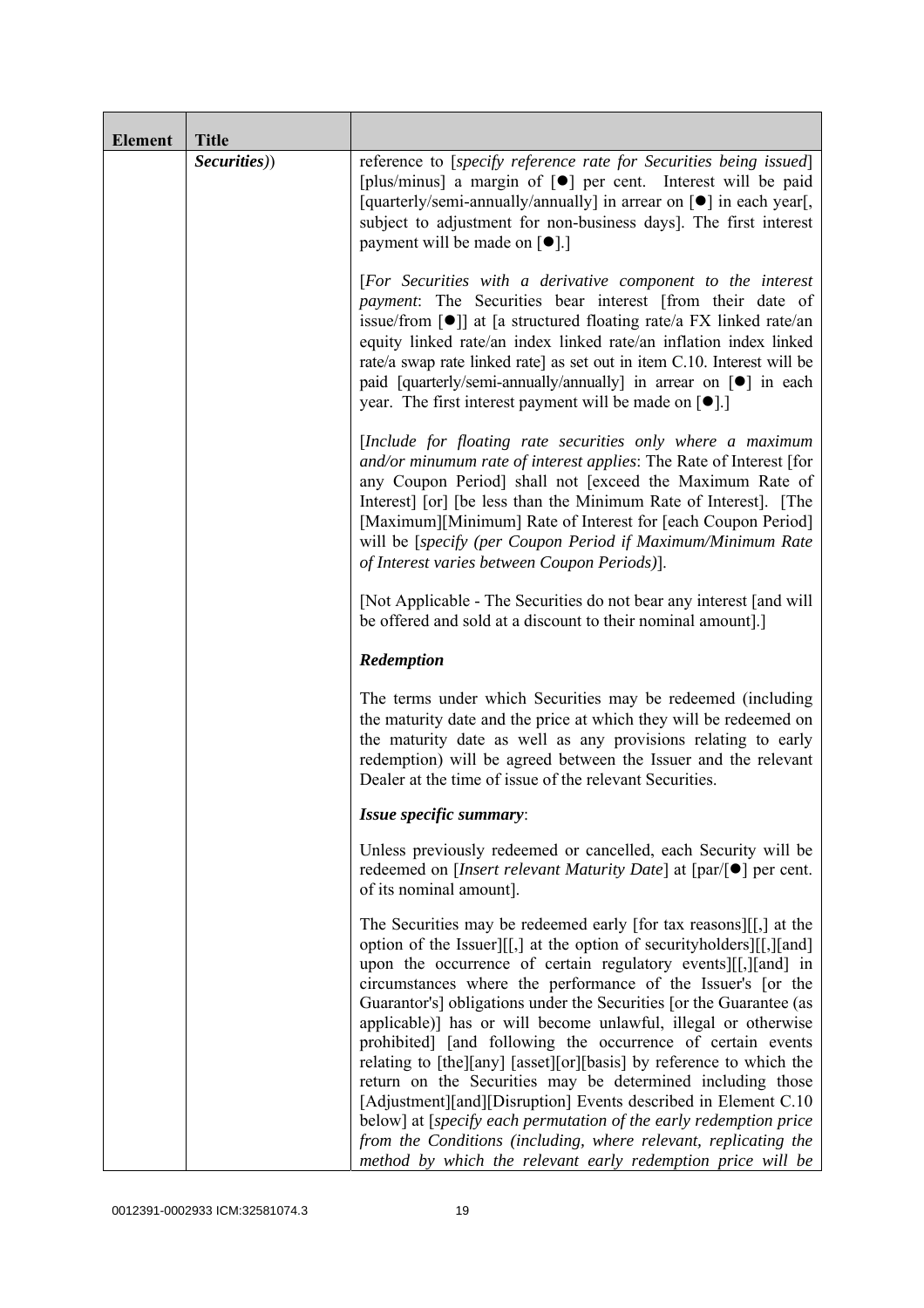| <b>Element</b> | <b>Title</b>                                                                               |                                                                                                                                                                                                                                                                                                                                                                                                                                                                                                                                                             |
|----------------|--------------------------------------------------------------------------------------------|-------------------------------------------------------------------------------------------------------------------------------------------------------------------------------------------------------------------------------------------------------------------------------------------------------------------------------------------------------------------------------------------------------------------------------------------------------------------------------------------------------------------------------------------------------------|
|                |                                                                                            | calculated from the Conditions) and the circumstances in which<br>each such permutation may apply in accordance with the<br>Conditions.<br>If relevant, specify any maximum or minimum<br>redemption amounts, applicable to the Securities being issued].                                                                                                                                                                                                                                                                                                   |
|                |                                                                                            | <b>Representative of Securityholders</b>                                                                                                                                                                                                                                                                                                                                                                                                                                                                                                                    |
|                |                                                                                            | Not Applicable $-$ No representative of the Security holders has<br>been appointed by the Issuer.                                                                                                                                                                                                                                                                                                                                                                                                                                                           |
|                |                                                                                            | Please also refer to item C.8 above for rights attaching to the<br>Securities.                                                                                                                                                                                                                                                                                                                                                                                                                                                                              |
| [C.10]         | Derivative<br>component in the                                                             | [Not Applicable – There is no derivative component to the<br>interest payment for the Securities]                                                                                                                                                                                                                                                                                                                                                                                                                                                           |
|                | interest payment<br>(Do not include this<br>Element C.10 if the                            | (This Element should be specified as "Not Applicable" if there is<br>no derivative component to the interest payment for the<br>Securities)                                                                                                                                                                                                                                                                                                                                                                                                                 |
|                | relevant Securities<br>are Derivative<br>Securities as defined<br>in Element C.9<br>above) | [Payments of interest in respect of the Securities will be<br>determined by reference to the performance of the [insert relevant<br><i>Reference Item(s)</i> ]. The Calculation Agent for the Securities is<br>$\lceil \bullet \rceil$ .                                                                                                                                                                                                                                                                                                                    |
|                |                                                                                            | [Insert if applicable:                                                                                                                                                                                                                                                                                                                                                                                                                                                                                                                                      |
|                |                                                                                            | Coupon Accrual Date means [ $\bullet$ ].                                                                                                                                                                                                                                                                                                                                                                                                                                                                                                                    |
|                |                                                                                            | Coupon Period means [insert coupon period].                                                                                                                                                                                                                                                                                                                                                                                                                                                                                                                 |
|                |                                                                                            | Coupon Payment Date means [ $\bullet$ ].]                                                                                                                                                                                                                                                                                                                                                                                                                                                                                                                   |
|                |                                                                                            | [Include where a maximum and/or minumum rate of interest<br>applies: Notwithstanding the Rate of Interest that may be<br>calculated in accordance with the provisions set out below, the<br>Rate of Interest [for any Coupon Period] shall not [exceed the<br>Maximum Rate of Interest [or] [be less than the Minimum<br>Rate of Interest].<br>[The [Maximum][Minimum] Rate of<br>Interest for [each Coupon Period] will be [specify (per Coupon<br>Period if Maximum/Minimum Rate of Interest varies between<br>Coupon Periods)[.]]                        |
|                |                                                                                            | <i>In the case of Fixed FX Interest N&amp;C Securities:</i> The interest<br>payable in respect of the Securities will be an amount in the<br>Settlement Currency.                                                                                                                                                                                                                                                                                                                                                                                           |
|                |                                                                                            | The Rate of Interest for each Coupon Period shall be a rate<br>expressed as a percentage (which will not be less than, but may be<br>equal to, zero) calculated by the Calculation Agent equal to [in the<br>case of a Fixed FX Interest N&C Security specified as a Currency<br>2 Fixed Rate N&C Security: the Base Rate of Interest multiplied by<br>the relevant Settlement Rate, calculated by the Calculation Agent<br>as of the relevant Valuation Date] [in the case of a Fixed FX<br>Interest N&C Security specified as a Currency 1 Fixed Rate N&C |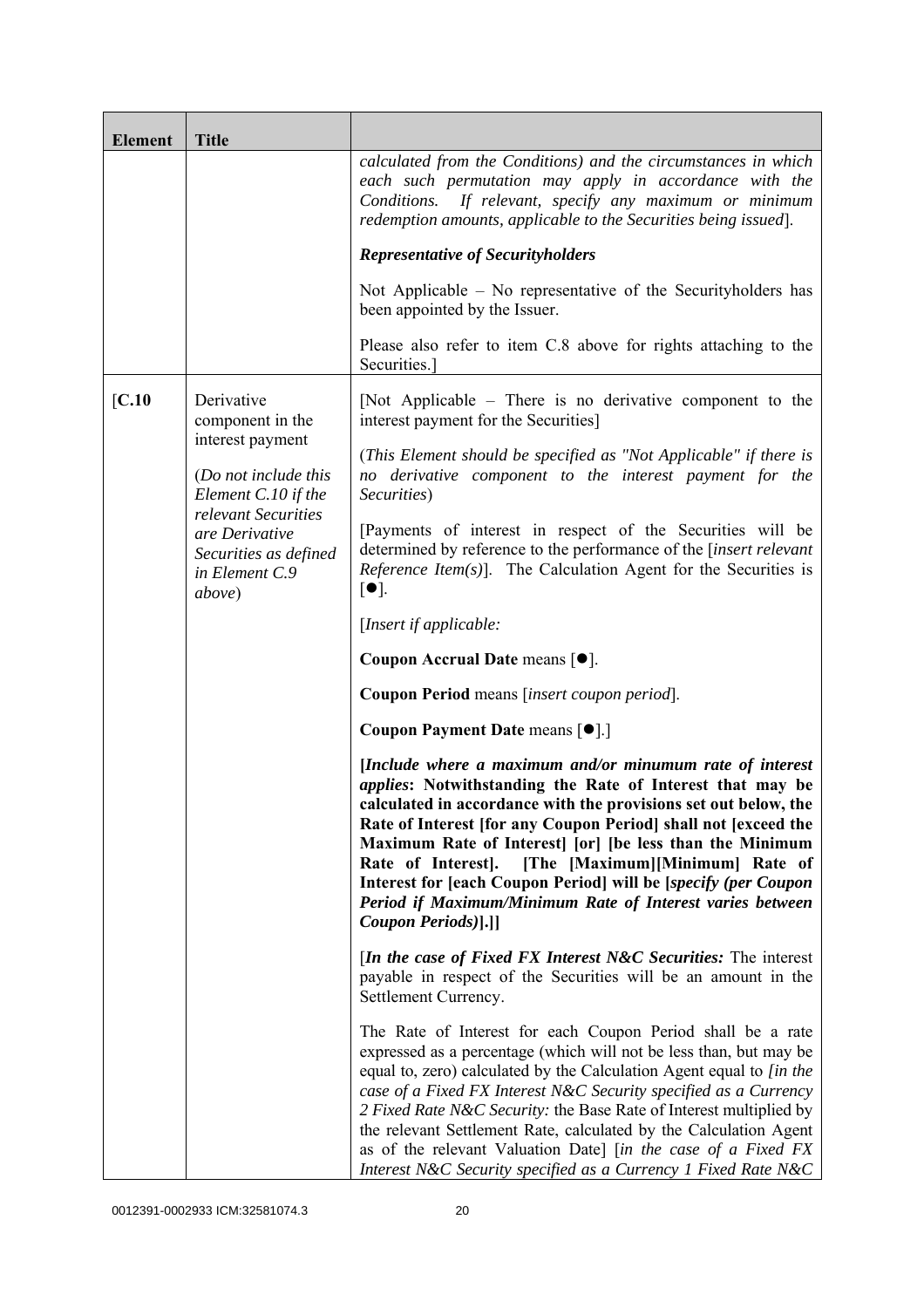| <b>Element</b> | <b>Title</b> |                                                                                                                                                                                                                                                                                                                                                                                                                                                                                                                                                                                                                                       |
|----------------|--------------|---------------------------------------------------------------------------------------------------------------------------------------------------------------------------------------------------------------------------------------------------------------------------------------------------------------------------------------------------------------------------------------------------------------------------------------------------------------------------------------------------------------------------------------------------------------------------------------------------------------------------------------|
|                |              | Security: the Base Rate of Interest divided by the relevant<br>Settlement Rate, calculated by the Calculation Agent as of the<br>relevant Valuation Date].                                                                                                                                                                                                                                                                                                                                                                                                                                                                            |
|                |              | Where:                                                                                                                                                                                                                                                                                                                                                                                                                                                                                                                                                                                                                                |
|                |              | <b>Currency Pair</b> means [specify Currency Pairs in form of [insert]<br>first currency]/[insert second currency]] (repeat for each<br>Currency Pair).                                                                                                                                                                                                                                                                                                                                                                                                                                                                               |
|                |              | <b>Base Rate of Interest means <math>\lceil \bullet \rceil</math> per cent.</b>                                                                                                                                                                                                                                                                                                                                                                                                                                                                                                                                                       |
|                |              | <b>FX Price Source</b> means [specify per Settlement Rate Option].                                                                                                                                                                                                                                                                                                                                                                                                                                                                                                                                                                    |
|                |              | Reference Exchange Rate means the spot exchange rate for the<br>Specified Currency quoted against the Settlement Currency<br>expressed as the number of units of the Specified Currency<br>quoted per one unit of the Settlement Currency.                                                                                                                                                                                                                                                                                                                                                                                            |
|                |              | Relevant Currency means each of the Specified Currency and<br>the Settlement Currency.                                                                                                                                                                                                                                                                                                                                                                                                                                                                                                                                                |
|                |              | Settlement Rate means the Reference Exchange Rate on the<br>relevant Valuation Date at the Valuation Time as determined by<br>the Calculation Agent by reference to the Settlement Rate Option<br>(and such determination may be made, without limitation, with<br>such adjustments as are, at the discretion of the Calculation<br>Agent, necessary to the published quoting conventions and/or<br>implying the Reference Exchange Rate from more than one<br>Settlement Rate Option) unless any applicable disruption event<br>exists or occurs, in which case, the Settlement Rate will be<br>determined by the Calculation Agent. |
|                |              | Settlement Rate Option means the rate published for the<br>Specified Currency/Settlement Currency fixing rate on the FX<br>Price Source at or about the Valuation Time on the relevant<br>Valuation Date or, if the Reference Exchange Rate is to be<br>implied from more than one Settlement Rate Option, the rate, for<br>each Currency Pair, published for the Currency Pair fixing rate on<br>the FX Price Source at or about the Valuation Time on the<br>Valuation Date.                                                                                                                                                        |
|                |              | Valuation Date means $[•]$ .                                                                                                                                                                                                                                                                                                                                                                                                                                                                                                                                                                                                          |
|                |              | <b>Valuation Time means <math>\lceil \bullet \rceil</math>.</b>                                                                                                                                                                                                                                                                                                                                                                                                                                                                                                                                                                       |
|                |              | [In the case of Equity Basket Conditional Interest N&C<br><b>Securities:</b> The Rate of Interest in respect of a Coupon Payment<br>Date shall be a rate expressed as a percentage (which will not be<br>less than, but may be equal to, zero) calculated by the Calculation<br>Agent equal to:                                                                                                                                                                                                                                                                                                                                       |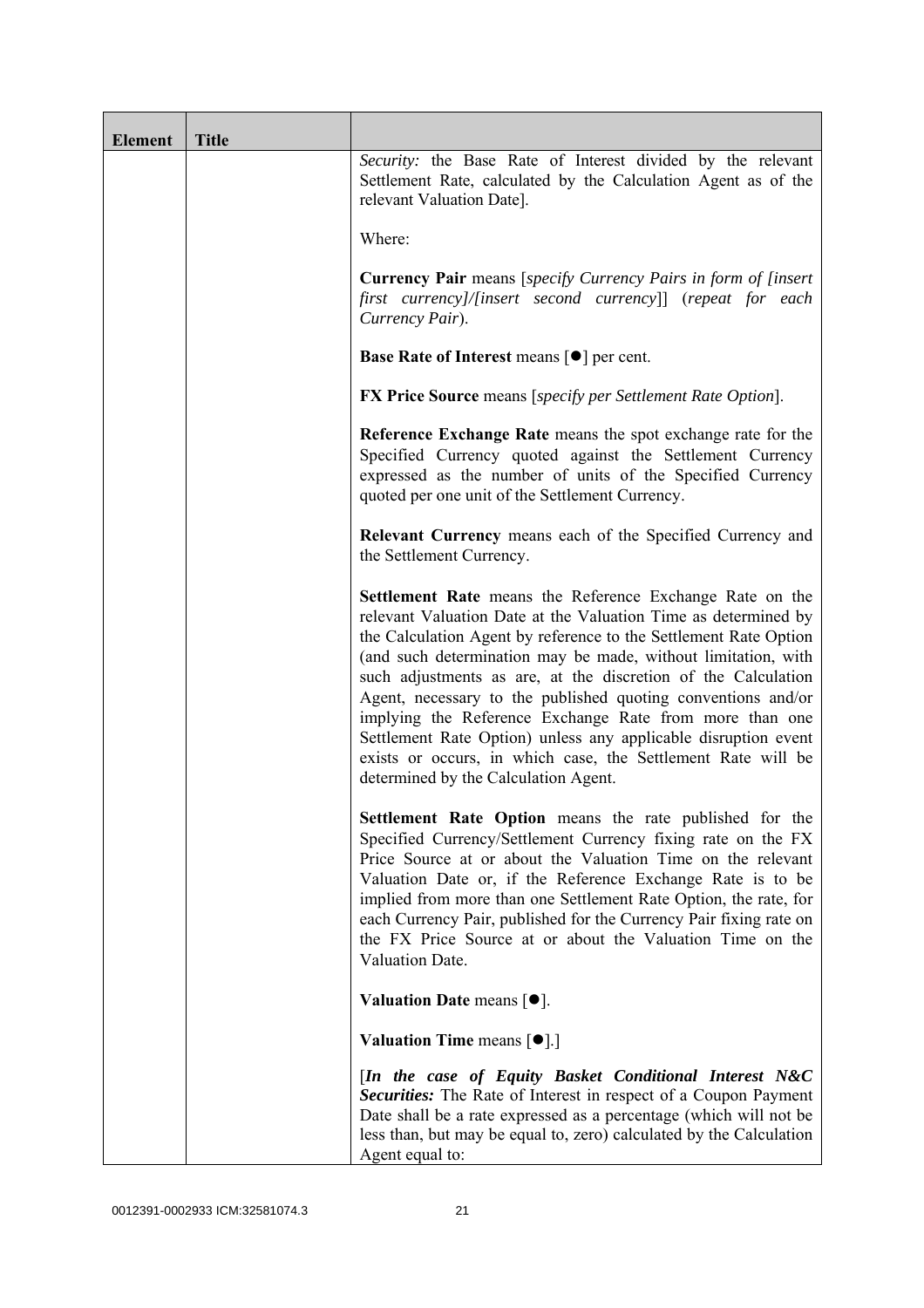| <b>Element</b> | <b>Title</b> |                                                                                                                                                                                                                                                              |
|----------------|--------------|--------------------------------------------------------------------------------------------------------------------------------------------------------------------------------------------------------------------------------------------------------------|
|                |              | if no Conditional Coupon Barrier Event has occurred on<br>(a)<br>the Observation Date immediately preceding such<br>Coupon Payment Date, the Base Rate of Interest; or                                                                                       |
|                |              | if a Conditional Coupon Barrier Event has occurred on<br>(b)<br>the Observation Date immediately preceding<br>such<br>Coupon Payment Date, the Floor Rate of Interest.                                                                                       |
|                |              | All Equity Basket Conditional Interest N&C Securities are<br>Conditional Interest N&C Securities.                                                                                                                                                            |
|                |              | Where:                                                                                                                                                                                                                                                       |
|                |              | Base Rate of Interest means [ $\bullet$ ] per cent. per annum.                                                                                                                                                                                               |
|                |              | <b>Conditional Coupon Barrier Event means the Coupon</b><br>Reference Performance in respect of any Share on an Observation<br>Date is equal to or less than the Conditional Coupon Barrier Level<br>in respect of such Observation Date.                    |
|                |              | <b>Conditional Coupon Barrier Level</b> means [specify % for each<br>Observation Date].                                                                                                                                                                      |
|                |              | Coupon Reference Performance means, in respect of an<br>Observation Date and a Share, a percentage determined by the<br>Calculation Agent equal to the Reference Performance of such<br>Share in respect of such Observation Date.                           |
|                |              | <b>Floor Rate of Interest means <math>\lceil \bullet \rceil</math> per cent.</b>                                                                                                                                                                             |
|                |              | i means a Share.                                                                                                                                                                                                                                             |
|                |              | Initial Valuation Date means [ $\bullet$ ].                                                                                                                                                                                                                  |
|                |              | o means an Observation Date.                                                                                                                                                                                                                                 |
|                |              | <b>Observation Date means <math>\lceil \bullet \rceil</math>.</b>                                                                                                                                                                                            |
|                |              | Observation Price means, in respect of an Observation Date and<br>a Share, an amount equal to the price per share in respect of such<br>Share quoted on the applicable exchange at the Valuation Time<br>on such Observation Date.                           |
|                |              | Reference Performance means, in respect of an Observation<br>Date and a Share, a rate expressed as a percentage (which will not<br>be less than, but may be equal to, zero) calculated by the<br>Calculation Agent in accordance with the following formula: |
|                |              | Observation Price <sub>i.o</sub>                                                                                                                                                                                                                             |
|                |              | Strike Price <sub>i</sub>                                                                                                                                                                                                                                    |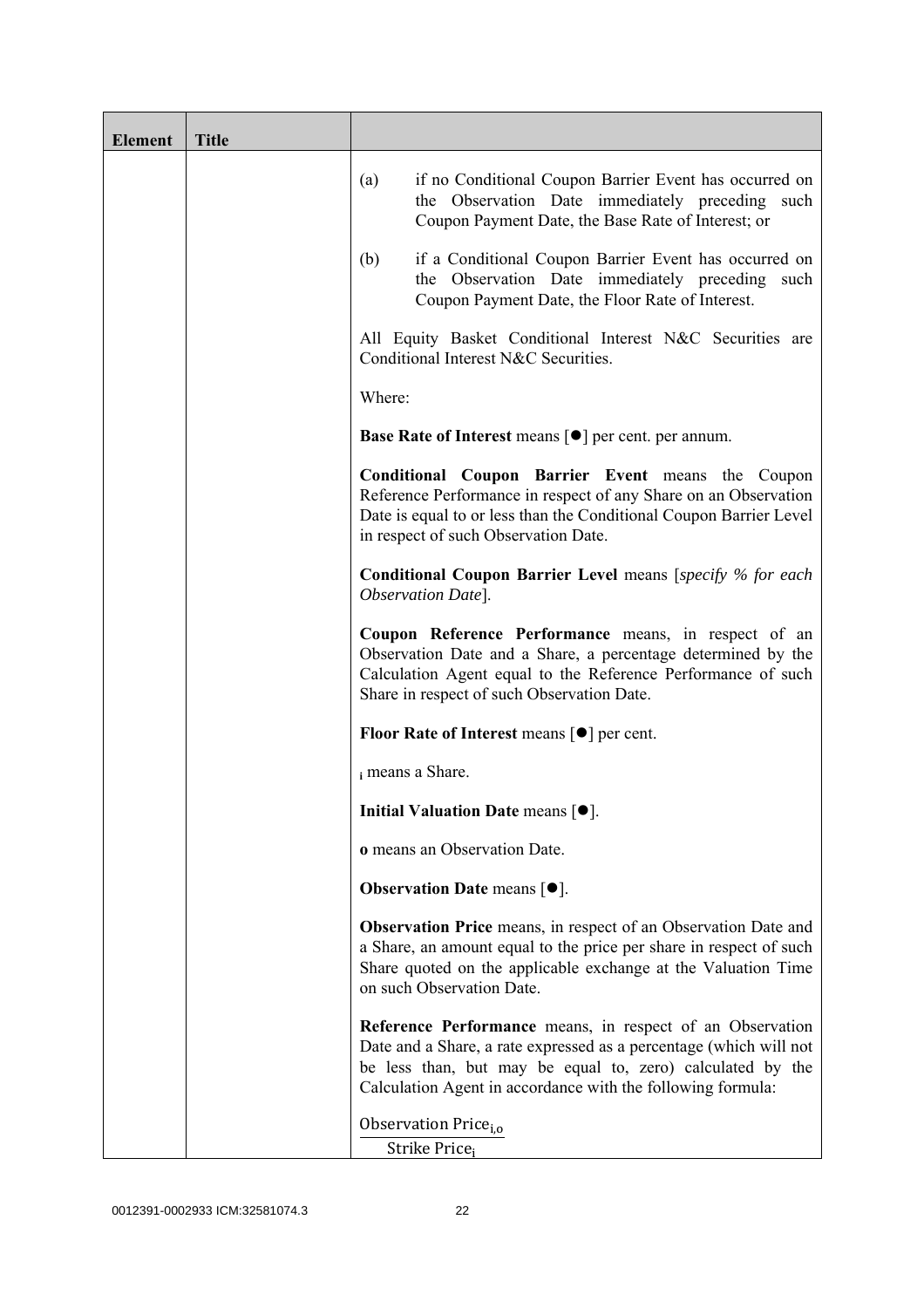| <b>Element</b> | <b>Title</b> |                                                                                                                                                                                                                                                                                         |
|----------------|--------------|-----------------------------------------------------------------------------------------------------------------------------------------------------------------------------------------------------------------------------------------------------------------------------------------|
|                |              | <b>Share</b> means $\lceil \bullet \rceil$ .                                                                                                                                                                                                                                            |
|                |              | <b>Strike Price</b> means, in relation to a Share, the price per share in<br>respect of such Share quoted on the applicable exchange at the<br>Valuation Time on the Initial Valuation Date.                                                                                            |
|                |              | <b>Valuation Time means <math>\lceil \bullet \rceil</math>.</b>                                                                                                                                                                                                                         |
|                |              | [In the case of Index Basket Conditional Interest N&C<br>Securities: The Rate of Interest in respect of a Coupon Payment<br>Date shall be a rate expressed as a percentage (which will not be<br>less than, but may be equal to, zero) calculated by the Calculation<br>Agent equal to: |
|                |              | if no Conditional Coupon Barrier Event has occurred on<br>(a)<br>the Observation Date immediately preceding such<br>Coupon Payment Date, the Base Rate of Interest; or                                                                                                                  |
|                |              | if a Conditional Coupon Barrier Event has occurred on<br>(b)<br>the Observation Date immediately preceding<br>such<br>Coupon Payment Date, the Floor Rate of Interest.                                                                                                                  |
|                |              | All Index Basket Conditional Interest N&C Securities are<br>Conditional Interest N&C Securities.                                                                                                                                                                                        |
|                |              | Where:                                                                                                                                                                                                                                                                                  |
|                |              | <b>Base Rate of Interest means <math>\lceil \bullet \rceil</math> per cent.</b>                                                                                                                                                                                                         |
|                |              | <b>Conditional Coupon Barrier Event means the Coupon</b><br>Reference Performance in respect of any Index on an Observation<br>Date is equal to or less than the Conditional Coupon Barrier Level<br>in respect of such Observation Date.                                               |
|                |              | <b>Conditional Coupon Barrier Level means [specify % for each</b><br>Observation Date].                                                                                                                                                                                                 |
|                |              | Coupon Reference Performance means, in respect of an<br>Observation Date and an Index, a percentage determined by the<br>Calculation Agent equal to the Reference Performance of such<br>Index in respect of such Observation Date.                                                     |
|                |              | <b>Floor Rate of Interest means <math>\lceil \bullet \rceil</math> per cent.</b>                                                                                                                                                                                                        |
|                |              | i means an Index.                                                                                                                                                                                                                                                                       |
|                |              | <b>Index</b> means $\lceil \bullet \rceil$ .                                                                                                                                                                                                                                            |
|                |              | Initial Valuation Date means $[•]$ .                                                                                                                                                                                                                                                    |
|                |              | o means an Observation Date.                                                                                                                                                                                                                                                            |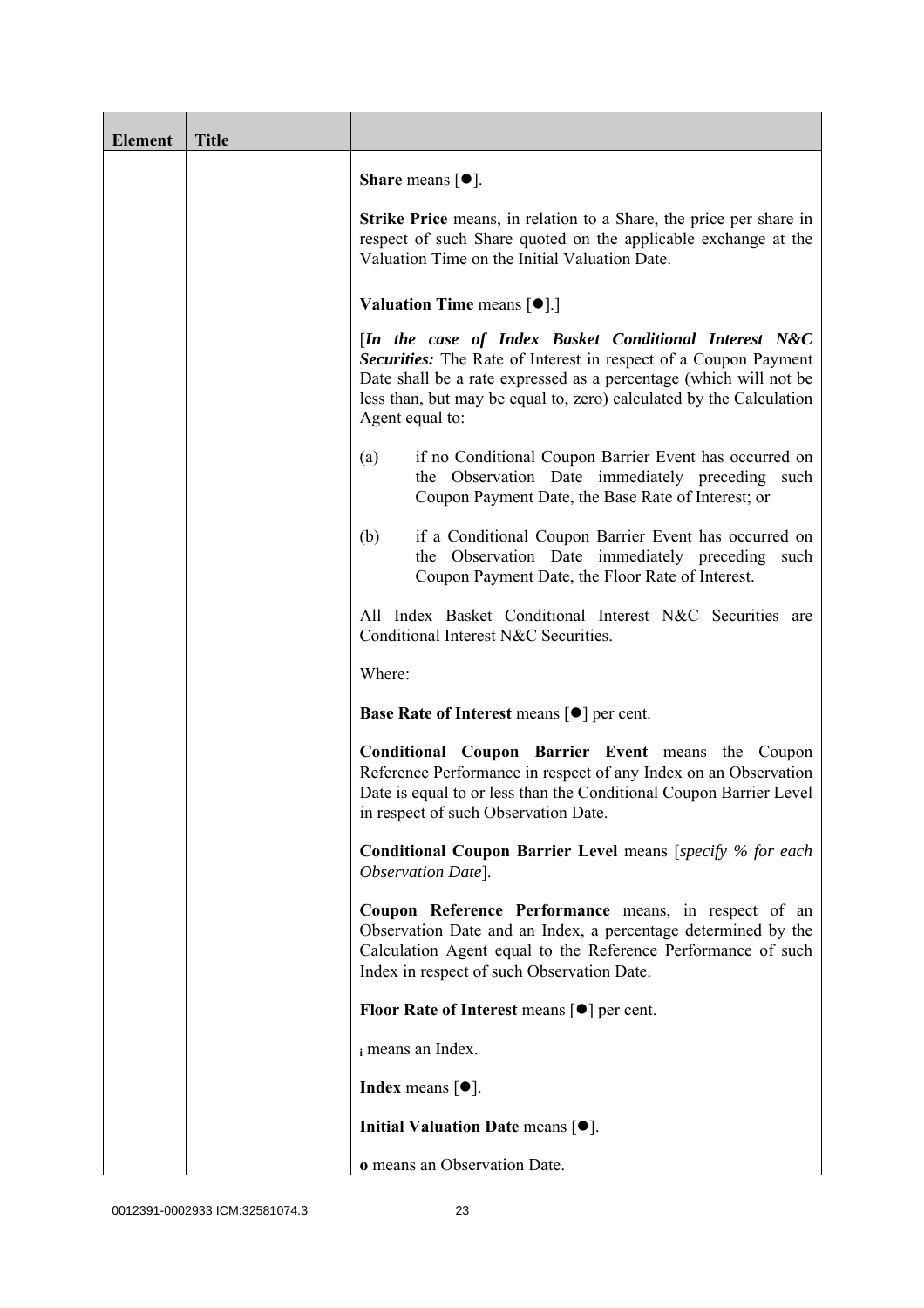| <b>Element</b> | <b>Title</b> |                                                                                                                                                                                                                                                                                                                                                                                                                                                                                                                                                                                                                                                                                                                          |
|----------------|--------------|--------------------------------------------------------------------------------------------------------------------------------------------------------------------------------------------------------------------------------------------------------------------------------------------------------------------------------------------------------------------------------------------------------------------------------------------------------------------------------------------------------------------------------------------------------------------------------------------------------------------------------------------------------------------------------------------------------------------------|
|                |              | Observation Date means [ $\bullet$ ].                                                                                                                                                                                                                                                                                                                                                                                                                                                                                                                                                                                                                                                                                    |
|                |              | <b>Observation Level</b> means, in respect of an Observation Date and<br>an Index, an amount equal to the closing level of such Index, as<br>calculated and announced by the relevant index sponsor, at the<br>Valuation Time on such Observation Date.                                                                                                                                                                                                                                                                                                                                                                                                                                                                  |
|                |              | <b>Reference Performance</b> means, in respect of an Observation Date<br>and an Index, a rate expressed as a percentage (which will not be<br>less than, but may be equal to, zero) calculated by the Calculation<br>Agent in accordance with the following formula:                                                                                                                                                                                                                                                                                                                                                                                                                                                     |
|                |              | Observation Level <sub>i,o</sub><br>Strike Level <sub>i</sub>                                                                                                                                                                                                                                                                                                                                                                                                                                                                                                                                                                                                                                                            |
|                |              | <b>Strike Level</b> means, in relation to an Index, the closing level of<br>such Index, as calculated and announced by the relevant index<br>sponsor, at the Valuation Time on the Initial Valuation Date.                                                                                                                                                                                                                                                                                                                                                                                                                                                                                                               |
|                |              | <b>Valuation Time means <math>\lceil \bullet \rceil</math>.</b>                                                                                                                                                                                                                                                                                                                                                                                                                                                                                                                                                                                                                                                          |
|                |              | [In the case of Multi-Rate Interest N&C Securities: The Rate of<br>Interest for each Coupon Period shall be a rate expressed as a<br>percentage (which will not be less than, but may be equal to,<br>zero) calculated by the Calculation Agent equal to:                                                                                                                                                                                                                                                                                                                                                                                                                                                                |
|                |              | the Cap; or, if lesser<br>(a)                                                                                                                                                                                                                                                                                                                                                                                                                                                                                                                                                                                                                                                                                            |
|                |              | (b)<br>(i) the Floor or, if greater, (ii) the Rates Performance in<br>respect of such Coupon Period.                                                                                                                                                                                                                                                                                                                                                                                                                                                                                                                                                                                                                     |
|                |              | Where:                                                                                                                                                                                                                                                                                                                                                                                                                                                                                                                                                                                                                                                                                                                   |
|                |              | Cap means $\lceil \bullet \rceil$ per cent.                                                                                                                                                                                                                                                                                                                                                                                                                                                                                                                                                                                                                                                                              |
|                |              | <b>Designated Maturity means, in respect of the First Rate <math>\lceil \bullet \rceil</math> and</b><br>in respect of the Second Rate $[•]$ .                                                                                                                                                                                                                                                                                                                                                                                                                                                                                                                                                                           |
|                |              | First Rate means, in respect of a Coupon Period, the rate that<br>would be determined for that Coupon Period were the floating<br>rate N&C Security provisions of the Conditions to apply to<br>determine the First Rate, with the floating rate being calculated by<br>reference to [specify first reference rate for Securities being<br><i>issued</i> ] and were ISDA Determination to be applicable for such<br>purposes[, provided that $[(i)]$ [if the rate so calculated is greater<br>than the relevant First Rate Cap, the First Rate shall be the First<br>Rate Cap][; and][[(ii)] if the rate so calculated is less than the<br>relevant First Rate Floor, the First Rate shall be the First Rate<br>Floor]]. |
|                |              | First Rate Amount means [specify for each Coupon Period].                                                                                                                                                                                                                                                                                                                                                                                                                                                                                                                                                                                                                                                                |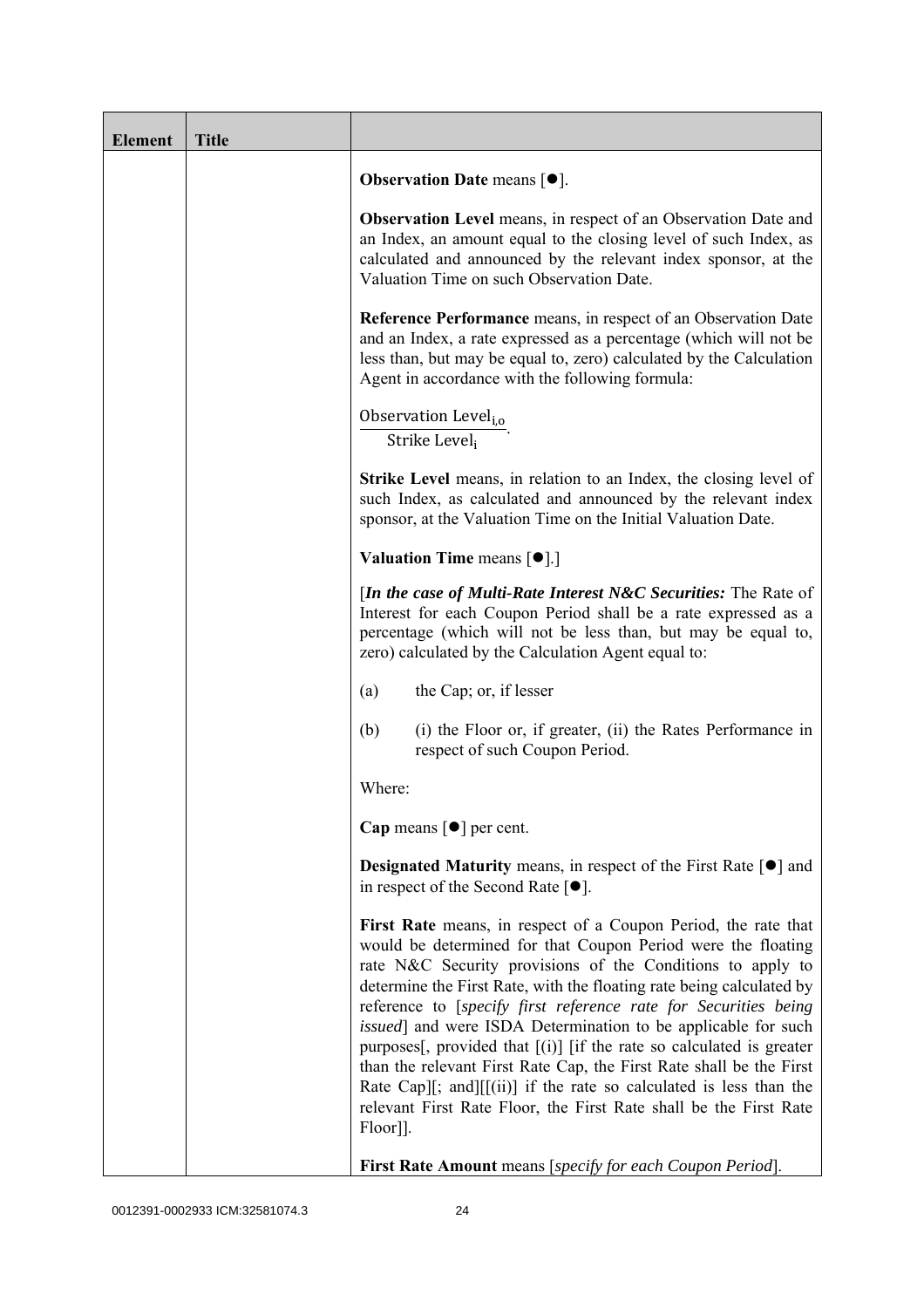| <b>Element</b> | <b>Title</b> |                                                                                                                                                                                                                                                                                                                                                                                                                                                                                                                                                                                                                                                                                                                                        |
|----------------|--------------|----------------------------------------------------------------------------------------------------------------------------------------------------------------------------------------------------------------------------------------------------------------------------------------------------------------------------------------------------------------------------------------------------------------------------------------------------------------------------------------------------------------------------------------------------------------------------------------------------------------------------------------------------------------------------------------------------------------------------------------|
|                |              | [First Rate Cap means [specify for each Coupon Period].]                                                                                                                                                                                                                                                                                                                                                                                                                                                                                                                                                                                                                                                                               |
|                |              | [First Rate Floor means [specify for each Coupon Period].]                                                                                                                                                                                                                                                                                                                                                                                                                                                                                                                                                                                                                                                                             |
|                |              | <b>Floating Rate Option</b> means, in respect of the First Rate $\lceil \bullet \rceil$ and<br>in respect of the Second Rate $[•]$ .                                                                                                                                                                                                                                                                                                                                                                                                                                                                                                                                                                                                   |
|                |              | <b>Floor</b> means $\lceil \bullet \rceil$ per cent.                                                                                                                                                                                                                                                                                                                                                                                                                                                                                                                                                                                                                                                                                   |
|                |              | <b>Rates Performance</b> means, in respect of a Coupon Period, a rate<br>expressed as a percentage calculated by the Calculation Agent<br>equal to the sum of:                                                                                                                                                                                                                                                                                                                                                                                                                                                                                                                                                                         |
|                |              | the product of (i) the First Rate Amount and (ii) the First<br>(a)<br>Rate, in each case in respect of such Coupon Period;                                                                                                                                                                                                                                                                                                                                                                                                                                                                                                                                                                                                             |
|                |              | the product of (i) the Second Rate Amount and (ii) the<br>(b)<br>Second Rate, in each case in respect of such Coupon<br>Period; and                                                                                                                                                                                                                                                                                                                                                                                                                                                                                                                                                                                                    |
|                |              | the Third Rate in respect of such Coupon Period.<br>(c)                                                                                                                                                                                                                                                                                                                                                                                                                                                                                                                                                                                                                                                                                |
|                |              | Reset Date means, in respect of the First Rate: [specify the first<br>day of the Coupon Period /[specify the last day of the Coupon<br>Period] and in respect of the Second Rate: [specify the first day of<br>the Coupon Period /[specify the last day of the Coupon Period].                                                                                                                                                                                                                                                                                                                                                                                                                                                         |
|                |              | Second Rate means, in respect of a Coupon Period, the rate that<br>would be determined for that Coupon Period were the floating<br>rate N&C Security provisions of the Conditions to apply to<br>determine the Second Rate, with the floating rate being calculated<br>by reference to [specify second reference rate for Securities being<br>issued] and were ISDA Determination to be applicable for such<br>purposes <sup>[</sup> , provided that $[(i)]$ [if the rate so calculated is greater<br>than the relevant Second Rate Cap, the Second Rate shall be the<br>Second Rate Cap][; and][[(ii)] if the rate so calculated is less than<br>the relevant Second Rate Floor, the Second Rate shall be the<br>Second Rate Floor]]. |
|                |              | <b>Second Rate Amount</b> means [specify for each Coupon Period].                                                                                                                                                                                                                                                                                                                                                                                                                                                                                                                                                                                                                                                                      |
|                |              | [Second Rate Cap means [specify for each Coupon Period].]                                                                                                                                                                                                                                                                                                                                                                                                                                                                                                                                                                                                                                                                              |
|                |              | [Second Rate Floor means [specify for each Coupon Period].]                                                                                                                                                                                                                                                                                                                                                                                                                                                                                                                                                                                                                                                                            |
|                |              | <b>Third Rate</b> means [specify for each Coupon Period].]                                                                                                                                                                                                                                                                                                                                                                                                                                                                                                                                                                                                                                                                             |
|                |              | [In the case of Range Accrual Interest N&C Securities: The<br>Rate of Interest for each Coupon Period shall be a rate expressed<br>as a percentage which will not be [greater than the Rate of<br>Interest Cap or] less than the Rate of Interest Floor but will                                                                                                                                                                                                                                                                                                                                                                                                                                                                       |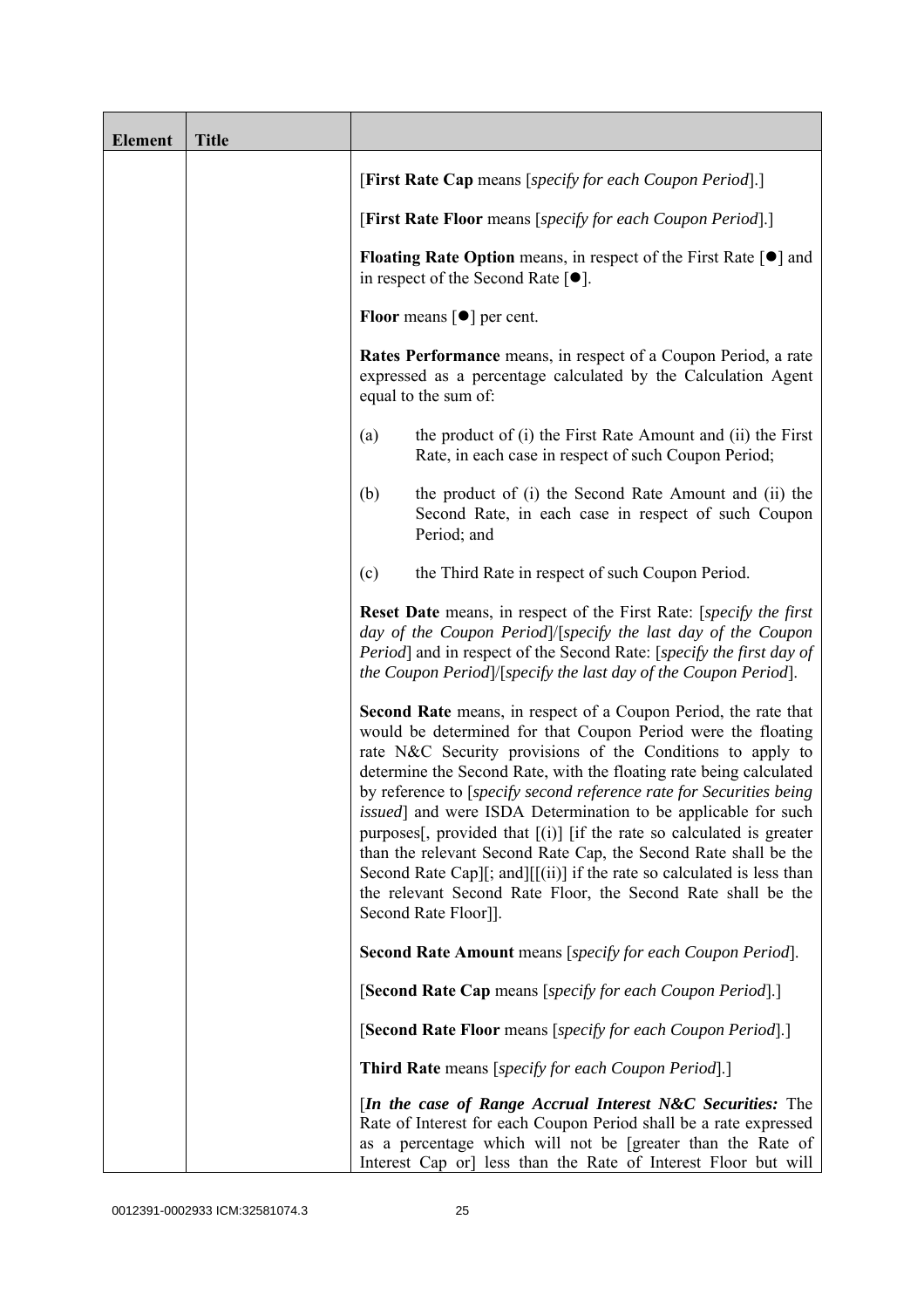| <b>Element</b> | <b>Title</b> |                                   |         |                                                                                                                                                                                                                                                                                                                                                                                                                  |
|----------------|--------------|-----------------------------------|---------|------------------------------------------------------------------------------------------------------------------------------------------------------------------------------------------------------------------------------------------------------------------------------------------------------------------------------------------------------------------------------------------------------------------|
|                |              |                                   |         | otherwise be calculated by the Calculation Agent as equal to the<br>product of $(a)$ and $(b)$ below:                                                                                                                                                                                                                                                                                                            |
|                |              | (a)                               |         | the lesser of $(i)$ and $(ii)$ below:                                                                                                                                                                                                                                                                                                                                                                            |
|                |              |                                   | (i)     | the Rates Performance Cap; or                                                                                                                                                                                                                                                                                                                                                                                    |
|                |              |                                   | (ii)    | the greater of $(x)$ the Rates Performance Floor<br>and (y) the Rates Performance in respect of such<br>Coupon Period; and                                                                                                                                                                                                                                                                                       |
|                |              | (b)                               | Period. | the Range Day Accrual Rate in respect of such Coupon                                                                                                                                                                                                                                                                                                                                                             |
|                |              | Where:                            |         |                                                                                                                                                                                                                                                                                                                                                                                                                  |
|                |              | Rate 2: $\lceil \bullet \rceil$ . |         | <b>Designated Maturity</b> means, in respect of the First Rate: $[•]$ , in<br>respect of the Second Rate: [●] [and in respect of the Range Day<br>Rate: $\lceil \bullet \rceil$   in respect of Dual Rate 1: $\lceil \bullet \rceil$ and in respect of Dual                                                                                                                                                      |
|                |              |                                   |         | <b>[Dual Rate 1</b> means in respect of any day, the rate that would be<br>determined for that day were the floating rate N&C Security<br>provisions of the Conditions to apply to determine Dual Rate 1,<br>with the floating rate being calculated by reference to [specify]<br>Dual Rate 1 reference rate for Securities being issued] and were<br>ISDA Determination to be applicable for such purposes.]    |
|                |              |                                   |         | <b>[Dual Rate 2</b> means in respect of any day, the rate that would be<br>determined for that day were the floating rate N&C Security<br>provisions of the Conditions to apply to determine Dual Rate 2,<br>with the floating rate being calculated by reference to [specify]<br>Dual Rate 2 reference rate for Securities being issued and were<br>ISDA Determination to be applicable for such purposes.]     |
|                |              | purposes.                         |         | First Rate means, in respect of a Coupon Period, the rate that<br>would be determined for that Coupon Period were the floating<br>rate N&C Security provisions of the Conditions to apply to<br>determine the First Rate, with the floating rate being calculated by<br>reference to [specify first reference rate for Securities being<br><i>issued</i> ] and were ISDA Determination to be applicable for such |
|                |              |                                   |         | <b>First Rate Amount</b> means [specify for each Coupon Period].                                                                                                                                                                                                                                                                                                                                                 |
|                |              | $2: [\bullet]$ .                  |         | <b>Floating Rate Option</b> means, in respect of the First Rate: $[•]$ , in<br>respect of the Second Rate: [●] [and in respect of the Range Day<br>Rate: $\lceil \bullet \rceil$   [in respect of Dual Rate 1: $\lceil \bullet \rceil$ and in respect of Dual Rate                                                                                                                                               |
|                |              |                                   |         | Lower Barrier means $\lceil \bullet \rceil$ per cent.                                                                                                                                                                                                                                                                                                                                                            |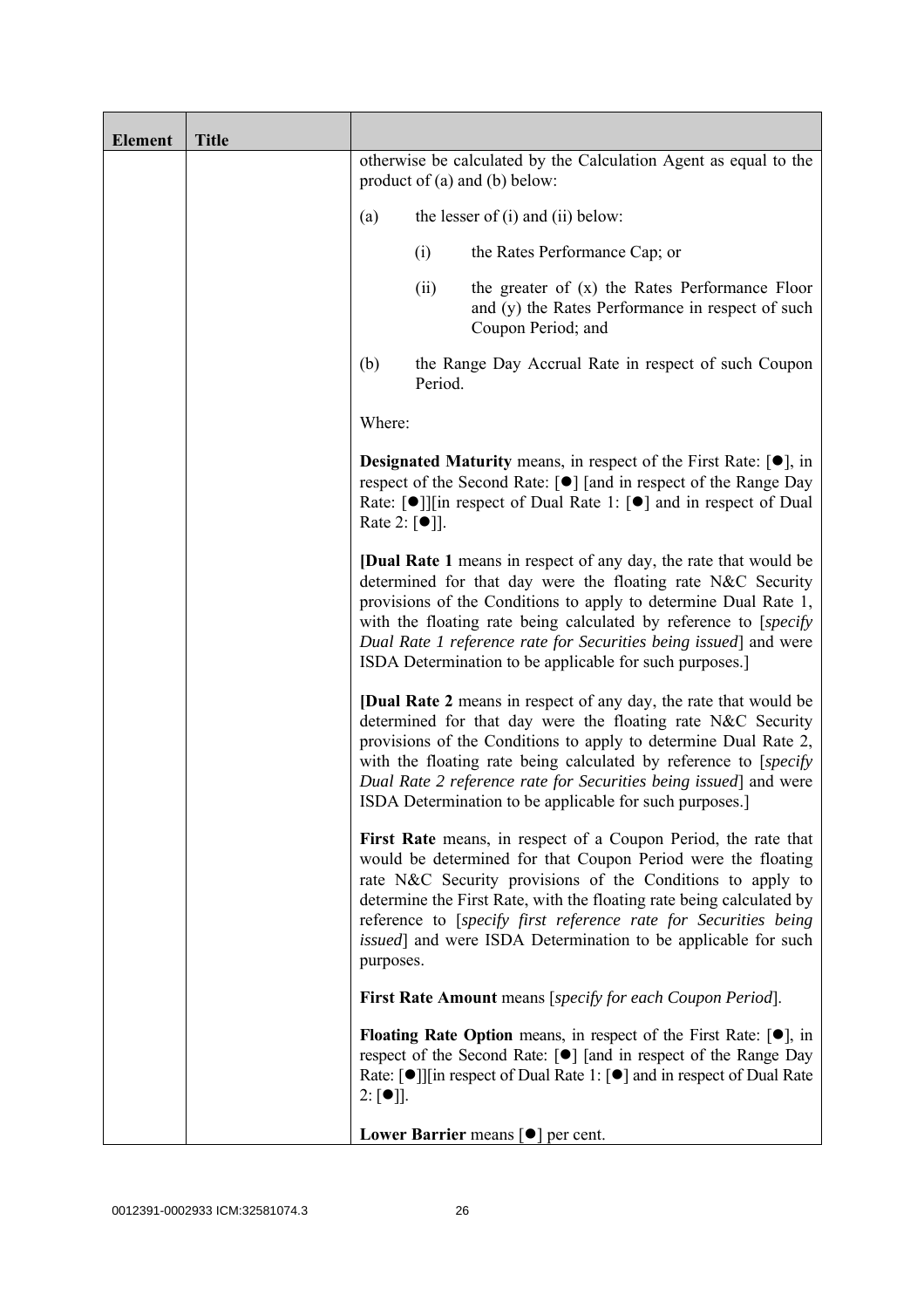| <b>Element</b> | <b>Title</b> |                                                                                                                                                                                                                                                                                                                                                                                                                                                                                                                                                                                                             |
|----------------|--------------|-------------------------------------------------------------------------------------------------------------------------------------------------------------------------------------------------------------------------------------------------------------------------------------------------------------------------------------------------------------------------------------------------------------------------------------------------------------------------------------------------------------------------------------------------------------------------------------------------------------|
|                |              | Range Day Rate means:                                                                                                                                                                                                                                                                                                                                                                                                                                                                                                                                                                                       |
|                |              | [Insert if Single Rate Determination applies:                                                                                                                                                                                                                                                                                                                                                                                                                                                                                                                                                               |
|                |              | in respect of a day that is a Rate Determination Date, the<br>(a)<br>rate that would be determined for that day were the<br>floating rate N&C Security provisions of the Conditions<br>to apply to determine the Range Day Rate, with the<br>floating rate being calculated by reference to [specify]<br>range day reference rate for Securities being issued] and<br>were ISDA Determination to be applicable for such<br>purposes; and                                                                                                                                                                    |
|                |              | in respect of a day that is not a Rate Determination Date,<br>(b)<br>the Range Day Rate in respect of the Rate Determination<br>Date immediately preceding such day.                                                                                                                                                                                                                                                                                                                                                                                                                                        |
|                |              | [Insert if Dual Rate Determination applies:                                                                                                                                                                                                                                                                                                                                                                                                                                                                                                                                                                 |
|                |              | in respect of a day that is a Rate Determination Date, a<br>(a)<br>rate calculated as follows:                                                                                                                                                                                                                                                                                                                                                                                                                                                                                                              |
|                |              | Range Day Rate = Dual Rate 1 <i>minus</i> Dual Rate 2; and                                                                                                                                                                                                                                                                                                                                                                                                                                                                                                                                                  |
|                |              | (b)<br>in respect of a day that is not a Rate Determination Date,<br>the Range Day Rate in respect of the Rate Determination<br>Date immediately preceding such day.                                                                                                                                                                                                                                                                                                                                                                                                                                        |
|                |              | Range Day Accrual Rate means, in respect of a Coupon<br>Period[:][,] [If Single Rate Observation Date applies, insert:                                                                                                                                                                                                                                                                                                                                                                                                                                                                                      |
|                |              | if on the relevant Rate Observation Date the Range Day<br>(a)<br>Rate is equal to or greater than the Lower Barrier and<br>equal to or less than the Upper Barrier, then 1; and                                                                                                                                                                                                                                                                                                                                                                                                                             |
|                |              | if on the relevant Rate Observation Date the Range Day<br>(b)<br>Rate is lower than the Lower Barrier or greater than the<br>Upper Barrier, then zero,                                                                                                                                                                                                                                                                                                                                                                                                                                                      |
|                |              | provided that, in each case, if the Rate Observation Date is not a<br>Rate Determination Date, the Range Day Rate used for these<br>purposes shall be the Range Day Rate in respect of the Rate<br>Determination<br>immediately<br>preceding<br>Date<br>such<br>Rate<br>Observation Date.][If Single Rate Observation Date does not<br>apply, insert: a rate expressed as a percentage calculated by the<br>Calculation Agent equal to the quotient of (a) the Range Day<br>Numerator (as numerator) and (b) the Range Day Denominator<br>(as denominator), in each case in respect of such Coupon Period.] |
|                |              | [Range Day Denominator means, in respect of a Coupon Period,<br>the total number of [calendar days][Business Days] in such<br>Coupon Period.]                                                                                                                                                                                                                                                                                                                                                                                                                                                               |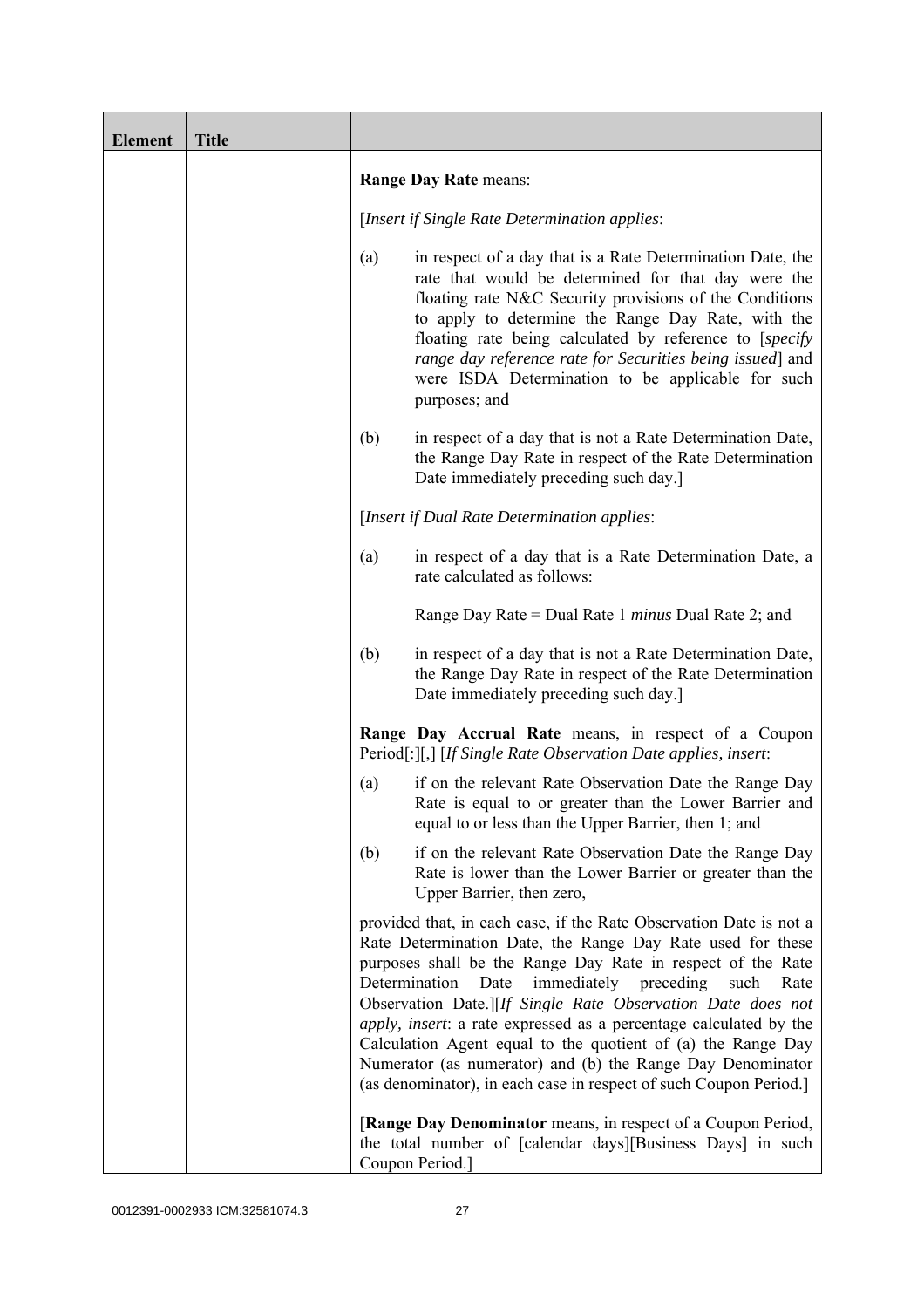| <b>Element</b> | <b>Title</b> |                                                                                                                                                                                                                                                                                                                                                                                                                                                                   |
|----------------|--------------|-------------------------------------------------------------------------------------------------------------------------------------------------------------------------------------------------------------------------------------------------------------------------------------------------------------------------------------------------------------------------------------------------------------------------------------------------------------------|
|                |              | [Range Day Numerator means, in respect of a Coupon Period,<br>the total number of [calendar days][Business Days] in such<br>Coupon Period in respect of which the Range Day Rate is equal<br>to or greater than the Lower Barrier and equal to or less than the<br>Upper Barrier, provided that the Range Day Rate for each<br>[calendar day] [Business Day] falling on or after the Rate Cut-off<br>Date shall be the Range Day Rate for the Rate Cut-off Date.] |
|                |              | <b>[Rate Cut-off Date</b> means the [ $\bullet$ ] [calendar day] [Business Day]<br>prior to the Coupon Payment Date (unadjusted for any business<br>day convention) for the relevant Coupon Period.]                                                                                                                                                                                                                                                              |
|                |              | Rate Determination Centre means [ $\bullet$ ]/[TARGET 2].                                                                                                                                                                                                                                                                                                                                                                                                         |
|                |              | Rate Determination Date means a day on which commercial<br>banks and foreign exchange markets settle payments and are open<br>for general business (including dealing in foreign exchange and<br>foreign currency deposits) in $\lceil \bullet \rceil / \lceil a \rceil$ day on which the TARGET2<br>System is open].                                                                                                                                             |
|                |              | [If Single Rate Observation Date applies, insert: Rate<br><b>Observation Date</b> means, in respect of a Coupon Period, the date<br>specified in respect of such Coupon Period in the applicable Final<br>Terms.]                                                                                                                                                                                                                                                 |
|                |              | [Rate of Interest Cap means [ $\bullet$ ] per cent.]                                                                                                                                                                                                                                                                                                                                                                                                              |
|                |              | Rate of Interest Floor means [[ $\bullet$ ] per cent.][zero].                                                                                                                                                                                                                                                                                                                                                                                                     |
|                |              | <b>Rates Performance</b> means, in respect of a Coupon Period, a rate<br>expressed as a percentage calculated by the Calculation Agent<br>equal to the sum of:                                                                                                                                                                                                                                                                                                    |
|                |              | the product of (i) the First Rate Amount and (ii)<br>(a)<br>the First Rate, in each case in respect of such<br>Coupon Period;                                                                                                                                                                                                                                                                                                                                     |
|                |              | (b)<br>the product of (i) the Second Rate Amount and<br>(ii) the Second Rate, in each case in respect of<br>such Coupon Period; and                                                                                                                                                                                                                                                                                                                               |
|                |              | the Third Rate in respect of such Coupon Period.<br>(c)                                                                                                                                                                                                                                                                                                                                                                                                           |
|                |              | Rates Performance Cap means [ $\bullet$ ] per cent.                                                                                                                                                                                                                                                                                                                                                                                                               |
|                |              | Rates Performance Floor means [ $\bullet$ ] per cent.                                                                                                                                                                                                                                                                                                                                                                                                             |
|                |              | <b>Reset Date</b> means, in respect of the First Rate: [specify the first]<br>day of the Coupon Period /[specify the last day of the Coupon<br>Period], in respect of the Second Rate: [specify the second day of<br>the Coupon Period]/[specify the last day of the Coupon Period]                                                                                                                                                                               |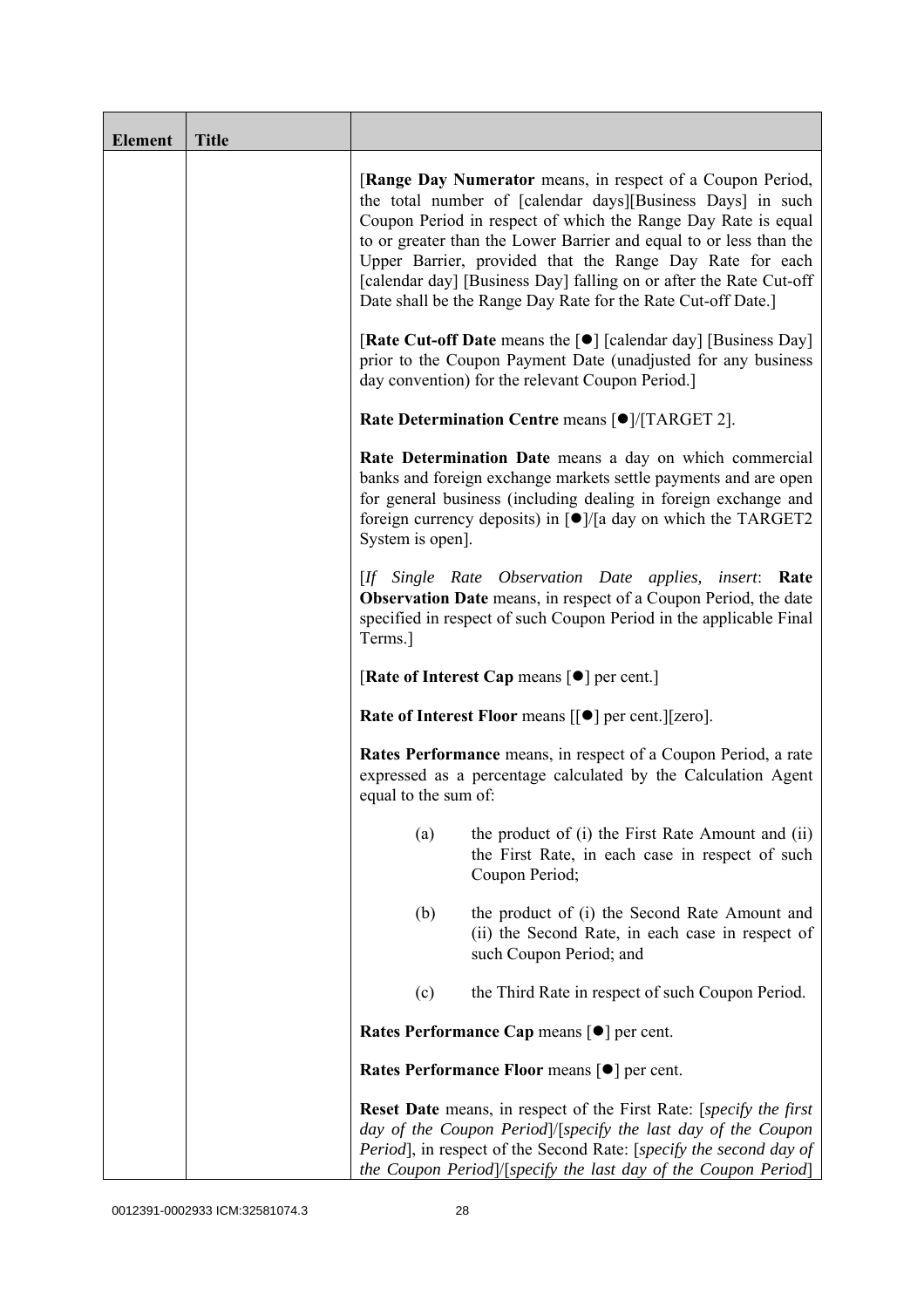| <b>Element</b> | <b>Title</b> |           |         |                                                                                                                                                                                                                                                                                                                                                                                                                            |
|----------------|--------------|-----------|---------|----------------------------------------------------------------------------------------------------------------------------------------------------------------------------------------------------------------------------------------------------------------------------------------------------------------------------------------------------------------------------------------------------------------------------|
|                |              |           |         | and in respect of [the Range Day Rate][Dual Rate 1 and Dual<br>Rate 2]: the relevant Rate Determination Date.                                                                                                                                                                                                                                                                                                              |
|                |              | purposes. |         | <b>Second Rate</b> means, in respect of a Coupon Period, the rate that<br>would be determined for that Coupon Period were the floating<br>rate N&C Security provisions of the Conditions to apply to<br>determine the Second Rate, with the floating rate being calculated<br>by reference to [specify second reference rate for Securities being<br><i>issued</i> ] and were ISDA Determination to be applicable for such |
|                |              |           |         | <b>Second Rate Amount</b> means [specify for each Coupon Period].                                                                                                                                                                                                                                                                                                                                                          |
|                |              |           |         | <b>Third Rate</b> means [specify for each Coupon Period].                                                                                                                                                                                                                                                                                                                                                                  |
|                |              |           |         | <b>Upper Barrier</b> means $\lceil \bullet \rceil$ per cent.]                                                                                                                                                                                                                                                                                                                                                              |
|                |              |           |         | [In the case of Dual Range Accrual Interest N&C Securities:<br>The Rate of Interest for each Coupon Period shall be a rate<br>expressed as a percentage which will not be [greater than the Rate<br>of Interest Cap or] less than the Rate of Interest Floor but will<br>otherwise be calculated by the Calculation Agent as equal to the<br>product of $(a)$ and $(b)$ below:                                             |
|                |              | (a)       |         | the lesser of $(i)$ and $(ii)$ below:                                                                                                                                                                                                                                                                                                                                                                                      |
|                |              |           | (i)     | the Rates Performance Cap; or                                                                                                                                                                                                                                                                                                                                                                                              |
|                |              |           | (ii)    | the greater of (x) the Rates Performance Floor<br>and (y) the Rates Performance in respect of such<br>Coupon Period; and                                                                                                                                                                                                                                                                                                   |
|                |              | (b)       | Period. | the Range Day Accrual Rate in respect of such Coupon                                                                                                                                                                                                                                                                                                                                                                       |
|                |              | Where:    |         |                                                                                                                                                                                                                                                                                                                                                                                                                            |
|                |              |           |         | <b>Designated Maturity means:</b>                                                                                                                                                                                                                                                                                                                                                                                          |
|                |              | (i)       |         | in respect of the First Rate: $[•]$ ;                                                                                                                                                                                                                                                                                                                                                                                      |
|                |              | (ii)      |         | in respect of the Second Rate: $[•]$ ;                                                                                                                                                                                                                                                                                                                                                                                     |
|                |              | (iii)     |         | in respect of Range Day Rate 1: $\lceil \bullet \rceil / \lceil \text{for Dual Rate 1} \rceil \lceil \bullet \rceil$<br>and for Dual Rate 2: $\lceil \bullet \rceil$ .                                                                                                                                                                                                                                                     |
|                |              | (iv)      |         | in respect of Range Day Rate 2: [●]/[for Dual Rate 1: [●]<br>and for Dual Rate 2: $[\bullet]$ ].                                                                                                                                                                                                                                                                                                                           |
|                |              |           |         | <b>[Dual Rate 1</b> means in respect of any day and a Range Day Rate,<br>the rate that would be determined for that day were the floating<br>rate N&C Security provisions of the Conditions to apply to<br>determine Dual Rate 1 in respect of the relevant Range Day Rate,<br>with the floating rate being calculated by reference to [specify]                                                                           |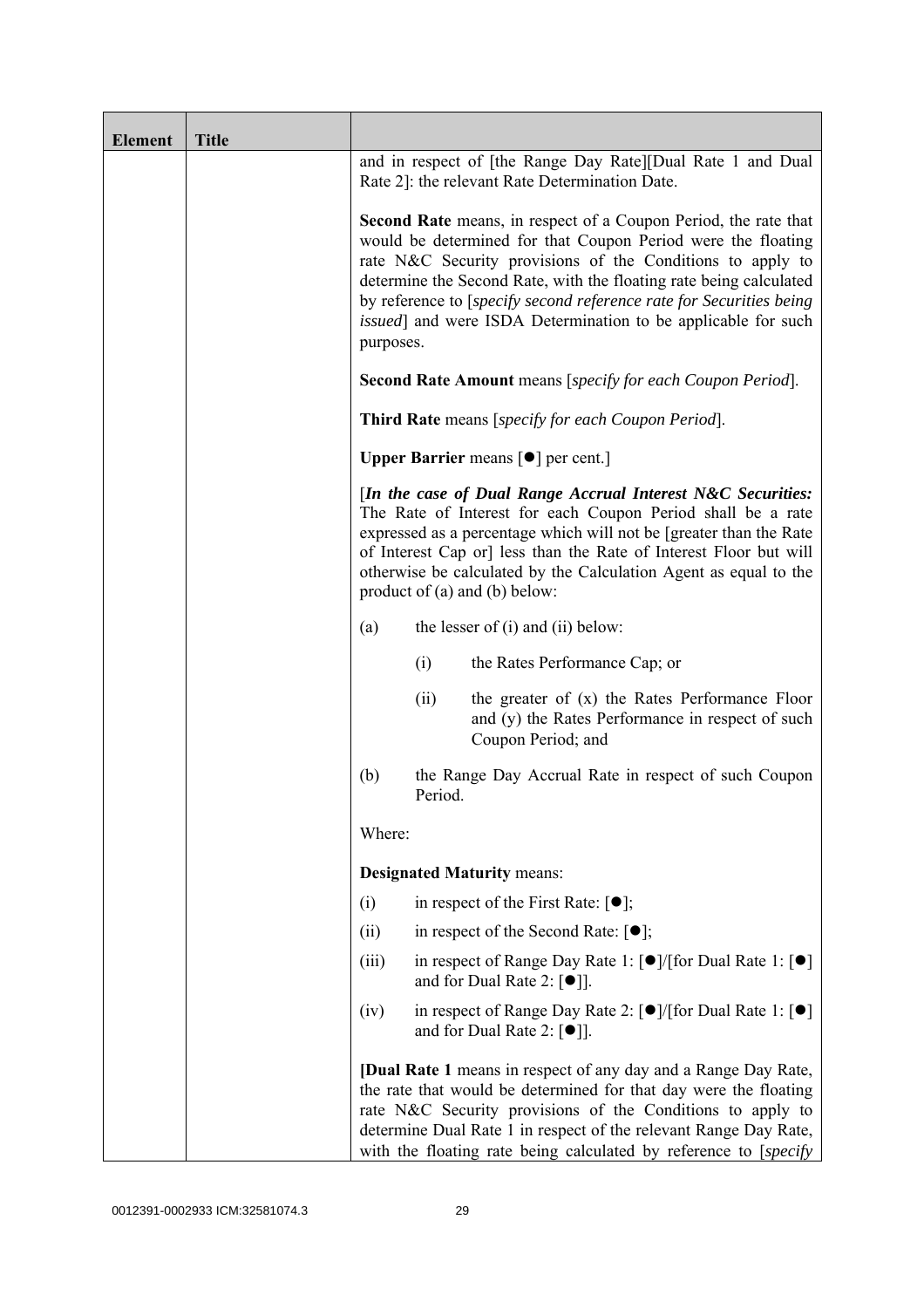| <b>Element</b> | <b>Title</b> |                                                                                                                                                                                                                                                                                                                                                                                                                                                                                 |                                                                                                                                                                                                                                                                                                                                                                                                                                                             |  |
|----------------|--------------|---------------------------------------------------------------------------------------------------------------------------------------------------------------------------------------------------------------------------------------------------------------------------------------------------------------------------------------------------------------------------------------------------------------------------------------------------------------------------------|-------------------------------------------------------------------------------------------------------------------------------------------------------------------------------------------------------------------------------------------------------------------------------------------------------------------------------------------------------------------------------------------------------------------------------------------------------------|--|
|                |              |                                                                                                                                                                                                                                                                                                                                                                                                                                                                                 | Dual Rate 1 reference rate for Securities being issued] and were<br>ISDA Determination to be applicable for such purposes.]                                                                                                                                                                                                                                                                                                                                 |  |
|                |              | <b>[Dual Rate 2</b> means in respect of any day and a Range Day Rate,<br>the rate that would be determined for that day were the floating<br>rate N&C Security provisions of the Conditions to apply to<br>determine Dual Rate 2 in respect of the relevant Range Day Rate,<br>with the floating rate being calculated by reference to [specify]<br>Dual Rate 2 reference rate for Securities being issued] and were<br>ISDA Determination to be applicable for such purposes.] |                                                                                                                                                                                                                                                                                                                                                                                                                                                             |  |
|                |              | First Rate means, in respect of a Coupon Period, the rate that<br>would be determined for that Coupon Period were the floating<br>rate N&C Security provisions of the Conditions to apply to<br>determine the First Rate, with the floating rate being calculated by<br>reference to [specify first reference rate for Securities being<br>issued] and were ISDA Determination to be applicable for such<br>purposes.                                                           |                                                                                                                                                                                                                                                                                                                                                                                                                                                             |  |
|                |              |                                                                                                                                                                                                                                                                                                                                                                                                                                                                                 | <b>First Rate Amount</b> means [specify for each Coupon Period].                                                                                                                                                                                                                                                                                                                                                                                            |  |
|                |              |                                                                                                                                                                                                                                                                                                                                                                                                                                                                                 | <b>Floating Rate Option means:</b>                                                                                                                                                                                                                                                                                                                                                                                                                          |  |
|                |              | (i)                                                                                                                                                                                                                                                                                                                                                                                                                                                                             | in respect of the First Rate: $[•]$ ;                                                                                                                                                                                                                                                                                                                                                                                                                       |  |
|                |              | (ii)                                                                                                                                                                                                                                                                                                                                                                                                                                                                            | in respect of the Second Rate: $[•]$ ;                                                                                                                                                                                                                                                                                                                                                                                                                      |  |
|                |              | (iii)                                                                                                                                                                                                                                                                                                                                                                                                                                                                           | in respect of Range Day Rate 1: $\lceil \bullet \rceil / \lceil \text{for Dual Rate 1} \rceil \rceil$<br>and for Dual Rate 2: $\lceil \bullet \rceil$ .                                                                                                                                                                                                                                                                                                     |  |
|                |              | (iv)                                                                                                                                                                                                                                                                                                                                                                                                                                                                            | in respect of Range Day Rate 2: $\lceil \bullet \rceil / [\text{for Dual Rate 1}: \lceil \bullet \rceil]$<br>and for Dual Rate 2: $[①$ ].                                                                                                                                                                                                                                                                                                                   |  |
|                |              |                                                                                                                                                                                                                                                                                                                                                                                                                                                                                 | <b>Lower Barrier means:</b>                                                                                                                                                                                                                                                                                                                                                                                                                                 |  |
|                |              | (i)                                                                                                                                                                                                                                                                                                                                                                                                                                                                             | in respect of Range Day Rate 1: $\lceil \bullet \rceil$ per cent.                                                                                                                                                                                                                                                                                                                                                                                           |  |
|                |              | (ii)                                                                                                                                                                                                                                                                                                                                                                                                                                                                            | in respect of Range Day Rate 2: $\lceil \bullet \rceil$ per cent.                                                                                                                                                                                                                                                                                                                                                                                           |  |
|                |              | <b>Range Day Rate</b> means each of Range Day Rate 1 and Range<br>Day Rate 2.                                                                                                                                                                                                                                                                                                                                                                                                   |                                                                                                                                                                                                                                                                                                                                                                                                                                                             |  |
|                |              | Range Day Rate 1 means:                                                                                                                                                                                                                                                                                                                                                                                                                                                         |                                                                                                                                                                                                                                                                                                                                                                                                                                                             |  |
|                |              |                                                                                                                                                                                                                                                                                                                                                                                                                                                                                 | [Insert if Single Rate Determination applies to Range Day Rate 1:                                                                                                                                                                                                                                                                                                                                                                                           |  |
|                |              | (a)                                                                                                                                                                                                                                                                                                                                                                                                                                                                             | in respect of a day that is a Rate Determination Date, the<br>rate that would be determined for that day were the<br>floating rate N&C Security provisions of the Conditions<br>to apply to determine Range Day Rate 1, with the floating<br>rate being calculated by reference to [specify range day<br>reference rate for Range Day Rate 1 for Securities being<br><i>issued</i> ] and were ISDA Determination to be applicable<br>for such purposes; and |  |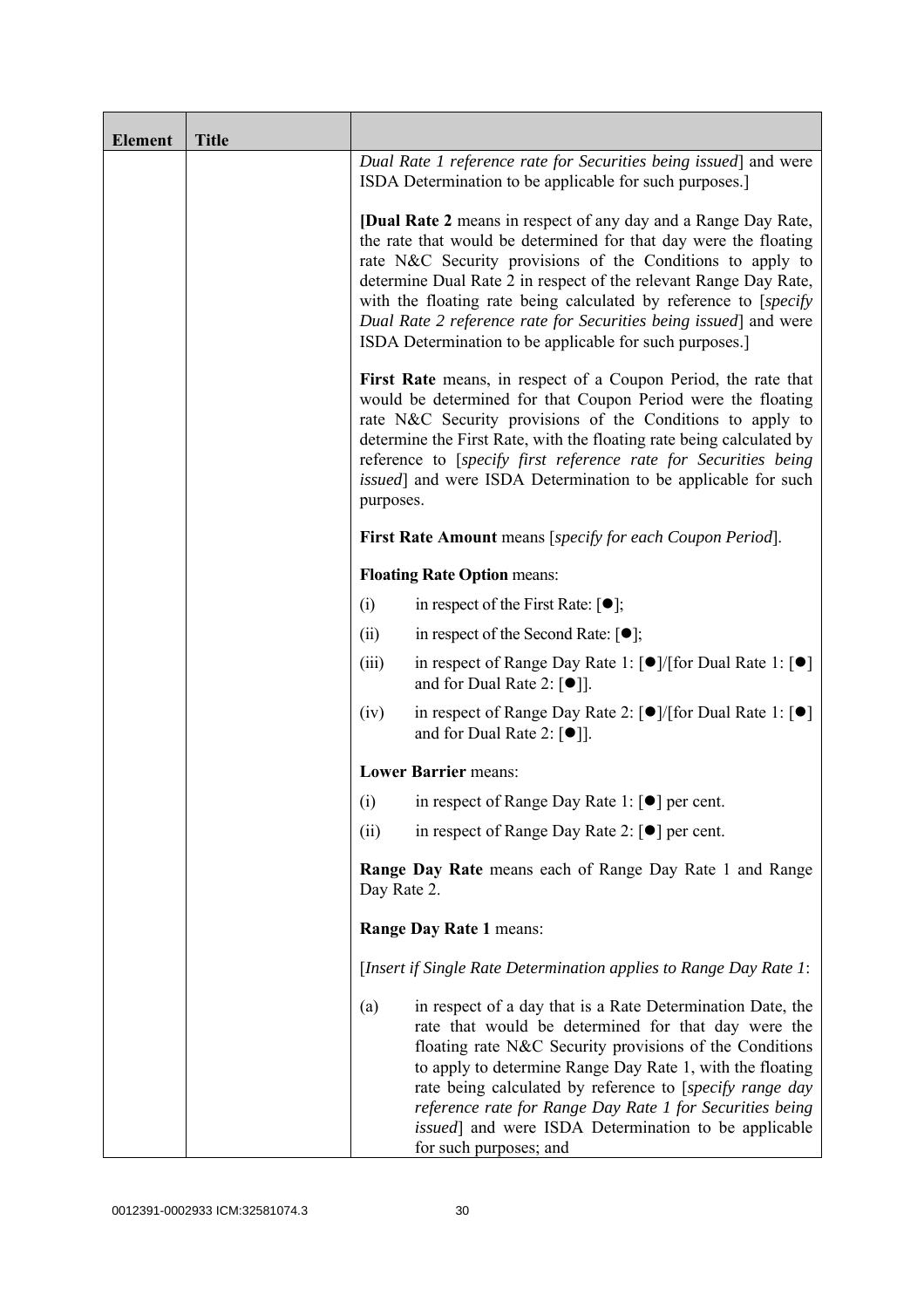| <b>Element</b> | <b>Title</b> |     |                                                                                                                                                                                                                                                                                                                                                                                                                                                             |
|----------------|--------------|-----|-------------------------------------------------------------------------------------------------------------------------------------------------------------------------------------------------------------------------------------------------------------------------------------------------------------------------------------------------------------------------------------------------------------------------------------------------------------|
|                |              | (b) | in respect of a day that is not a Rate Determination Date,<br>Range Day Rate 1 in respect of the Rate Determination<br>Date immediately preceding such day.]                                                                                                                                                                                                                                                                                                |
|                |              |     | [Insert if Dual Rate Determination applies:                                                                                                                                                                                                                                                                                                                                                                                                                 |
|                |              | (a) | in respect of a day that is a Rate Determination Date, a<br>rate calculated as follows:                                                                                                                                                                                                                                                                                                                                                                     |
|                |              |     | Range Day Rate $1 =$ Dual Rate 1 <i>minus</i> Dual Rate 2; and                                                                                                                                                                                                                                                                                                                                                                                              |
|                |              | (b) | in respect of a day that is not a Rate Determination Date,<br>Range Day Rate 1 in respect of the Rate Determination<br>Date immediately preceding such day.]                                                                                                                                                                                                                                                                                                |
|                |              |     | Range Day Rate 2 means:                                                                                                                                                                                                                                                                                                                                                                                                                                     |
|                |              |     | [Insert if Single Rate Determination applies to Range Day Rate 2:                                                                                                                                                                                                                                                                                                                                                                                           |
|                |              | (a) | in respect of a day that is a Rate Determination Date, the<br>rate that would be determined for that day were the<br>floating rate N&C Security provisions of the Conditions<br>to apply to determine Range Day Rate 2, with the floating<br>rate being calculated by reference to [specify range day<br>reference rate for Range Day Rate 2 for Securities being<br><i>issued</i> ] and were ISDA Determination to be applicable<br>for such purposes; and |
|                |              | (b) | in respect of a day that is not a Rate Determination Date,<br>Range Day Rate 2 in respect of the Rate Determination<br>Date immediately preceding such day.]                                                                                                                                                                                                                                                                                                |
|                |              |     | [Insert if Dual Rate Determination applies:                                                                                                                                                                                                                                                                                                                                                                                                                 |
|                |              | (a) | in respect of a day that is a Rate Determination Date, a<br>rate calculated as follows:                                                                                                                                                                                                                                                                                                                                                                     |
|                |              |     | Range Day Rate $2 =$ Dual Rate 1 <i>minus</i> Dual Rate 2; and                                                                                                                                                                                                                                                                                                                                                                                              |
|                |              | (b) | in respect of a day that is not a Rate Determination Date,<br>Range Day Rate 2 in respect of the Rate Determination<br>Date immediately preceding such day.]                                                                                                                                                                                                                                                                                                |
|                |              |     | Range Day Accrual Rate means, in respect of a Coupon<br>Period[:][,][If Single Rate Observation Date applies, insert:                                                                                                                                                                                                                                                                                                                                       |
|                |              | (a) | if on the relevant Rate Observation Date both:                                                                                                                                                                                                                                                                                                                                                                                                              |
|                |              |     | Range Day Rate 1 is equal to or greater than its<br>(i)<br>Lower Barrier and equal to or less than its Upper<br>Barrier; and                                                                                                                                                                                                                                                                                                                                |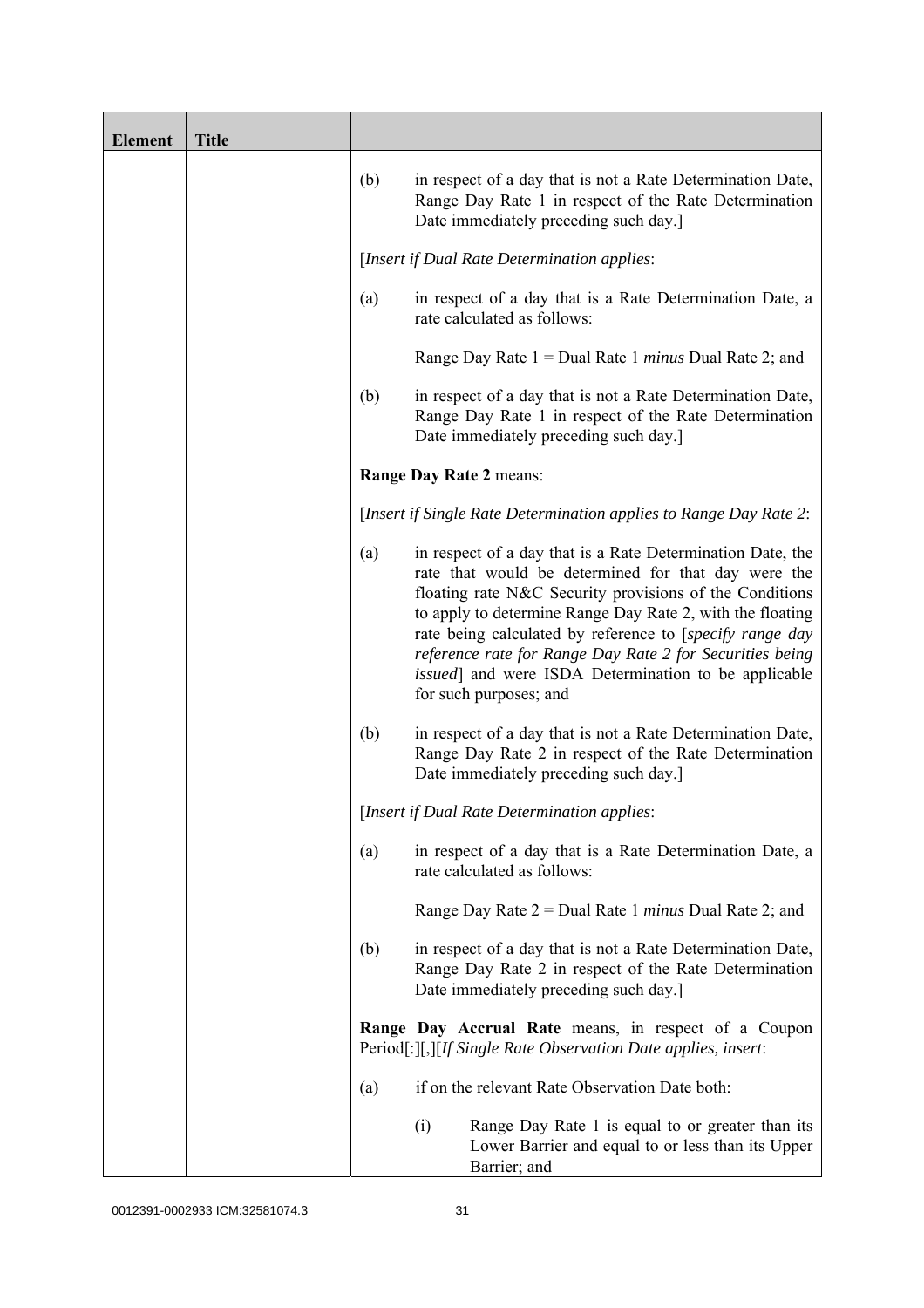| <b>Element</b> | <b>Title</b> |                 |                |                                                                                                                                                                                                                                                                                                                                                                                                                                                                                                                                                                                                           |
|----------------|--------------|-----------------|----------------|-----------------------------------------------------------------------------------------------------------------------------------------------------------------------------------------------------------------------------------------------------------------------------------------------------------------------------------------------------------------------------------------------------------------------------------------------------------------------------------------------------------------------------------------------------------------------------------------------------------|
|                |              |                 | (ii)           | Range Day Rate 2 is equal to or greater than its<br>Lower Barrier and equal to or less than its Upper<br>Barrier,                                                                                                                                                                                                                                                                                                                                                                                                                                                                                         |
|                |              |                 | then $1$ ; and |                                                                                                                                                                                                                                                                                                                                                                                                                                                                                                                                                                                                           |
|                |              | (b)             |                | if on the relevant Rate Observation Date either or both of<br>the following conditions is met:                                                                                                                                                                                                                                                                                                                                                                                                                                                                                                            |
|                |              |                 | (i)            | Range Day Rate 1 is less than its Lower Barrier<br>or greater than its Upper Barrier; or                                                                                                                                                                                                                                                                                                                                                                                                                                                                                                                  |
|                |              |                 | (ii)           | Range Day Rate 2 is less than its Lower Barrier<br>or greater than its Upper Barrier,                                                                                                                                                                                                                                                                                                                                                                                                                                                                                                                     |
|                |              |                 | then zero,     |                                                                                                                                                                                                                                                                                                                                                                                                                                                                                                                                                                                                           |
|                |              |                 |                | provided that, in each case, if the Rate Observation Date is not a<br>Rate Determination Date, each Range Day Rate used for these<br>purposes shall be the respective Range Day Rates in respect of the<br>Rate Determination Date immediately preceding such Rate<br>Observation Date.][If Single Rate Observation Date does not<br>apply, insert: a rate expressed as a percentage calculated by the<br>Calculation Agent equal to the quotient of (a) the Range Day<br>Numerator (as numerator) and (b) the Range Day Denominator<br>(as denominator), in each case in respect of such Coupon Period.] |
|                |              | Coupon Period.] |                | [Range Day Denominator means, in respect of a Coupon Period,<br>the total number of [calendar days][Business Days] in such                                                                                                                                                                                                                                                                                                                                                                                                                                                                                |
|                |              |                 |                | [Range Day Numerator means, in respect of a Coupon Period,<br>the total number of [calendar days][Business Days] in such<br>Coupon Period in respect of which both:                                                                                                                                                                                                                                                                                                                                                                                                                                       |
|                |              | (i)             |                | Range Day Rate 1 is equal to or greater than its Lower<br>Barrier and equal to or less than its Upper Barrier; and                                                                                                                                                                                                                                                                                                                                                                                                                                                                                        |
|                |              | (ii)            |                | Range Day Rate 2 is equal to or greater than its Lower<br>Barrier and equal to or less than its Upper Barrier,                                                                                                                                                                                                                                                                                                                                                                                                                                                                                            |
|                |              |                 |                | Provided that each Range Day Rate for each [calendar day]<br>[Business Day] falling on or after the Rate Cut-off Date shall be<br>the respective Range Day Rate for the Rate Cut-off Date.]                                                                                                                                                                                                                                                                                                                                                                                                               |
|                |              |                 |                | [Rate Cut-off Date means the [●] [calendar day] [Business Day]<br>prior to the Coupon Payment Date (unadjusted for any business<br>day convention) for the relevant Coupon Period.                                                                                                                                                                                                                                                                                                                                                                                                                        |
|                |              |                 |                | Rate Determination Centre means [ $\bullet$ ]/[TARGET 2].                                                                                                                                                                                                                                                                                                                                                                                                                                                                                                                                                 |
|                |              |                 |                | Rate Determination Date means a day on which commercial                                                                                                                                                                                                                                                                                                                                                                                                                                                                                                                                                   |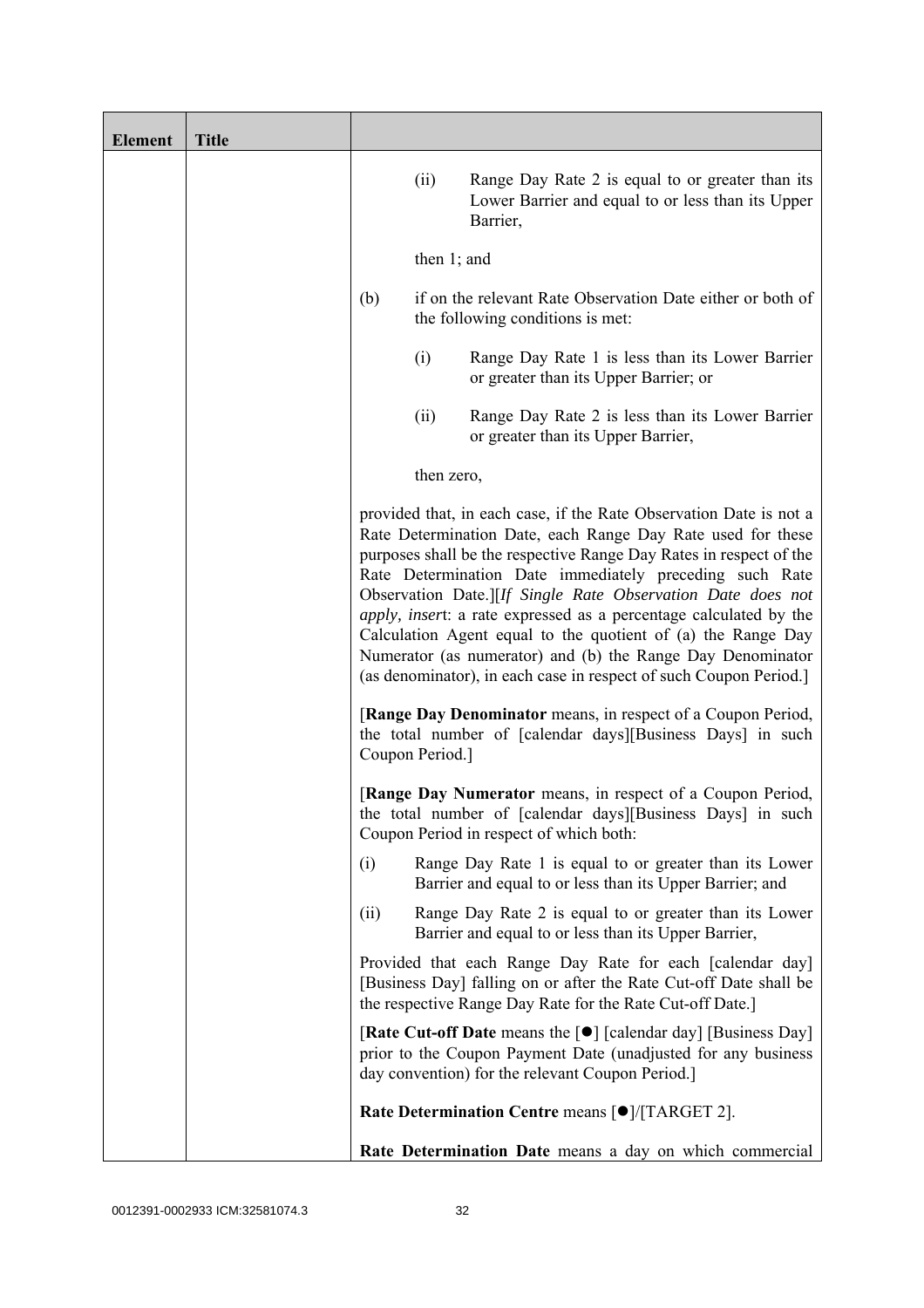| <b>Element</b> | <b>Title</b> |                          |                                                                                                                                                                                                                          |                                                                                                                         |
|----------------|--------------|--------------------------|--------------------------------------------------------------------------------------------------------------------------------------------------------------------------------------------------------------------------|-------------------------------------------------------------------------------------------------------------------------|
|                |              | System is open].         | banks and foreign exchange markets settle payments and are open<br>for general business (including dealing in foreign exchange and<br>foreign currency deposits) in $\lceil \bullet \rceil$ /[a day on which the TARGET2 |                                                                                                                         |
|                |              | Terms.]                  | [If Single Rate Observation Date applies, insert: Rate<br><b>Observation Date</b> means, in respect of a Coupon Period, the date<br>specified in respect of such Coupon Period in the applicable Final                   |                                                                                                                         |
|                |              |                          | [Rate of Interest Cap means $\lceil \bullet \rceil$ per cent.]                                                                                                                                                           |                                                                                                                         |
|                |              |                          | <b>Rate of Interest Floor means <math>\lceil \bullet \rceil</math> per cent. <math>\lceil \lceil \text{zero} \rceil</math>.</b>                                                                                          |                                                                                                                         |
|                |              | equal to the sum of:     | Rates Performance means, in respect of a Coupon Period, a rate<br>expressed as a percentage calculated by the Calculation Agent                                                                                          |                                                                                                                         |
|                |              | (a)                      | the product of (i) the First Rate Amount and (ii)<br>the First Rate, in each case in respect of such<br>Coupon Period;                                                                                                   |                                                                                                                         |
|                |              | (b)                      | the product of (i) the Second Rate Amount and<br>(ii) the Second Rate, in each case in respect of<br>such Coupon Period; and                                                                                             |                                                                                                                         |
|                |              | (c)                      | the Third Rate in respect of such Coupon Period.                                                                                                                                                                         |                                                                                                                         |
|                |              |                          | Rates Performance Cap means [ $\bullet$ ] per cent.                                                                                                                                                                      |                                                                                                                         |
|                |              |                          | <b>Rates Performance Floor means [●] per cent.</b>                                                                                                                                                                       |                                                                                                                         |
|                |              | <b>Reset Date means:</b> |                                                                                                                                                                                                                          |                                                                                                                         |
|                |              | (i)                      | in respect of the First Rate:                                                                                                                                                                                            | [specify the first day of<br>the<br>Coupon<br>Period /[specify<br>the<br>last day of the Coupon<br>Period];             |
|                |              | (ii)                     | in respect of the Second Rate:                                                                                                                                                                                           | [specify the second day<br>the<br>$\sigma f$<br>Coupon<br>Period /[specify<br>the<br>last day of the Coupon<br>Period]; |
|                |              | (iii)                    | in respect of Range Day Rate 1:                                                                                                                                                                                          | $\lceil \bullet \rceil$ / [for Dual Rate 1:<br>[●] and for Dual Rate<br>$2: [\bullet]$ .                                |
|                |              | (iv)                     | in respect of Range Day Rate 2:                                                                                                                                                                                          | $\lceil \bullet \rceil$ / [for Dual Rate 1:<br>[●] and for Dual Rate<br>$2: [\bullet]$ .                                |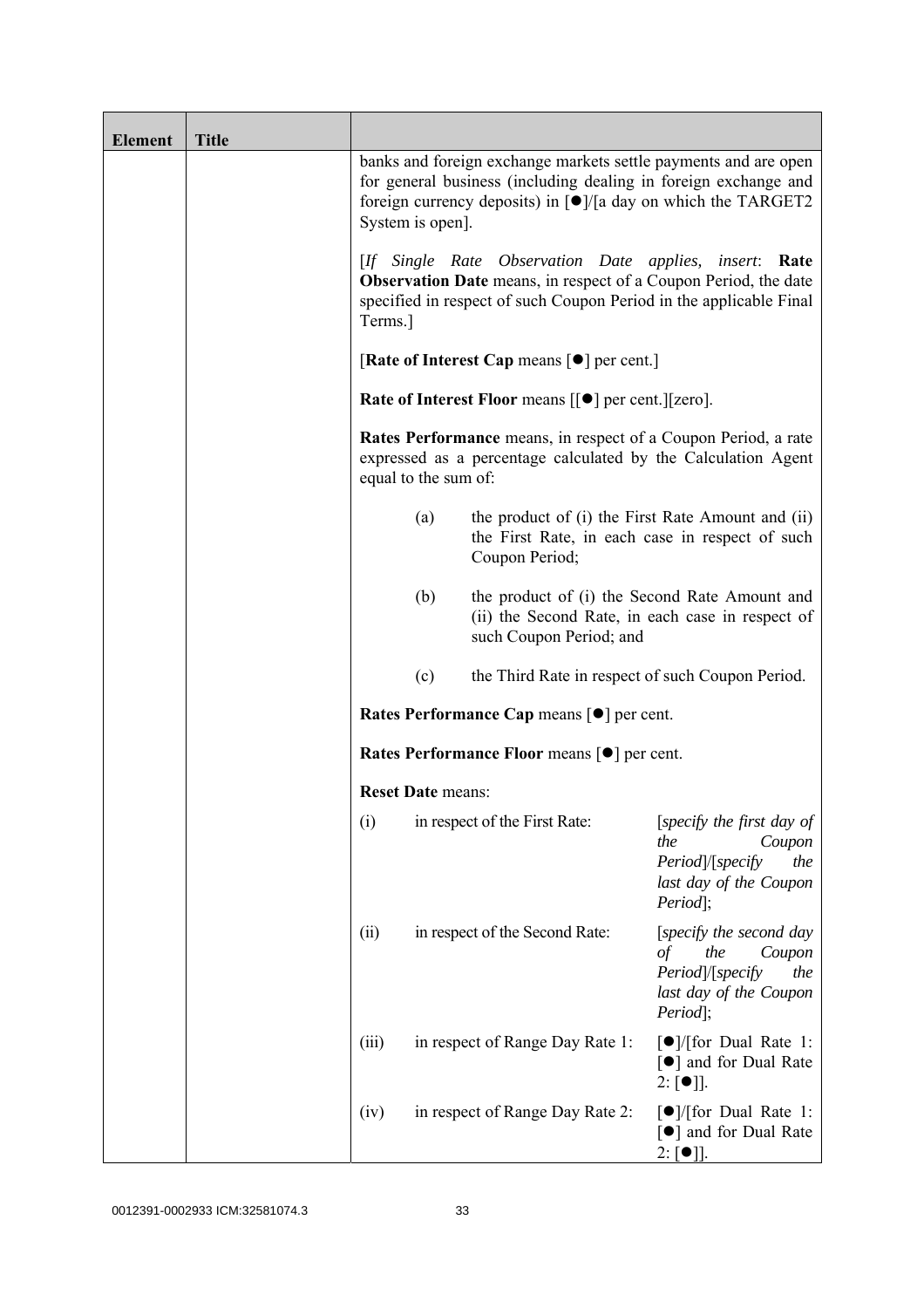| <b>Element</b> | <b>Title</b> |                                                                                                                                                                                                                                                                                                                                                                                                                                                                                                                                                                                                                                                                                              |
|----------------|--------------|----------------------------------------------------------------------------------------------------------------------------------------------------------------------------------------------------------------------------------------------------------------------------------------------------------------------------------------------------------------------------------------------------------------------------------------------------------------------------------------------------------------------------------------------------------------------------------------------------------------------------------------------------------------------------------------------|
|                |              | <b>Second Rate</b> means, in respect of a Coupon Period, the rate that<br>would be determined for that Coupon Period were the floating<br>rate N&C Security provisions of the Conditions to apply to<br>determine the Second Rate, with the floating rate being calculated<br>by reference to [specify second reference rate for Securities being<br>issued] and were ISDA Determination to be applicable for such<br>purposes.                                                                                                                                                                                                                                                              |
|                |              | <b>Second Rate Amount</b> means [specify for each Coupon Period].                                                                                                                                                                                                                                                                                                                                                                                                                                                                                                                                                                                                                            |
|                |              | <b>Third Rate</b> means [specify for each Coupon Period].                                                                                                                                                                                                                                                                                                                                                                                                                                                                                                                                                                                                                                    |
|                |              | <b>Upper Barrier means:</b>                                                                                                                                                                                                                                                                                                                                                                                                                                                                                                                                                                                                                                                                  |
|                |              | in respect of Range Day Rate 1: $\lceil \bullet \rceil$ per cent.<br>(i)                                                                                                                                                                                                                                                                                                                                                                                                                                                                                                                                                                                                                     |
|                |              | in respect of Range Day Rate 2: $\lceil \bullet \rceil$ per cent.]<br>(ii)                                                                                                                                                                                                                                                                                                                                                                                                                                                                                                                                                                                                                   |
|                |              | [In the case of Leveraged Inflation Interest N&C Securities:<br>The Rate of Interest for each Coupon Period shall be a rate<br>expressed as a percentage (which will not be less than, but may be<br>equal to, zero) calculated by the Calculation Agent equal to the<br>sum of:                                                                                                                                                                                                                                                                                                                                                                                                             |
|                |              | the Base Rate of Interest; and<br>(a)                                                                                                                                                                                                                                                                                                                                                                                                                                                                                                                                                                                                                                                        |
|                |              | the Cap; or, if less<br>(b)<br>(i)                                                                                                                                                                                                                                                                                                                                                                                                                                                                                                                                                                                                                                                           |
|                |              | $(x)$ the Floor or, if greater, $(y)$ the Leveraged<br>(ii)<br>Index Performance in respect of such Coupon<br>Period.                                                                                                                                                                                                                                                                                                                                                                                                                                                                                                                                                                        |
|                |              | Where:                                                                                                                                                                                                                                                                                                                                                                                                                                                                                                                                                                                                                                                                                       |
|                |              | Base Rate of Interest means [ $\bullet$ ] per cent.                                                                                                                                                                                                                                                                                                                                                                                                                                                                                                                                                                                                                                          |
|                |              | Cap means [ <sup>•</sup> ] per cent.                                                                                                                                                                                                                                                                                                                                                                                                                                                                                                                                                                                                                                                         |
|                |              | Final Index Level means, in respect of a Coupon Period, [If<br>Linear Interpolation does not apply, insert: the Index Level for<br>the relevant Reference Month for such Coupon Period.][If Linear<br>Interpolation applies, insert: a level calculated by the Calculation<br>Agent by linear interpolation based on the Index Levels for the<br>Index for the months that fall [ <i>insert value of "x" below</i> ] months<br>and <i>[insert value of "y" below]</i> months prior to the month in<br>which the Coupon Payment Date for such Coupon Period is<br>scheduled to fall. For these purposes the Final Index Level will<br>be calculated in accordance with the following formula: |
|                |              | $IL_{m-x} + \frac{(nbd_{final})-1}{ND_m} \times (IL_{m-y} - IL_{m-x})$                                                                                                                                                                                                                                                                                                                                                                                                                                                                                                                                                                                                                       |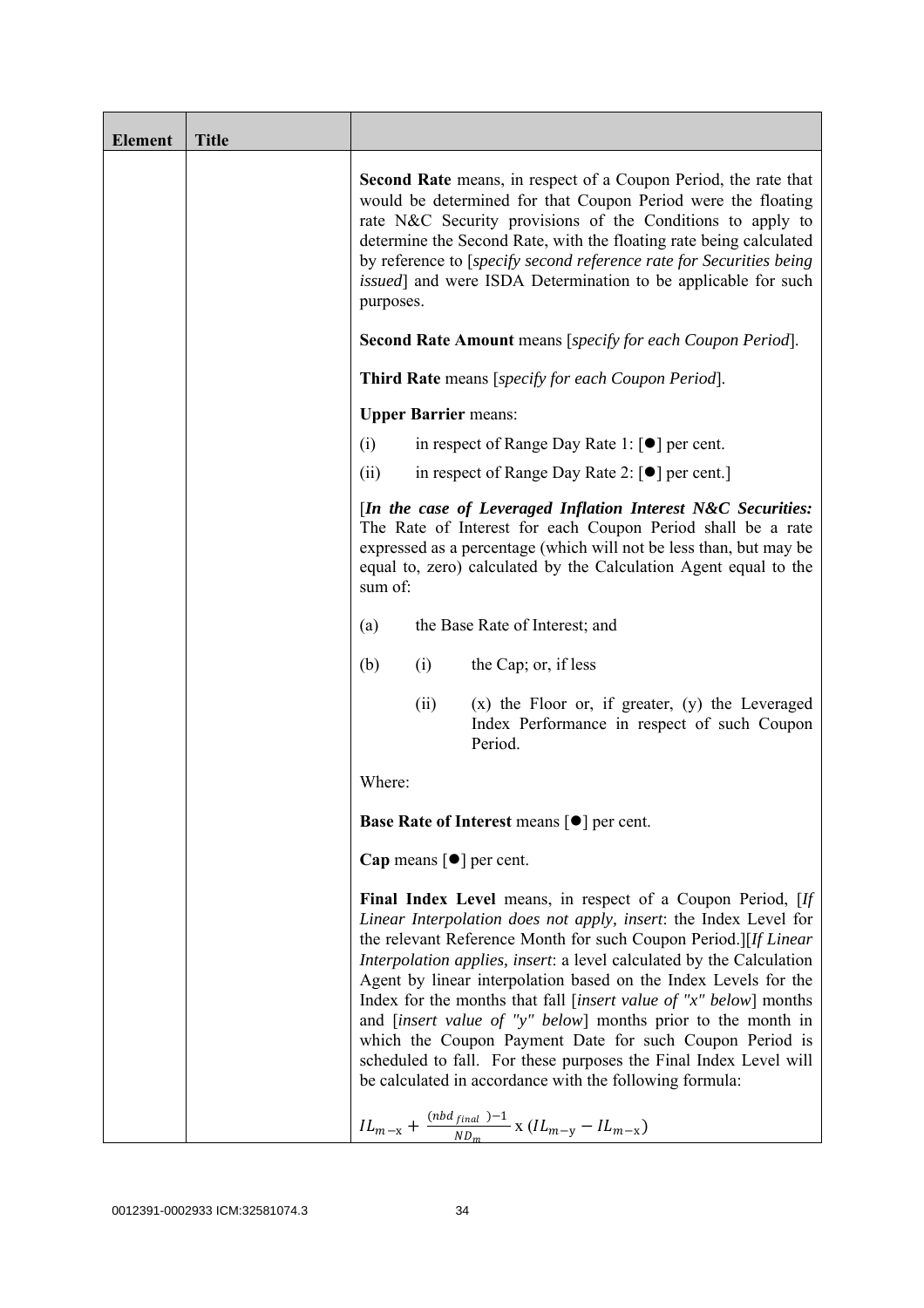| <b>Element</b> | <b>Title</b> |                                                                                                                                                                                                                                                                                                                                                                                                           |
|----------------|--------------|-----------------------------------------------------------------------------------------------------------------------------------------------------------------------------------------------------------------------------------------------------------------------------------------------------------------------------------------------------------------------------------------------------------|
|                |              | Where:                                                                                                                                                                                                                                                                                                                                                                                                    |
|                |              | <b>x</b> means $[\bullet]$ ;                                                                                                                                                                                                                                                                                                                                                                              |
|                |              | <b>y</b> means $[\bullet]$ ;                                                                                                                                                                                                                                                                                                                                                                              |
|                |              | $IL_{m-x}$ means, in respect of a Coupon Period, the Index Level for<br>the month that is x months prior to the month in which the<br>Coupon Accrual Date for such Coupon Period is scheduled to<br>fall;                                                                                                                                                                                                 |
|                |              | $IL_{m-v}$ means, in respect of a Coupon Period, the Index Level for<br>the month that is y months prior to the month in which the<br>Coupon Accrual Date for such Coupon Period is scheduled to<br>fall;                                                                                                                                                                                                 |
|                |              | <b>nbd</b> <sub>final</sub> means, in respect of a Coupon Period, the actual number<br>of calendar days from and including the first day of the month in<br>which the Coupon Accrual Date for such Coupon Period is<br>scheduled to fall to and including such Coupon Accrual Date; and                                                                                                                   |
|                |              | $NDm$ means, in respect of a Coupon Period, the number of<br>calendar days in the month in which the Coupon Accrual Date for<br>such Coupon Period is scheduled to fall.]                                                                                                                                                                                                                                 |
|                |              | <b>Floor</b> means $\lceil \bullet \rceil$ per cent.                                                                                                                                                                                                                                                                                                                                                      |
|                |              | <b>Index</b> means $\lceil \bullet \rceil$ .                                                                                                                                                                                                                                                                                                                                                              |
|                |              | Index Level means, in respect of a month and subject to the<br>inflation linked adjustment provisions of the Conditions, the first<br>publication or announcement of a level of the Index for such<br>month.                                                                                                                                                                                              |
|                |              | Index Performance means, in respect of a Coupon Period, a rate<br>expressed as a percentage calculated by the Calculation Agent equal<br>to the quotient of (a) (i) the Final Index Level in respect of such<br>Coupon Period minus (ii) the Initial Index Level in respect of such<br>Coupon Period (as numerator) and (b) the Initial Index Level in<br>respect of such Coupon Period (as denominator). |
|                |              | Initial Index Level means, in respect of such Coupon Period and<br>subject to the inflation linked adjustment provisions of the<br>Conditions, the first publication or announcement of a level of the<br>Index for the calendar month falling the Number of Calendar<br>Months (Initial Index Level) prior to the calendar month in which<br>the first day of such Coupon Period falls.                  |
|                |              | Leverage means $[\bullet]$ per cent.                                                                                                                                                                                                                                                                                                                                                                      |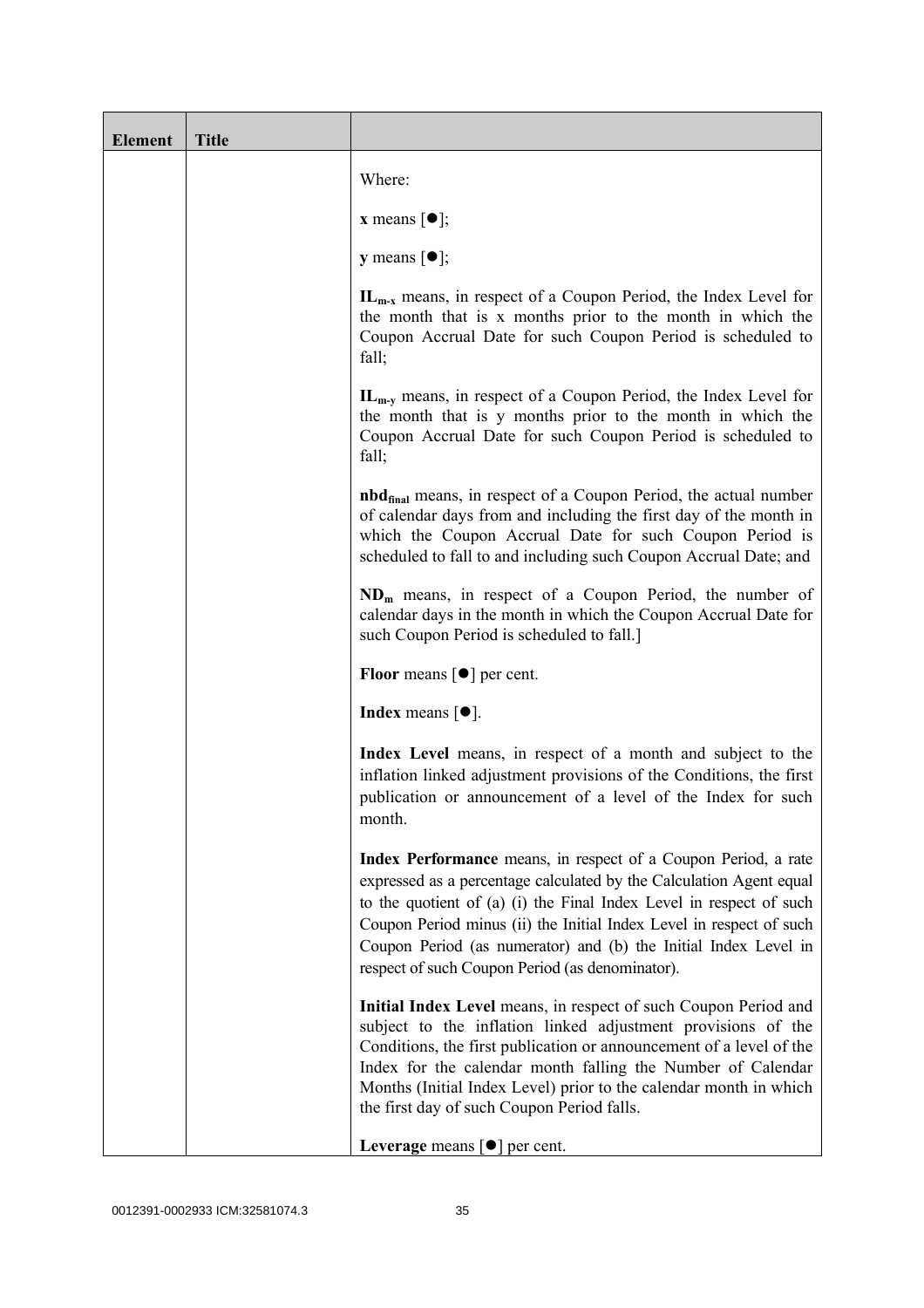| <b>Element</b> | <b>Title</b> |                                                                                                                                                                                                                                                                                                                                                                                                                                                                                                                                                                                                                            |
|----------------|--------------|----------------------------------------------------------------------------------------------------------------------------------------------------------------------------------------------------------------------------------------------------------------------------------------------------------------------------------------------------------------------------------------------------------------------------------------------------------------------------------------------------------------------------------------------------------------------------------------------------------------------------|
|                |              | Leveraged Index Performance means, in respect of a Coupon<br>Period, a rate expressed as a percentage calculated by the<br>Calculation Agent equal to the product of $(a)$ the Leverage and $(b)$<br>(i) the Index Performance in respect of such Coupon Period<br>minus (ii) the Strike.                                                                                                                                                                                                                                                                                                                                  |
|                |              | Number of Calendar Months (Initial Index Level) means [●]<br>calendar months.                                                                                                                                                                                                                                                                                                                                                                                                                                                                                                                                              |
|                |              | [If Linear Interpolation does not apply, insert: Number of<br>Calendar Months (Reference Index Level) means [ $\bullet$ ] calendar<br>months.                                                                                                                                                                                                                                                                                                                                                                                                                                                                              |
|                |              | <b>Reference Month</b> means, in respect of a Coupon Period[:][,] $[If]$<br>Linear Interpolation applies, insert:                                                                                                                                                                                                                                                                                                                                                                                                                                                                                                          |
|                |              | in respect of the determination of $IL_{m-x}$ , the month in<br>(a)<br>respect of which the Index Level for $IL_{m-x}$ falls to be<br>determined; and                                                                                                                                                                                                                                                                                                                                                                                                                                                                      |
|                |              | in respect of the determination of $IL_{m-y}$ , the month in<br>(b)<br>respect of which the Index Level for $IL_{m-v}$ falls to be<br>determined,                                                                                                                                                                                                                                                                                                                                                                                                                                                                          |
|                |              | in each case as described in the definition of Final Index Level<br>above.]                                                                                                                                                                                                                                                                                                                                                                                                                                                                                                                                                |
|                |              | [If Linear Interpolation does not apply, insert: the calendar month<br>falling the Number of Calendar Months (Reference Index Level)<br>prior to the calendar month in which the Coupon Accrual Date in<br>respect of such Coupon Period falls.]                                                                                                                                                                                                                                                                                                                                                                           |
|                |              | <b>Strike</b> means $\lceil \bullet \rceil$ per cent.]                                                                                                                                                                                                                                                                                                                                                                                                                                                                                                                                                                     |
|                |              | [In the case of Swap Rate Linked Interest N&C Securities:                                                                                                                                                                                                                                                                                                                                                                                                                                                                                                                                                                  |
|                |              | The Rate of Interest for each Coupon Period shall be a rate<br>expressed as a percentage calculated by the Calculation Agent<br>which is equal to [Insert if Single Swap Rate Determination<br>applies in respect of all Coupon Periods: the relevant Single<br>Swap Rate specified in respect of such Coupon Period.][Insert if<br>Dual Swap Rate Determination applies in respect of all Coupon<br>Periods: the relevant Swap Rate Performance for such Coupon<br>Period.][Insert if each of Single Swap Rate Determination and<br>Dual Swap Rate Determination apply in respect of different<br>Coupon Periods: either: |
|                |              | if Single Swap Rate Determination is specified below in<br>(a)<br>respect of the relevant Coupon Period, the relevant Single<br>Swap Rate specified in respect of such Coupon Period; or                                                                                                                                                                                                                                                                                                                                                                                                                                   |
|                |              | if Dual Swap Rate Determination is specified below in<br>(b)<br>respect of the relevant Coupon Period, the Swap Rate                                                                                                                                                                                                                                                                                                                                                                                                                                                                                                       |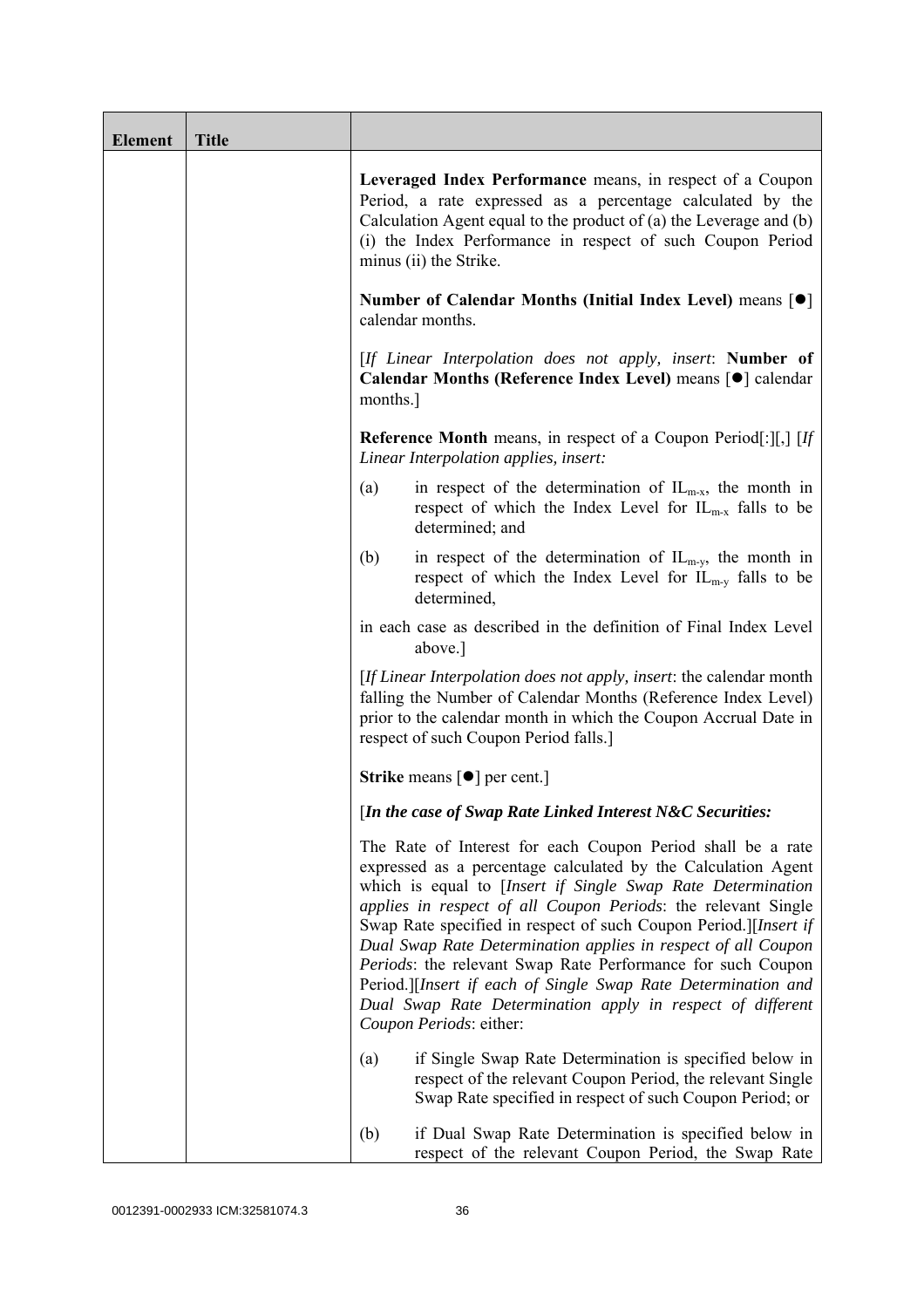| <b>Element</b> | <b>Title</b> |                                                                                                                                                                                                                                                               |
|----------------|--------------|---------------------------------------------------------------------------------------------------------------------------------------------------------------------------------------------------------------------------------------------------------------|
|                |              | Performance for such Coupon Period.]                                                                                                                                                                                                                          |
|                |              | Where:                                                                                                                                                                                                                                                        |
|                |              | [Insert if Dual Swap Rate Determination applies to any Coupon<br>Period: Swap Rate Performance means, in respect of a Coupon<br>Period, a rate expressed as a percentage calculated by the<br>Calculation Agent which is equal to:                            |
|                |              | Swap Rate Performance = RPM x $[FSR + LF_1 x SSR + LF_2 x]$<br>RDF]                                                                                                                                                                                           |
|                |              | Where:                                                                                                                                                                                                                                                        |
|                |              | <b>FSR</b> means the relevant First Swap Rate for such Coupon<br>Period;                                                                                                                                                                                      |
|                |              | $LF1$ means the applicable leverage factor for such Coupon<br>Period as specified below;                                                                                                                                                                      |
|                |              | $LF2$ means the applicable leverage factor for such Coupon<br>Period as specified below;                                                                                                                                                                      |
|                |              | <b>RPM</b> means the Rate Performance Multiplier for such Coupon<br>Period;                                                                                                                                                                                   |
|                |              | RDF means the Rate Deduction Factor for such Coupon<br>Period; and                                                                                                                                                                                            |
|                |              | <b>SSR</b> means the relevant Second Swap Rate for such Coupon<br>Period,                                                                                                                                                                                     |
|                |              | each as further specified below.]                                                                                                                                                                                                                             |
|                |              | [Insert if Dual Swap Rate Outperformance Determination applies]<br>to any Coupon Period: Swap Rate Performance means, in<br>respect of a Coupon Period, a rate expressed as a percentage<br>calculated by the Calculation Agent which is equal to:            |
|                |              | Swap Rate Performance = RPM x [FSR - SSR - RDF]                                                                                                                                                                                                               |
|                |              | Where:                                                                                                                                                                                                                                                        |
|                |              | <b>FSR</b> means the relevant First Swap Rate for such Coupon<br>Period;                                                                                                                                                                                      |
|                |              | RPM means the Rate Performance Multiplier for such Coupon<br>Period;                                                                                                                                                                                          |
|                |              | <b>RDF</b> means the Rate Deduction Factor for such Coupon<br>Period; and                                                                                                                                                                                     |
|                |              | <b>SSR</b> means the relevant Second Swap Rate for such Coupon<br>Period,                                                                                                                                                                                     |
|                |              | each as further specified below.]                                                                                                                                                                                                                             |
|                |              | For the purposes of determining [each of] [the Single Swap<br>Rate[,]] [the First Swap Rate and the Second Swap Rate] [(each a<br>Swap Rate)] the relevant rate for a Coupon Period shall be<br>determined under the floating rate N&C Security provisions as |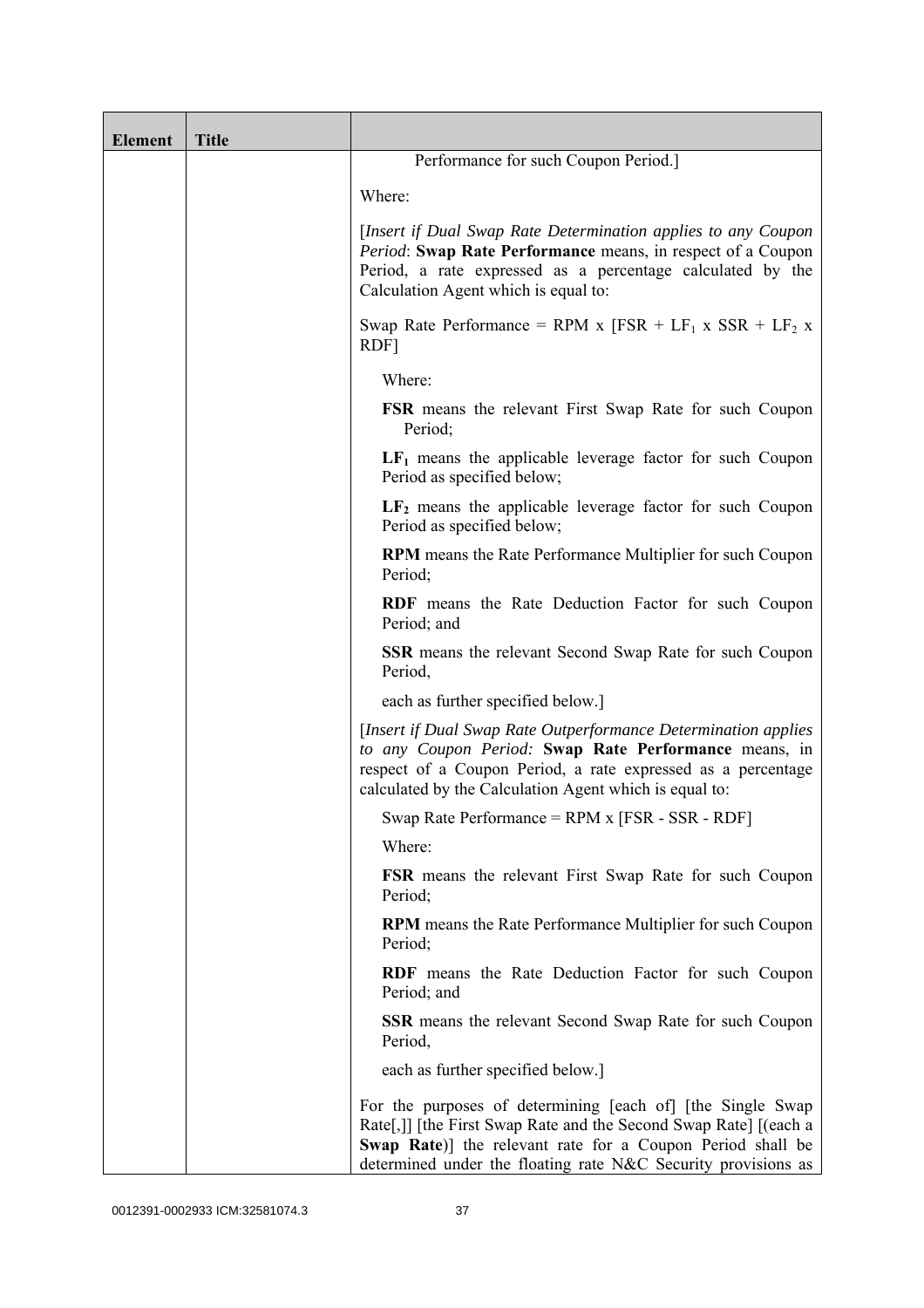| <b>Element</b> | <b>Title</b> |                                                                                                                                                                                                                                                                                                                                                                                                                                                                                                                                                                                                                                                                                                                                                                                                                                                                          |
|----------------|--------------|--------------------------------------------------------------------------------------------------------------------------------------------------------------------------------------------------------------------------------------------------------------------------------------------------------------------------------------------------------------------------------------------------------------------------------------------------------------------------------------------------------------------------------------------------------------------------------------------------------------------------------------------------------------------------------------------------------------------------------------------------------------------------------------------------------------------------------------------------------------------------|
|                |              | though the relevant swap rate was a floating rate to which ISDA<br>Determination applied and on the basis of the Floating Rate<br>Option, the Designated Maturity and the Reset Date specified in<br>respect of the [relevant][Single] Swap Rate and Coupon Period<br>below[, provided that, $[(i)]$ [if the rate so determined in the case<br>of [the First Swap Rate] [or] [the Second Swap Rate] is greater<br>than [the First Swap Rate Cap] [or] [Second Swap Rate Cap]<br>[(respectively)] for such Coupon Period, the relevant Swap Rate<br>shall be equal to such cap] [and (ii)] [if the rate so determined in<br>the case of [the First Swap Rate] [or] [the Second Swap Rate] is<br>less than [the First Swap Rate Floor] [or] [Second Swap Rate<br>Floor] [(respectively)] for such Coupon Period, the relevant Swap<br>Rate shall be equal to such floor]]. |
|                |              | [For each Coupon Period in respect of which Single Swap Rate<br>Determination applies, insert: In respect of the Coupon Period[s]<br>relevant<br>Coupon Periods Single<br>[describe<br>Swap<br>Rate<br>Determination shall apply and the following terms have the<br>following meanings:                                                                                                                                                                                                                                                                                                                                                                                                                                                                                                                                                                                 |
|                |              | <b>Designated Maturity means <math>\lceil \bullet \rceil</math>;</b>                                                                                                                                                                                                                                                                                                                                                                                                                                                                                                                                                                                                                                                                                                                                                                                                     |
|                |              | <b>Floating Rate Option means <math>[•]</math>;</b>                                                                                                                                                                                                                                                                                                                                                                                                                                                                                                                                                                                                                                                                                                                                                                                                                      |
|                |              | <b>Reference Swap Rate: means [●];and</b>                                                                                                                                                                                                                                                                                                                                                                                                                                                                                                                                                                                                                                                                                                                                                                                                                                |
|                |              | <b>Reset Date means <math>[\bullet]</math>[.][; [and]]</b>                                                                                                                                                                                                                                                                                                                                                                                                                                                                                                                                                                                                                                                                                                                                                                                                               |
|                |              | [For each Coupon Period in respect of which Dual Swap Rate<br>Determination or<br>Dual<br>Swap<br>Rate Outperformance<br>Determination applies, insert: In respect of the Coupon Period[s]<br>[describe relevant Coupon Periods] Dual Swap<br>Rate<br>[Outperformance] Determination shall apply and the following<br>terms have the following meanings:                                                                                                                                                                                                                                                                                                                                                                                                                                                                                                                 |
|                |              | LF <sub>1</sub> means $\lceil \bullet \rceil$ ;                                                                                                                                                                                                                                                                                                                                                                                                                                                                                                                                                                                                                                                                                                                                                                                                                          |
|                |              | LF <sub>2</sub> means $\lceil \bullet \rceil$ ;                                                                                                                                                                                                                                                                                                                                                                                                                                                                                                                                                                                                                                                                                                                                                                                                                          |
|                |              | Rate Deduction Factor means [ $\bullet$ ];                                                                                                                                                                                                                                                                                                                                                                                                                                                                                                                                                                                                                                                                                                                                                                                                                               |
|                |              | Rate Performance Multiplier means $[•]$ ; and                                                                                                                                                                                                                                                                                                                                                                                                                                                                                                                                                                                                                                                                                                                                                                                                                            |
|                |              | In respect of the First Swap Rate:                                                                                                                                                                                                                                                                                                                                                                                                                                                                                                                                                                                                                                                                                                                                                                                                                                       |
|                |              | Reference Swap Rate: means [ $\bullet$ ];                                                                                                                                                                                                                                                                                                                                                                                                                                                                                                                                                                                                                                                                                                                                                                                                                                |
|                |              | <b>Floating Rate Option means <math>[①]</math>;</b>                                                                                                                                                                                                                                                                                                                                                                                                                                                                                                                                                                                                                                                                                                                                                                                                                      |
|                |              | <b>Designated Maturity means <math>\lceil \bullet \rceil</math>; [and]</b>                                                                                                                                                                                                                                                                                                                                                                                                                                                                                                                                                                                                                                                                                                                                                                                               |
|                |              | <b>Reset Date means <math>[\bullet]</math>; [and]</b>                                                                                                                                                                                                                                                                                                                                                                                                                                                                                                                                                                                                                                                                                                                                                                                                                    |
|                |              | [First Swap Rate Cap means [ $\bullet$ ]; and]                                                                                                                                                                                                                                                                                                                                                                                                                                                                                                                                                                                                                                                                                                                                                                                                                           |
|                |              | [First Swap Rate Floor means [ <sup>o</sup> ]; and]                                                                                                                                                                                                                                                                                                                                                                                                                                                                                                                                                                                                                                                                                                                                                                                                                      |
|                |              | In respect of the Second Swap Rate:                                                                                                                                                                                                                                                                                                                                                                                                                                                                                                                                                                                                                                                                                                                                                                                                                                      |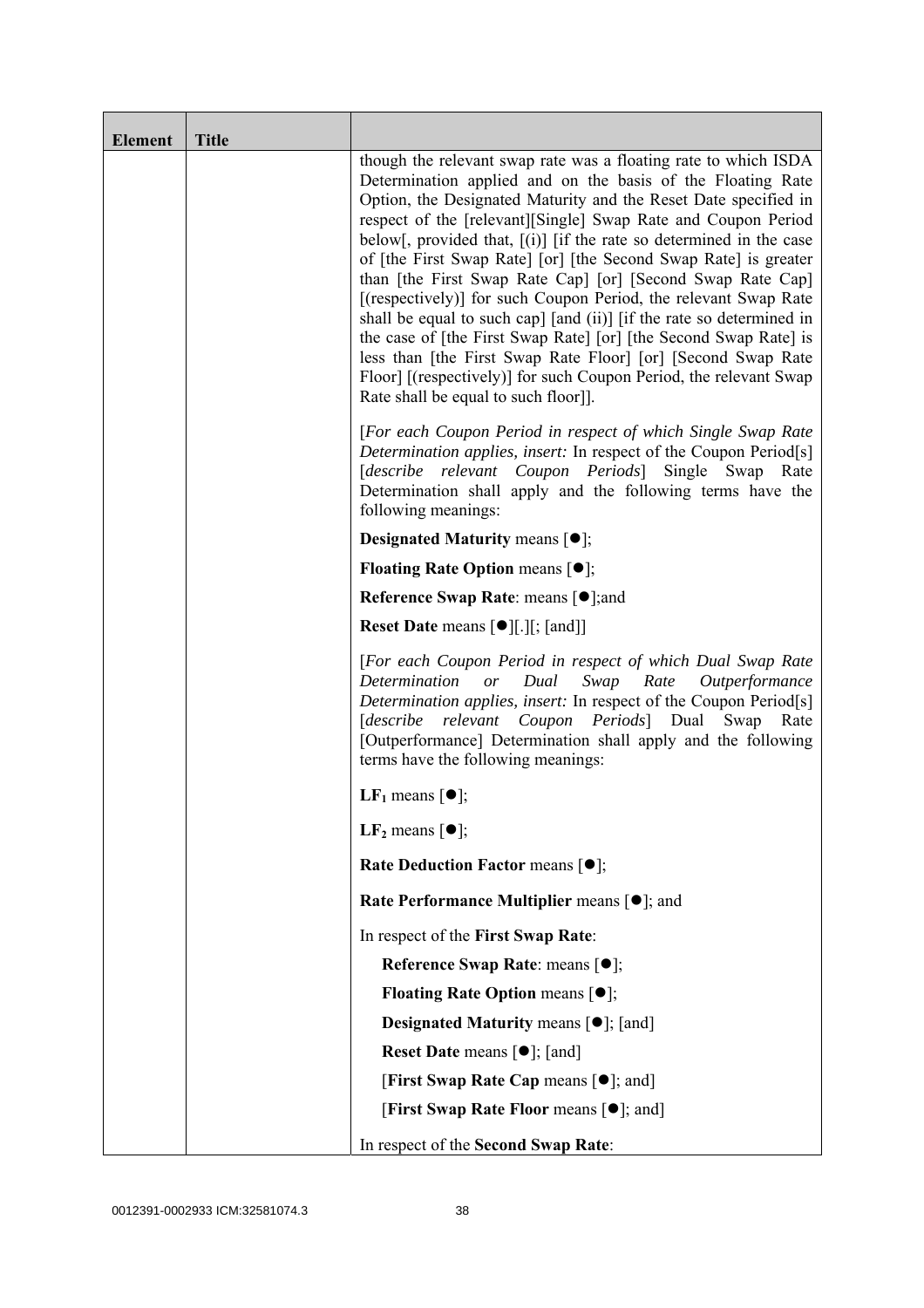| <b>Element</b> | <b>Title</b> |                                                                                                                                                                                                                                                                                                                                                                                                                                                                                                                                                                                                                                                                                                                                      |
|----------------|--------------|--------------------------------------------------------------------------------------------------------------------------------------------------------------------------------------------------------------------------------------------------------------------------------------------------------------------------------------------------------------------------------------------------------------------------------------------------------------------------------------------------------------------------------------------------------------------------------------------------------------------------------------------------------------------------------------------------------------------------------------|
|                |              | Reference Swap Rate: means [ $\bullet$ ];                                                                                                                                                                                                                                                                                                                                                                                                                                                                                                                                                                                                                                                                                            |
|                |              | <b>Floating Rate Option means <math>[①]</math>;</b>                                                                                                                                                                                                                                                                                                                                                                                                                                                                                                                                                                                                                                                                                  |
|                |              | <b>Designated Maturity means <math>[\bullet]</math>; [and]</b>                                                                                                                                                                                                                                                                                                                                                                                                                                                                                                                                                                                                                                                                       |
|                |              | <b>Reset Date means <math>[\bullet]</math>[.][; and]</b>                                                                                                                                                                                                                                                                                                                                                                                                                                                                                                                                                                                                                                                                             |
|                |              | <b>[Second Swap Rate Cap means [<math>\bullet</math></b> ][.][; and]]                                                                                                                                                                                                                                                                                                                                                                                                                                                                                                                                                                                                                                                                |
|                |              | [Second Swap Rate Floor means [ $\bullet$ ].]]                                                                                                                                                                                                                                                                                                                                                                                                                                                                                                                                                                                                                                                                                       |
|                |              | (repeat as necessary to cover the bases for Single Swap Rate<br>Determination, Dual Swap Rate Determination and Dual Swap<br>Rate Outperformance Determination for all Coupon Periods)]                                                                                                                                                                                                                                                                                                                                                                                                                                                                                                                                              |
|                |              | [In the case of Equity Linked Securities, insert:                                                                                                                                                                                                                                                                                                                                                                                                                                                                                                                                                                                                                                                                                    |
|                |              | <b>Adjustment and Disruption Events</b>                                                                                                                                                                                                                                                                                                                                                                                                                                                                                                                                                                                                                                                                                              |
|                |              | The Securities may be subject to cancellation, early redemption or<br>adjustment (including as to valuation and in certain circumstances<br>share substitutions) if certain corporate events (such as events<br>affecting the value of a Share (including Share divisions or<br>consolidations, extraordinary dividends and capital calls); de-<br>listing of a Share; insolvency, merger or nationalisation of a Share<br>issuer; a tender offer or redenomination of a Share) occur, if<br>certain events (such as illegality, disruptions or cost increases)<br>occur with respect to the Issuer's or any of its affiliates' hedging<br>arrangements, or if insolvency filings are made with respect to the<br>issuer of a share. |
|                |              | If certain disruption events occur with respect to valuation of a<br>Share such valuation will be postponed and may be made by the<br>Calculation Agent. Payments may also be postponed.]                                                                                                                                                                                                                                                                                                                                                                                                                                                                                                                                            |
|                |              | [In the case of Index Linked Securities, insert:                                                                                                                                                                                                                                                                                                                                                                                                                                                                                                                                                                                                                                                                                     |
|                |              | <b>Adjustment and Disruption Events</b>                                                                                                                                                                                                                                                                                                                                                                                                                                                                                                                                                                                                                                                                                              |
|                |              | The Securities may be subject to cancellation or early redemption<br>or adjustment if an Index is modified or cancelled and there is no<br>successor Index acceptable to the Calculation Agent, if an Index's<br>sponsor fails to calculate and announce such Index, or certain<br>events (such as illegality, disruptions or cost increases) occur with<br>respect to the Issuer's or any of its affiliates' hedging<br>arrangements.                                                                                                                                                                                                                                                                                               |
|                |              | If certain disruption events occur with respect to valuation of an<br>Index such valuation will be postponed and may be made by the<br>Calculation Agent. Payments may also be postponed.]                                                                                                                                                                                                                                                                                                                                                                                                                                                                                                                                           |
|                |              | [In the case of Inflation Linked Securities, insert:                                                                                                                                                                                                                                                                                                                                                                                                                                                                                                                                                                                                                                                                                 |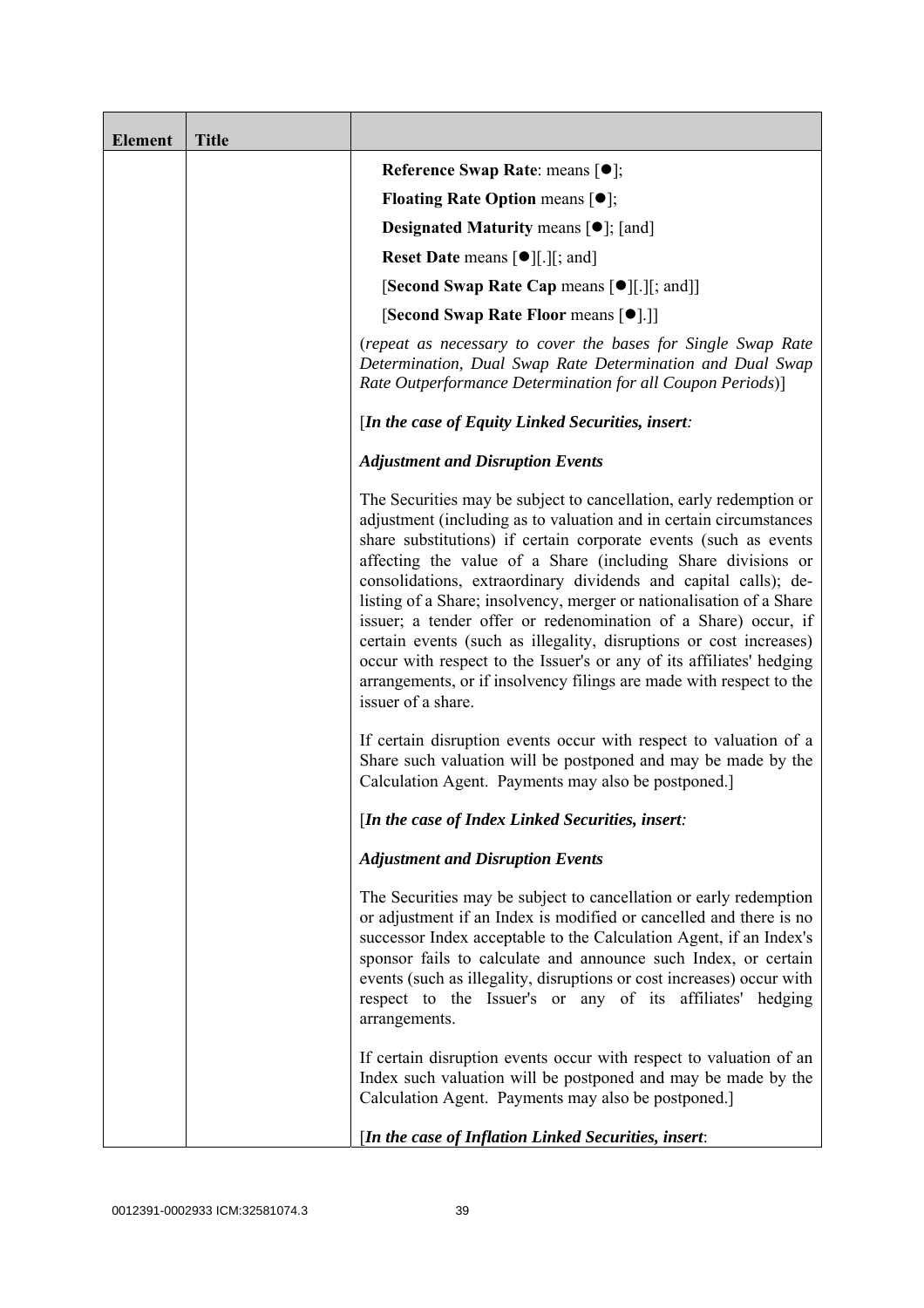| <b>Element</b> | <b>Title</b>                                                                                                                                               |                                                                                                                                                                                                                                                                                                                                                                                                                                                                                                                                                                                                                                              |
|----------------|------------------------------------------------------------------------------------------------------------------------------------------------------------|----------------------------------------------------------------------------------------------------------------------------------------------------------------------------------------------------------------------------------------------------------------------------------------------------------------------------------------------------------------------------------------------------------------------------------------------------------------------------------------------------------------------------------------------------------------------------------------------------------------------------------------------|
|                |                                                                                                                                                            | <b>Adjustment Events</b>                                                                                                                                                                                                                                                                                                                                                                                                                                                                                                                                                                                                                     |
|                |                                                                                                                                                            | The Securities may be subject to adjustment if the Index is not<br>published or announced, there is a successor Index, an Index level<br>is corrected or the Index is rebased and may be subject to early<br>redemption or cancellation if the Index ceases to be published and<br>there is no appropriate alternative index acceptable to the<br>Calculation Agent. In certain circumstances the Calculation<br>Agent may calculate the Index level itself.]                                                                                                                                                                                |
|                |                                                                                                                                                            | [In the case of FX Linked Securities, insert:                                                                                                                                                                                                                                                                                                                                                                                                                                                                                                                                                                                                |
|                |                                                                                                                                                            | <b>Disruption Events</b>                                                                                                                                                                                                                                                                                                                                                                                                                                                                                                                                                                                                                     |
|                |                                                                                                                                                            | If certain disruption events occur with respect to valuation of a<br>Currency Pair, [an alternative valuation method may be used,<br>valuation may be made by the Calculation Agent, valuation may<br>be postponed or the Securities may be subject to early redemption<br>or cancellation].]                                                                                                                                                                                                                                                                                                                                                |
|                |                                                                                                                                                            | Please also refer to Element C.9 above.                                                                                                                                                                                                                                                                                                                                                                                                                                                                                                                                                                                                      |
| [C.11]         | Admission to<br>Trading on a<br>regulated market<br>(Include this Element                                                                                  | Securities issued under the Programme may be listed and<br>admitted to trading on the Main Securities Market or Global<br>Exchange Market of Euronext Dublin or such other stock<br>exchange or market specified below, or may be issued on an<br>unlisted basis.                                                                                                                                                                                                                                                                                                                                                                            |
|                | C.11 only if the<br>relevant Securities                                                                                                                    | Issue specific summary:                                                                                                                                                                                                                                                                                                                                                                                                                                                                                                                                                                                                                      |
|                | have a minimum<br>denomination of less<br>than $\text{\textsterling}100,000$ or are<br><b>Derivative Securities</b><br>as defined in<br>Element C.9 above) | [Application [has been] [is expected to be] made by the Issuer (or<br>on its behalf) for the Securities to be admitted to the Official List<br>on [Euronext Dublin's [Main]<br>to<br>trading<br>Securities<br>and<br>Market/Global<br>Exchange<br>Market]][the<br>[regulated]<br>market][Professional Securities Market] of the London Stock<br>Exchange][the [regulated][EuroMTF] market of the Luxembourg<br>Stock Exchange][the Electronic Bond Market of Borsa Italiana<br>S.p.A. (MOT)][the Multilateral Trading Facility of securitised<br>derivatives financial instruments organised by Borsa Italiana<br>S.p.A.(the SeDeX Market)]. |
|                |                                                                                                                                                            | [Not applicable, the Securities are not intended to be admitted to<br>trading on any market.]                                                                                                                                                                                                                                                                                                                                                                                                                                                                                                                                                |
| [C.15]         | How the value of the<br>investment is<br>affected by the value<br>of the underlying<br>assets                                                              | [[If the Securities are N&C Securities, insert: The [Insert if<br>applicable: Rate of Interest and the] Final Redemption<br>Amount][If the Securities are W&C Securities, insert: The Cash<br>Settlement Amount] ([in each case,] if any) payable in respect of<br>the Securities [is/are] calculated by reference to [insert relevant                                                                                                                                                                                                                                                                                                       |

0012391-0002933 ICM:32581074.3 40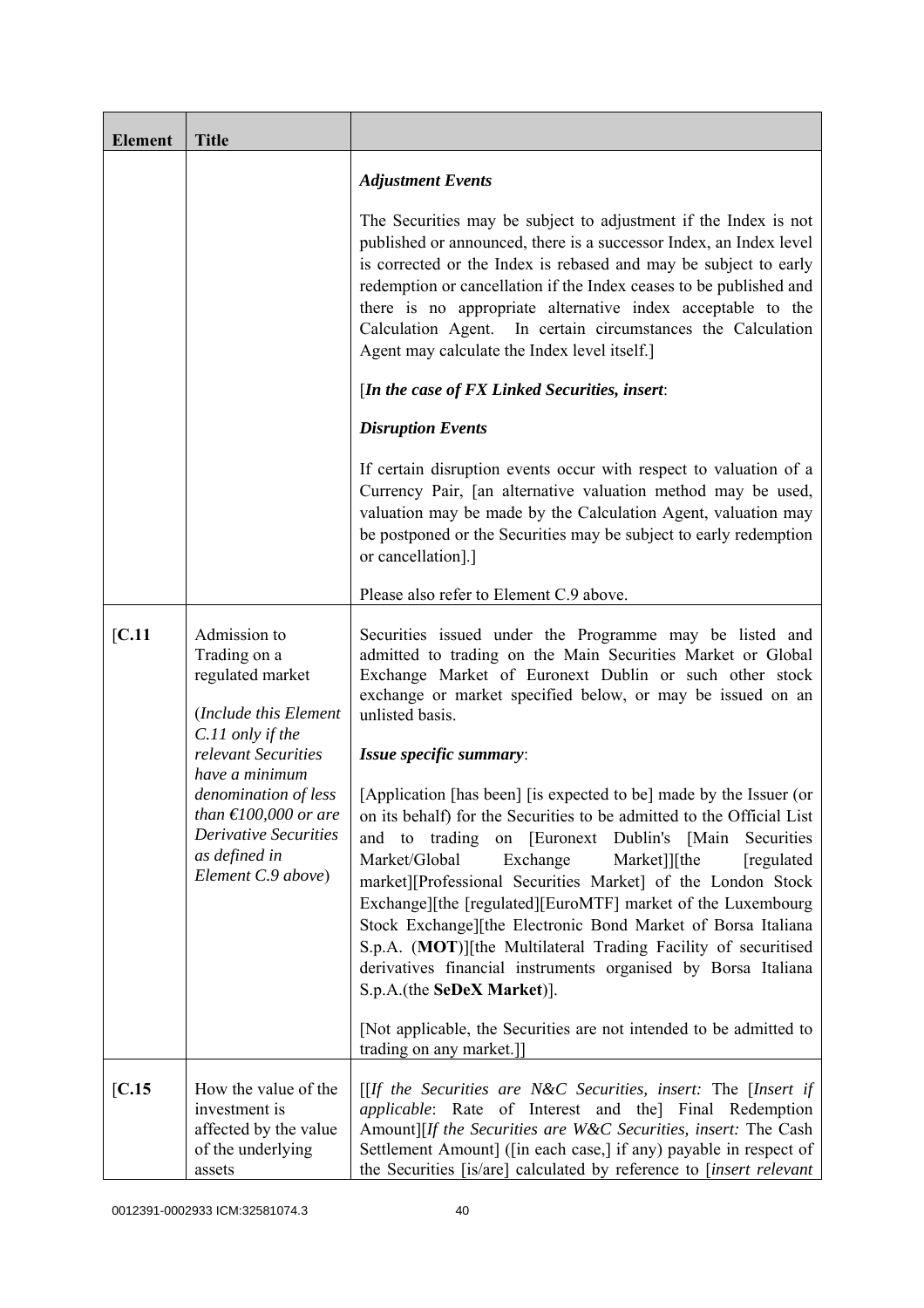| <b>Element</b> | <b>Title</b>                                                                                                                                                                                   |                                                                                                                                                                                                                                                                                                                                                                                                                                                                                                                                                                                                                                                                                                                                                                                                                                                                                                                                                                                                                                     |
|----------------|------------------------------------------------------------------------------------------------------------------------------------------------------------------------------------------------|-------------------------------------------------------------------------------------------------------------------------------------------------------------------------------------------------------------------------------------------------------------------------------------------------------------------------------------------------------------------------------------------------------------------------------------------------------------------------------------------------------------------------------------------------------------------------------------------------------------------------------------------------------------------------------------------------------------------------------------------------------------------------------------------------------------------------------------------------------------------------------------------------------------------------------------------------------------------------------------------------------------------------------------|
|                | (Include this Element<br>C.15 only if the<br>relevant Securities<br>are Derivative<br>Securities as defined<br>in Element C.9<br>above)                                                        | underlying(s) (i.e. the relevant Reference Item(s))].<br>Please also see Element C.18.]                                                                                                                                                                                                                                                                                                                                                                                                                                                                                                                                                                                                                                                                                                                                                                                                                                                                                                                                             |
| $[C.16$        | Maturity<br>(Include this Element<br>$C.16$ only if the<br>relevant<br><b>Securities</b><br>Derivative<br>are<br>Securities as defined<br>Element<br>C.9<br>in<br>above)                       | [If the Securities are N&C Securities, insert: The Maturity Date<br>of the Securities is $\lceil \bullet \rceil$ [If the N&C Securities are Zero Recovery<br>Single Name Credit Linked N&C Securities, Zero Recovery<br>Basket Credit Linked N&C Securities or Tranched Zero Recovery<br>Credit Linked N&C Securities, insert: (the Scheduled Maturity<br>Date), subject to adjustment for [insert relevant postponement<br>$events$ [].]<br>[If the Securities are W&C Securities, insert: The Settlement Date<br>of the Securities is $\lceil \bullet \rceil$ [the fifth Business Day following the last<br>occurring valuation date.]]                                                                                                                                                                                                                                                                                                                                                                                           |
| IC.17          | Settlement procedure<br>of derivative<br>securities<br>(Include this Element<br>C.17 only if the<br>relevant Securities<br>are Derivative<br>Securities as defined<br>in Element C.9<br>above) | [The Securities will be cash-settled.]]                                                                                                                                                                                                                                                                                                                                                                                                                                                                                                                                                                                                                                                                                                                                                                                                                                                                                                                                                                                             |
| [C.18]         | Return on derivative<br>securities<br>(Include this Element<br>C.18 only if the<br>relevant Securities<br>are Derivative<br>Securities as defined<br>in Element C.9<br>above)                  | Nominal interest rate and date from which interest becomes<br>payable and due dates for interest<br>[The Securities do not pay interest.]<br>[In the case of Fixed Rate Securities, insert: The Securities bear<br>interest [from their date of issue/from $\lceil \bullet \rceil$ ] at the fixed rate of $\lceil \bullet \rceil$<br>per cent. per annum. Interest will be paid [annually] in arrear on<br>$\lceil \bullet \rceil$ in each year. The first interest payment will be made on $\lceil \bullet \rceil$ .<br><i>In the case of Floating Rate Securities, insert:</i> The Securities<br>bear interest [from their date of issue/from $\lceil \bullet \rceil$ ] at floating rates<br>calculated by reference to [specify reference rate] [plus/minus] a<br>margin of $[\bullet]$ per cent. Interest will be paid [quarterly/semi-<br>annually/annually] in arrear on $[\bullet]$ in each year[, subject to<br>adjustment for non-business days]. The first interest payment will<br>be made on $\lceil \bullet \rceil$ .] |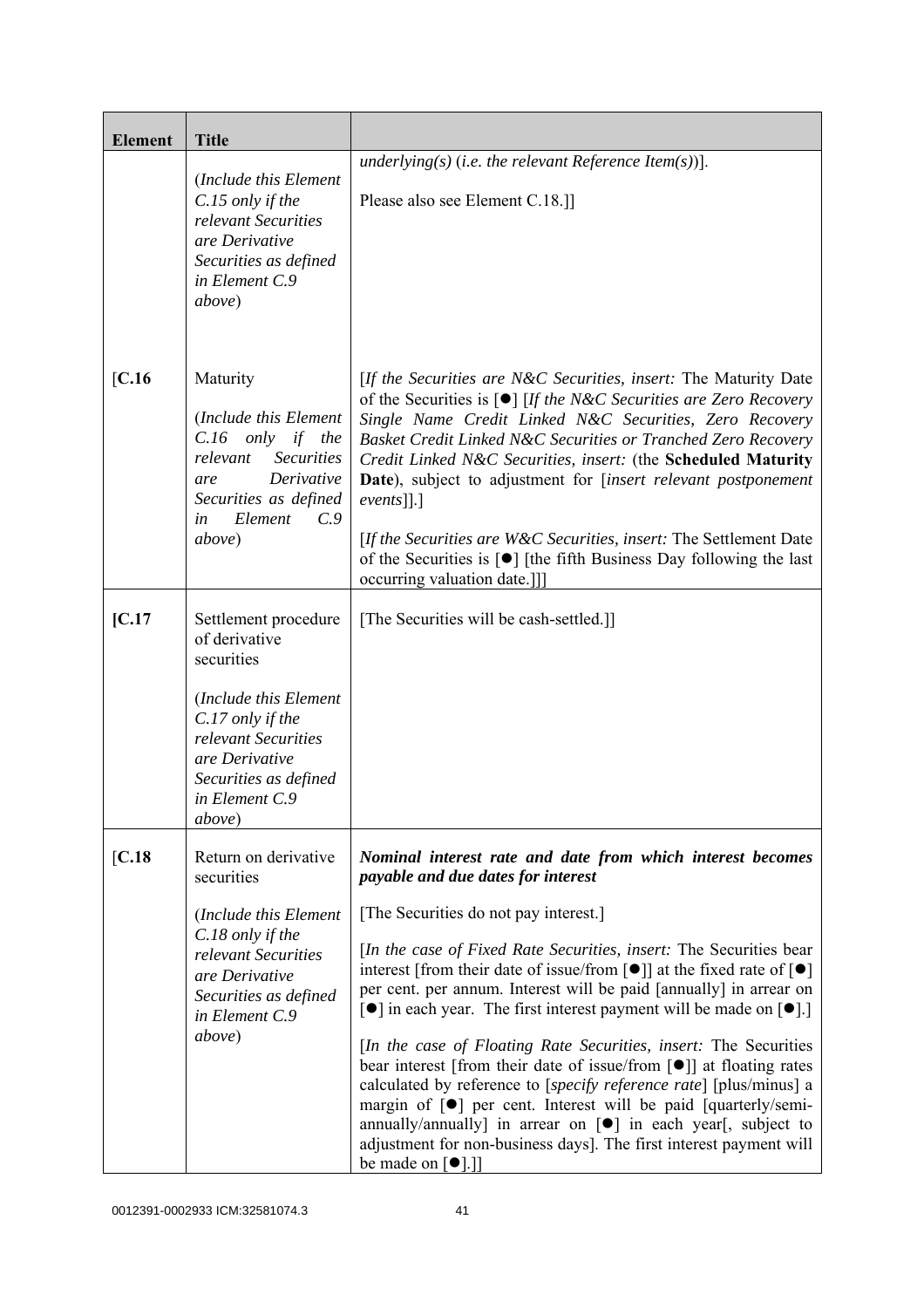| <b>Element</b> | <b>Title</b> |                                                                                                                                                                                                                                                                                                                                                                                                                                              |
|----------------|--------------|----------------------------------------------------------------------------------------------------------------------------------------------------------------------------------------------------------------------------------------------------------------------------------------------------------------------------------------------------------------------------------------------------------------------------------------------|
|                |              | [In the case of Securities whose interest payments are calculated<br>by reference to an underlying, insert: Payments of interest in<br>respect of the Securities will be determined by reference to the<br>performance of the [insert relevant underlying $(s)$ ] and extract,<br>insert here and complete the relevant pro forma disclosure from<br>item C.10 that reflects the basis for the calculation of interest of<br>the Securities] |
|                |              | [In the case of Zero Recovery Basket Credit Linked N&C<br>Securities or Tranched Zero Recovery Credit Linked N&C<br>Securities, insert: The interest payable in respect of each nominal<br>amount of Securities equal to the Calculation Amount for each<br>Coupon Period will be calculated on the Outstanding Nominal<br>Amount (as described further below) as of the last day of such<br>Coupon Period.]                                 |
|                |              | $[$ If the Securities are N&C Securities, insert: <b>Redemption at</b><br><b>Maturity</b>                                                                                                                                                                                                                                                                                                                                                    |
|                |              | Unless previously redeemed or purchased and cancelled, each<br>Security will be redeemed by the Issuer on the Maturity Date at<br>[●]/[the Final Redemption Amount] [(which shall be determined<br>as set out below in this Element $C.18$ ].]                                                                                                                                                                                               |
|                |              | [The Calculation Amount for the Securities is $[•]$ .]                                                                                                                                                                                                                                                                                                                                                                                       |
|                |              | [If the Securities are W&C Securities, insert: Settlement                                                                                                                                                                                                                                                                                                                                                                                    |
|                |              | Each Security entitles its holder, upon due exercise, to receive<br>from the Issuer on the Settlement Date a Cash Settlement Amount<br>(which shall be determined as set out below in this Element<br>$C.18$ ).                                                                                                                                                                                                                              |
|                |              | The Notional Amount per W&C Security is $[•]$ .                                                                                                                                                                                                                                                                                                                                                                                              |
|                |              | The Calculation Agent is $[•]$ .                                                                                                                                                                                                                                                                                                                                                                                                             |
|                |              | [If the Securities are interest bearing, insert: Interest Provisions                                                                                                                                                                                                                                                                                                                                                                         |
|                |              | [If the Securities are not Fixed Rate or Floating Rate Securities,<br><i>insert</i> : Coupon Accrual Date means [ $\bullet$ ].                                                                                                                                                                                                                                                                                                               |
|                |              | Coupon Period means [insert coupon period].                                                                                                                                                                                                                                                                                                                                                                                                  |
|                |              | Coupon Payment Date means [ $\bullet$ ].                                                                                                                                                                                                                                                                                                                                                                                                     |
|                |              | [If the Securities are Fixed or Floating Rate Securities, insert:<br>Day Count Fraction means [ $\bullet$ ].]                                                                                                                                                                                                                                                                                                                                |
|                |              | [Business Day Convention means [ $\bullet$ ].]                                                                                                                                                                                                                                                                                                                                                                                               |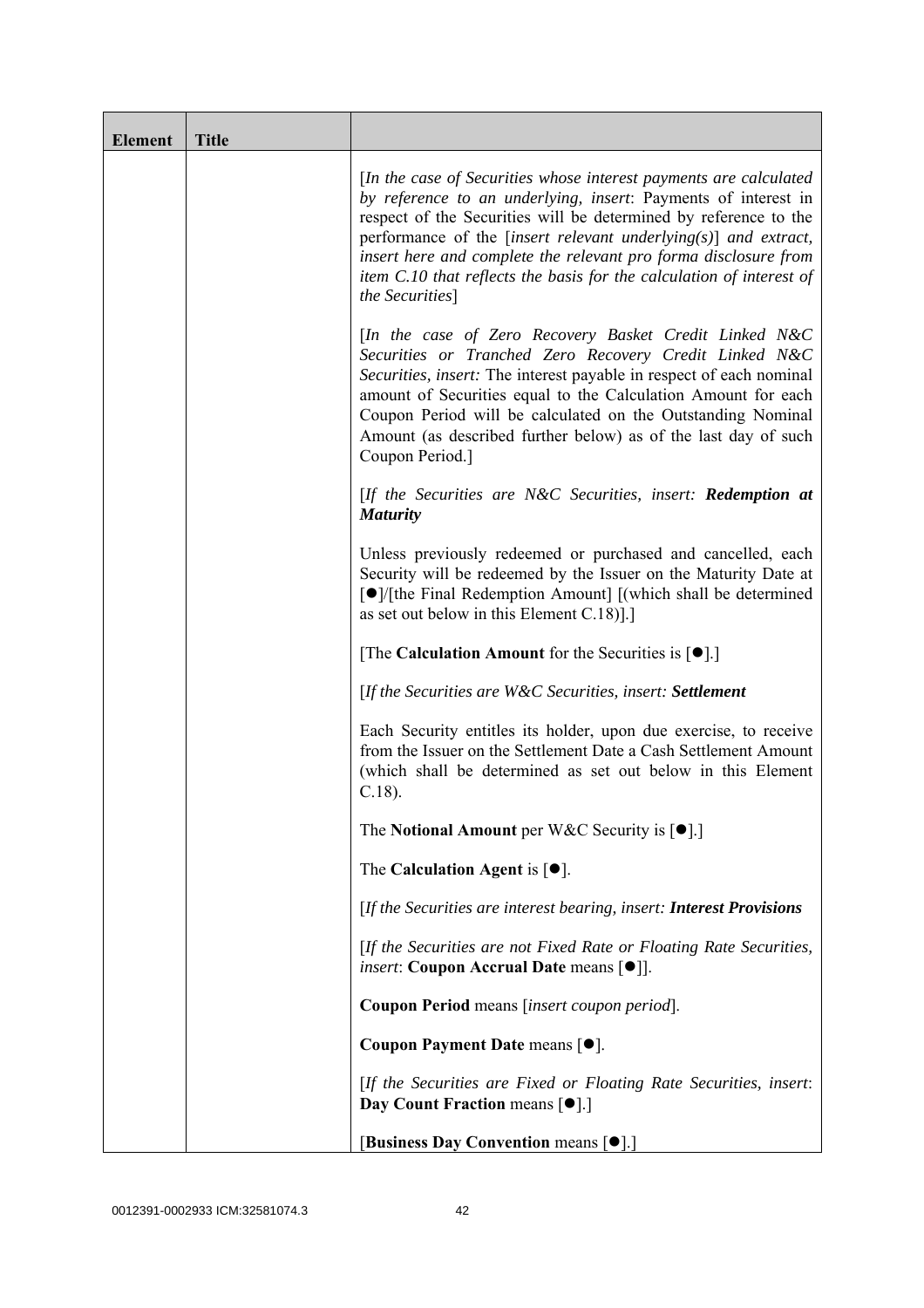| <b>Element</b> | <b>Title</b> |                                                                                                                                                                                                                                                                                                                                                                                                                                                                                                                                                 |
|----------------|--------------|-------------------------------------------------------------------------------------------------------------------------------------------------------------------------------------------------------------------------------------------------------------------------------------------------------------------------------------------------------------------------------------------------------------------------------------------------------------------------------------------------------------------------------------------------|
|                |              | [If the Securities are N&C Securities, insert: Redemption at<br><b>Maturity</b>                                                                                                                                                                                                                                                                                                                                                                                                                                                                 |
|                |              | Unless previously redeemed or purchased and cancelled, each<br>Security will be redeemed by the Issuer on the Maturity Date at<br>[specify]/[the Final Redemption Amount (which shall be<br>determined as set out below in this Element C.18).]                                                                                                                                                                                                                                                                                                 |
|                |              | [The Calculation Amount for the Securities is $[•]$ .]                                                                                                                                                                                                                                                                                                                                                                                                                                                                                          |
|                |              | [Insert in the case of FX Redemption $N\&C$ Securities: The Final<br>Redemption Amount in respect of each nominal amount of N&C<br>Securities equal to the Calculation Amount shall be an amount in<br>the Settlement Currency (which, when the Floor is zero, will not<br>be less than, but may be equal to, zero) calculated by the<br>Calculation Agent equal to the Calculation Amount multiplied by<br>the greater of (i) the Floor and (ii) a percentage calculated by the<br>Calculation Agent in accordance with the following formula: |
|                |              | Leverage $\times$ Max $\left[0, \sum_{i=1}^{n} W_i \times \frac{X_i - Y_i}{Z_i}\right]$                                                                                                                                                                                                                                                                                                                                                                                                                                                         |
|                |              | Any amount determined pursuant to the above, if not an amount<br>in the Settlement Currency, will be converted into the Settlement<br>Currency at the Exchange Rate. The Final Redemption Amount<br>will be rounded to the nearest two decimal places (or, in the case<br>of Japanese Yen, the nearest whole unit) in the relevant<br>Settlement Currency, 0.005 (or, in the case of Japanese Yen, half<br>a unit) being rounded upwards.                                                                                                       |
|                |              | Where:                                                                                                                                                                                                                                                                                                                                                                                                                                                                                                                                          |
|                |              | Alternate Currency Pair means [specify Alternate Currency<br>Pairs in form of [specify first currency]/[specify second<br>currency]] (repeat in respect of each Alternate Currency Pair).                                                                                                                                                                                                                                                                                                                                                       |
|                |              | <b>Currency Pair</b> means [specify Currency Pairs in form of [specify<br>first currency]/[specify second currency]] (repeat for each<br>Currency Pair).                                                                                                                                                                                                                                                                                                                                                                                        |
|                |              | <b>Exchange Rate</b> means the spot rate of exchange between the<br>currency in which the Calculation Amount is denominated (the<br>Calculation Amount Currency) and the Settlement Currency<br>(expressed as the number of units (or part units) of the relevant<br>Calculation Amount Currency for which one unit of the relevant<br>Settlement Currency can be exchanged) or on the basis of such<br>other applicable market convention as the Calculation Agent<br>determines appropriate.                                                  |
|                |              | <b>First Relevant Currency means <math>\lceil \bullet \rceil</math> (specify for each Currency</b><br>Pair).                                                                                                                                                                                                                                                                                                                                                                                                                                    |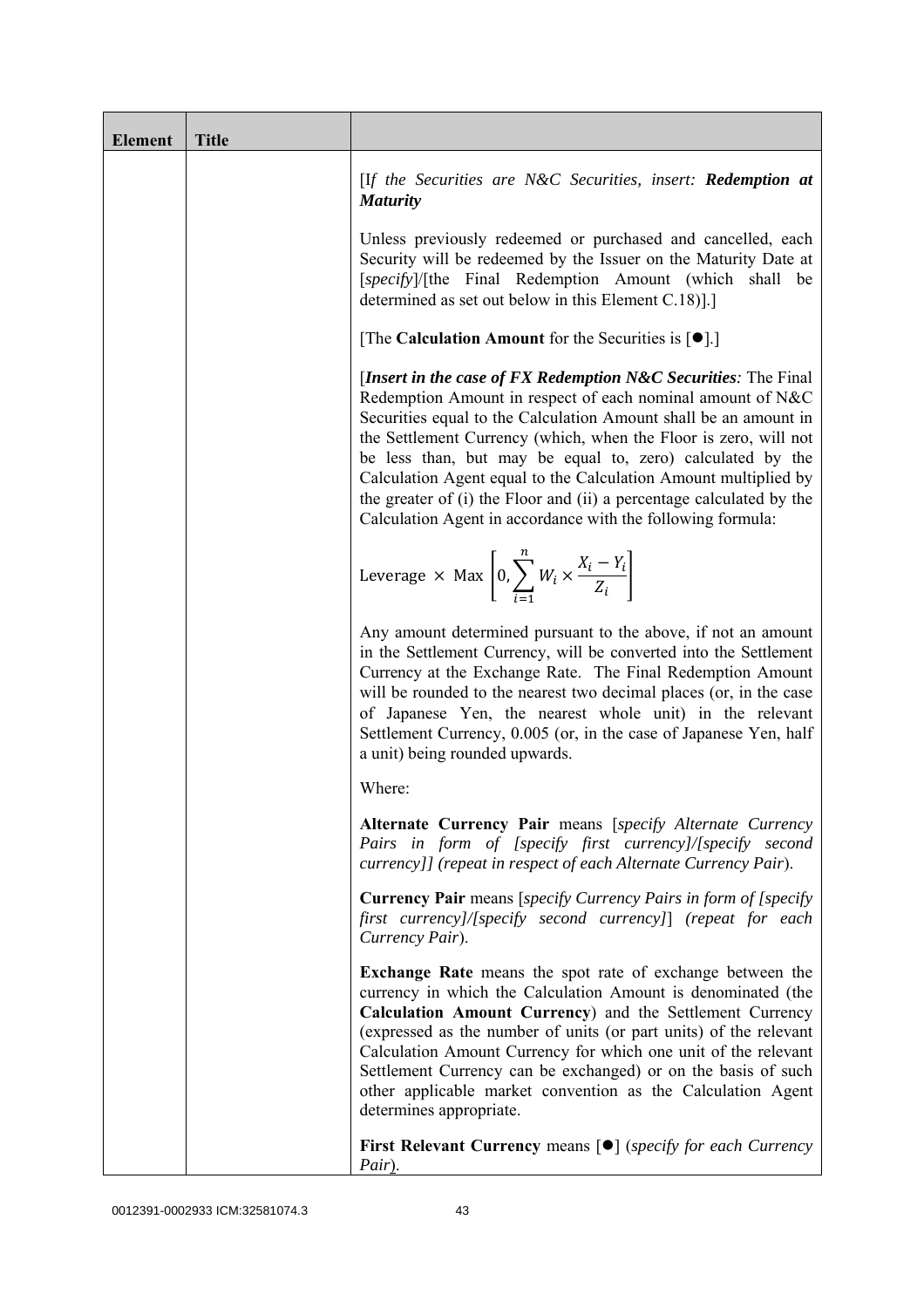| <b>Element</b> | <b>Title</b> |                                                                                                                                                                                                                                                                                                                                                                                                                                                                                                                                                                                                                                                                                                                                      |
|----------------|--------------|--------------------------------------------------------------------------------------------------------------------------------------------------------------------------------------------------------------------------------------------------------------------------------------------------------------------------------------------------------------------------------------------------------------------------------------------------------------------------------------------------------------------------------------------------------------------------------------------------------------------------------------------------------------------------------------------------------------------------------------|
|                |              | Floor means $\lceil \bullet \rceil$ .                                                                                                                                                                                                                                                                                                                                                                                                                                                                                                                                                                                                                                                                                                |
|                |              | <b>FX Price Source</b> means $[\bullet]$ (specify for each Currency Pair and<br>each Alternate Currency Pair).                                                                                                                                                                                                                                                                                                                                                                                                                                                                                                                                                                                                                       |
|                |              | i means each Currency Pair.                                                                                                                                                                                                                                                                                                                                                                                                                                                                                                                                                                                                                                                                                                          |
|                |              | Leverage means $\lceil \bullet \rceil$ per cent.                                                                                                                                                                                                                                                                                                                                                                                                                                                                                                                                                                                                                                                                                     |
|                |              | Max followed by a series of amounts inside brackets, means<br>whichever is the greater of the amounts separated by a comma<br>inside those brackets.                                                                                                                                                                                                                                                                                                                                                                                                                                                                                                                                                                                 |
|                |              | <b>n</b> means the number of Currency Pairs to which the N&C<br>Securities relate.                                                                                                                                                                                                                                                                                                                                                                                                                                                                                                                                                                                                                                                   |
|                |              | Reference Exchange Rate means, in respect of a Currency Pair,<br>the spot exchange rate for the First Relevant Currency quoted<br>against the Second Relevant Currency expressed as the number of<br>units of the First Relevant Currency quoted per one unit of the<br>Second Relevant Currency.                                                                                                                                                                                                                                                                                                                                                                                                                                    |
|                |              | <b>Relevant Currency</b> means each currency comprising a Currency<br>Pair and any references to the conversion of one Relevant<br>Currency to another shall be construed as applying in relation to a<br>Currency Pair.                                                                                                                                                                                                                                                                                                                                                                                                                                                                                                             |
|                |              | <b>Second Relevant Currency means [O]</b> (specify for each<br>Currency Pair).                                                                                                                                                                                                                                                                                                                                                                                                                                                                                                                                                                                                                                                       |
|                |              | Settlement Rate means, in respect of a Currency Pair, the<br>Reference Exchange Rate for that Currency Pair on the Valuation<br>Date at the Valuation Time as determined by the Calculation Agent<br>by reference to the Settlement Rate Option for that Currency Pair<br>(and such determination may be made, without limitation, with such<br>adjustments as are, at the discretion of the Calculation Agent,<br>necessary to the published quoting conventions and/or implying the<br>Reference Exchange Rate from more than one Settlement Rate<br>Option) unless any applicable disruption event exists or occurs, in<br>which case, the Settlement Rate for that Currency Pair will be<br>determined by the Calculation Agent. |
|                |              | <b>Settlement Rate Option</b> means, in respect of a Currency Pair,<br>the rate published for the Currency Pair fixing rate on the FX<br>Price Source for that Currency Pair at or about the Valuation<br>Time on the Valuation Date or, if Alternate Currency Pairs are<br>specified for the relevant Currency Pair, the Reference Exchange<br>Rate will be implied from more than one Settlement Rate Option<br>by determining the rate for each Alternate Currency Pair for that<br>Currency Pair, published for the Alternate Currency Pair fixing<br>rate on the FX Price Source for that Alternate Currency Pair at or<br>about the Valuation Time on the Valuation Date.                                                      |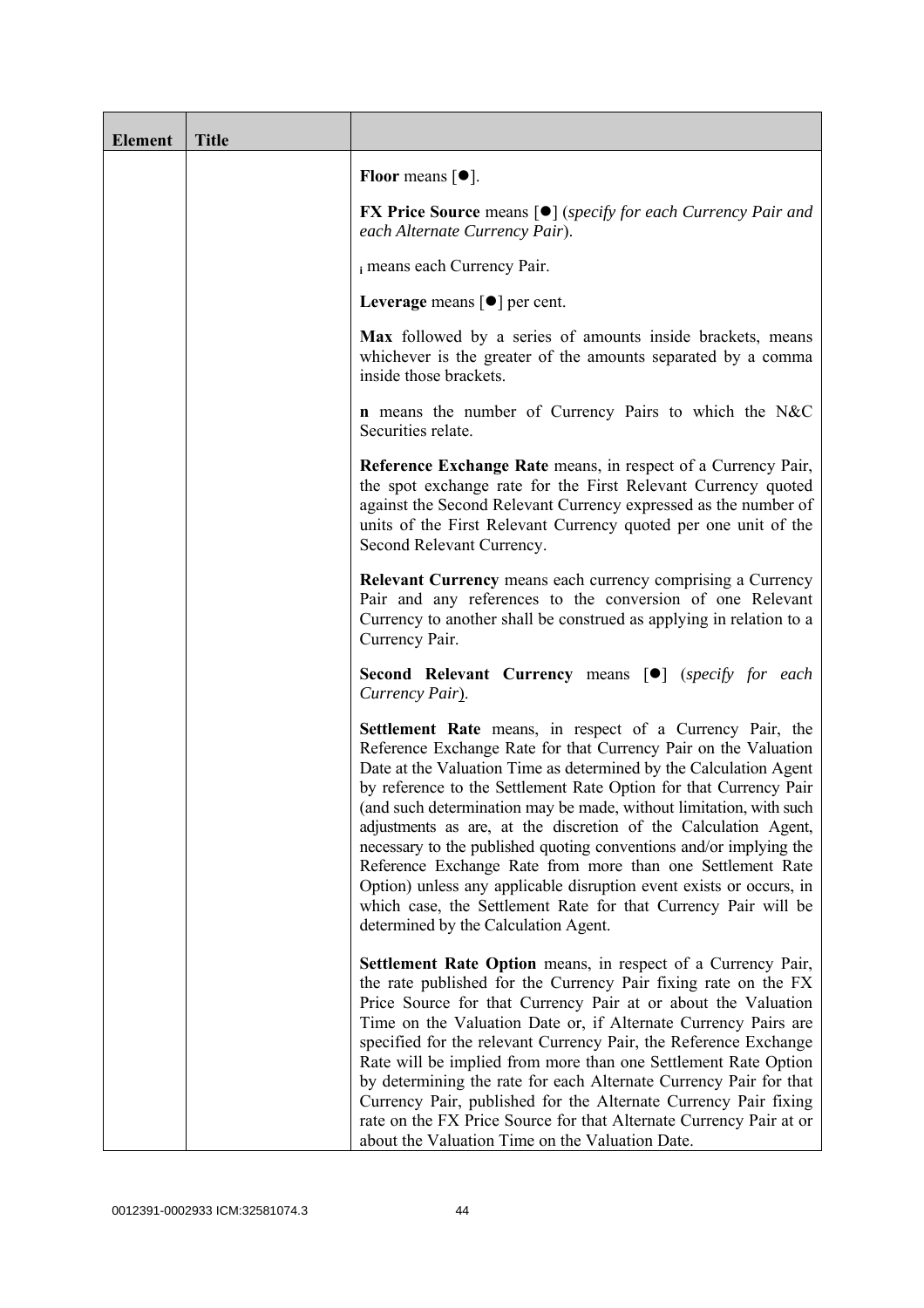| <b>Element</b> | <b>Title</b> |                                                                                                                                                                                                                                                                                                                                                                                                                                                                                                                                                                                                                                     |
|----------------|--------------|-------------------------------------------------------------------------------------------------------------------------------------------------------------------------------------------------------------------------------------------------------------------------------------------------------------------------------------------------------------------------------------------------------------------------------------------------------------------------------------------------------------------------------------------------------------------------------------------------------------------------------------|
|                |              | <b>Strike Rate</b> means $\lceil \bullet \rceil$ ( <i>specify for each Currency Pair</i> ).                                                                                                                                                                                                                                                                                                                                                                                                                                                                                                                                         |
|                |              | Valuation Date means $[•]$ .                                                                                                                                                                                                                                                                                                                                                                                                                                                                                                                                                                                                        |
|                |              | Valuation Time means $[\bullet].$                                                                                                                                                                                                                                                                                                                                                                                                                                                                                                                                                                                                   |
|                |              | $w_i$ means [specify the weighting of each Currency Pair (being a<br>number less than or equal to 1)].                                                                                                                                                                                                                                                                                                                                                                                                                                                                                                                              |
|                |              | $X_i$ means, in respect of a Currency Pair, the [Settlement Rate in<br>respect of such Currency Pair]/[Strike Rate in respect of such<br>Currency Pair].                                                                                                                                                                                                                                                                                                                                                                                                                                                                            |
|                |              | $Y_i$ means, in respect of a Currency Pair, the [Settlement Rate in<br>respect of such Currency Pair]/[Strike Rate in respect of such<br>Currency Pair].                                                                                                                                                                                                                                                                                                                                                                                                                                                                            |
|                |              | $Z_i$ means, in respect of a Currency Pair, the [Settlement Rate in<br>respect of such Currency Pair]/[Strike Rate in respect of such<br>Currency Pair]/[1].]                                                                                                                                                                                                                                                                                                                                                                                                                                                                       |
|                |              | [Insert in the case of Fixed Denomination FX Redemption<br>N&C Securities: The Final Redemption Amount in respect of<br>each unit or nominal amount of N&C Securities equal to the<br>Calculation Amount shall be an amount in the Settlement<br>Currency (which will not be less than, but may be equal to, zero)<br>calculated by the Calculation Agent equal to the Base Final<br>Redemption Amount divided by the Settlement Rate.                                                                                                                                                                                              |
|                |              | Where:                                                                                                                                                                                                                                                                                                                                                                                                                                                                                                                                                                                                                              |
|                |              | <b>Base Final Redemption Amount means <math>[•]</math>;</b>                                                                                                                                                                                                                                                                                                                                                                                                                                                                                                                                                                         |
|                |              | FX Price Source means, in respect of a Settlement Rate Option,<br>$\lceil \bullet \rceil;$                                                                                                                                                                                                                                                                                                                                                                                                                                                                                                                                          |
|                |              | Reference Exchange Rate means the spot exchange rate for the<br>Specified Currency quoted against the Settlement Currency<br>expressed as the number of units of the Specified Currency<br>quoted per unit of the Settlement Currency;                                                                                                                                                                                                                                                                                                                                                                                              |
|                |              | Settlement Rate means the Reference Exchange Rate on the<br>Valuation Date at the Valuation Time as determined by the<br>Calculation Agent by reference to the Settlement Rate Option(s)<br>(and such determination may be made, without limitation, with<br>such adjustments as are, at the discretion of the Calculation<br>Agent, necessary to the published quoting conventions and/or<br>implying the Reference Exchange Rate from more than one<br>Settlement Rate Option) unless any applicable disruption event<br>exists or occurs, in which case, the Settlement Rate will be<br>determined by the Calculation Agent; and |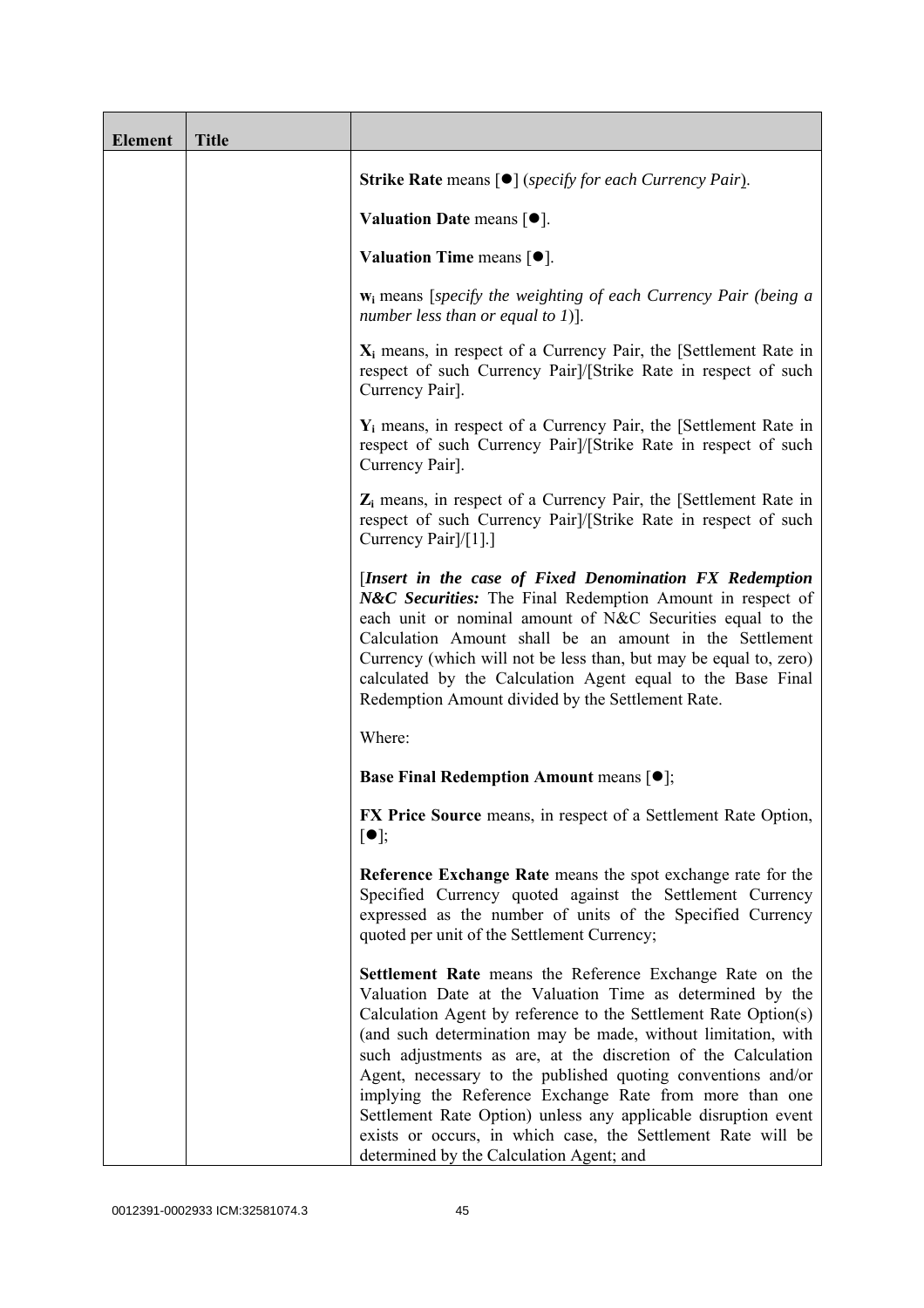| <b>Element</b> | <b>Title</b> |                                                                                                                                                                                                                                                                                                                                                                                                                                                                    |
|----------------|--------------|--------------------------------------------------------------------------------------------------------------------------------------------------------------------------------------------------------------------------------------------------------------------------------------------------------------------------------------------------------------------------------------------------------------------------------------------------------------------|
|                |              | <b>Settlement Rate Option</b> means [the rate published for the<br>Specified Currency/Settlement Currency fixing rate on the FX<br>Price Source at or about the Valuation Time on the Valuation<br>Date] [insert if the Reference Exchange Rate will be implied from<br>more than one Settlement Rate Option and delete preceding<br><i>option:</i> the relevant fixing rates on the FX Price Source(s) at or<br>about the Valuation Time on the Valuation Date.]] |
|                |              | [Insert in the case of Equity Basket Knock-In N&C Securities:<br>The Final Redemption Amount in respect of each nominal<br>amount of N&C Securities equal to the Calculation Amount shall<br>be an amount in the Specified Currency (which will not be less<br>than, but may be equal to, zero) calculated by the Calculation<br>Agent equal to:                                                                                                                   |
|                |              | if no Knock-In Event has occurred, the Calculation<br>(a)<br>Amount; or                                                                                                                                                                                                                                                                                                                                                                                            |
|                |              | (b)<br>if a Knock-In Event has occurred, the product of $(x)$ the<br>Calculation Amount and (y) the Final Reference<br>Performance.                                                                                                                                                                                                                                                                                                                                |
|                |              | Where:                                                                                                                                                                                                                                                                                                                                                                                                                                                             |
|                |              | Final Reference Performance means a percentage determined<br>by the Calculation Agent equal to the Reference Performance of<br>the Share with the lowest Reference Performance.                                                                                                                                                                                                                                                                                    |
|                |              | Final Price means, in respect of a Share, an amount equal to the<br>price per share in respect of such Share quoted on the applicable<br>exchange at the Valuation Time on the Final Valuation Date.                                                                                                                                                                                                                                                               |
|                |              | Final Valuation Date means $[•]$ .                                                                                                                                                                                                                                                                                                                                                                                                                                 |
|                |              | i means a Share.                                                                                                                                                                                                                                                                                                                                                                                                                                                   |
|                |              | Initial Valuation Date means $[•]$ .                                                                                                                                                                                                                                                                                                                                                                                                                               |
|                |              | Knock-In Event means the price of any Share quoted on the<br>applicable exchange at the Valuation Time on the Final Valuation<br>Date is equal to or less than the Knock-In Level in respect of such<br>Share, as determined by the Calculation Agent.                                                                                                                                                                                                             |
|                |              | Knock-In Level means, in respect of a Share, the Knock-In<br>Percentage multiplied by the Strike Price for such Share.                                                                                                                                                                                                                                                                                                                                             |
|                |              | Knock-In Percentage means $\lceil \bullet \rceil$ per cent.                                                                                                                                                                                                                                                                                                                                                                                                        |
|                |              | <b>Reference Performance</b> means, in respect of a Share, a rate<br>expressed as a percentage (which will not be less than, but may be<br>equal to, zero) calculated by the Calculation Agent in accordance<br>with the following formula:                                                                                                                                                                                                                        |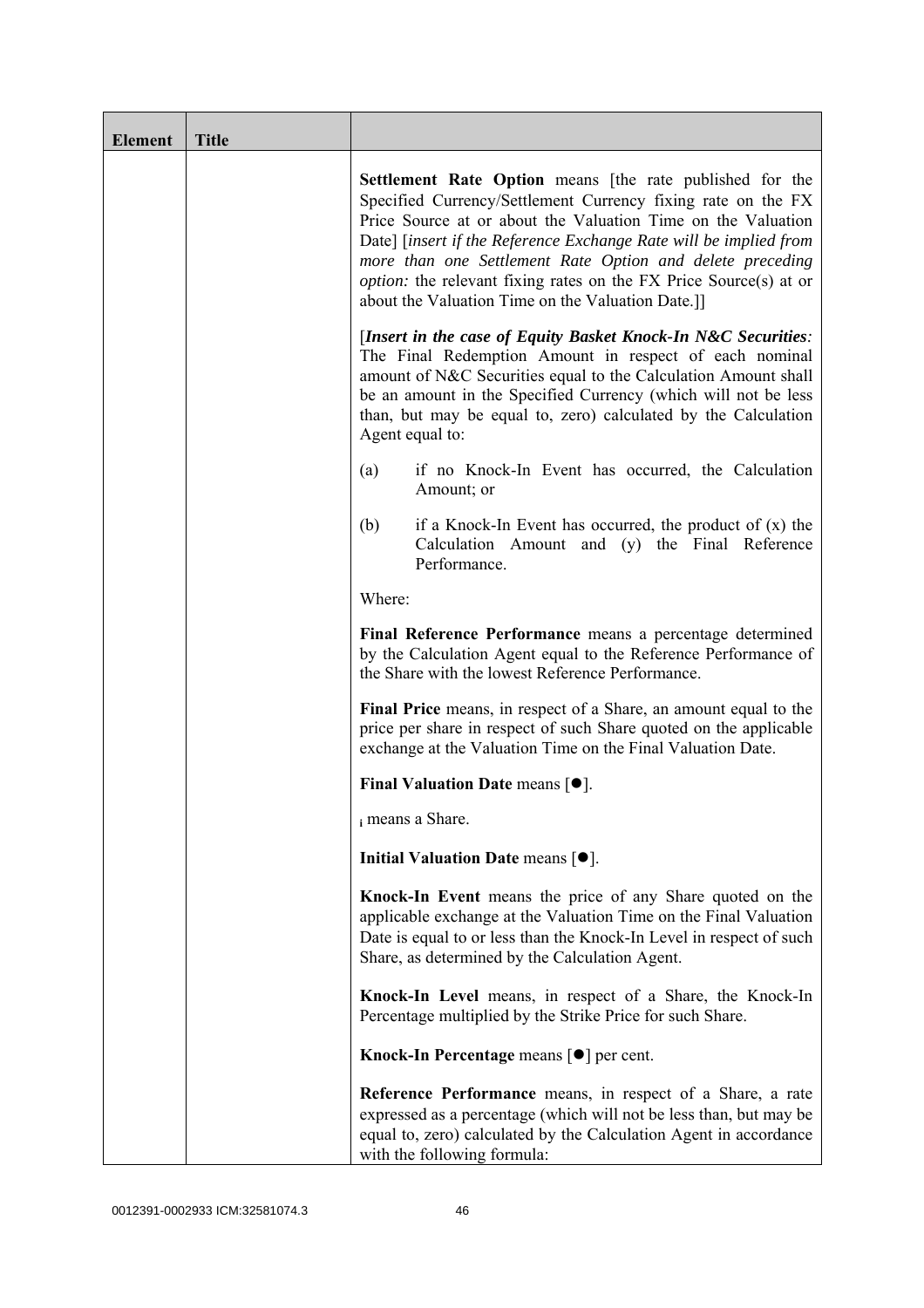| <b>Element</b> | <b>Title</b> |                                                                                                                                                                                                                                                                                 |
|----------------|--------------|---------------------------------------------------------------------------------------------------------------------------------------------------------------------------------------------------------------------------------------------------------------------------------|
|                |              | Final Price <sub>i</sub><br>Strike Price <sub>i</sub>                                                                                                                                                                                                                           |
|                |              | <b>Share</b> means $\lceil \bullet \rceil$ .                                                                                                                                                                                                                                    |
|                |              | <b>Strike Price</b> means, in relation to a Share, the price per share in<br>respect of such Share quoted on the applicable exchange at the<br>Valuation Time on the Initial Valuation Date.                                                                                    |
|                |              | <b>Valuation Time means <math>[\bullet]</math>.</b> ]                                                                                                                                                                                                                           |
|                |              | [Insert in the case of Equity Basket Barrier Knock-In N&C<br>Securities:                                                                                                                                                                                                        |
|                |              | The Final Redemption Amount in respect of each nominal<br>amount of N&C Securities equal to the Calculation Amount shall<br>be an amount in the Specified Currency (which will not be less<br>than, but may be equal to, zero) calculated by the Calculation<br>Agent equal to: |
|                |              | if no Knock-In Event has occurred, the Calculation<br>(a)<br>Amount; or                                                                                                                                                                                                         |
|                |              | if a Knock-In Event has occurred:<br>(b)                                                                                                                                                                                                                                        |
|                |              | if the Final Reference Performance is equal to or<br>(i)<br>greater than the Barrier Level, the Calculation<br>Amount; or                                                                                                                                                       |
|                |              | if the Final Reference Performance is less than<br>(ii)<br>the Barrier Level, the product of (x) the<br>Calculation Amount and (y) the Final Reference<br>Performance.                                                                                                          |
|                |              | Where:                                                                                                                                                                                                                                                                          |
|                |              | <b>Barrier Level means [<math>\bullet</math>] per cent.</b>                                                                                                                                                                                                                     |
|                |              | Final Reference Performance means a percentage determined<br>by the Calculation Agent equal to the Reference Performance of the<br>Share with the lowest Reference Performance.                                                                                                 |
|                |              | Final Price means, in respect of a Share, an amount equal to the<br>price per share in respect of such Share quoted on the applicable<br>exchange at the Valuation Time on the Final Valuation Date.                                                                            |
|                |              | Final Valuation Date means $[•]$ .                                                                                                                                                                                                                                              |
|                |              | i means a Share.                                                                                                                                                                                                                                                                |
|                |              | Initial Valuation Date means $[•]$ .                                                                                                                                                                                                                                            |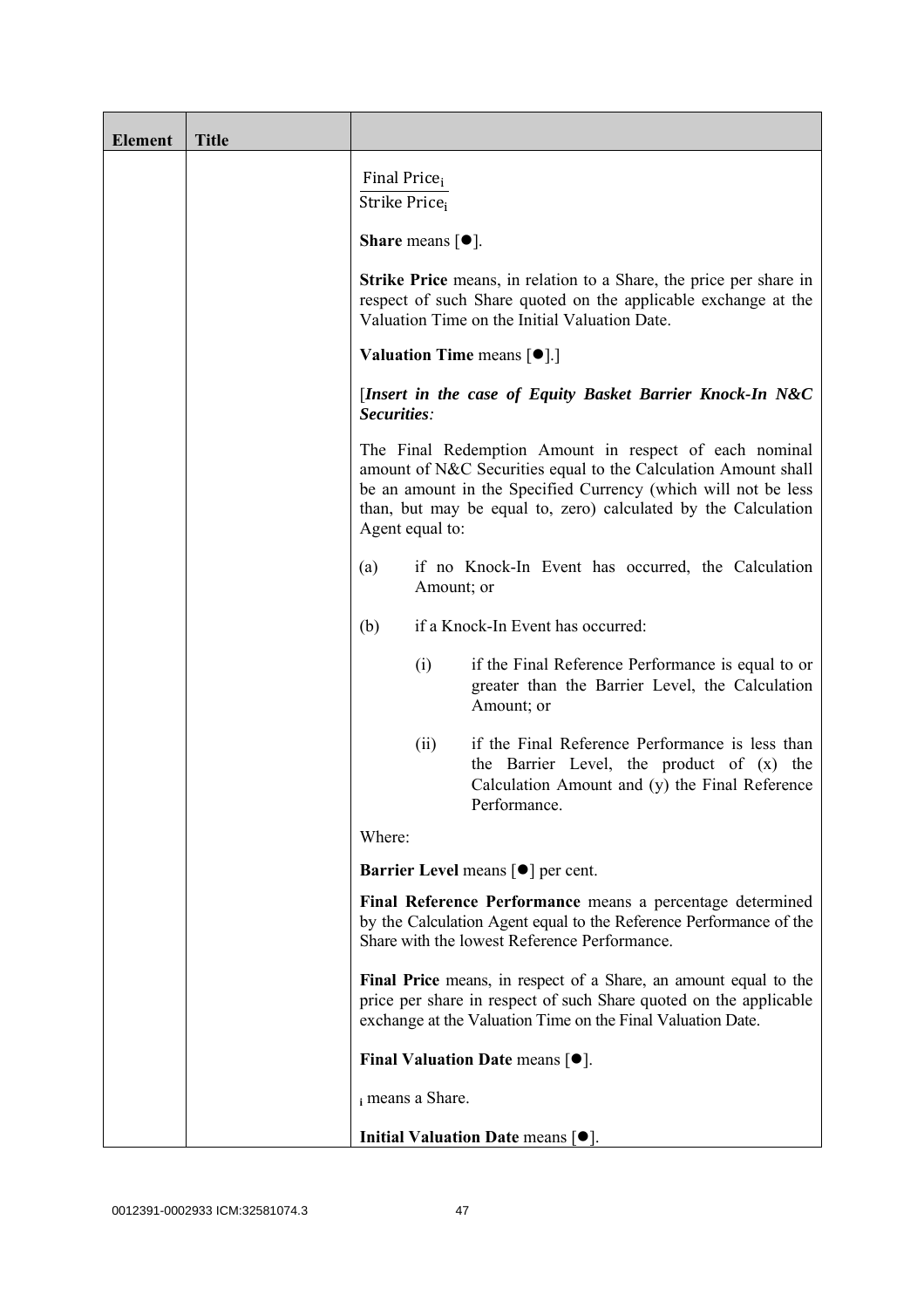| <b>Element</b> | <b>Title</b> |                                                                                                                                                                                                                                                                                                                                                                                                                                                                                                                                                                                                                                                                                                                                                                                                                                                                                                                                                                                                                                                                                                                                                                                                                                                                                                                                                                                                                                                                  |
|----------------|--------------|------------------------------------------------------------------------------------------------------------------------------------------------------------------------------------------------------------------------------------------------------------------------------------------------------------------------------------------------------------------------------------------------------------------------------------------------------------------------------------------------------------------------------------------------------------------------------------------------------------------------------------------------------------------------------------------------------------------------------------------------------------------------------------------------------------------------------------------------------------------------------------------------------------------------------------------------------------------------------------------------------------------------------------------------------------------------------------------------------------------------------------------------------------------------------------------------------------------------------------------------------------------------------------------------------------------------------------------------------------------------------------------------------------------------------------------------------------------|
|                |              | Knock-In Determination Period means the period from but<br>excluding the Initial Valuation Date to and including the Knock-<br>In Period Ending Date.                                                                                                                                                                                                                                                                                                                                                                                                                                                                                                                                                                                                                                                                                                                                                                                                                                                                                                                                                                                                                                                                                                                                                                                                                                                                                                            |
|                |              | <b>Knock-In Event</b> means the price of any Share quoted on the<br>applicable Exchange at any time during the regular trading<br>session hours on that Exchange on any scheduled trading day in<br>the Knock-In Determination Period is equal to or less than the<br>Knock-In Level in respect of such Share, as determined by the<br>Calculation Agent, Provided That, if on any such day, as of any<br>Knock-In Valuation Time, a Knock-In Event has or would have<br>occurred but the conditions for a disrupted day having been<br>satisfied at such time then such Knock-In Valuation Time shall be<br>ignored for purposes of determining whether a Knock-In Event<br>has occurred Provided Further That if no Knock-In Event has<br>occurred in the Knock-In Determination Period and the<br>conditions for a disrupted day are satisfied as of the last occurring<br>Knock-In Valuation Time on the Knock-In Period Ending Date,<br>then such day shall be treated as a Valuation Date and the<br>Calculation Agent shall determine a price of the relevant Share(s)<br>in respect of such day in accordance with such provisions for<br>purposes of determining whether a Knock-In Event shall occur.<br>For the purposes of determining under this paragraph whether the<br>conditions for a disrupted day have been satisfied at any Knock-<br>In Valuation Time, the relevant Valuation Time used shall be the<br>relevant Knock-In Valuation Time. |
|                |              | Knock-In Level means, in respect of a Share, the Knock-In<br>Percentage multiplied by the Strike Price for such Share.                                                                                                                                                                                                                                                                                                                                                                                                                                                                                                                                                                                                                                                                                                                                                                                                                                                                                                                                                                                                                                                                                                                                                                                                                                                                                                                                           |
|                |              | Knock-In Percentage means [●] per cent.                                                                                                                                                                                                                                                                                                                                                                                                                                                                                                                                                                                                                                                                                                                                                                                                                                                                                                                                                                                                                                                                                                                                                                                                                                                                                                                                                                                                                          |
|                |              | Knock-In Period Ending Date means the scheduled Final<br>Valuation Date.                                                                                                                                                                                                                                                                                                                                                                                                                                                                                                                                                                                                                                                                                                                                                                                                                                                                                                                                                                                                                                                                                                                                                                                                                                                                                                                                                                                         |
|                |              | Knock-In Valuation Time means, in respect of a Share, any time<br>during the regular trading session hours on the applicable<br>Exchange for such Share on any scheduled trading day in the<br>Knock-In Determination Period.                                                                                                                                                                                                                                                                                                                                                                                                                                                                                                                                                                                                                                                                                                                                                                                                                                                                                                                                                                                                                                                                                                                                                                                                                                    |
|                |              | Reference Performance means, in respect of a Share, a rate<br>expressed as a percentage (which will not be less than, but may be<br>equal to, zero) calculated by the Calculation Agent in accordance<br>with the following formula:                                                                                                                                                                                                                                                                                                                                                                                                                                                                                                                                                                                                                                                                                                                                                                                                                                                                                                                                                                                                                                                                                                                                                                                                                             |
|                |              | Final Price <sub>i</sub><br>Strike Price;                                                                                                                                                                                                                                                                                                                                                                                                                                                                                                                                                                                                                                                                                                                                                                                                                                                                                                                                                                                                                                                                                                                                                                                                                                                                                                                                                                                                                        |
|                |              | <b>Share</b> means $\lceil \bullet \rceil$ .                                                                                                                                                                                                                                                                                                                                                                                                                                                                                                                                                                                                                                                                                                                                                                                                                                                                                                                                                                                                                                                                                                                                                                                                                                                                                                                                                                                                                     |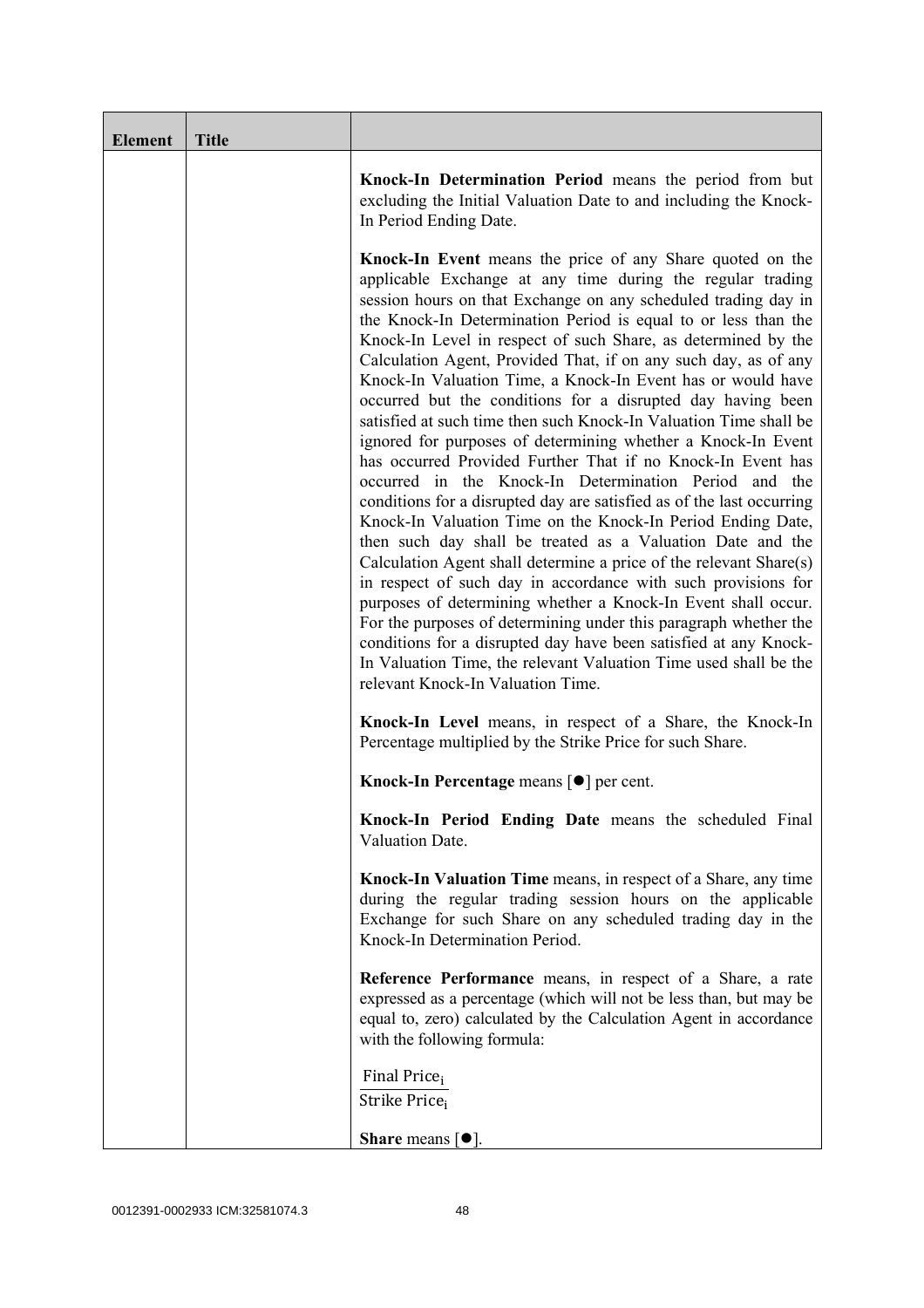| <b>Element</b> | <b>Title</b> |                          |                                                                                                                                                                                                                                                                                                                                                                |
|----------------|--------------|--------------------------|----------------------------------------------------------------------------------------------------------------------------------------------------------------------------------------------------------------------------------------------------------------------------------------------------------------------------------------------------------------|
|                |              |                          | <b>Strike Price</b> means, in relation to a Share, the price per share in<br>respect of such Share quoted on the applicable exchange at the<br>Valuation Time on the Initial Valuation Date.                                                                                                                                                                   |
|                |              |                          | <b>Valuation Time means <math>[\bullet]</math>.</b> ]                                                                                                                                                                                                                                                                                                          |
|                |              |                          | [Insert in the case of Equity Basket Bonus Barrier Knock-In<br>N&C Securities: The Final Redemption Amount in respect of<br>each nominal amount of N&C Securities equal to the Calculation<br>Amount shall be an amount in the Specified Currency (which will<br>not be less than, but may be equal to, zero) calculated by the<br>Calculation Agent equal to: |
|                |              | (a)                      | if no Knock-In Event has occurred, the product of (i) the<br>Calculation Amount and (ii) 100 per cent. plus the<br>Participation Rate; or                                                                                                                                                                                                                      |
|                |              | (b)                      | if a Knock-In Event has occurred:                                                                                                                                                                                                                                                                                                                              |
|                |              | (i)                      | if the Final Reference Performance is equal to or<br>greater than the Barrier Level, the Calculation<br>Amount; or                                                                                                                                                                                                                                             |
|                |              | (ii)                     | if the Final Reference Performance is less than<br>the Barrier Level, the product of (x) the<br>Calculation Amount and (y) the Final Reference<br>Performance.                                                                                                                                                                                                 |
|                |              | Where:                   |                                                                                                                                                                                                                                                                                                                                                                |
|                |              |                          | <b>Barrier Level</b> means $\lceil \bullet \rceil$ per cent.                                                                                                                                                                                                                                                                                                   |
|                |              |                          | Final Reference Performance means a percentage determined<br>by the Calculation Agent equal to the Reference Performance of<br>the Share with the lowest Reference Performance.                                                                                                                                                                                |
|                |              |                          | Final Price means, in respect of a Share, an amount equal to the<br>price per share in respect of such Share quoted on the applicable<br>exchange at the Valuation Time on the Final Valuation Date.                                                                                                                                                           |
|                |              |                          | Final Valuation Date means $[•]$ .                                                                                                                                                                                                                                                                                                                             |
|                |              | i means a Share.         |                                                                                                                                                                                                                                                                                                                                                                |
|                |              |                          | Initial Valuation Date means $[•]$ .                                                                                                                                                                                                                                                                                                                           |
|                |              | than the Knock-In Level. | Knock-In Event means the Final Reference Performance is less                                                                                                                                                                                                                                                                                                   |
|                |              |                          | Knock-In Level means $\lceil \bullet \rceil$ per cent.                                                                                                                                                                                                                                                                                                         |
|                |              |                          | <b>Participation Rate means <math>\lceil \bullet \rceil</math> per cent.</b>                                                                                                                                                                                                                                                                                   |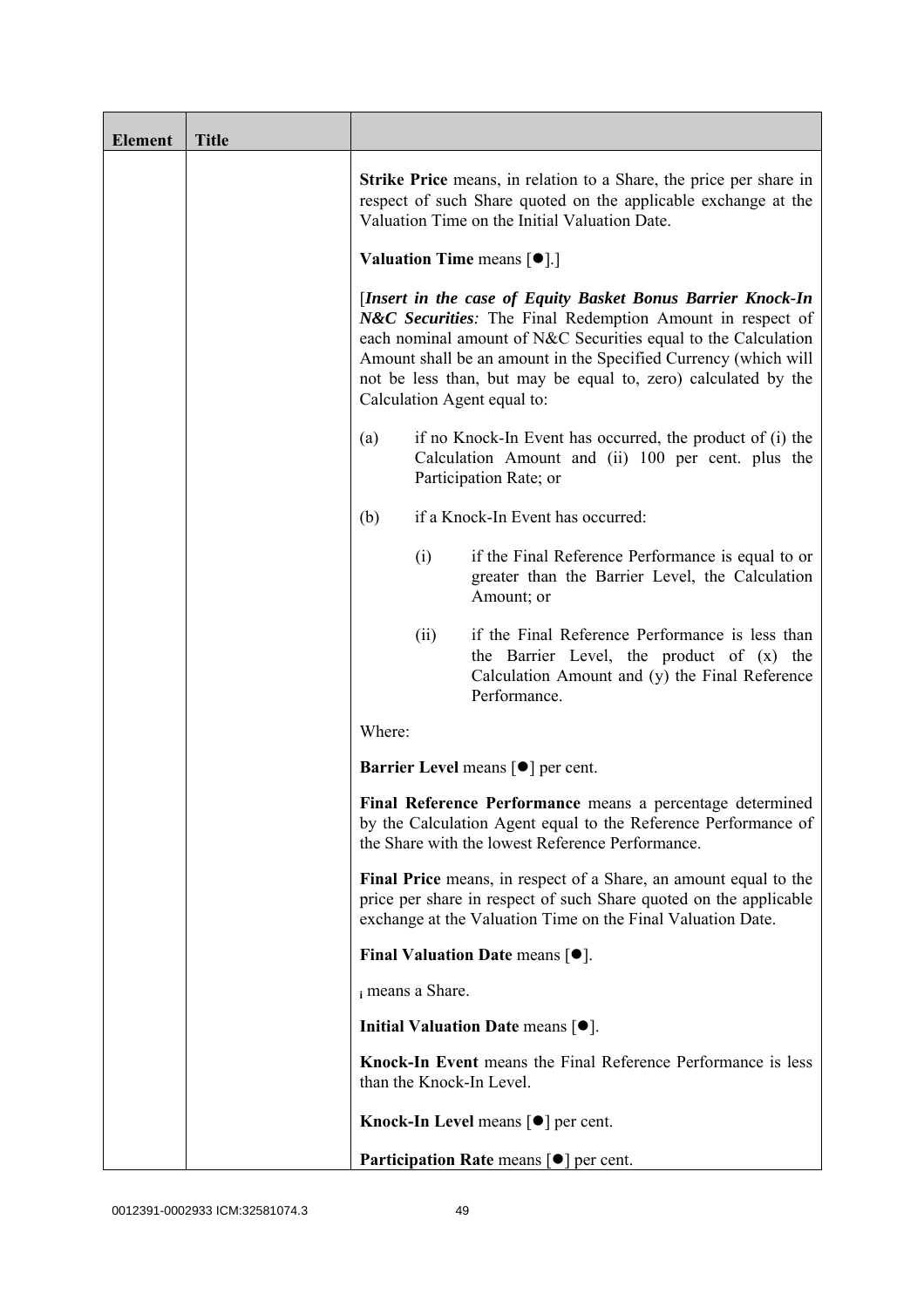| <b>Element</b> | <b>Title</b> |                                                                                                                                                                                                                                                                                                                                          |
|----------------|--------------|------------------------------------------------------------------------------------------------------------------------------------------------------------------------------------------------------------------------------------------------------------------------------------------------------------------------------------------|
|                |              | Reference Performance means, in respect of a Share, a rate<br>expressed as a percentage (which will not be less than, but may be<br>equal to, zero) calculated by the Calculation Agent in accordance<br>with the following formula:                                                                                                     |
|                |              | Final Price <sub>i</sub><br>Strike Price <sub>i</sub>                                                                                                                                                                                                                                                                                    |
|                |              | Share means $[\bullet].$                                                                                                                                                                                                                                                                                                                 |
|                |              | <b>Strike Price</b> means, in relation to a Share, the price per share in<br>respect of such Share quoted on the applicable exchange at the<br>Valuation Time on the Initial Valuation Date.                                                                                                                                             |
|                |              | <b>Valuation Time means <math>\lceil \bullet \rceil</math>.</b>                                                                                                                                                                                                                                                                          |
|                |              | [In the case of Index Basket Knock-In N&C Securities: The<br>Final Redemption Amount in respect of each nominal amount of<br>N&C Securities equal to the Calculation Amount shall be an<br>amount in the Specified Currency (which will not be less than,<br>but may be equal to, zero) calculated by the Calculation Agent<br>equal to: |
|                |              | if no Knock-In Event has occurred, the Calculation<br>(a)<br>Amount; or                                                                                                                                                                                                                                                                  |
|                |              | (b)<br>if a Knock-In Event has occurred, the product of (i) the<br>Calculation Amount and (ii) the Final Reference<br>Performance.                                                                                                                                                                                                       |
|                |              | Where:                                                                                                                                                                                                                                                                                                                                   |
|                |              | Final Reference Performance means a percentage determined<br>by the Calculation Agent equal to the Reference Performance of<br>the Index with the lowest Reference Performance.                                                                                                                                                          |
|                |              | Final Level means, in respect of an Index, an amount equal to the<br>closing level of such Index, as calculated and announced by the<br>relevant index sponsor, at the Valuation Time on the Final<br>Valuation Date.                                                                                                                    |
|                |              | Final Valuation Date means [ $\bullet$ ].                                                                                                                                                                                                                                                                                                |
|                |              | i means an Index.                                                                                                                                                                                                                                                                                                                        |
|                |              | <b>Index</b> means $\lceil \bullet \rceil$ .                                                                                                                                                                                                                                                                                             |
|                |              | <b>Index Sponsor</b> means $[•]$ .                                                                                                                                                                                                                                                                                                       |
|                |              | Initial Valuation Date means $[•]$ .                                                                                                                                                                                                                                                                                                     |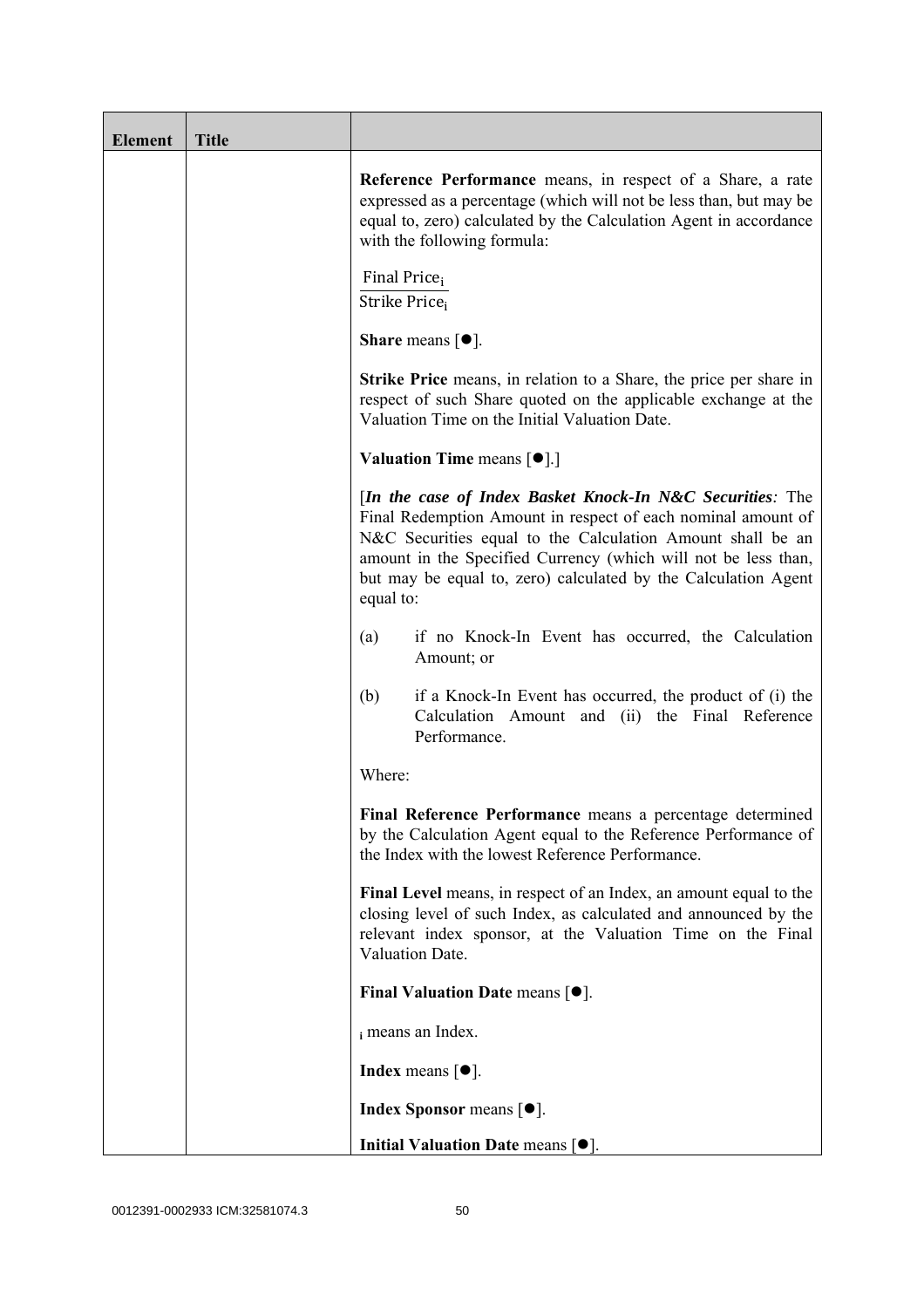| <b>Element</b> | <b>Title</b> |                                           |                                                                                                                                                                                                                                                                                                                               |
|----------------|--------------|-------------------------------------------|-------------------------------------------------------------------------------------------------------------------------------------------------------------------------------------------------------------------------------------------------------------------------------------------------------------------------------|
|                |              | Calculation Agent.                        | Knock-In Event means the closing level of the Index, as<br>calculated and announced by the relevant index sponsor, at the<br>Valuation Time on the Final Valuation Date is equal to or less than<br>the Knock-In Level in respect of such Index, as determined by the                                                         |
|                |              |                                           | Knock-In Level means, in respect of an Index, the Knock-In<br>Percentage multiplied by the Strike Level for such Index.                                                                                                                                                                                                       |
|                |              |                                           | Knock-In Percentage means $\lceil \bullet \rceil$ per cent.                                                                                                                                                                                                                                                                   |
|                |              |                                           | <b>Reference Performance</b> means, in respect of an Index, a rate<br>expressed as a percentage (which will not be less than, but may be<br>equal to, zero) calculated by the Calculation Agent in accordance<br>with the following formula:                                                                                  |
|                |              | Final Level <sub>i</sub><br>Strike Level; |                                                                                                                                                                                                                                                                                                                               |
|                |              |                                           | <b>Strike Level</b> means, in relation to an Index, the closing level of<br>such Index, as calculated and announced by the relevant index<br>sponsor, at the Valuation Time on the Initial Valuation Date.                                                                                                                    |
|                |              |                                           | <b>Valuation Time means <math>[\bullet]</math>.</b> ]                                                                                                                                                                                                                                                                         |
|                |              | Agent equal to:                           | [In the case of Index Basket Barrier Knock-In N&C Securities:<br>The Final Redemption Amount in respect of each nominal<br>amount of N&C Securities equal to the Calculation Amount shall<br>be an amount in the Specified Currency (which will not be less<br>than, but may be equal to, zero) calculated by the Calculation |
|                |              |                                           | (a) if no Knock-In Event has occurred, the Calculation<br>Amount; or                                                                                                                                                                                                                                                          |
|                |              | (b)                                       | if a Knock-In Event has occurred:                                                                                                                                                                                                                                                                                             |
|                |              | (i)                                       | if the Final Reference Performance is equal to or<br>greater than the Barrier Level, the Calculation<br>Amount; or                                                                                                                                                                                                            |
|                |              | (ii)                                      | if the Final Reference Performance is less than<br>the Barrier Level, the product of (x) the<br>Calculation Amount and (y) the Final Reference<br>Performance.                                                                                                                                                                |
|                |              | Where:                                    |                                                                                                                                                                                                                                                                                                                               |
|                |              |                                           | Barrier Level means [ $\bullet$ ] per cent.                                                                                                                                                                                                                                                                                   |
|                |              |                                           | Final Reference Performance means a percentage determined                                                                                                                                                                                                                                                                     |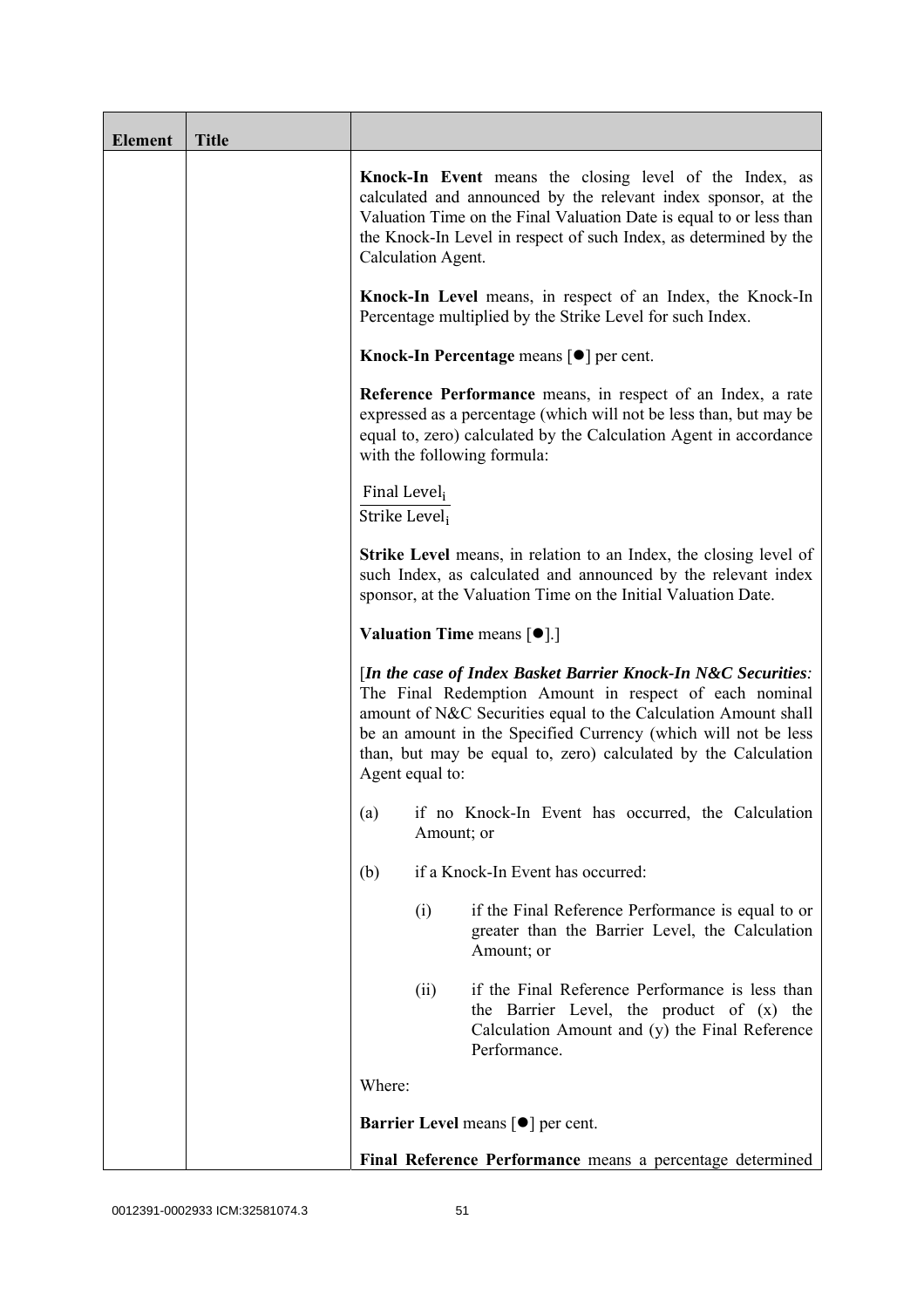| <b>Element</b> | <b>Title</b> |                                                                                                                                                                                                                                                                                                                                                        |
|----------------|--------------|--------------------------------------------------------------------------------------------------------------------------------------------------------------------------------------------------------------------------------------------------------------------------------------------------------------------------------------------------------|
|                |              | by the Calculation Agent equal to the Reference Performance of<br>the Index with the lowest Reference Performance.                                                                                                                                                                                                                                     |
|                |              | Final Level means, in respect of an Index, an amount equal to the<br>closing level of such Index, as calculated and announced by the<br>relevant index sponsor, at the Valuation Time on the Final<br>Valuation Date.                                                                                                                                  |
|                |              | Final Valuation Date means $[•]$ .                                                                                                                                                                                                                                                                                                                     |
|                |              | i means an Index.                                                                                                                                                                                                                                                                                                                                      |
|                |              | <b>Index</b> means $[•]$ .                                                                                                                                                                                                                                                                                                                             |
|                |              | <b>Index Sponsor</b> means $[•]$ .                                                                                                                                                                                                                                                                                                                     |
|                |              | Initial Valuation Date means [ $\bullet$ ].                                                                                                                                                                                                                                                                                                            |
|                |              | Knock-In Event means the closing level of any Index, as<br>calculated and announced by the relevant index sponsor at the<br>Valuation Time on the Final Valuation Date is equal to or less<br>than the Knock-In Level in respect of such Index, as determined<br>by the Calculation Agent.                                                             |
|                |              | Knock-In Level means, in respect of an Index, the Knock-In<br>Percentage multiplied by the Strike Level for such Index.                                                                                                                                                                                                                                |
|                |              | Knock-In Percentage means [●] per cent.                                                                                                                                                                                                                                                                                                                |
|                |              | Reference Performance means, in respect of an Index, a rate<br>expressed as a percentage (which will not be less than, but may be<br>equal to, zero) calculated by the Calculation Agent in accordance<br>with the following formula:                                                                                                                  |
|                |              | Final Level <sub>i</sub><br>Strike Level <sub>i</sub>                                                                                                                                                                                                                                                                                                  |
|                |              | Strike Level means, in relation to an Index, the closing level of<br>such Index, as calculated and announced by the relevant index<br>sponsor, at the Valuation Time on the Initial Valuation Date.                                                                                                                                                    |
|                |              | <b>Valuation Time means <math>\lceil \bullet \rceil</math>.</b>                                                                                                                                                                                                                                                                                        |
|                |              | [In the case of Index Basket Bonus Barrier Knock-In N&C<br>Securities: The Final Redemption Amount in respect of each<br>nominal amount of N&C Securities equal to the Calculation<br>Amount shall be an amount in the Specified Currency (which will<br>not be less than, but may be equal to, zero) calculated by the<br>Calculation Agent equal to: |
|                |              | (a)<br>if no Knock-In Event has occurred, the product of (i) the<br>Calculation Amount and (ii) 100 per cent. plus the                                                                                                                                                                                                                                 |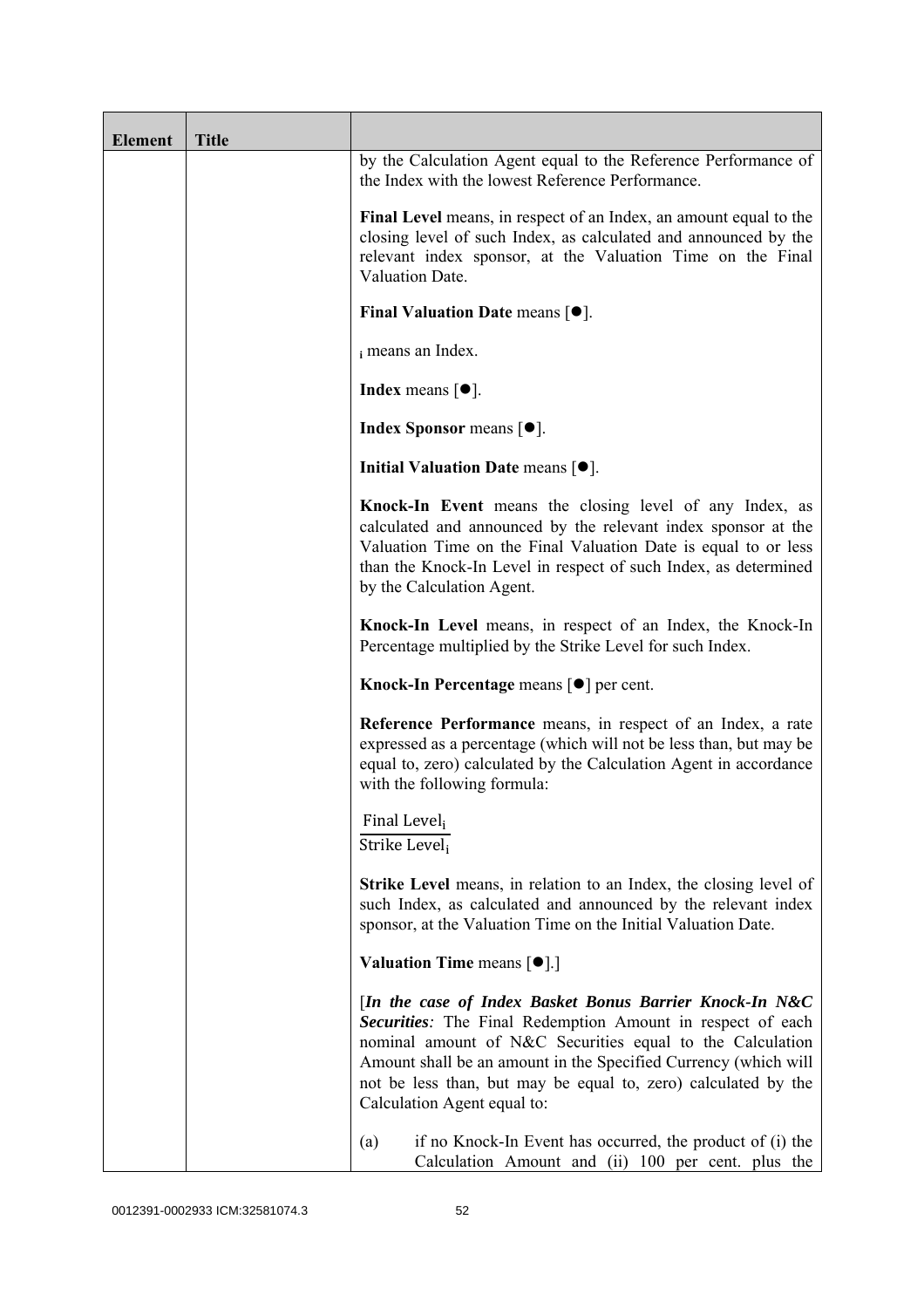| <b>Element</b> | <b>Title</b> |                                                       |                                              |                                                                                                                                                                                                                                       |
|----------------|--------------|-------------------------------------------------------|----------------------------------------------|---------------------------------------------------------------------------------------------------------------------------------------------------------------------------------------------------------------------------------------|
|                |              |                                                       |                                              | Participation Rate; or                                                                                                                                                                                                                |
|                |              | (b)                                                   |                                              | if a Knock-In Event has occurred:                                                                                                                                                                                                     |
|                |              |                                                       | (i)                                          | if the Final Reference Performance is equal to or<br>greater than the Barrier Level, the Calculation<br>Amount; or                                                                                                                    |
|                |              |                                                       | (ii)                                         | if the Final Reference Performance is less than<br>the Barrier Level, the product of (x) the<br>Calculation Amount and (y) the Final Reference<br>Performance.                                                                        |
|                |              | Where:                                                |                                              |                                                                                                                                                                                                                                       |
|                |              |                                                       |                                              | <b>Barrier Level means [<math>\bullet</math>] per cent.</b>                                                                                                                                                                           |
|                |              |                                                       |                                              | Final Reference Performance means a percentage determined<br>by the Calculation Agent equal to the Reference Performance of<br>the Index with the lowest Reference Performance.                                                       |
|                |              |                                                       | Valuation Date.                              | Final Level means, in respect of an Index, an amount equal to the<br>closing level of such Index, as calculated and announced by the<br>relevant index sponsor, at the Valuation Time on the Final                                    |
|                |              |                                                       |                                              | Final Valuation Date means $[•]$ .                                                                                                                                                                                                    |
|                |              |                                                       | i means an Index.                            |                                                                                                                                                                                                                                       |
|                |              |                                                       | <b>Index</b> means $\lceil \bullet \rceil$ . |                                                                                                                                                                                                                                       |
|                |              |                                                       |                                              | Initial Valuation Date means [ $\bullet$ ].                                                                                                                                                                                           |
|                |              |                                                       |                                              | Knock-In Event means the Final Reference Performance is less<br>than the Knock-In Level.                                                                                                                                              |
|                |              |                                                       |                                              | <b>Knock-In Level means <math>\lceil \bullet \rceil</math> per cent.</b>                                                                                                                                                              |
|                |              |                                                       |                                              | <b>Participation Rate</b> means $\lceil \bullet \rceil$ per cent.                                                                                                                                                                     |
|                |              |                                                       |                                              | Reference Performance means, in respect of an Index, a rate<br>expressed as a percentage (which will not be less than, but may be<br>equal to, zero) calculated by the Calculation Agent in accordance<br>with the following formula: |
|                |              | Final Level <sub>i</sub><br>Strike Level <sub>i</sub> |                                              |                                                                                                                                                                                                                                       |
|                |              |                                                       |                                              | <b>Strike Level</b> means, in relation to an Index, the closing level of<br>such Index, as calculated and announced by the relevant index<br>sponsor, at the Valuation Time on the Initial Valuation Date.                            |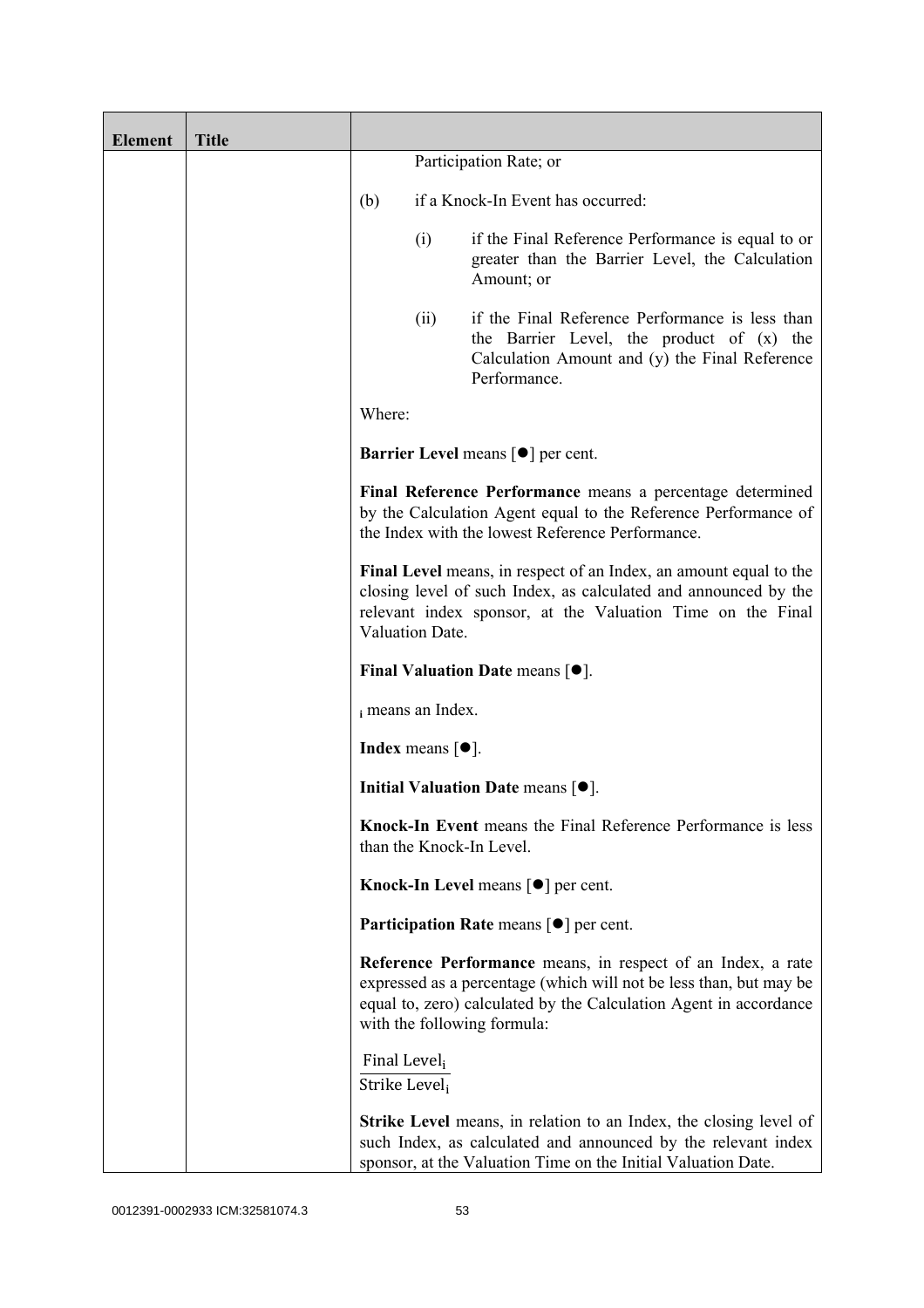| <b>Element</b> | <b>Title</b> |                                                                                                                                                                                                                                                                                                                                                                                                                                                                                                                                                                                                                                                              |
|----------------|--------------|--------------------------------------------------------------------------------------------------------------------------------------------------------------------------------------------------------------------------------------------------------------------------------------------------------------------------------------------------------------------------------------------------------------------------------------------------------------------------------------------------------------------------------------------------------------------------------------------------------------------------------------------------------------|
|                |              | <b>Valuation Time means <math>\lceil \bullet \rceil</math>.</b>                                                                                                                                                                                                                                                                                                                                                                                                                                                                                                                                                                                              |
|                |              | [In the case of Equity Basket Autocall N&C Securities: Unless<br>the N&C Securities have been previously redeemed or cancelled,<br>if on any Observation Date an Autocall Event occurs the Issuer<br>will, on giving notice to Securityholders, redeem all, but not some<br>only, of the Securities, each nominal amount of the Securities<br>equal to the Calculation Amount being redeemed on the Early<br>Redemption Date at the Early Redemption Amount specified<br>below [If the Securities are interest bearing and not Conditional<br>Interest N&C Securities, insert, together with interest accrued to<br>(but excluding) the date of redemption]. |
|                |              | Where:                                                                                                                                                                                                                                                                                                                                                                                                                                                                                                                                                                                                                                                       |
|                |              | Autocall Event means the Autocall Reference Performance in<br>respect of an Observation Date (the Relevant Observation Date)<br>is equal to or greater than the Autocall Level in respect of such<br>Observation Date.                                                                                                                                                                                                                                                                                                                                                                                                                                       |
|                |              | <b>Autocall Level</b> means [specify % for each Observation Date].                                                                                                                                                                                                                                                                                                                                                                                                                                                                                                                                                                                           |
|                |              | <b>Autocall Rate</b> means [specify % for each Observation Date].                                                                                                                                                                                                                                                                                                                                                                                                                                                                                                                                                                                            |
|                |              | Autocall Reference Performance means, in respect of an<br>Observation Date, a percentage determined by the Calculation<br>Agent equal to the Reference Performance of the Share with the<br>lowest Reference Performance in respect of such Observation<br>Date.                                                                                                                                                                                                                                                                                                                                                                                             |
|                |              | Early Redemption Amount means, in respect of each nominal<br>amount of the N&C Securities equal to the Calculation Amount,<br>an amount in the Specified Currency (which will not be less than,<br>but may be equal to, zero) calculated by the Calculation Agent<br>equal to [in the case of a Fixed Autocall N&C Security: the<br>Calculation Amount] [in the case of an Uplift Autocall N&C<br>Security: the product of (i) the Calculation Amount and (ii) 100<br>per cent. plus the Autocall Rate in respect of the Relevant<br>Observation Date].                                                                                                      |
|                |              | <b>Early Redemption Date</b> means the day falling the Number of<br>Autocall Business Days immediately succeeding the Relevant<br>Observation Date.                                                                                                                                                                                                                                                                                                                                                                                                                                                                                                          |
|                |              | i means a Share.                                                                                                                                                                                                                                                                                                                                                                                                                                                                                                                                                                                                                                             |
|                |              | Initial Valuation Date means $[•]$ .                                                                                                                                                                                                                                                                                                                                                                                                                                                                                                                                                                                                                         |
|                |              | o means an Observation Date.                                                                                                                                                                                                                                                                                                                                                                                                                                                                                                                                                                                                                                 |
|                |              | <b>Observation Date means <math>[•]</math>.</b>                                                                                                                                                                                                                                                                                                                                                                                                                                                                                                                                                                                                              |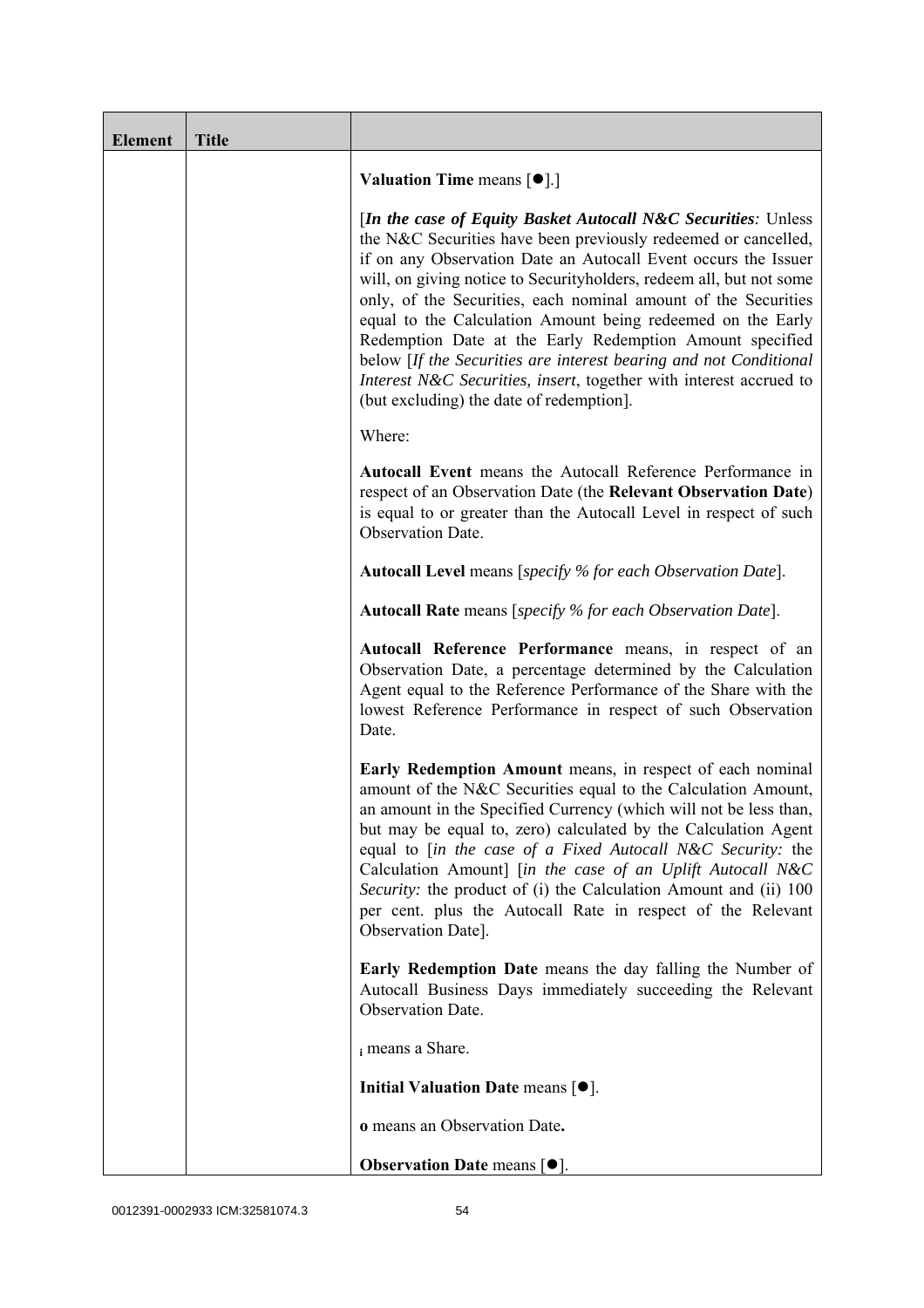| <b>Element</b> | <b>Title</b> |                                                                                                                                                                                                                                                                                                                                                                                                                                                                                                                                                                                                                                                                          |
|----------------|--------------|--------------------------------------------------------------------------------------------------------------------------------------------------------------------------------------------------------------------------------------------------------------------------------------------------------------------------------------------------------------------------------------------------------------------------------------------------------------------------------------------------------------------------------------------------------------------------------------------------------------------------------------------------------------------------|
|                |              | <b>Observation Price</b> means, in respect of an Observation Date and<br>a Share, an amount equal to the price per share in respect of such<br>Share quoted on the applicable exchange at the Valuation Time<br>on such Observation Date.                                                                                                                                                                                                                                                                                                                                                                                                                                |
|                |              | Number of Autocall Business Days means $[•]$ .                                                                                                                                                                                                                                                                                                                                                                                                                                                                                                                                                                                                                           |
|                |              | Reference Performance means, in respect of an Observation<br>Date and a Share, a rate expressed as a percentage (which will not<br>be less than, but may be equal to, zero) calculated by the<br>Calculation Agent in accordance with the following formula:                                                                                                                                                                                                                                                                                                                                                                                                             |
|                |              | Observation Level <sub>i,0</sub><br>Strike Level,                                                                                                                                                                                                                                                                                                                                                                                                                                                                                                                                                                                                                        |
|                |              | <b>Share</b> means $\lceil \bullet \rceil$ .                                                                                                                                                                                                                                                                                                                                                                                                                                                                                                                                                                                                                             |
|                |              | Strike Price means, in relation to a Share, the price per share in<br>respect of such Share quoted on the applicable exchange at the<br>Valuation Time on the Initial Valuation Date.                                                                                                                                                                                                                                                                                                                                                                                                                                                                                    |
|                |              | <b>Valuation Time means <math>\lceil \bullet \rceil</math>.</b>                                                                                                                                                                                                                                                                                                                                                                                                                                                                                                                                                                                                          |
|                |              | <i>In the case of Index Basket Autocall N&amp;C Securities: Unless the</i><br>N&C Securities have been previously redeemed or cancelled, if on<br>any Observation Date an Autocall Event occurs the Issuer will, on<br>giving notice to Securityholders, redeem all, but not some only, of<br>the N&C Securities, each nominal amount of N&C Securities equal<br>to the Calculation Amount being redeemed on the Early<br>Redemption Date at the Early Redemption Amount specified<br>below[If the Securities are interest bearing and not Conditional<br>Interest N&C Securities, insert:, together with interest accrued to<br>(but excluding) the date of redemption. |
|                |              | Where:                                                                                                                                                                                                                                                                                                                                                                                                                                                                                                                                                                                                                                                                   |
|                |              | Autocall Event means the Autocall Reference Performance in<br>respect of an Observation Date (the Relevant Observation Date)<br>is equal to or greater than the Autocall Level in respect of such<br>Observation Date.                                                                                                                                                                                                                                                                                                                                                                                                                                                   |
|                |              | Autocall Level means [specify % for each Observation Date].                                                                                                                                                                                                                                                                                                                                                                                                                                                                                                                                                                                                              |
|                |              | <b>Autocall Rate</b> means [specify % for each Observation Date].                                                                                                                                                                                                                                                                                                                                                                                                                                                                                                                                                                                                        |
|                |              | Autocall Reference Performance means, in respect of an<br>Observation Date, a percentage determined by the Calculation<br>Agent equal to the Reference Performance of the Index with the<br>lowest Reference Performance in respect of such Observation<br>Date.                                                                                                                                                                                                                                                                                                                                                                                                         |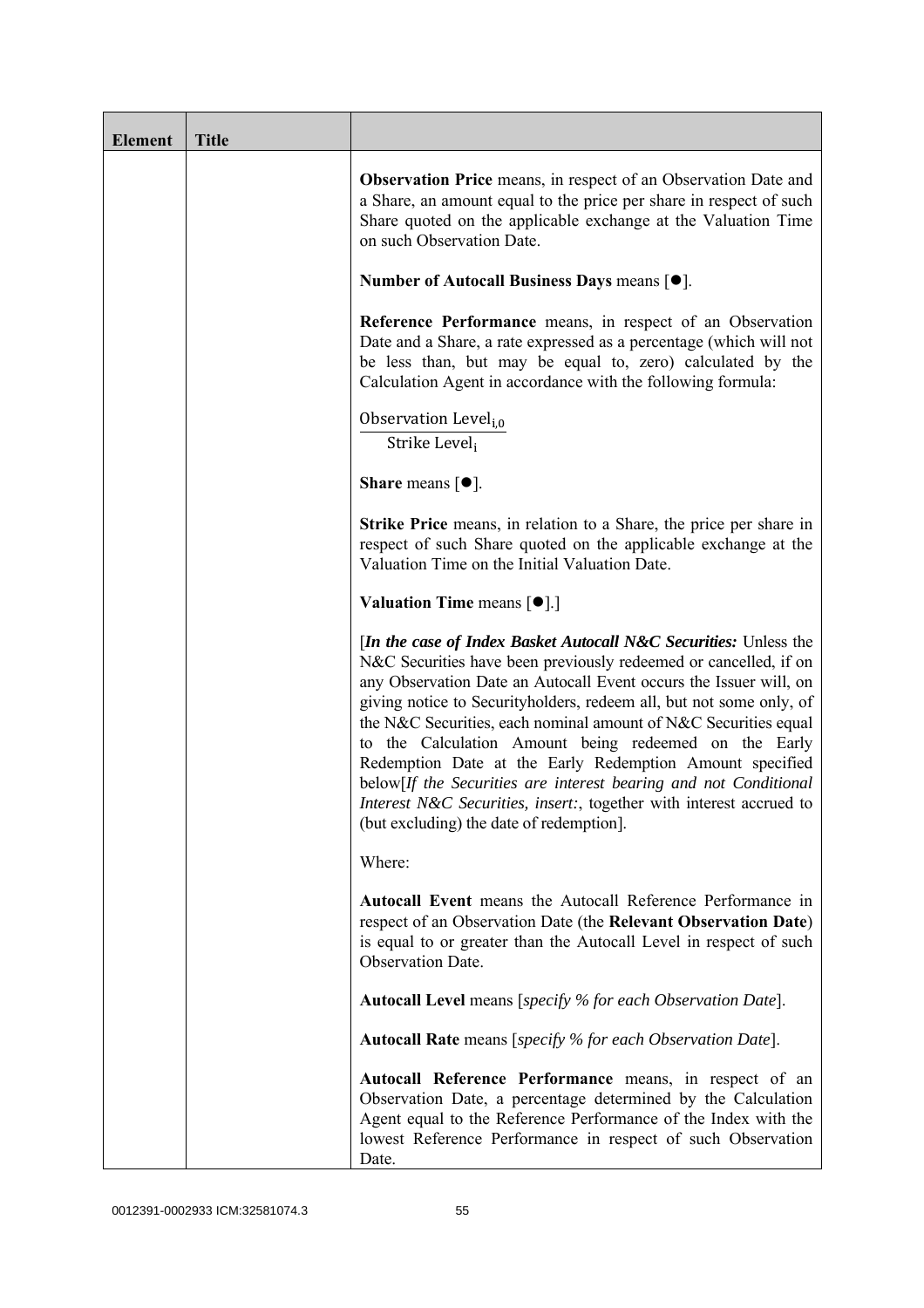| <b>Element</b> | <b>Title</b> |                                                                                                                                                                                                                                                                                                                                                                                                                                                                                                                                              |
|----------------|--------------|----------------------------------------------------------------------------------------------------------------------------------------------------------------------------------------------------------------------------------------------------------------------------------------------------------------------------------------------------------------------------------------------------------------------------------------------------------------------------------------------------------------------------------------------|
|                |              | Early Redemption Amount means, in respect of each nominal<br>amount of Securities equal to the Calculation Amount, an amount<br>in the Specified Currency (which will not be less than, but may be<br>equal to, zero) calculated by the Calculation Agent equal to [in<br>the case of a Fixed Autocall N&C Security: the Calculation<br>Amount] [in the case of an Uplift Autocall N&C Security: the<br>product of (i) the Calculation Amount and (ii) 100 per cent. plus<br>the Autocall Rate in respect of the Relevant Observation Date]. |
|                |              | <b>Early Redemption Date</b> means the day falling the Number of<br>Autocall Business Days immediately succeeding the Relevant<br>Observation Date.                                                                                                                                                                                                                                                                                                                                                                                          |
|                |              | i means an Index.                                                                                                                                                                                                                                                                                                                                                                                                                                                                                                                            |
|                |              | <b>Index</b> means $\lceil \bullet \rceil$ .                                                                                                                                                                                                                                                                                                                                                                                                                                                                                                 |
|                |              | Initial Valuation Date means $[•]$ .                                                                                                                                                                                                                                                                                                                                                                                                                                                                                                         |
|                |              | o means an Observation Date.                                                                                                                                                                                                                                                                                                                                                                                                                                                                                                                 |
|                |              | <b>Observation Date means <math>\lceil \bullet \rceil</math>.</b>                                                                                                                                                                                                                                                                                                                                                                                                                                                                            |
|                |              | <b>Observation Level</b> means, in respect of an Observation Date and<br>an Index, an amount equal to the closing level of such Index, as<br>calculated and announced by the relevant index sponsor, at the<br>Valuation Time on such Observation Date.                                                                                                                                                                                                                                                                                      |
|                |              | Number of Autocall Business Days means [●].                                                                                                                                                                                                                                                                                                                                                                                                                                                                                                  |
|                |              | Reference Performance means, in respect of an Observation<br>Date and an Index, a rate expressed as a percentage (which will<br>not be less than, but may be equal to, zero) calculated by the<br>Calculation Agent in accordance with the following formula:                                                                                                                                                                                                                                                                                |
|                |              | Observation Level <sub>i,0</sub><br>Strike Level,                                                                                                                                                                                                                                                                                                                                                                                                                                                                                            |
|                |              | <b>Strike Level</b> means, in relation to an Index, the closing level of<br>such Index, as calculated and announced by the relevant index<br>sponsor, at the Valuation Time on the Initial Valuation Date.                                                                                                                                                                                                                                                                                                                                   |
|                |              | <b>Valuation Time means <math>[\bullet]</math>.</b> ]                                                                                                                                                                                                                                                                                                                                                                                                                                                                                        |
|                |              | [In the case of Zero Recovery Single Name Credit Linked N&C<br>Securities, insert: Subject to any prior purchase and cancellation<br>or early redemption and the occurrence of a Credit Event<br>Determination Date as described below, each Security will be<br>redeemed by the Issuer at [insert Calculation Amount], being its<br>Final Redemption Amount on the Maturity Date.                                                                                                                                                           |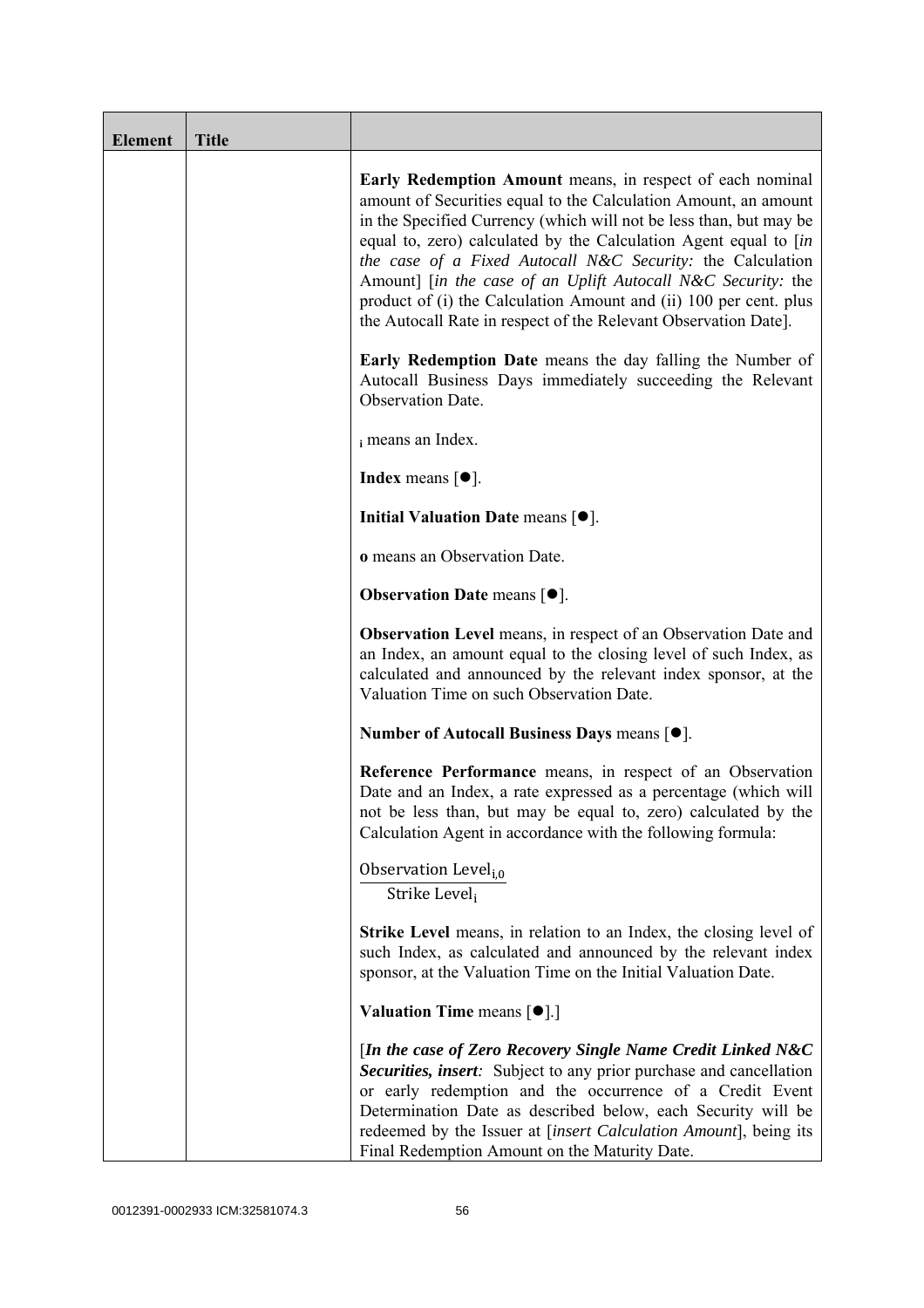| <b>Element</b> | <b>Title</b> |                                                                                                                                                                                                                                                                                                                                                                                                                                                                                                                                                                                            |
|----------------|--------------|--------------------------------------------------------------------------------------------------------------------------------------------------------------------------------------------------------------------------------------------------------------------------------------------------------------------------------------------------------------------------------------------------------------------------------------------------------------------------------------------------------------------------------------------------------------------------------------------|
|                |              | Discharge of the Issuer's obligations following a Credit Event                                                                                                                                                                                                                                                                                                                                                                                                                                                                                                                             |
|                |              | If a Credit Event (being a [bankruptcy[,]] [failure to pay[,]]<br>[obligation]<br>[obligation]<br>acceleration[,]]<br>$default[,$ ]]<br>[repudiation/moratorium[,]] [governmental intervention[,]] [or]<br>[restructuring] (include all that apply)), occurs in respect of the<br>Reference Entity (being [specify reference entity] or any<br>$successor(s)$ ) (the Reference Entity), the Calculation Agent may<br>determine that a Credit Event Determination Date has occurred.                                                                                                        |
|                |              | If a Credit Event Determination Date occurs, the Issuer shall give<br>notice to the holders, and, subject to any adjustment and any prior<br>redemption, the Issuer's obligations in respect of the N&C<br>Securities will be discharged on the Credit Event Redemption<br>Date and no redemption or other amounts shall be payable in<br>respect of such discharge and the Issuer will have no further<br>liability or obligation in respect of the N&C Securities.                                                                                                                       |
|                |              | If the Calculation Agent determines that a Credit Event<br>Determination Date has occurred, [each Security shall cease to<br>bear interest from (and including) the Coupon Payment Date<br>immediately preceding, or if the Credit Event Determination Date<br>is a Coupon Payment Date, coinciding with the Credit Event<br>Determination Date, or if the Credit Event Determination Date<br>falls on or prior to the first Coupon Payment Date, no interest<br>shall accrue on the Securities] [each Security shall cease to bear<br>interest from the Credit Event Determination Date]. |
|                |              | Where:                                                                                                                                                                                                                                                                                                                                                                                                                                                                                                                                                                                     |
|                |              | Credit Event Determination Date means the date in respect of<br>which a Credit Event is determined to have occurred for the<br>purposes of the Securities.                                                                                                                                                                                                                                                                                                                                                                                                                                 |
|                |              | <b>Credit Event Redemption Date</b> means the day falling [specify]<br>[ten] business days following the latest of (i) the Credit Event<br>Determination Date and (ii) the date when the Credit Event<br>Notice is delivered.                                                                                                                                                                                                                                                                                                                                                              |
|                |              | [If Restructuring is a Credit Event and either Restructuring<br>Maturity Limitation and Fully Transferable Obligation, Modified<br>Restructuring<br><i>Maturity</i><br>Limitation<br>and<br>Conditionally<br>Transferable Obligation, Mod R or Mod Mod R applies, insert:                                                                                                                                                                                                                                                                                                                  |
|                |              | Partial Reduction on Restructuring Credit Event                                                                                                                                                                                                                                                                                                                                                                                                                                                                                                                                            |
|                |              | If the type of Credit Event is a Restructuring, the Calculation<br>Agent may choose not to discharge the Issuer's obligations in<br>respect of the full nominal amount of the N&C Securities but may<br>instead determine that the Issuer's obligations shall be discharged                                                                                                                                                                                                                                                                                                                |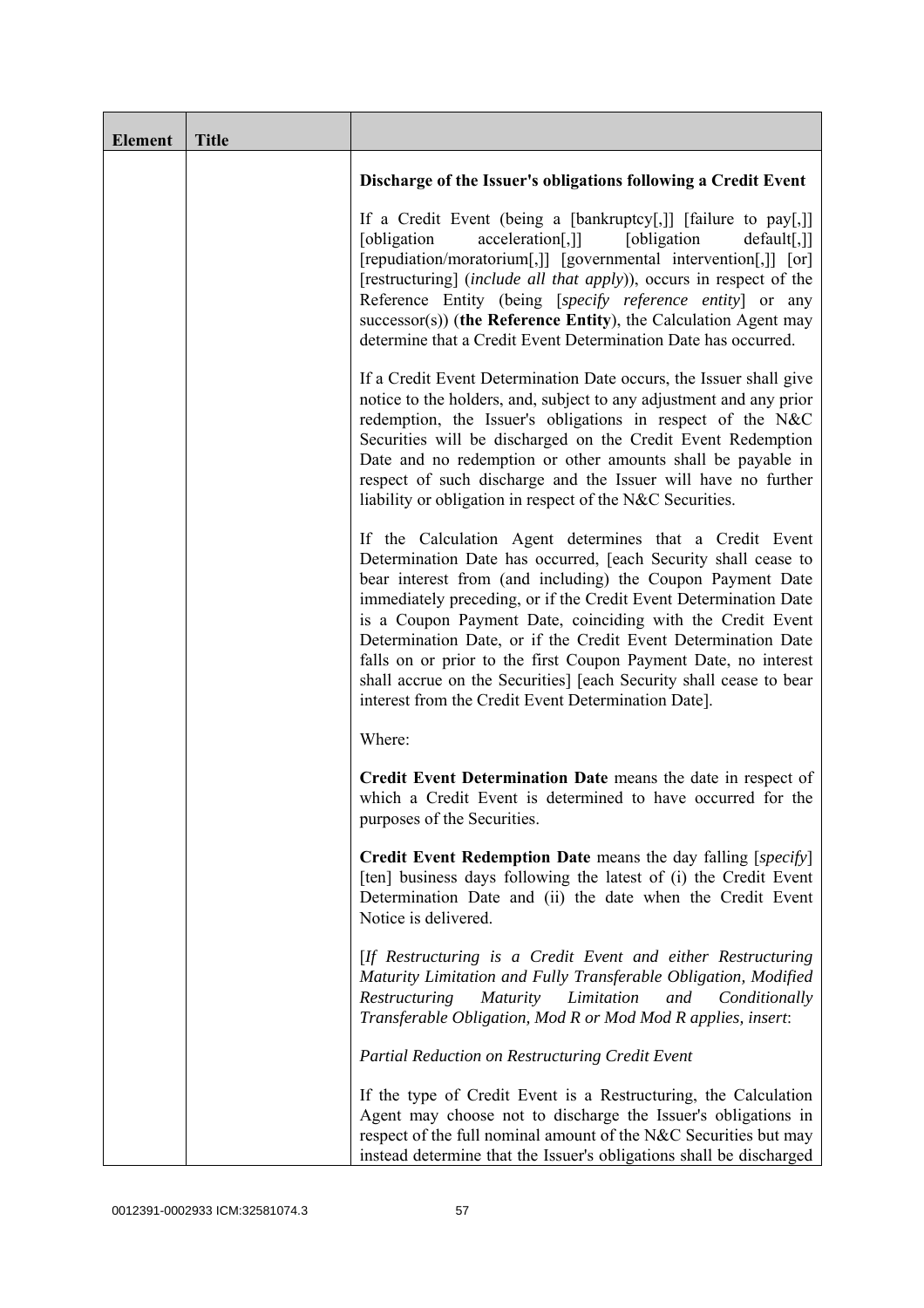| <b>Element</b> | <b>Title</b> |                                                                                                                                                                                                                                                                                                                                                                                                                                                                                                                                                                                                                                                                                                                                                                                                                                                                                                                                                                   |
|----------------|--------------|-------------------------------------------------------------------------------------------------------------------------------------------------------------------------------------------------------------------------------------------------------------------------------------------------------------------------------------------------------------------------------------------------------------------------------------------------------------------------------------------------------------------------------------------------------------------------------------------------------------------------------------------------------------------------------------------------------------------------------------------------------------------------------------------------------------------------------------------------------------------------------------------------------------------------------------------------------------------|
|                |              | in respect of a portion of such nominal amount (the Partial<br>Discharge Amount) only and, subject to the occurrence of further<br>Credit Events, leave the remaining portion of the nominal amount<br>of the N&C Securities outstanding (in which case the terms and<br>conditions of the Securities shall continue to apply to such<br>outstanding portion of the nominal amount).]                                                                                                                                                                                                                                                                                                                                                                                                                                                                                                                                                                             |
|                |              | [In the case of Zero Recovery Basket Credit Linked N&C<br>Securities, insert: The Final Redemption Amount in respect of<br>each nominal amount of Securities equal to the Calculation<br>Amount shall be an amount in the Specified Currency equal to the<br>Outstanding Nominal Amount as of the Maturity Date. For the<br>avoidance of doubt if the Outstanding Nominal Amount as of the<br>Maturity Date is zero, no amounts will be payable on the Maturity<br>Date.                                                                                                                                                                                                                                                                                                                                                                                                                                                                                          |
|                |              | The Outstanding Nominal Amount is the Calculation Amount,<br>subject to reduction in accordance with the following paragraph.                                                                                                                                                                                                                                                                                                                                                                                                                                                                                                                                                                                                                                                                                                                                                                                                                                     |
|                |              | If [Insert if Annex 7 applies: Conditions to Settlement are<br>satisfied][Insert if Annex 15 applies: a Credit Event<br>Determination Date occurs] with respect to a Reference Entity,<br>the Calculation Agent will thereupon reduce the Outstanding<br>Nominal Amount by an amount equal to the Credit Event<br>Reduction Amount in respect of such Reference Entity, subject to<br>the effective date of such reduction being adjusted or such<br>reduction being reversed in certain circumstances.                                                                                                                                                                                                                                                                                                                                                                                                                                                           |
|                |              | If the Outstanding Nominal Amount is equal to zero, the Issuer's<br>obligations in respect of the Securities will be discharged and the<br>Issuer will have no further liability in respect thereof.                                                                                                                                                                                                                                                                                                                                                                                                                                                                                                                                                                                                                                                                                                                                                              |
|                |              | Where:                                                                                                                                                                                                                                                                                                                                                                                                                                                                                                                                                                                                                                                                                                                                                                                                                                                                                                                                                            |
|                |              | [Insert if Annex 7 applies: Conditions to Settlement means [(a)]<br>the occurrence of a Credit Event Determination Date except<br>where such is reversed [and (b) either (i) the delivery by the<br>Calculation Agent to the Issuer of a notice of publicly available<br>information confirming the occurrence of the Credit Event that is<br>effective during one of the periods specified in paragraph (a) of<br>the definition of Credit Event Determination Date or (ii) the<br>public announcement by the International Swaps and Derivatives<br>Association, Inc. (ISDA) on or prior to the last day of a<br>period<br>that<br>the relevant Credit<br>prescribed<br>Derivatives<br>Determinations Committee established by ISDA has resolved that<br>an event that constitutes a Credit Event has occurred with respect<br>to the relevant Reference Entity or obligation thereof] [Include if<br>Notice of Publicly Available Information is applicable].] |
|                |              | Credit Event Determination Date means the date in respect of<br>which a Credit Event is determined to have occurred for the                                                                                                                                                                                                                                                                                                                                                                                                                                                                                                                                                                                                                                                                                                                                                                                                                                       |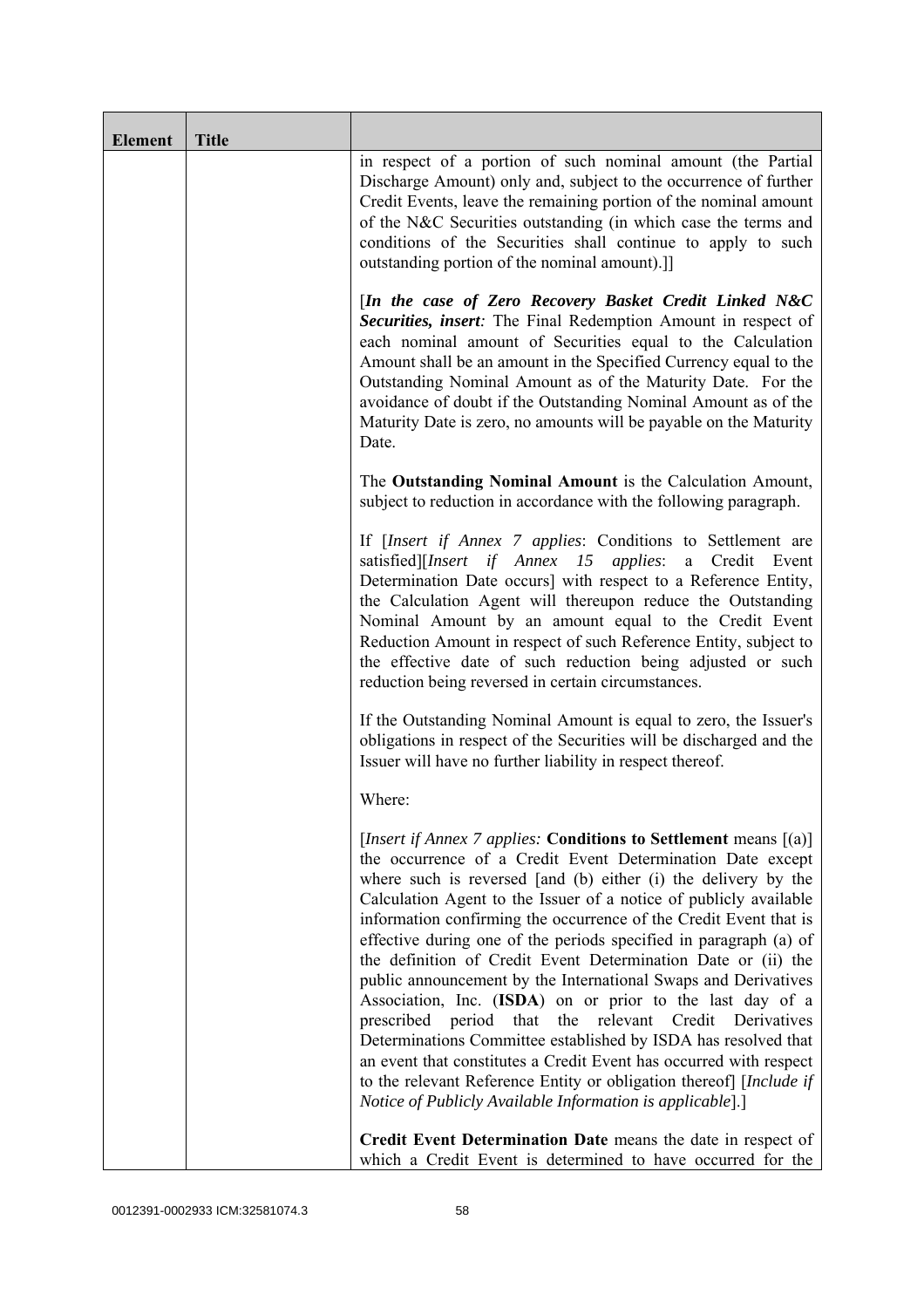| <b>Element</b> | <b>Title</b> |                                                                                                                                                                                                                                                                                                                                                                                                                                                                                                                                                                                                                                                                |
|----------------|--------------|----------------------------------------------------------------------------------------------------------------------------------------------------------------------------------------------------------------------------------------------------------------------------------------------------------------------------------------------------------------------------------------------------------------------------------------------------------------------------------------------------------------------------------------------------------------------------------------------------------------------------------------------------------------|
|                |              | purposes of the Securities.                                                                                                                                                                                                                                                                                                                                                                                                                                                                                                                                                                                                                                    |
|                |              | Credit Event Reduction Amount means, in respect of a<br>Reference Entity, the product of (a) the Calculation Amount and<br>(b) the Weighting in respect of such Reference Entity.                                                                                                                                                                                                                                                                                                                                                                                                                                                                              |
|                |              | Credit Event means [Bankruptcy, Failure to Pay, Obligation<br>Obligation Default, Repudiation/Moratorium,<br>Acceleration,<br>Restructuring or Governmental Intervention]. [Delete<br>as<br>applicable and include brief description of each Credit Event]                                                                                                                                                                                                                                                                                                                                                                                                     |
|                |              | Reference Entity means $[•]$ .                                                                                                                                                                                                                                                                                                                                                                                                                                                                                                                                                                                                                                 |
|                |              | Weighting means, with respect to a Reference Entity, (a) the<br>Weighting Percentage for such Reference Entity or, if prior to<br>[Insert if Annex 7 applies: the satisfaction of Conditions to<br>Settlement with respect to such Reference Entity] [Insert if Annex<br>15 applies: the occurrence of a Credit Event Determination Date<br>with respect to such Reference Entity], such Reference Entity is a<br>successor to another Reference Entity, (b) the sum of $(x)$ the<br>Weighting Percentage for such Reference Entity and (y) the<br>Weighting Percentage for each Reference Entity in respect of<br>which such Reference Entity is a successor. |
|                |              | Weighting Percentage means [specify for each Reference<br>Entity].                                                                                                                                                                                                                                                                                                                                                                                                                                                                                                                                                                                             |
|                |              | [If Restructuring is a Credit Event and either Restructuring<br>Maturity Limitation and Fully Transferable Obligation, Modified<br>Maturity Limitation<br>Restructuring<br>and<br>Conditionally<br>Transferable Obligation, Mod R or Mod Mod R applies, insert:                                                                                                                                                                                                                                                                                                                                                                                                |
|                |              | Partial Reduction on Restructuring Credit Event                                                                                                                                                                                                                                                                                                                                                                                                                                                                                                                                                                                                                |
|                |              | If the type of Credit Event is a Restructuring, the Calculation<br>Agent may choose not to reduce the Outstanding Nominal<br>Amount by the full Credit Event Reduction Amount in respect of<br>the relevant Reference Entity, but may choose to apply a<br>reduction of part of the relevant Credit Event Reduction Amount<br>and, subject to the occurrence of further Credit Events, leave the<br>remaining Credit Event Reduction Amount outstanding (in which<br>case the terms and conditions of the Securities shall continue to<br>apply to such amount).]                                                                                              |
|                |              | [In the case of Auction to Cash Settled Credit Linked N&C<br>Securities, insert: Subject to any prior purchase and cancellation<br>or early redemption and the occurrence of a Credit Event<br>Determination Date as described below, each Security will be<br>redeemed by the Issuer at [insert Calculation Amount], being its<br>Final Redemption Amount on the Maturity Date.                                                                                                                                                                                                                                                                               |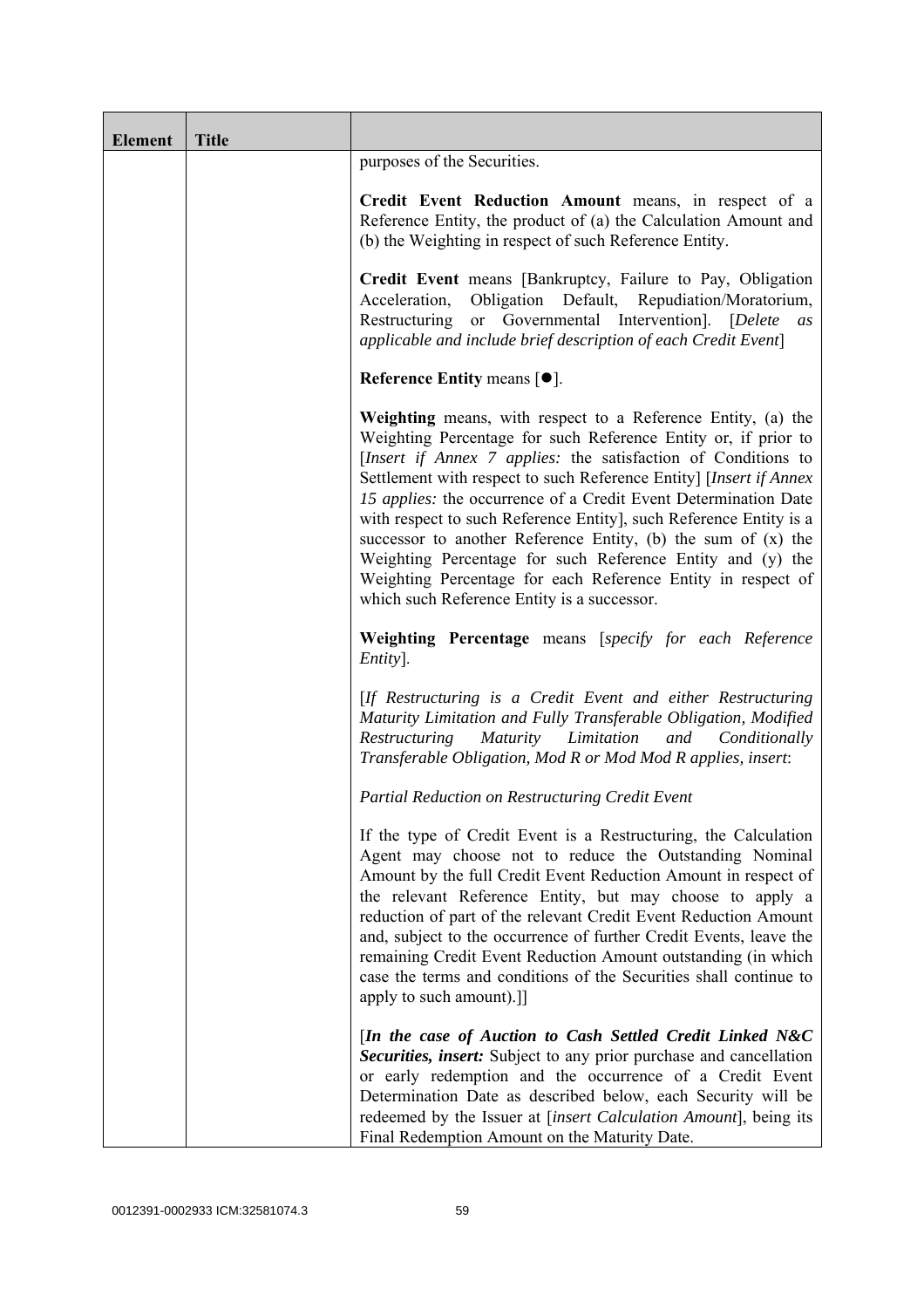| <b>Element</b> | <b>Title</b> |                                                                                                                                                                                                                                                                                                                                                                                                                                                                                                                                                                                            |
|----------------|--------------|--------------------------------------------------------------------------------------------------------------------------------------------------------------------------------------------------------------------------------------------------------------------------------------------------------------------------------------------------------------------------------------------------------------------------------------------------------------------------------------------------------------------------------------------------------------------------------------------|
|                |              | <b>Redemption following a Credit Event</b>                                                                                                                                                                                                                                                                                                                                                                                                                                                                                                                                                 |
|                |              | If a Credit Event (being a [bankruptcy[,]] [failure to pay[,]]<br>acceleration[,]]<br>[obligation<br>[obligation]<br>default[,]]<br>[repudiation/moratorium[,]] [governmental intervention[,]] [or]<br>[restructuring] (include all that apply)), occurs in respect of the<br>Reference Entity (being [specify reference entity] or any<br>$successor(s)$ ) (the Reference Entity), the Calculation Agent may<br>determine that a Credit Event Determination Date has occurred.                                                                                                            |
|                |              | If a Credit Event Determination Date occurs, the Issuer shall give<br>notice to the holders, and, subject to any adjustment and any prior<br>redemption, redeem all but not some only of the Securities and<br>pay in respect of each Security the Credit Event Redemption<br>Amount on the Credit Event Redemption Date.                                                                                                                                                                                                                                                                  |
|                |              | If the Calculation Agent determines that a Credit Event<br>Determination Date has occurred, [each Security shall cease to<br>bear interest from (and including) the Coupon Payment Date<br>immediately preceding, or if the Credit Event Determination Date<br>is a Coupon Payment Date, coinciding with the Credit Event<br>Determination Date, or if the Credit Event Determination Date<br>falls on or prior to the first Coupon Payment Date, no interest<br>shall accrue on the Securities] [each Security shall cease to bear<br>interest from the Credit Event Determination Date]. |
|                |              | Where:                                                                                                                                                                                                                                                                                                                                                                                                                                                                                                                                                                                     |
|                |              | Auction Final Price means the recovery amount (expressed as a<br>percentage) determined by the Calculation Agent by reference to<br>the price determined for obligations of the relevant Reference<br>Entity by the relevant auction procedure.                                                                                                                                                                                                                                                                                                                                            |
|                |              | Credit Event Determination Date means the date in respect of<br>which a Credit Event is determined to have occurred for the<br>purposes of the Securities.                                                                                                                                                                                                                                                                                                                                                                                                                                 |
|                |              | <b>Credit Event Redemption Date</b> means the day falling [specify]<br>[ten] business days following the latest of (i) the [auction<br>settlement date] [or] [the calculation of the Final Price] and (ii)<br>the Credit Event Determination Date.                                                                                                                                                                                                                                                                                                                                         |
|                |              | Credit Event Redemption Amount means: [[specify] per<br>Calculation Amount] / [an amount calculated by the Calculation<br>Agent equal to $(A \times B) - C$ , where                                                                                                                                                                                                                                                                                                                                                                                                                        |
|                |              | A is the Calculation Amount;                                                                                                                                                                                                                                                                                                                                                                                                                                                                                                                                                               |
|                |              | <b>B</b> is the Auction Final Price or, if the Auction Final Price is not to<br>be determined following the occurrence of certain events, the                                                                                                                                                                                                                                                                                                                                                                                                                                              |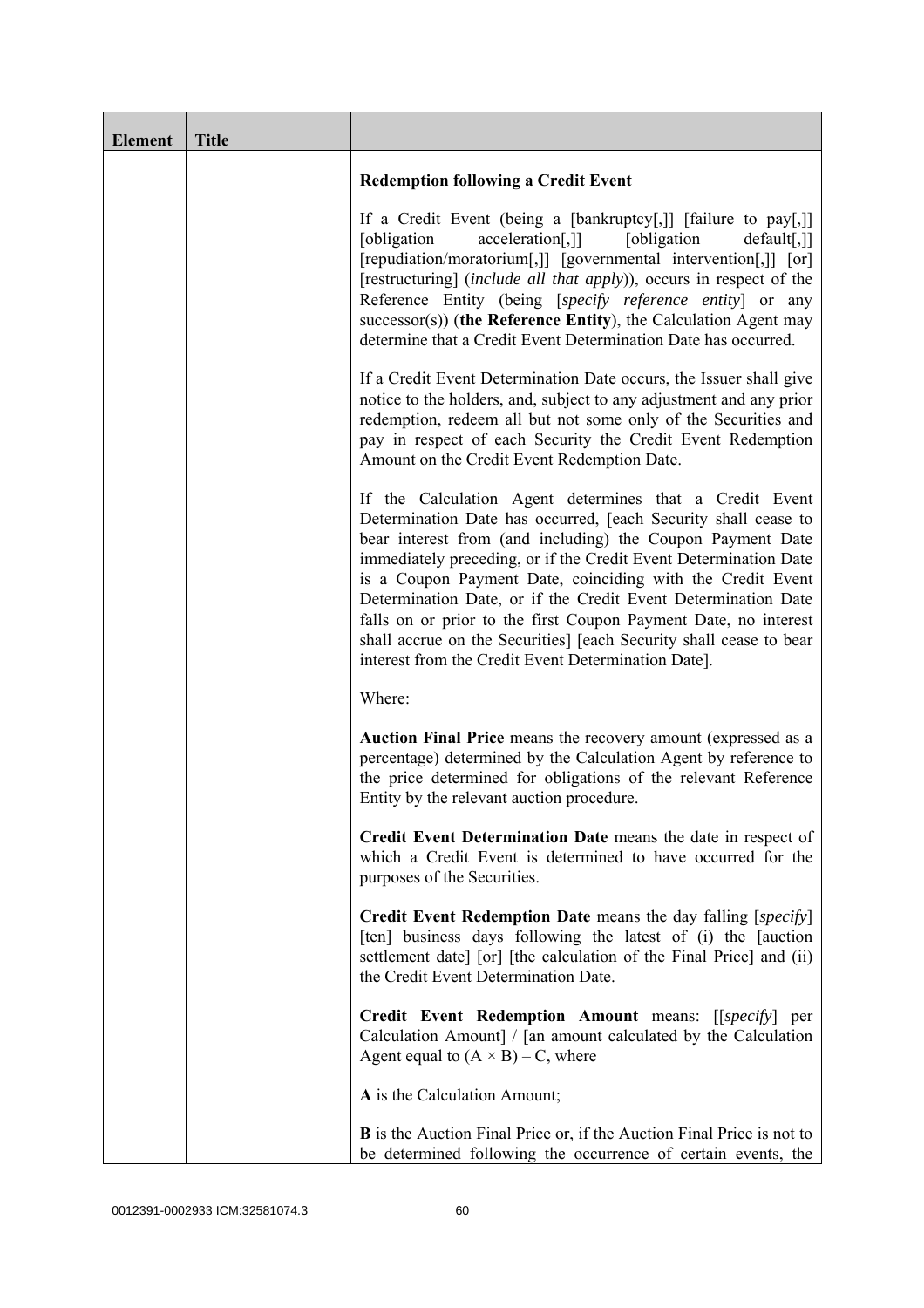| <b>Element</b> | <b>Title</b> |                                                                                                                                                                                                                                                                                                                                                                                                                                                                                                                                                                                                                                                                                                                                                                                                                             |
|----------------|--------------|-----------------------------------------------------------------------------------------------------------------------------------------------------------------------------------------------------------------------------------------------------------------------------------------------------------------------------------------------------------------------------------------------------------------------------------------------------------------------------------------------------------------------------------------------------------------------------------------------------------------------------------------------------------------------------------------------------------------------------------------------------------------------------------------------------------------------------|
|                |              | Final Price; and                                                                                                                                                                                                                                                                                                                                                                                                                                                                                                                                                                                                                                                                                                                                                                                                            |
|                |              | C is relevant unwind costs].]                                                                                                                                                                                                                                                                                                                                                                                                                                                                                                                                                                                                                                                                                                                                                                                               |
|                |              | The Credit Event Redemption Amount shall not be less than<br>zero.]]                                                                                                                                                                                                                                                                                                                                                                                                                                                                                                                                                                                                                                                                                                                                                        |
|                |              | Final Price means the recovery amount (expressed as a<br>percentage) determined by the Calculation Agent in respect of<br>obligations of the relevant Reference Entity.                                                                                                                                                                                                                                                                                                                                                                                                                                                                                                                                                                                                                                                     |
|                |              | [If Restructuring is a Credit Event, insert:                                                                                                                                                                                                                                                                                                                                                                                                                                                                                                                                                                                                                                                                                                                                                                                |
|                |              | Partial reduction on restructuring credit event                                                                                                                                                                                                                                                                                                                                                                                                                                                                                                                                                                                                                                                                                                                                                                             |
|                |              | If the type of credit event is a restructuring, the Calculation Agent<br>may choose not to redeem the Securities in full, but may choose<br>to pay a partial Credit Event Redemption Amount and, subject to<br>the occurrence of further credit events, the terms and conditions<br>of the Securities shall continue to apply.]                                                                                                                                                                                                                                                                                                                                                                                                                                                                                             |
|                |              | [In the case of Tranched Zero Recovery Credit Linked N&C<br>Securities, insert: The Final Redemption Amount in respect of<br>each nominal amount of Securities equal to the Calculation<br>Amount shall be an amount in the Specified Currency equal to the<br>Outstanding Nominal Amount as of the Maturity Date. For the<br>avoidance of doubt if the Outstanding Nominal Amount as of the<br>Maturity Date is zero, no amounts will be payable on the Maturity<br>Date. On and from any date on which the Outstanding Nominal<br>Amount is reduced as provided below, interest will be calculated<br>on the Outstanding Nominal Amount immediately prior to the<br>relevant interest payment date. If the Outstanding Nominal<br>Amount is reduced to zero no further interest will be payable on<br>the N&C Securities. |
|                |              | The Outstanding Nominal Amount is the Calculation Amount,<br>subject to reduction in accordance with the following paragraph.                                                                                                                                                                                                                                                                                                                                                                                                                                                                                                                                                                                                                                                                                               |
|                |              | If a Credit Event Determination Date occurs with respect to a<br>Reference Entity, the Calculation Agent will thereupon reduce the<br>Outstanding Nominal Amount by an amount equal to the<br>Aggregate Reduction Amount, subject to the effective date of<br>such reduction being adjusted or such reduction being reversed in<br>certain circumstances.                                                                                                                                                                                                                                                                                                                                                                                                                                                                   |
|                |              | If the Outstanding Nominal Amount is equal to zero, the Issuer's<br>obligations in respect of the Securities will be discharged and the<br>Issuer will have no further liability in respect thereof.                                                                                                                                                                                                                                                                                                                                                                                                                                                                                                                                                                                                                        |
|                |              | Where:                                                                                                                                                                                                                                                                                                                                                                                                                                                                                                                                                                                                                                                                                                                                                                                                                      |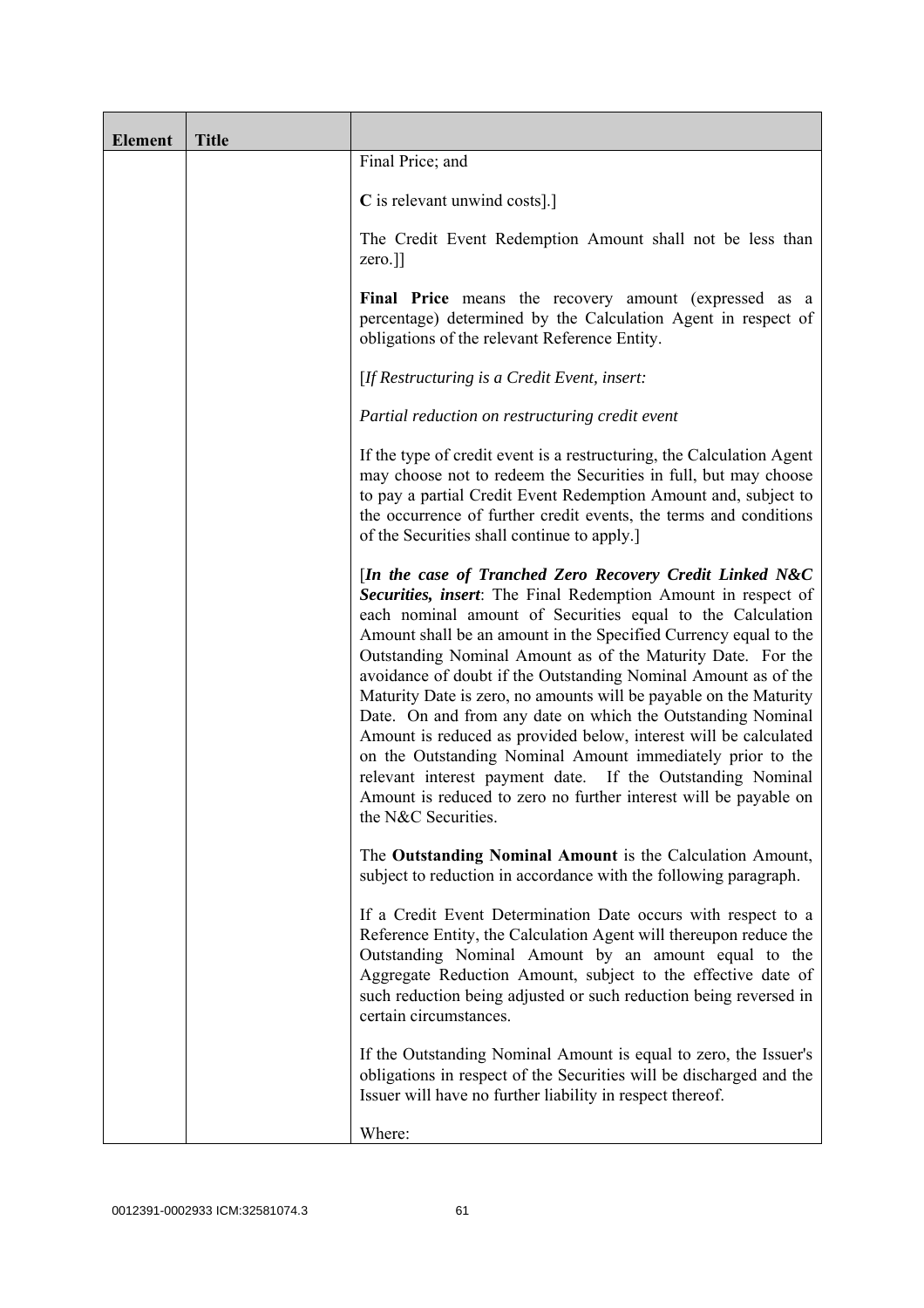| <b>Element</b> | <b>Title</b> |                                                                                                                                                                                                                                                                                                                                                                                           |
|----------------|--------------|-------------------------------------------------------------------------------------------------------------------------------------------------------------------------------------------------------------------------------------------------------------------------------------------------------------------------------------------------------------------------------------------|
|                |              | Aggregate Reduction Amount means, with respect to any day,<br>an amount equal to the product of (a) the Calculation Amount and<br>(b) the Tranche Loss Percentage divided by the Tranche Width.                                                                                                                                                                                           |
|                |              | Credit Event Determination Date means the date in respect of<br>which a Credit Event is determined to have occurred for the<br>purposes of the Securities.                                                                                                                                                                                                                                |
|                |              | Credit Event means each of the Credit Events listed in the<br>Physical Settlement Matrix in respect of each of the Reference<br>Entities listed in the Index.                                                                                                                                                                                                                             |
|                |              | Index means $[①]$ .                                                                                                                                                                                                                                                                                                                                                                       |
|                |              | Loss Percentage means, with respect to each Reference Entity<br>and the occurrence of a Credit Event Determination Date, the<br>Reference Entity Weighting.                                                                                                                                                                                                                               |
|                |              | <b>Reference Entity means the References Entities comprising the</b><br>Index as at the Trade Date and any Successor(s) thereto.                                                                                                                                                                                                                                                          |
|                |              | Reference Entity Weighting means, in respect of each Reference<br>Entity the relevant percentage as set out in the Index, provided<br>that if a Succession Event occurs in respect of a Reference Entity<br>the Reference Entity Weightings of all affected Reference Entities<br>will be subject to adjustment by the Calculation Agent as<br>provided in the definition of "Successor". |
|                |              | <b>Tranche Loss Percentage means, with respect to a Credit Event</b><br>Determination Date, (each a Relevant Day), an amount equal to<br>the lowest of:                                                                                                                                                                                                                                   |
|                |              | the Tranche Width; and<br>(a)                                                                                                                                                                                                                                                                                                                                                             |
|                |              | (b)<br>an amount expressed as a percentage equal to (subject)<br>to a minimum of zero):                                                                                                                                                                                                                                                                                                   |
|                |              | (i)<br>the aggregate of all Loss Percentages<br>(calculated for the period from and<br>including the relevant Trade Date to and<br>including such Relevant Day)(including<br>the Loss Percentage in respect of such<br>Relevant Day) as determined by the<br>Calculation Agent; minus                                                                                                     |
|                |              | the Tranche Attachment Level.<br>(ii)                                                                                                                                                                                                                                                                                                                                                     |
|                |              | <b>Tranche Attachment Level means [●] per cent.</b>                                                                                                                                                                                                                                                                                                                                       |
|                |              | Tranche Detachment Level means [●] per cent.                                                                                                                                                                                                                                                                                                                                              |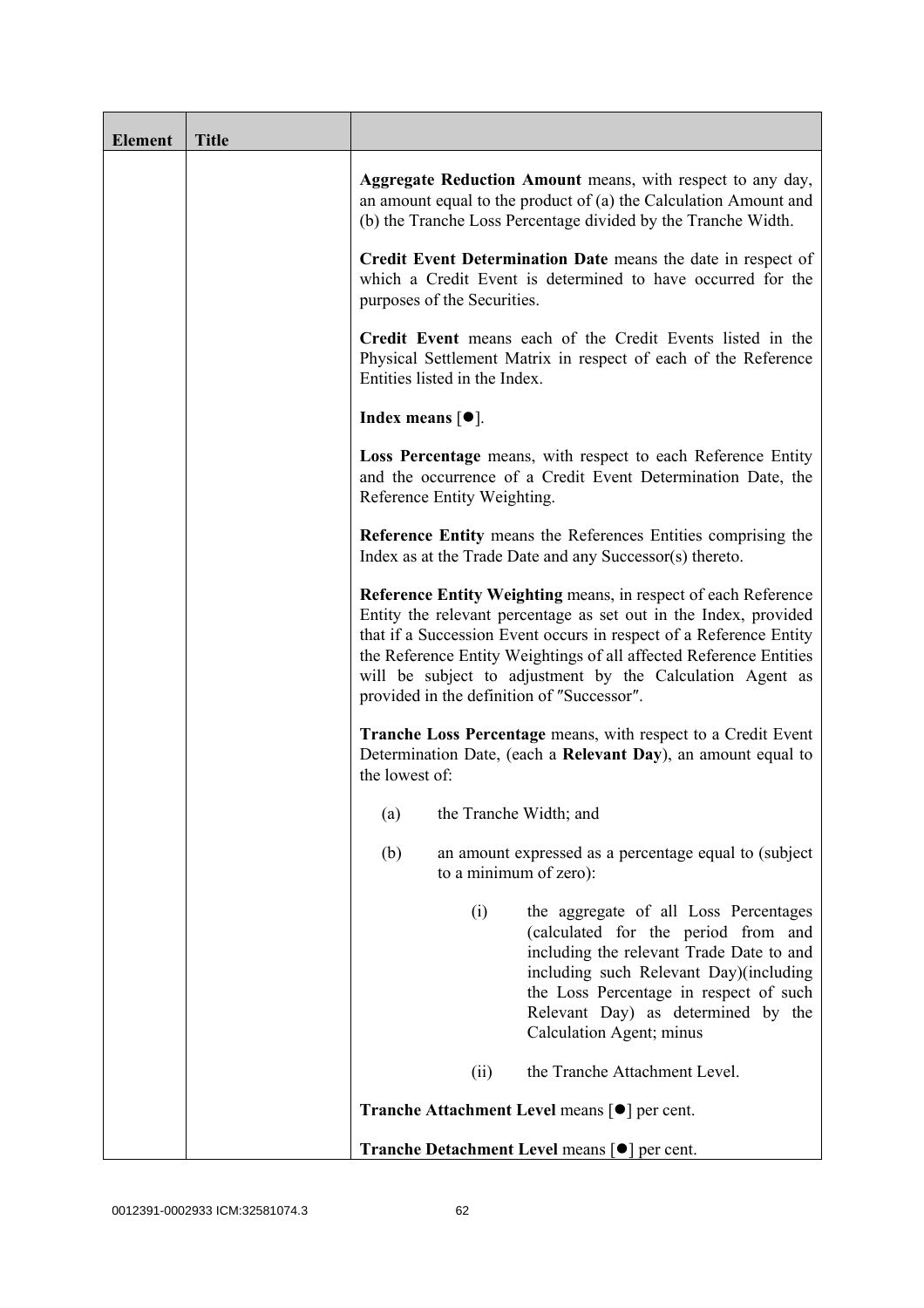| <b>Element</b> | <b>Title</b> |                                                                                                                                                                                                                                                                                                                                                                                                                                                                                                                                                                                                                                                                                                                                                                                              |
|----------------|--------------|----------------------------------------------------------------------------------------------------------------------------------------------------------------------------------------------------------------------------------------------------------------------------------------------------------------------------------------------------------------------------------------------------------------------------------------------------------------------------------------------------------------------------------------------------------------------------------------------------------------------------------------------------------------------------------------------------------------------------------------------------------------------------------------------|
|                |              | <b>Tranche Width</b> means $\lceil \bullet \rceil$ per cent. (being equal to the Tranche<br>Detachment Level minus the Tranche Attachment Level).                                                                                                                                                                                                                                                                                                                                                                                                                                                                                                                                                                                                                                            |
|                |              | Partial Reduction on Restructuring Credit Event                                                                                                                                                                                                                                                                                                                                                                                                                                                                                                                                                                                                                                                                                                                                              |
|                |              | If the type of Credit Event is a Restructuring, the Calculation<br>Agent may choose not to reduce the Outstanding Nominal<br>Amount by the full Aggregate Reduction Amount in respect of<br>the relevant Reference Entity, but may choose to apply a<br>reduction of part of the relevant Aggregate Reduction Amount<br>and, subject to the occurrence of further Credit Events, leave the<br>remaining Aggregate Reduction Amount outstanding (in which<br>case the terms and conditions of the Securities shall continue to<br>apply to such amount).]]                                                                                                                                                                                                                                    |
|                |              | [In the case of Equity Delta One Redemption $N\&C$ Securities:<br>The Final Redemption Amount in respect of each nominal<br>amount of Securities equal to the Calculation Amount shall be an<br>amount in the Specified Currency (which will not be less than,<br>but may be equal to, zero) calculated by the Calculation Agent<br>equal to:                                                                                                                                                                                                                                                                                                                                                                                                                                                |
|                |              | $[V_F \times Exchange Rate] - C$                                                                                                                                                                                                                                                                                                                                                                                                                                                                                                                                                                                                                                                                                                                                                             |
|                |              | Any such amount will be rounded to the nearest sub-unit of the<br>relevant Specified Currency, half of any such sub-unit being<br>rounded upwards or otherwise in accordance with applicable<br>market convention.                                                                                                                                                                                                                                                                                                                                                                                                                                                                                                                                                                           |
|                |              | Where:                                                                                                                                                                                                                                                                                                                                                                                                                                                                                                                                                                                                                                                                                                                                                                                       |
|                |              | $V_F$ means the Final Price.                                                                                                                                                                                                                                                                                                                                                                                                                                                                                                                                                                                                                                                                                                                                                                 |
|                |              | C means the Specified Currency equivalent of the Costs as<br>determined by the Calculation Agent using such foreign exchange<br>rate as the Calculation Agent deems appropriate with respect to<br>the relevant time(s) the Costs arise or may arise.                                                                                                                                                                                                                                                                                                                                                                                                                                                                                                                                        |
|                |              | Costs means, in respect of each nominal amount of Securities<br>equal to the Calculation Amount, such Securities' pro rata share<br>of the total amount of any commissions, costs, expenses, duties,<br>taxes (including but not limited to any capital gains tax or<br>withholding tax), levies, registration fees, custodial fees or other<br>charges which may be required to be made, paid, withheld or<br>deducted by the Issuer and/or any of its affiliates and/or any of<br>their respective nominees as a result of, or in connection with, the<br>Issuer and/or any of its affiliates and/or any of their respective<br>nominees (a) being a direct holder of any Hedging Shares and/or<br>selling and/or realising any Hedging Shares and/or (b) unwinding<br>any Hedge Position. |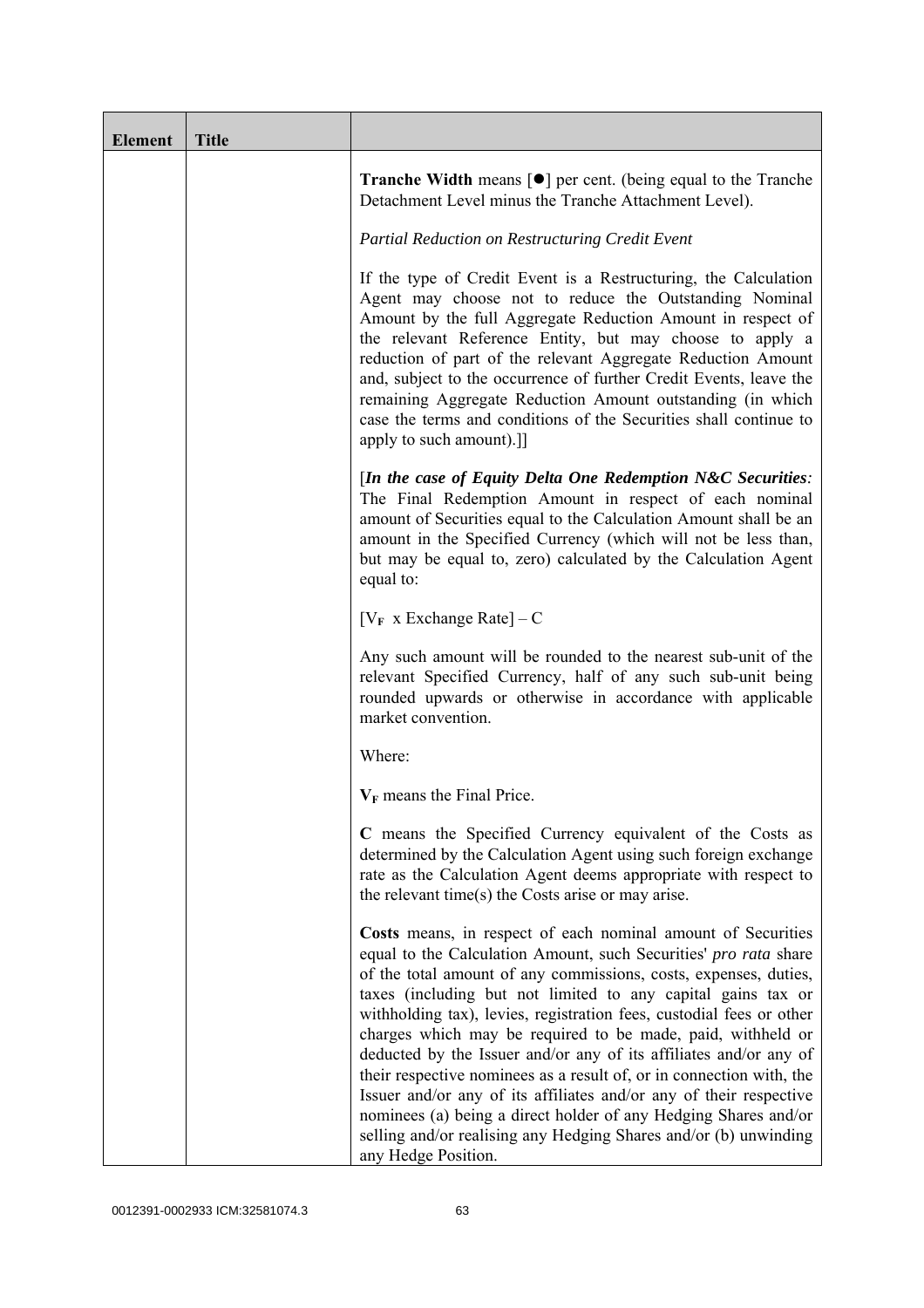| <b>Element</b> | <b>Title</b> |                                                                                                                                                                                                                                                                                                                                                                                                                                                                                                                                                                                                                                                                                                                                                                                                                                                                                                                                                                                                                                              |
|----------------|--------------|----------------------------------------------------------------------------------------------------------------------------------------------------------------------------------------------------------------------------------------------------------------------------------------------------------------------------------------------------------------------------------------------------------------------------------------------------------------------------------------------------------------------------------------------------------------------------------------------------------------------------------------------------------------------------------------------------------------------------------------------------------------------------------------------------------------------------------------------------------------------------------------------------------------------------------------------------------------------------------------------------------------------------------------------|
|                |              | Equity Currency means $[\bullet].$                                                                                                                                                                                                                                                                                                                                                                                                                                                                                                                                                                                                                                                                                                                                                                                                                                                                                                                                                                                                           |
|                |              | <b>Exchange Rate</b> means (i) the rate of exchange between the Equity<br>Currency and the Specified Currency (expressed as a number of<br>units of the Specified Currency for which a unit of the Equity<br>Currency can be exchanged) determined at or around the Final<br>Valuation Date which the Calculation Agent determines<br>appropriate in its sole discretion, or (ii) where the Equity Currency<br>is the same as the Specified Currency, one.                                                                                                                                                                                                                                                                                                                                                                                                                                                                                                                                                                                   |
|                |              | Final Valuation Date means $[•]$ .                                                                                                                                                                                                                                                                                                                                                                                                                                                                                                                                                                                                                                                                                                                                                                                                                                                                                                                                                                                                           |
|                |              | <b>Hedge Position</b> means any Product that the Issuer and/or any of<br>its Affiliates and/or any of their respective nominees (a) enters<br>into as a result of being the direct holder of the Hedging Shares<br>and/or selling and/or realising the Hedging Shares or (b) would<br>have entered into if they were to fully hedge the market, equity or<br>other price risk of the Issuer entering into and performing its<br>obligations with respect to the Securities, using such Products as<br>may be determined by the Calculation Agent.                                                                                                                                                                                                                                                                                                                                                                                                                                                                                            |
|                |              | Hedging Shares means the number of shares that the Calculation<br>Agent deems necessary to hedge the equity or other price risk of<br>the Issuer entering into and performing its obligations with<br>respect to the relevant Securities.                                                                                                                                                                                                                                                                                                                                                                                                                                                                                                                                                                                                                                                                                                                                                                                                    |
|                |              | <b>Product</b> means an exchange traded fund, share, an instrument<br>representing such exchange traded fund or share (including,<br>without limitation, participation notes), futures contracts or<br>exchange-traded options commonly used to hedge the issuance or<br>sale of a security that is linked to the Hedging Shares.                                                                                                                                                                                                                                                                                                                                                                                                                                                                                                                                                                                                                                                                                                            |
|                |              | <b>Cash Dividends</b>                                                                                                                                                                                                                                                                                                                                                                                                                                                                                                                                                                                                                                                                                                                                                                                                                                                                                                                                                                                                                        |
|                |              | (i)<br>Following the declaration by a share issuer of a cash<br>dividend (other than any dividend or portion thereof that<br>the Calculation Agent determines to be an extraordinary<br>dividend) (each a Cash Dividend) in respect of which the<br>In-dividend Date (as defined below) falls in the period<br>from and including the Trade Date to but excluding the<br>originally scheduled Final Valuation Date without regard<br>to any scheduled trading day or disrupted day adjustment<br>(the Dividend Period), the Issuer will pay a Coupon<br>Amount in respect of each Security on the related Coupon<br>Payment Date (as defined below). Each such Coupon<br>Amount will equal the amount of such Cash Dividend<br>declared in relation to one share (less (a) all withholding<br>taxes, if any, including, but without limitation, those that<br>would have been withheld in relation to the payment of<br>such cash dividend to a foreign investor and (b) any other<br>expenses or deductions which would apply to or be made |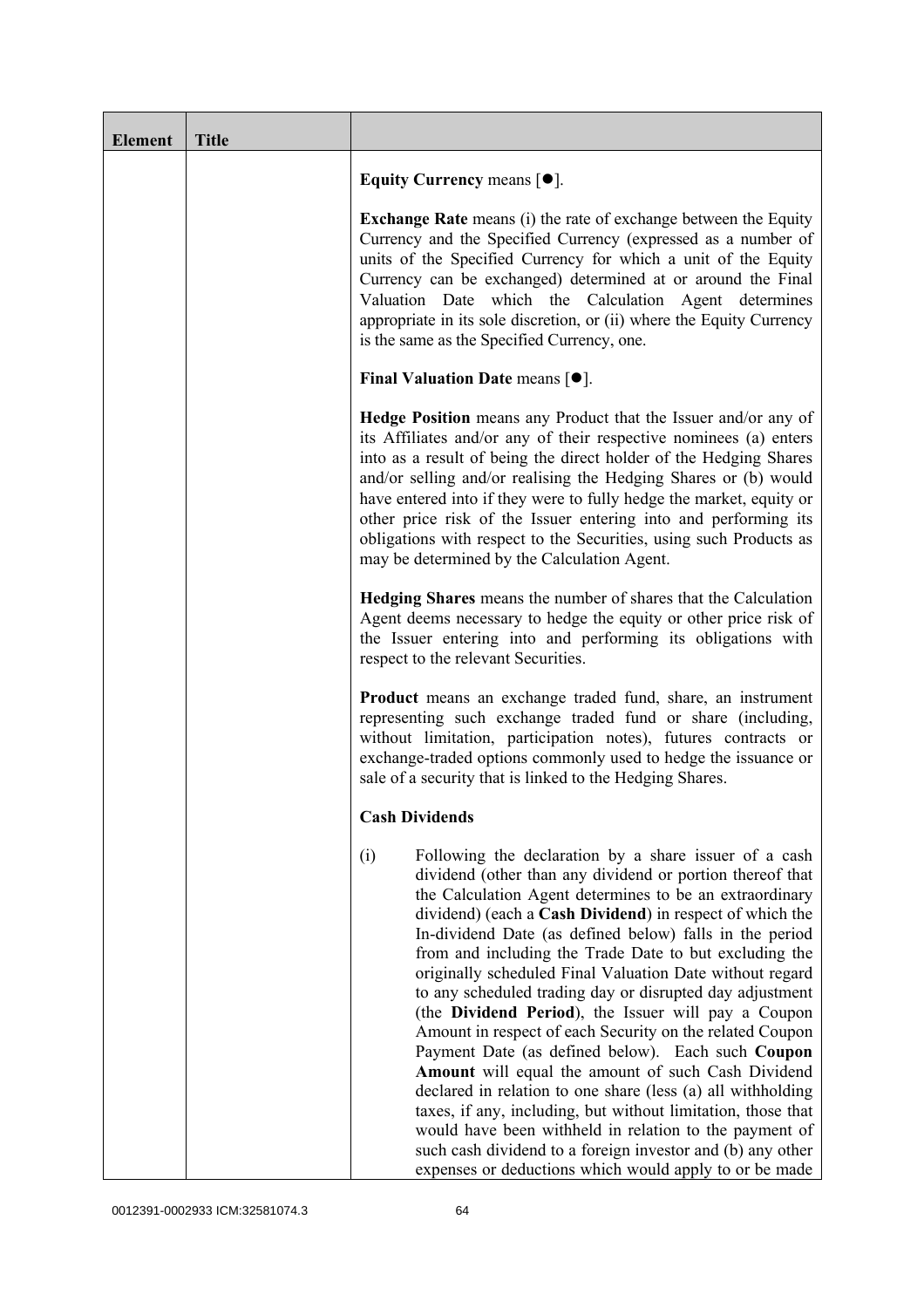| <b>Element</b> | <b>Title</b> |       |                                                                                                                                                                                                                                                                                                                                                                                                                                                                                                                       |
|----------------|--------------|-------|-----------------------------------------------------------------------------------------------------------------------------------------------------------------------------------------------------------------------------------------------------------------------------------------------------------------------------------------------------------------------------------------------------------------------------------------------------------------------------------------------------------------------|
|                |              |       | in relation to the payment of such cash dividend to a<br>foreign investor all determined in the Equity Currency<br>and on a per share basis, <i>multiplied by</i> the Dividend<br>Exchange Rate as defined below).                                                                                                                                                                                                                                                                                                    |
|                |              |       | Dividend Exchange Rate means, in relation to a Cash<br>Dividend, (i) the rate of exchange between the Equity<br>Currency and the Specified Currency (expressed as a<br>number of units of the Specified Currency for which a<br>unit of the Equity Currency can be exchanged) at or<br>around the Dividend Receipt Date, as determined by the<br>Calculation Agent, or (ii) where the Equity Currency is<br>the same as the Specified Currency, one.                                                                  |
|                |              |       | Dividend Receipt Date means the date upon which a<br>holder of shares entitled to the relevant Cash Dividend<br>would have received such Cash Dividend according to<br>prevailing market practice, as determined by the<br>Calculation Agent.                                                                                                                                                                                                                                                                         |
|                |              |       | In-dividend Date means, in relation to a Cash Dividend,<br>the final date upon which a purchaser of shares on the<br>exchange would, according to prevailing market practice,<br>be entitled to receive the Cash Dividend.                                                                                                                                                                                                                                                                                            |
|                |              | (ii)  | Coupon Amounts (if any) will only be payable on the<br>Securities in the <b>circumstances</b> set out in paragraph (i)<br>above and subject to the provisions of paragraphs (iii) and<br>(iv) below and will be deemed only to have accrued on<br>the Securities as of the relevant Coupon Payment Date.<br>No interest will accrue or be payable in any other<br>circumstance.                                                                                                                                       |
|                |              | (iii) | In the event any Coupon Payment Date would fall after<br>the Maturity Date the Issuer will give notice to the<br>Securityholders of procedures for payment of such<br>Coupon Amount(s) which may be made outside of DTC<br>or Euroclear and Clearstream, Luxembourg and may<br>require Securityholders as of a record date selected by the<br>Issuer in its sole discretion to provide a notice to the<br>Issuer giving all necessary details required by the Issuer<br>in its sole discretion to make such payments. |
|                |              | (iv)  | Dividend<br>Following<br>Cash<br>declaration,<br>the<br>any<br>Calculation Agent shall as soon as is reasonably<br>practicable under the circumstances procure that the<br>Issuer will give notice to the Securityholders stating the<br>occurrence of the Cash Dividend, giving details thereof<br>and setting out the method and anticipated date of the<br>related Coupon Payment Date provided that any failure to<br>give, or non-receipt of, such notice will not affect the                                    |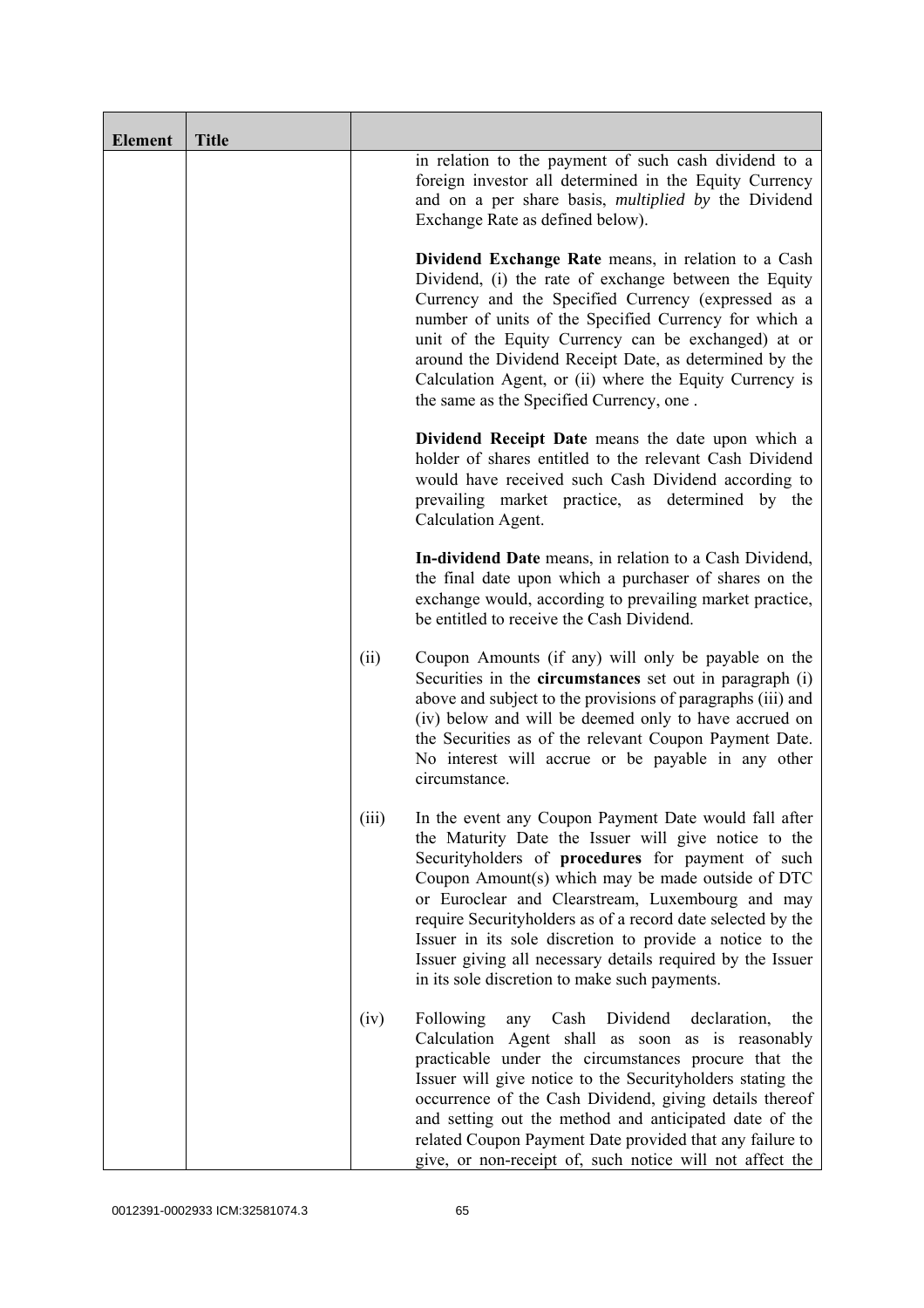| <b>Element</b> | <b>Title</b> |                                                                                                                                                                                                                                                                                                                                                             |
|----------------|--------------|-------------------------------------------------------------------------------------------------------------------------------------------------------------------------------------------------------------------------------------------------------------------------------------------------------------------------------------------------------------|
|                |              | validity of any such Coupon Amount payment and the<br>Calculation Agent will determine the basis on which the<br>Coupon Amount will be paid.                                                                                                                                                                                                                |
|                |              | <b>Coupon Payment Date</b> means the date that is three $(3)$<br>Business Days following the relevant Dividend Receipt<br>Date.]                                                                                                                                                                                                                            |
|                |              | [In the case of Reverse Convertible Swap Rate Redemption<br><b>N&amp;C</b> Securities:                                                                                                                                                                                                                                                                      |
|                |              | The Final Redemption Amount in respect of each nominal<br>amount of N&C Securities equal to the Calculation Amount shall<br>be an amount in the Specified Currency (which will not be less<br>than, but may be equal to, zero) calculated by the Calculation<br>Agent equal to its <i>pro rata</i> share of:                                                |
|                |              | If Swap Rate $_{\text{FINAL}}$ < Barrier:<br>(i)                                                                                                                                                                                                                                                                                                            |
|                |              | $Max[0, Swap Rate_{FINAL} / Swap Rate_{INITIAL}] \times Aggregate$<br>Nominal Amount                                                                                                                                                                                                                                                                        |
|                |              | otherwise:<br>(ii)                                                                                                                                                                                                                                                                                                                                          |
|                |              | Redemption Factor $\times$ Aggregate Nominal Amount                                                                                                                                                                                                                                                                                                         |
|                |              | Any such amount will be rounded to the nearest sub-unit of the<br>relevant Specified Currency, half of any such sub-unit being<br>rounded upwards or otherwise in accordance with applicable<br>market convention.                                                                                                                                          |
|                |              | Where:                                                                                                                                                                                                                                                                                                                                                      |
|                |              | <b>Barrier</b> means $\lceil \bullet \rceil$ per cent.;                                                                                                                                                                                                                                                                                                     |
|                |              | Designated Maturity means, in respect of the Reference Swap<br>Rate, $\lceil \bullet \rceil$ ;                                                                                                                                                                                                                                                              |
|                |              | Floating Rate Option means, in respect of the Reference Swap<br>Rate, $\lceil \bullet \rceil$ ;                                                                                                                                                                                                                                                             |
|                |              | <b>Redemption Factor means [O] per cent.;</b>                                                                                                                                                                                                                                                                                                               |
|                |              | <b>Reference Swap Rate</b> means the [ <i>specify relevant swap rate</i> ];                                                                                                                                                                                                                                                                                 |
|                |              | <b>Reset Date</b> means, in respect of the Reference Swap Rate, $[•]$ ;                                                                                                                                                                                                                                                                                     |
|                |              | <b>Swap Rate</b> <sub>FINAL</sub> means the rate determined under the floating rate<br>N&C Security provisions as though the Reference Swap Rate was<br>a floating rate to which ISDA Determination applied and on the<br>basis of the Floating Rate Option, the Designated Maturity and<br>the Reset Date specified in respect of the Reference Swap Rate; |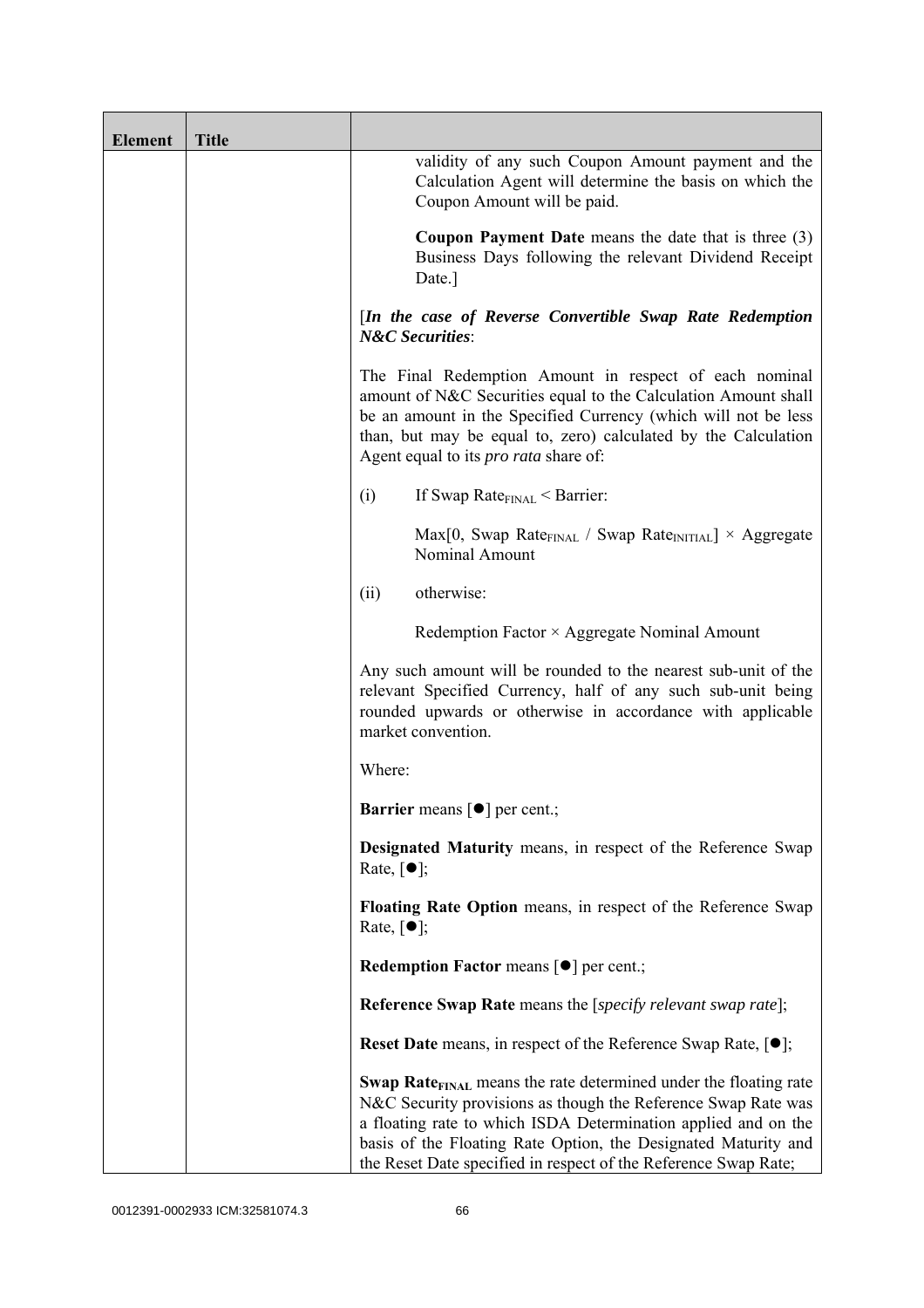| <b>Element</b> | <b>Title</b> |                                                                                                                                                                                                                                                                                                              |
|----------------|--------------|--------------------------------------------------------------------------------------------------------------------------------------------------------------------------------------------------------------------------------------------------------------------------------------------------------------|
|                |              | <b>Swap Rate</b> <sub>INITIAL</sub> means $[\bullet]$ ; and                                                                                                                                                                                                                                                  |
|                |              | <b>Valuation Date</b> means $[\bullet]$ , provided that, if such Valuation Date<br>would fall on a day which is not a Business Day, then such<br>Valuation Date shall be postponed to the next day which is a<br>Business Day.]                                                                              |
|                |              | [In the case of Geared Put Swap Rate Redemption N&C<br>Securities:                                                                                                                                                                                                                                           |
|                |              | The Final Redemption Amount in respect of each nominal<br>amount of N&C Securities equal to the Calculation Amount shall<br>be an amount in the Specified Currency (which will not be less<br>than, but may be equal to, zero) calculated by the Calculation<br>Agent equal to its <i>pro rata</i> share of: |
|                |              | If Swap Rate $_{\text{FINAL}}$ < Barrier:<br>(i)                                                                                                                                                                                                                                                             |
|                |              | $Max[0, Swap Rate_{FINAL} / Gearing Factor \times Swap$<br>$RateINITIAL$ × Aggregate Nominal Amount                                                                                                                                                                                                          |
|                |              | otherwise:<br>(ii)                                                                                                                                                                                                                                                                                           |
|                |              | Redemption Factor × Aggregate Nominal Amount                                                                                                                                                                                                                                                                 |
|                |              | Any such amount will be rounded to the nearest sub-unit of the<br>relevant Specified Currency, half of any such sub-unit being<br>rounded upwards or otherwise in accordance with applicable<br>market convention.                                                                                           |
|                |              | Where:                                                                                                                                                                                                                                                                                                       |
|                |              | Barrier means the rate calculated by the Calculation Agent equal<br>to the product of (a) the Barrier Factor and (b) Swap Rate <sub>INITIAL</sub> ;                                                                                                                                                          |
|                |              | <b>Barrier Factor means [O] per cent.;</b>                                                                                                                                                                                                                                                                   |
|                |              | Designated Maturity means, in respect of the Reference Swap<br>Rate, $\lceil \bullet \rceil$ ;                                                                                                                                                                                                               |
|                |              | Floating Rate Option means, in respect of the Reference Swap<br>Rate, $\lceil \bullet \rceil$ ;                                                                                                                                                                                                              |
|                |              | Gearing Factor means [ $\bullet$ ] per cent.;                                                                                                                                                                                                                                                                |
|                |              | Redemption Factor means [ $\bullet$ ] per cent.;                                                                                                                                                                                                                                                             |
|                |              | <b>Reference Swap Rate</b> means the [specify relevant swap rate];                                                                                                                                                                                                                                           |
|                |              | <b>Reset Date</b> means, in respect of the Reference Swap Rate, $[•]$ ;                                                                                                                                                                                                                                      |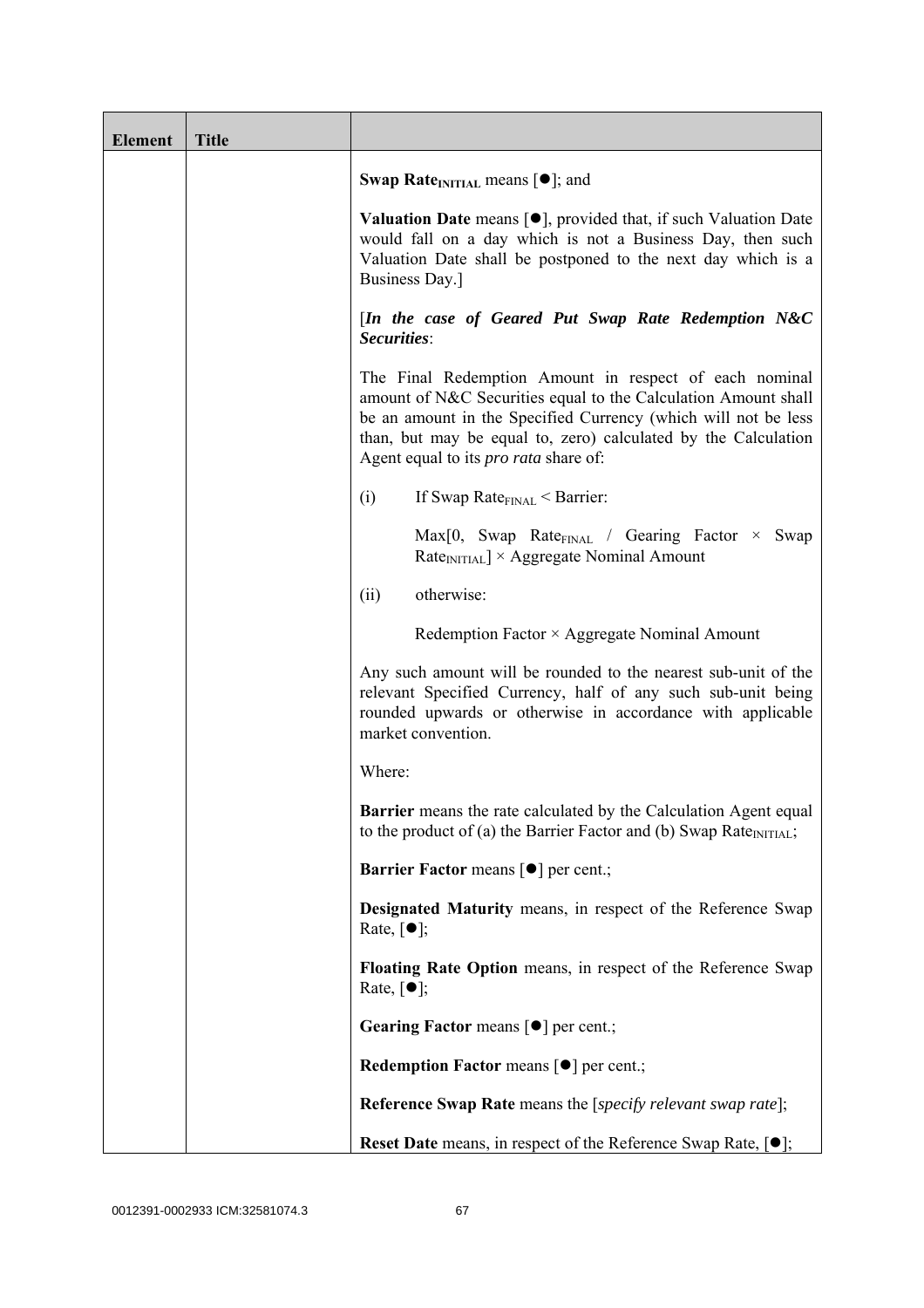| <b>Element</b> | <b>Title</b> |                                                                                                                                                                                                                                                                                                                                                                                                                                                                                                                                                                                                                                                       |
|----------------|--------------|-------------------------------------------------------------------------------------------------------------------------------------------------------------------------------------------------------------------------------------------------------------------------------------------------------------------------------------------------------------------------------------------------------------------------------------------------------------------------------------------------------------------------------------------------------------------------------------------------------------------------------------------------------|
|                |              | <b>Swap Rate</b> <sub>FINAL</sub> means the rate determined under the floating rate<br>N&C Security provisions as though the Reference Swap Rate was<br>a floating rate to which ISDA Determination applied and on the<br>basis of the Floating Rate Option, the Designated Maturity and<br>the Reset Date specified in respect of the Reference Swap Rate;                                                                                                                                                                                                                                                                                           |
|                |              | <b>Swap Rate</b> <sub>INITIAL</sub> means $[\bullet]$ ; and                                                                                                                                                                                                                                                                                                                                                                                                                                                                                                                                                                                           |
|                |              | <b>Valuation Date</b> means $[\bullet]$ , provided that, if such Valuation Date<br>would fall on a day which is not a Business Day, then such<br>Valuation Date shall be postponed to the next day which is a<br>Business Day.]                                                                                                                                                                                                                                                                                                                                                                                                                       |
|                |              | [In the case of FX Basket Knock-Out W&C Securities: Each<br>Security entitles its holder in respect of an actual exercise date,<br>upon due exercise, to receive from the Issuer on the Settlement<br>Date a Cash Settlement Amount calculated by the Calculation<br>Agent (which shall not be less than zero) equal to:                                                                                                                                                                                                                                                                                                                              |
|                |              | if the Continuous Knock-Out Condition has been met,<br>(a)<br>zero; or                                                                                                                                                                                                                                                                                                                                                                                                                                                                                                                                                                                |
|                |              | if the Continuous Knock-Out Condition has not been met,<br>(b)<br>the Notional Amount per W&C Security multiplied by a<br>percentage calculated by the Calculation Agent in<br>accordance with the following formula:                                                                                                                                                                                                                                                                                                                                                                                                                                 |
|                |              | Leverage $\times$ Max $\left  0, \sum_{i=1}^{n} w_i \times \frac{X_i - Y_i}{Z_i} \right $                                                                                                                                                                                                                                                                                                                                                                                                                                                                                                                                                             |
|                |              | Any amount determined pursuant to the above, if not an amount<br>in the Specified Currency, will be converted into the Specified<br>Currency at the Exchange Rate. The Cash Settlement Amount<br>will be rounded to the nearest two decimal places (or, in the case<br>of Japanese Yen, the nearest whole unit) in the relevant Specified<br>Currency, 0.005 (or, in the case of Japanese Yen, half a unit)<br>being rounded upwards, with W&C Securities exercised at the<br>same time by the same Securityholder being aggregated for the<br>purpose of determining the aggregate Cash Settlement Amounts<br>payable in respect of such Securities. |
|                |              | Where:                                                                                                                                                                                                                                                                                                                                                                                                                                                                                                                                                                                                                                                |
|                |              | Alternate Currency Pair means [specify Alternate Currency<br>Pairs in form of [insert first currency]/[insert second currency]]<br>(repeat in respect of each Alternate Currency Pair).                                                                                                                                                                                                                                                                                                                                                                                                                                                               |
|                |              | <b>Barrier Start Date means [<math>\bullet</math>].</b>                                                                                                                                                                                                                                                                                                                                                                                                                                                                                                                                                                                               |
|                |              | Continuous Knock-Out Condition means at any time on any                                                                                                                                                                                                                                                                                                                                                                                                                                                                                                                                                                                               |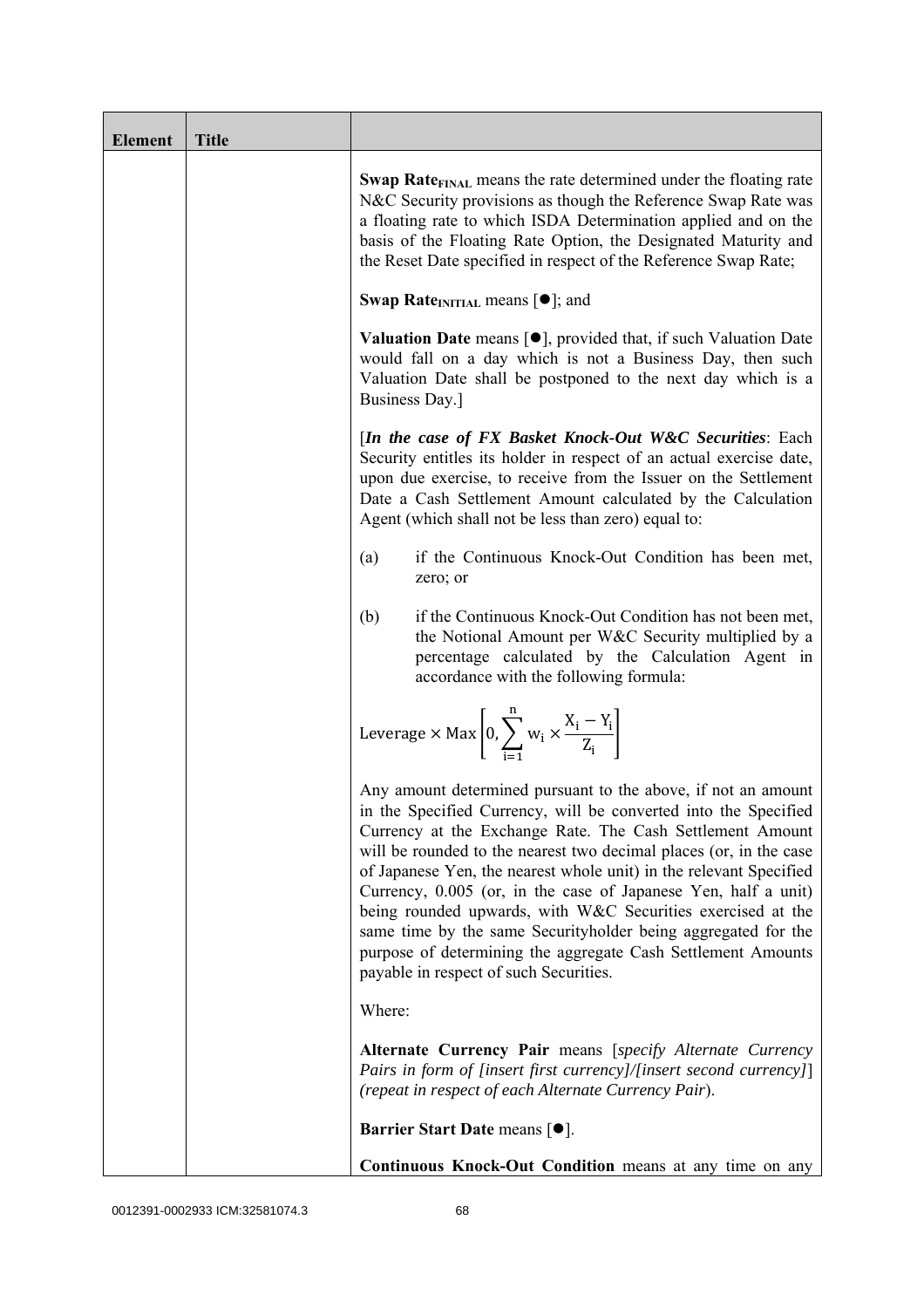| <b>Element</b> | <b>Title</b> |                                                                                                                                                                                                                                                                                                                                                                                                                                                                                      |
|----------------|--------------|--------------------------------------------------------------------------------------------------------------------------------------------------------------------------------------------------------------------------------------------------------------------------------------------------------------------------------------------------------------------------------------------------------------------------------------------------------------------------------------|
|                |              | Observation Date during any Weekly Observation Interval falling<br>within the period commencing on and including 7:00 am London<br>time on the Barrier Start Date and ending on and including 4:00<br>pm London time on the Observation Cut-off Date, any Settlement<br>Rate in respect of any Currency Pair is equal to or less than the<br>Knock-Out Level in respect of such Currency Pair, as determined<br>by the Calculation Agent.                                            |
|                |              | <b>Currency Pair</b> means [specify Currency Pairs in form of [insert]<br>first currency]/[insert second currency]] (repeat for each<br>Currency Pair).                                                                                                                                                                                                                                                                                                                              |
|                |              | <b>Exchange Rate</b> means the spot rate of exchange between the<br>currency in which the Notional Amount is denominated (the<br>Notional Amount Currency) and the Settlement Currency<br>expressed as the number of units (or part units) of the relevant<br>Notional Amount Currency for which one unit of the relevant<br>Settlement Currency can be exchanged) or on the basis of such<br>other applicable market convention as the Calculation Agent<br>determines appropriate. |
|                |              | <b>Exercise Price</b> means $\lceil \bullet \rceil$ ( <i>specify for each Currency Pair</i> ).                                                                                                                                                                                                                                                                                                                                                                                       |
|                |              | <b>First Relevant Currency means [O]</b> (specify for each Currency<br>Pair).                                                                                                                                                                                                                                                                                                                                                                                                        |
|                |              | <b>FX Price Source</b> means $\lceil \bullet \rceil$ (specify for each Currency Pair and<br>each Alternate Currency Pair).                                                                                                                                                                                                                                                                                                                                                           |
|                |              | i means each Currency Pair.                                                                                                                                                                                                                                                                                                                                                                                                                                                          |
|                |              | <b>Knock-Out Level</b> means (specify for each Currency Pair).                                                                                                                                                                                                                                                                                                                                                                                                                       |
|                |              | Leverage means $[•]$ .                                                                                                                                                                                                                                                                                                                                                                                                                                                               |
|                |              | Max followed by a series of amounts inside brackets, means<br>whichever is the greater of the amounts separated by a comma<br>inside those brackets.                                                                                                                                                                                                                                                                                                                                 |
|                |              | <b>n</b> means the number of Currency Pairs to which the W&C<br>Securities relate.                                                                                                                                                                                                                                                                                                                                                                                                   |
|                |              | <b>Observation Cut-Off Date means <math>[•]</math>.</b>                                                                                                                                                                                                                                                                                                                                                                                                                              |
|                |              | <b>Observation Date means <math>\lceil \bullet \rceil</math>.</b>                                                                                                                                                                                                                                                                                                                                                                                                                    |
|                |              | Reference Exchange Rate means, in respect of a Currency Pair,<br>the spot exchange rate for the First Relevant Currency quoted<br>against the Second Relevant Currency expressed as the number of<br>units of the First Relevant Currency quoted per one unit of the<br>Second Relevant Currency.                                                                                                                                                                                    |
|                |              | <b>Relevant Currency</b> means each currency comprising a Currency<br>Pair and any references to the conversion of one Relevant<br>Currency to another shall be construed as applying in relation to a                                                                                                                                                                                                                                                                               |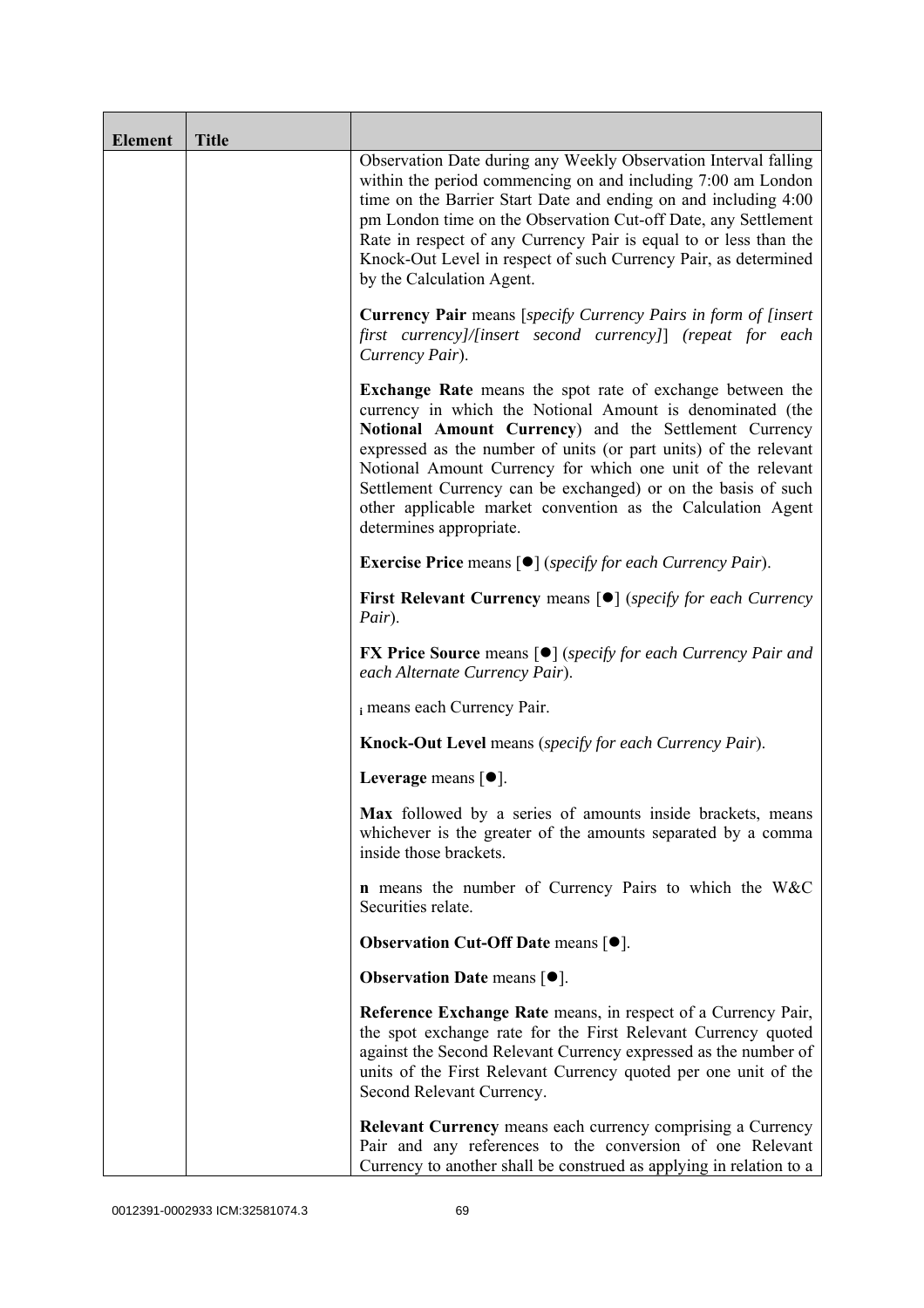| <b>Element</b> | <b>Title</b> |                                                                                                                                                                                                                                                                                                                                                                                                                                                                                                                                                                                                                                                                                                                                                                                                                                                             |
|----------------|--------------|-------------------------------------------------------------------------------------------------------------------------------------------------------------------------------------------------------------------------------------------------------------------------------------------------------------------------------------------------------------------------------------------------------------------------------------------------------------------------------------------------------------------------------------------------------------------------------------------------------------------------------------------------------------------------------------------------------------------------------------------------------------------------------------------------------------------------------------------------------------|
|                |              | Currency Pair.                                                                                                                                                                                                                                                                                                                                                                                                                                                                                                                                                                                                                                                                                                                                                                                                                                              |
|                |              | <b>Relevant Time</b> means the time at which the relevant Settlement<br>Rate is determined.                                                                                                                                                                                                                                                                                                                                                                                                                                                                                                                                                                                                                                                                                                                                                                 |
|                |              | Second Relevant Currency means [ $\bullet$ ] (specify for each<br>Currency Pair).                                                                                                                                                                                                                                                                                                                                                                                                                                                                                                                                                                                                                                                                                                                                                                           |
|                |              | <b>Settlement Rate</b> means, in respect of a Currency Pair and an<br>Observation Date or the Valuation Date, the Reference Exchange<br>Rate for that Currency Pair on such Observation Date or<br>Valuation Date at the Relevant Time or Valuation Time<br>respectively as determined by the Calculation Agent by reference<br>to the Settlement Rate Option for that Currency Pair (and such<br>determination may be made, without limitation, with such<br>adjustments as are, at the discretion of the Calculation Agent,<br>necessary to the published quoting conventions and/or implying<br>the Reference Exchange Rate from more than one Settlement<br>Rate Option) unless any applicable disruption event exists or<br>occurs, in which case, the relevant Settlement Rate for that<br>Currency Pair will be determined by the Calculation Agent. |
|                |              | Settlement Rate Option means, in respect of a Currency Pair and<br>an Observation Date or the Valuation Date, the rate published for<br>the Currency Pair fixing rate on the FX Price Source for that<br>Currency Pair at or about (i) the Relevant Time on such<br>Observation Date or, (ii) the Valuation Time on the Valuation<br>Date or, if Alternate Currency Pairs are specified for the relevant<br>Currency Pair, the Reference Exchange Rate will be implied from<br>more than one Settlement Rate Option by determining the rate for<br>each Alternate Currency Pair for that Currency Pair, published for<br>the Alternate Currency Pair fixing rate on the FX Price Source for<br>that Alternate Currency Pair at or about (i) the Relevant Time on<br>such Observation Date or (ii) the Valuation Time on the<br>Valuation Date.              |
|                |              | <b>Trade Date means <math>\lceil \bullet \rceil</math>.</b>                                                                                                                                                                                                                                                                                                                                                                                                                                                                                                                                                                                                                                                                                                                                                                                                 |
|                |              | Valuation Date means $[•]$ .                                                                                                                                                                                                                                                                                                                                                                                                                                                                                                                                                                                                                                                                                                                                                                                                                                |
|                |              | Valuation Time means $[\bullet].$                                                                                                                                                                                                                                                                                                                                                                                                                                                                                                                                                                                                                                                                                                                                                                                                                           |
|                |              | Weekly Observation Interval means the period between 5:00<br>am Sydney time on each Monday and 5:00 pm New York City<br>time on the immediately succeeding Friday (inclusive).                                                                                                                                                                                                                                                                                                                                                                                                                                                                                                                                                                                                                                                                              |
|                |              | $w_i$ means [specify the weighting of each Currency Pair (being a<br>number less than or equal to 1)].                                                                                                                                                                                                                                                                                                                                                                                                                                                                                                                                                                                                                                                                                                                                                      |
|                |              | $X_i$ means, in respect of a Currency Pair, the [Exercise Price in<br>respect of such Currency Pair]/[Settlement Rate in respect of such                                                                                                                                                                                                                                                                                                                                                                                                                                                                                                                                                                                                                                                                                                                    |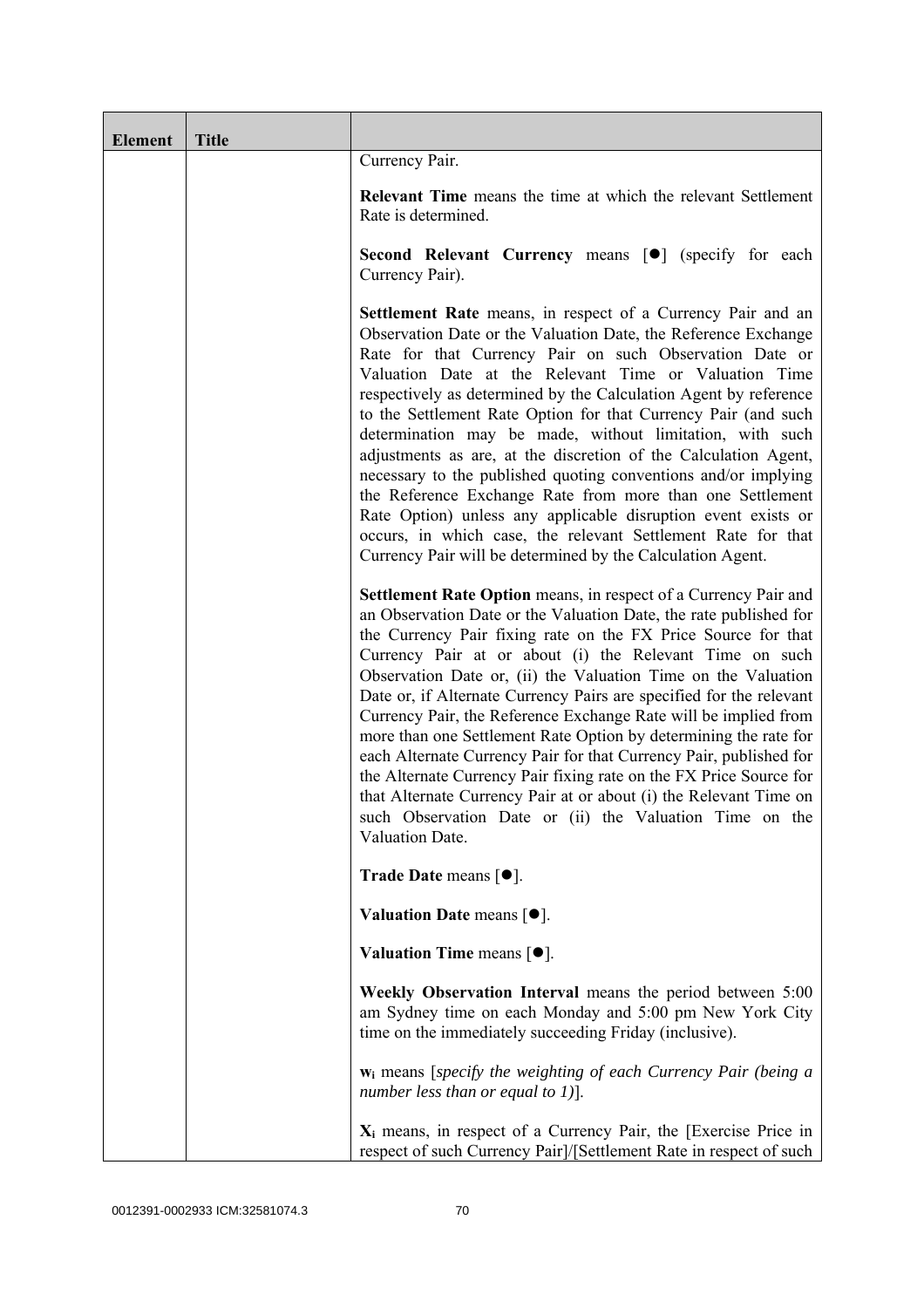| <b>Element</b> | <b>Title</b> |                                                                                                                                                                                                                                                                                                                                                                                                                                                                                                                                                                                                                                                       |
|----------------|--------------|-------------------------------------------------------------------------------------------------------------------------------------------------------------------------------------------------------------------------------------------------------------------------------------------------------------------------------------------------------------------------------------------------------------------------------------------------------------------------------------------------------------------------------------------------------------------------------------------------------------------------------------------------------|
|                |              | Currency Pair and the Valuation Date].                                                                                                                                                                                                                                                                                                                                                                                                                                                                                                                                                                                                                |
|                |              | $Y_i$ means, in respect of a Currency Pair, the [Exercise Price in<br>respect of such Currency Pair]/[Settlement Rate in respect of such<br>Currency Pair and the Valuation Date].                                                                                                                                                                                                                                                                                                                                                                                                                                                                    |
|                |              | $Z_i$ means, in respect of a Currency Pair, the [Exercise Price in<br>respect of such Currency Pair]/[Settlement Rate in respect of such<br>Currency Pair and the Valuation Date]/[1].]                                                                                                                                                                                                                                                                                                                                                                                                                                                               |
|                |              | [In the case of FX Basket Knock-In W&C Securities:                                                                                                                                                                                                                                                                                                                                                                                                                                                                                                                                                                                                    |
|                |              | Each Security entitles its holder in respect of an actual exercise<br>date, upon due exercise, to receive from the Issuer on the<br>Settlement Date a Cash Settlement Amount calculated by the<br>Calculation Agent (which shall not be less than zero) equal to:                                                                                                                                                                                                                                                                                                                                                                                     |
|                |              | if the Continuous Knock-In Condition has been met, zero;<br>(a)<br>or                                                                                                                                                                                                                                                                                                                                                                                                                                                                                                                                                                                 |
|                |              | if the Continuous Knock-In Condition has not been met,<br>(b)<br>the Notional Amount per Security multiplied by an<br>amount calculated by the Calculation Agent<br>in<br>accordance with the following formula:                                                                                                                                                                                                                                                                                                                                                                                                                                      |
|                |              | Leverage $\times$ Max $\left[0, \sum_{i=1}^{n} w_i \times \frac{X_i - Y_i}{Z_i}\right]$                                                                                                                                                                                                                                                                                                                                                                                                                                                                                                                                                               |
|                |              | Any amount determined pursuant to the above, if not an amount<br>in the Specified Currency, will be converted into the Specified<br>Currency at the Exchange Rate. The Cash Settlement Amount<br>will be rounded to the nearest two decimal places (or, in the case<br>of Japanese Yen, the nearest whole unit) in the relevant Specified<br>Currency, 0.005 (or, in the case of Japanese Yen, half a unit)<br>being rounded upwards, with W&C Securities exercised at the<br>same time by the same Securityholder being aggregated for the<br>purpose of determining the aggregate Cash Settlement Amounts<br>payable in respect of such Securities. |
|                |              | Where:                                                                                                                                                                                                                                                                                                                                                                                                                                                                                                                                                                                                                                                |
|                |              | Alternate Currency Pair means [specify Alternate Currency<br>Pairs in form of [specify first currency]/[specify second<br>currency]] (repeat in respect of each Alternate Currency Pair).                                                                                                                                                                                                                                                                                                                                                                                                                                                             |
|                |              | Continuous Knock-In Condition means at any time on any<br>Observation Date during any Weekly Observation Interval falling<br>within the period commencing on and including 7:00 am London<br>time on the Trade Date and ending on and including 4:00 pm<br>London time on the Observation Cut-Off Date, the Settlement<br>Rate in respect of any Currency Pair is equal to or greater than the                                                                                                                                                                                                                                                        |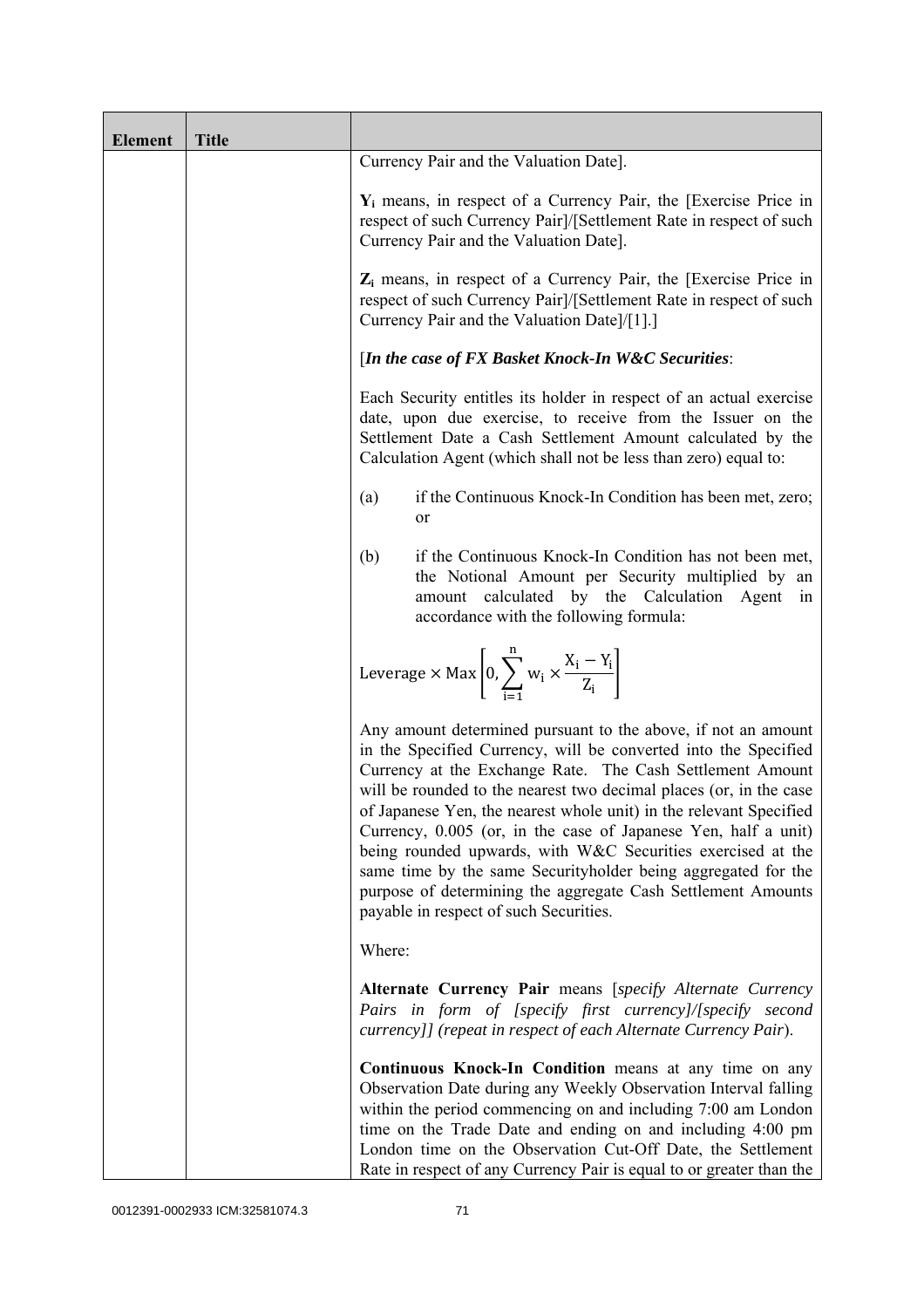| <b>Element</b> | <b>Title</b> |                                                                                                                                                                                                                                                                                                                                                                                                                                                                                      |
|----------------|--------------|--------------------------------------------------------------------------------------------------------------------------------------------------------------------------------------------------------------------------------------------------------------------------------------------------------------------------------------------------------------------------------------------------------------------------------------------------------------------------------------|
|                |              | Knock-In Level in respect of such Currency Pair, as determined<br>by the Calculation Agent.                                                                                                                                                                                                                                                                                                                                                                                          |
|                |              | <b>Currency Pair</b> means [specify Currency Pairs in form of [insert]<br>first currency]/[insert second currency]] (repeat for each<br>Currency Pair).                                                                                                                                                                                                                                                                                                                              |
|                |              | <b>Exchange Rate</b> means the spot rate of exchange between the<br>currency in which the Notional Amount is denominated (the<br>Notional Amount Currency) and the Settlement Currency<br>expressed as the number of units (or part units) of the relevant<br>Notional Amount Currency for which one unit of the relevant<br>Settlement Currency can be exchanged) or on the basis of such<br>other applicable market convention as the Calculation Agent<br>determines appropriate. |
|                |              | <b>Exercise Price</b> means: $\lceil \bullet \rceil$ ( <i>specify for each Currency Pair</i> ).                                                                                                                                                                                                                                                                                                                                                                                      |
|                |              | <b>First Relevant Currency means [O]</b> ( <i>specify for each Currency</i><br>Pair).                                                                                                                                                                                                                                                                                                                                                                                                |
|                |              | <b>FX Price Source</b> means $\lceil \bullet \rceil$ (specify for each Currency Pair and<br>each Alternate Currency Pair).                                                                                                                                                                                                                                                                                                                                                           |
|                |              | i means each Currency Pair.                                                                                                                                                                                                                                                                                                                                                                                                                                                          |
|                |              | <b>Knock-In Level means <math>\lceil \bullet \rceil</math> (specify for each Currency Pair).</b>                                                                                                                                                                                                                                                                                                                                                                                     |
|                |              | Leverage means [ $\bullet$ ].                                                                                                                                                                                                                                                                                                                                                                                                                                                        |
|                |              | Max followed by a series of amounts inside brackets, means<br>whichever is the greater of the amounts separated by a comma<br>inside those brackets.                                                                                                                                                                                                                                                                                                                                 |
|                |              | <b>n</b> means the number of Currency Pairs to which the W&C<br>Securities relate.                                                                                                                                                                                                                                                                                                                                                                                                   |
|                |              | <b>Observation Cut-Off Date means <math>[•]</math>.</b>                                                                                                                                                                                                                                                                                                                                                                                                                              |
|                |              | <b>Observation Date means <math>\lceil \bullet \rceil</math>.</b>                                                                                                                                                                                                                                                                                                                                                                                                                    |
|                |              | Reference Exchange Rate means, in respect of a Currency Pair,<br>the spot exchange rate for the First Relevant Currency quoted<br>against the Second Relevant Currency expressed as the number of<br>units of the First Relevant Currency quoted per one unit of the<br>Second Relevant Currency.                                                                                                                                                                                    |
|                |              | Relevant Currency means each currency comprising a Currency<br>Pair and any references to the conversion of one Relevant<br>Currency to another shall be construed as applying in relation to a<br>Currency Pair.                                                                                                                                                                                                                                                                    |
|                |              | <b>Relevant Time</b> means the time at which the relevant Settlement                                                                                                                                                                                                                                                                                                                                                                                                                 |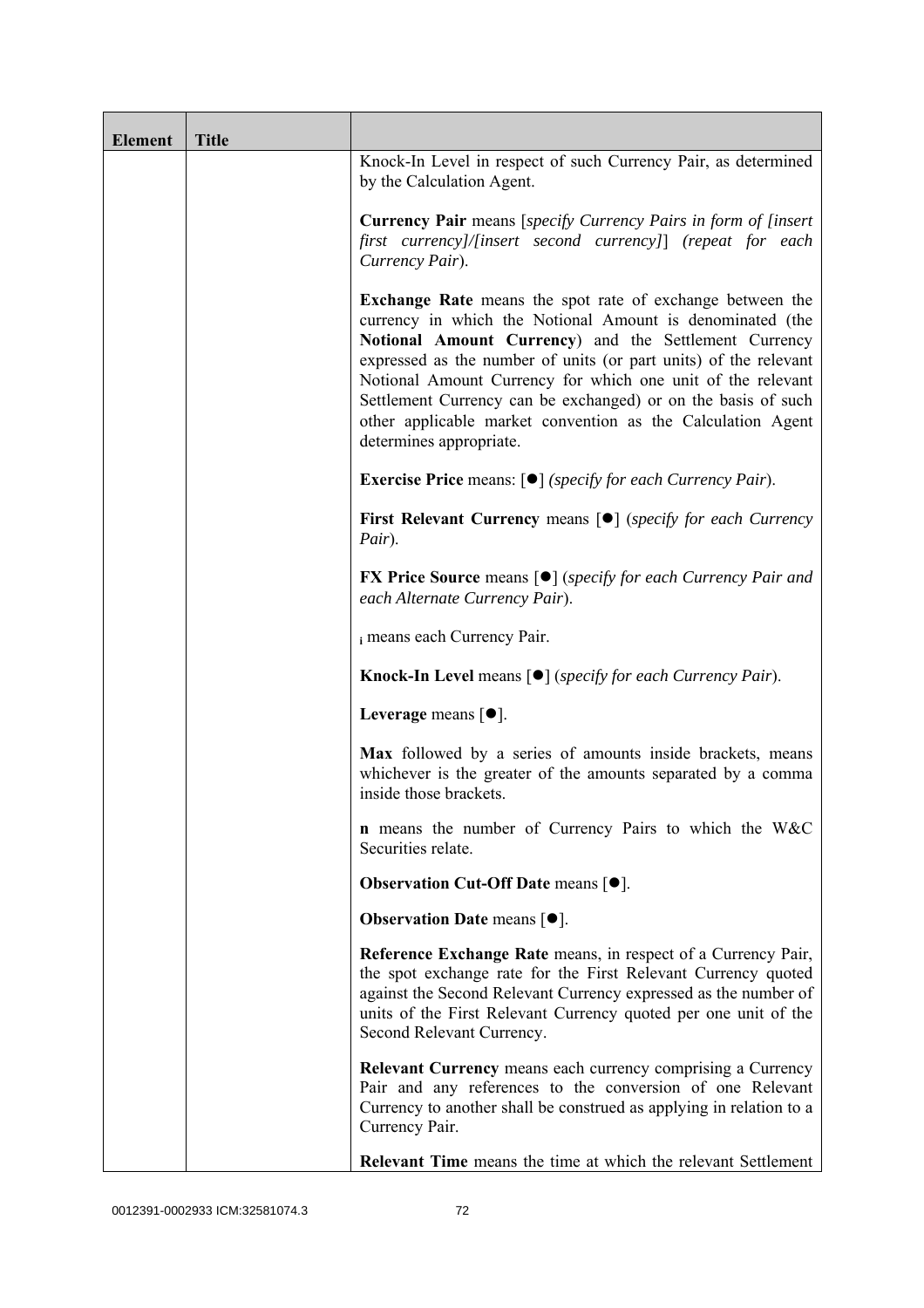| <b>Element</b> | <b>Title</b> |                                                                                                                                                                                                                                                                                                                                                                                                                                                                                                                                                                                                                                                                                                                                                                                                                                                             |
|----------------|--------------|-------------------------------------------------------------------------------------------------------------------------------------------------------------------------------------------------------------------------------------------------------------------------------------------------------------------------------------------------------------------------------------------------------------------------------------------------------------------------------------------------------------------------------------------------------------------------------------------------------------------------------------------------------------------------------------------------------------------------------------------------------------------------------------------------------------------------------------------------------------|
|                |              | Rate is determined.                                                                                                                                                                                                                                                                                                                                                                                                                                                                                                                                                                                                                                                                                                                                                                                                                                         |
|                |              | <b>Second Relevant Currency means [O]</b> (specify for each<br>Currency Pair).                                                                                                                                                                                                                                                                                                                                                                                                                                                                                                                                                                                                                                                                                                                                                                              |
|                |              | <b>Settlement Rate</b> means, in respect of a Currency Pair and an<br>Observation Date or the Valuation Date, the Reference Exchange<br>Rate for that Currency Pair on such Observation Date or<br>Valuation Date at the Relevant Time or Valuation Time<br>respectively as determined by the Calculation Agent by reference<br>to the Settlement Rate Option for that Currency Pair (and such<br>determination may be made, without limitation, with such<br>adjustments as are, at the discretion of the Calculation Agent,<br>necessary to the published quoting conventions and/or implying<br>the Reference Exchange Rate from more than one Settlement<br>Rate Option) unless any applicable disruption event exists or<br>occurs, in which case, the relevant Settlement Rate for that<br>Currency Pair will be determined by the Calculation Agent. |
|                |              | Settlement Rate Option means, in respect of a Currency Pair and<br>an Observation Date or the Valuation Date, the rate published for<br>the Currency Pair fixing rate on the FX Price Source for that<br>Currency Pair at or about (i) the Relevant Time on such<br>Observation Date or, (ii) the Valuation Time on the Valuation Date<br>or, if Alternate Currency Pairs are specified for the relevant<br>Currency Pair, the Reference Exchange Rate will be implied from<br>more than one Settlement Rate Option by determining the rate for<br>each Alternate Currency Pair for that Currency Pair, published for<br>the Alternate Currency Pair fixing rate on the FX Price Source for<br>that Alternate Currency Pair at or about (i) the Relevant Time on<br>such Observation Date or (ii) the Valuation Time on the Valuation<br>Date.              |
|                |              | Trade Date means $[•]$ .                                                                                                                                                                                                                                                                                                                                                                                                                                                                                                                                                                                                                                                                                                                                                                                                                                    |
|                |              | Valuation Date means [ $\bullet$ ].                                                                                                                                                                                                                                                                                                                                                                                                                                                                                                                                                                                                                                                                                                                                                                                                                         |
|                |              | Valuation Time means $[•]$ .                                                                                                                                                                                                                                                                                                                                                                                                                                                                                                                                                                                                                                                                                                                                                                                                                                |
|                |              | Weekly Observation Interval means the period between 5:00<br>am Sydney time on each Monday and 5:00 pm New York City<br>time on the immediately succeeding Friday (inclusive).                                                                                                                                                                                                                                                                                                                                                                                                                                                                                                                                                                                                                                                                              |
|                |              | $w_i$ means [specify the weighting of each Currency Pair (being a<br>number less than or equal to $1$ ]                                                                                                                                                                                                                                                                                                                                                                                                                                                                                                                                                                                                                                                                                                                                                     |
|                |              | $X_i$ means, in respect of a Currency Pair, the [Exercise Price in<br>respect of such Currency Pair]/[Settlement Rate in respect of such<br>Currency Pair and the Valuation Date].                                                                                                                                                                                                                                                                                                                                                                                                                                                                                                                                                                                                                                                                          |
|                |              | $Y_i$ means, in respect of a Currency Pair, the [Exercise Price in<br>respect of such Currency Pair]/[Settlement Rate in respect of such                                                                                                                                                                                                                                                                                                                                                                                                                                                                                                                                                                                                                                                                                                                    |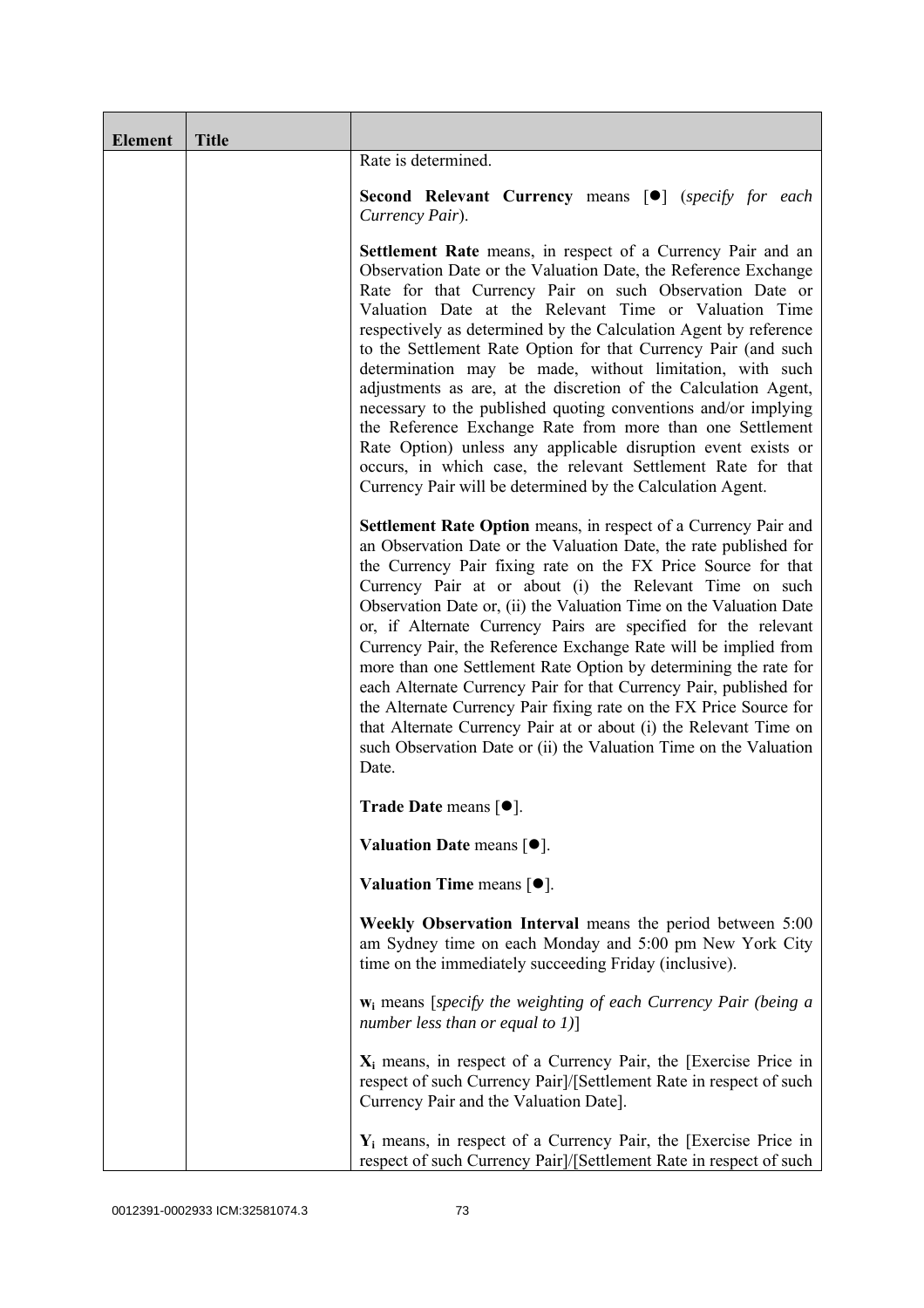| <b>Element</b> | <b>Title</b> |                                                                                                                                                                                                                                                                                                                                                                                                                                                                                                                                                                                                                                                                                                                                   |
|----------------|--------------|-----------------------------------------------------------------------------------------------------------------------------------------------------------------------------------------------------------------------------------------------------------------------------------------------------------------------------------------------------------------------------------------------------------------------------------------------------------------------------------------------------------------------------------------------------------------------------------------------------------------------------------------------------------------------------------------------------------------------------------|
|                |              | Currency Pair and the Valuation Date].                                                                                                                                                                                                                                                                                                                                                                                                                                                                                                                                                                                                                                                                                            |
|                |              | $Z_i$ means, in respect of a Currency Pair, the [Exercise Price in<br>respect of such Currency Pair]/[Settlement Rate in respect of such<br>Currency Pair and the Valuation Date]/[1].]                                                                                                                                                                                                                                                                                                                                                                                                                                                                                                                                           |
|                |              | [In the case of Equity Delta One W&C Securities:                                                                                                                                                                                                                                                                                                                                                                                                                                                                                                                                                                                                                                                                                  |
|                |              | Each Security entitles its holder in respect of an Actual Exercise<br>Date, upon due exercise, to receive from the Issuer on the<br>Settlement Date a Cash Settlement Amount calculated by the<br>Calculation Agent (which shall not be less than zero) equal to:                                                                                                                                                                                                                                                                                                                                                                                                                                                                 |
|                |              | $[V_F x]$ Exchange Rate $] - C$                                                                                                                                                                                                                                                                                                                                                                                                                                                                                                                                                                                                                                                                                                   |
|                |              | The Cash Settlement Amount will be rounded to the nearest two<br>decimal places (or, in the case of Japanese Yen, the nearest whole<br>unit) in the relevant Specified Currency, 0.005 (or, in the case of<br>Japanese Yen, half a unit) being rounded upwards, with Securities<br>exercised at the same time by the same Securityholder being<br>aggregated for the purpose of determining the aggregate Cash<br>Settlement Amounts payable in respect of such Securities.                                                                                                                                                                                                                                                       |
|                |              | Where:                                                                                                                                                                                                                                                                                                                                                                                                                                                                                                                                                                                                                                                                                                                            |
|                |              | $V_F$ means the Final Price.                                                                                                                                                                                                                                                                                                                                                                                                                                                                                                                                                                                                                                                                                                      |
|                |              | C means the Specified Currency equivalent of the Costs as<br>determined by the Calculation Agent using such foreign exchange<br>rate as the Calculation Agent deems appropriate with respect to<br>the relevant time(s) the Costs arise or may arise.                                                                                                                                                                                                                                                                                                                                                                                                                                                                             |
|                |              | Costs means, in respect of a Security, such Security's pro rata<br>share of the total amount of any commissions, costs, expenses,<br>duties, taxes (including but not limited to any capital gains tax or<br>withholding tax), levies, registration fees, custodial fees or other<br>charges which may be required to be made, paid, withheld or<br>deducted by the Issuer and/or any of its affiliates and/or any of<br>their respective nominees as a result of, or in connection with, the<br>Issuer and/or any of its affiliates and/or any of their respective<br>nominees (a) being a direct holder of any Hedging Shares and/or<br>selling and/or realising any Hedging Shares and/or (b) unwinding<br>any Hedge Position. |
|                |              | Equity Currency means $[•]$ .                                                                                                                                                                                                                                                                                                                                                                                                                                                                                                                                                                                                                                                                                                     |
|                |              | <b>Exchange Rate</b> means (i) the rate of exchange between the<br>Equity Currency and the Specified Currency (expressed as a<br>number of units of the Specified Currency for which a unit of the<br>Equity Currency can be exchanged) determined at or around the<br>Final Valuation Date which the Calculation Agent determines                                                                                                                                                                                                                                                                                                                                                                                                |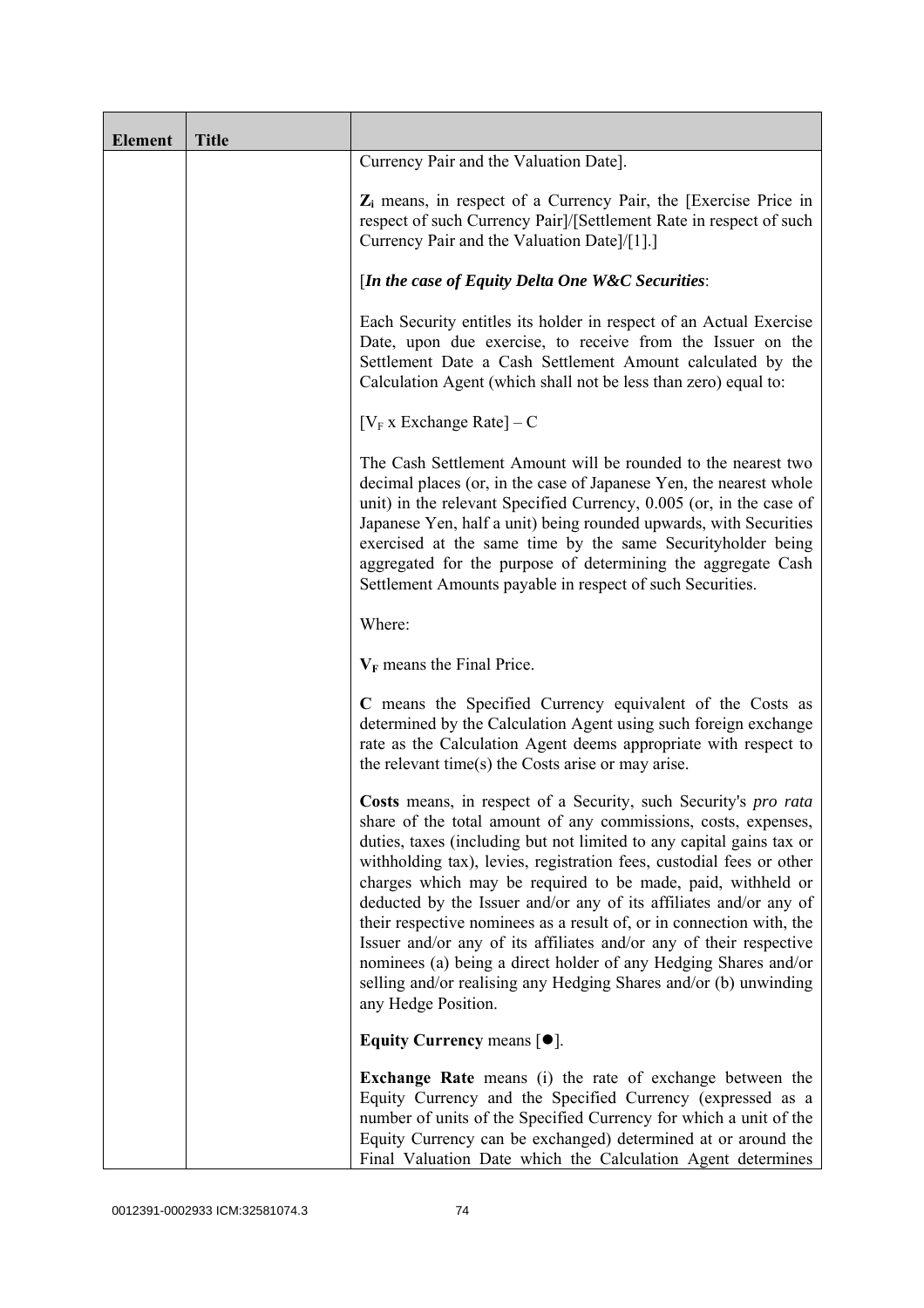| <b>Element</b> | <b>Title</b> |                                                                                                                                                                                                                                                                                                                                                                                                                                                                                                                                                                                                                                                                                                                                                                                                                                                                                                                                                                                                                                                                                                                                                                                                                                                                    |
|----------------|--------------|--------------------------------------------------------------------------------------------------------------------------------------------------------------------------------------------------------------------------------------------------------------------------------------------------------------------------------------------------------------------------------------------------------------------------------------------------------------------------------------------------------------------------------------------------------------------------------------------------------------------------------------------------------------------------------------------------------------------------------------------------------------------------------------------------------------------------------------------------------------------------------------------------------------------------------------------------------------------------------------------------------------------------------------------------------------------------------------------------------------------------------------------------------------------------------------------------------------------------------------------------------------------|
|                |              | appropriate in its sole discretion, or (ii) where the Equity<br>Currency is the same as the Specified Currency, one.                                                                                                                                                                                                                                                                                                                                                                                                                                                                                                                                                                                                                                                                                                                                                                                                                                                                                                                                                                                                                                                                                                                                               |
|                |              | Final Valuation Date means $[•]$ .                                                                                                                                                                                                                                                                                                                                                                                                                                                                                                                                                                                                                                                                                                                                                                                                                                                                                                                                                                                                                                                                                                                                                                                                                                 |
|                |              | <b>Hedge Position</b> means any Product that the Issuer and/or any of<br>its Affiliates and/or any of their respective nominees (a) enters<br>into as a result of being the direct holder of the Hedging Shares<br>and/or selling and/or realising the Hedging Shares, or (b) would<br>have entered into if they were to fully hedge the market, equity or<br>other price risk of the Issuer entering into and performing its<br>obligations with respect to the W&C Securities, using such<br>Products as may be determined by the Calculation Agent.                                                                                                                                                                                                                                                                                                                                                                                                                                                                                                                                                                                                                                                                                                             |
|                |              | <b>Hedging Shares</b> means the number of shares that the Calculation<br>Agent deems necessary to hedge the equity or other price risk of<br>the Issuer entering into and performing its obligations with<br>respect to the relevant Securities.                                                                                                                                                                                                                                                                                                                                                                                                                                                                                                                                                                                                                                                                                                                                                                                                                                                                                                                                                                                                                   |
|                |              | <b>Product</b> means an exchange traded fund, share, an instrument<br>representing such exchange traded fund or share (including,<br>without limitation, participation notes), futures contracts or<br>exchange-traded options commonly used to hedge the issuance or<br>sale of a security that is linked to the Hedging Shares.                                                                                                                                                                                                                                                                                                                                                                                                                                                                                                                                                                                                                                                                                                                                                                                                                                                                                                                                  |
|                |              | Valuation Date means the Final Valuation Date.                                                                                                                                                                                                                                                                                                                                                                                                                                                                                                                                                                                                                                                                                                                                                                                                                                                                                                                                                                                                                                                                                                                                                                                                                     |
|                |              | <b>Cash Dividends</b>                                                                                                                                                                                                                                                                                                                                                                                                                                                                                                                                                                                                                                                                                                                                                                                                                                                                                                                                                                                                                                                                                                                                                                                                                                              |
|                |              | Following the declaration by a share issuer of a cash<br>(i)<br>dividend (other than any dividend or portion thereof that<br>the Calculation Agent determines to be an extraordinary<br>dividend) (each a Cash Dividend) in respect of which the<br>In-dividend Date (as defined below) falls in the period<br>from and including the Trade Date to but excluding the<br>originally scheduled Final Valuation Date without regard<br>to any scheduled trading day or disrupted day adjustment<br>(the Dividend Period), the Issuer will pay a Coupon<br>Amount in respect of each Security on the related Coupon<br>Payment Date (as defined below). Each such Coupon<br>Amount will equal the amount of such Cash Dividend<br>declared in relation to one share (less (a) all withholding<br>taxes, if any, including, but without limitation, those that<br>would have been withheld in relation to the payment of<br>such cash dividend to a foreign investor and (b) any other<br>expenses or deductions which would apply to or be made<br>in relation to the payment of such cash dividend to a<br>foreign investor all determined in the Equity Currency and<br>on a per share basis, <i>multiplied by</i> the Dividend Exchange<br>Rate as defined below). |
|                |              | Dividend Exchange Rate means, in relation to a Cash                                                                                                                                                                                                                                                                                                                                                                                                                                                                                                                                                                                                                                                                                                                                                                                                                                                                                                                                                                                                                                                                                                                                                                                                                |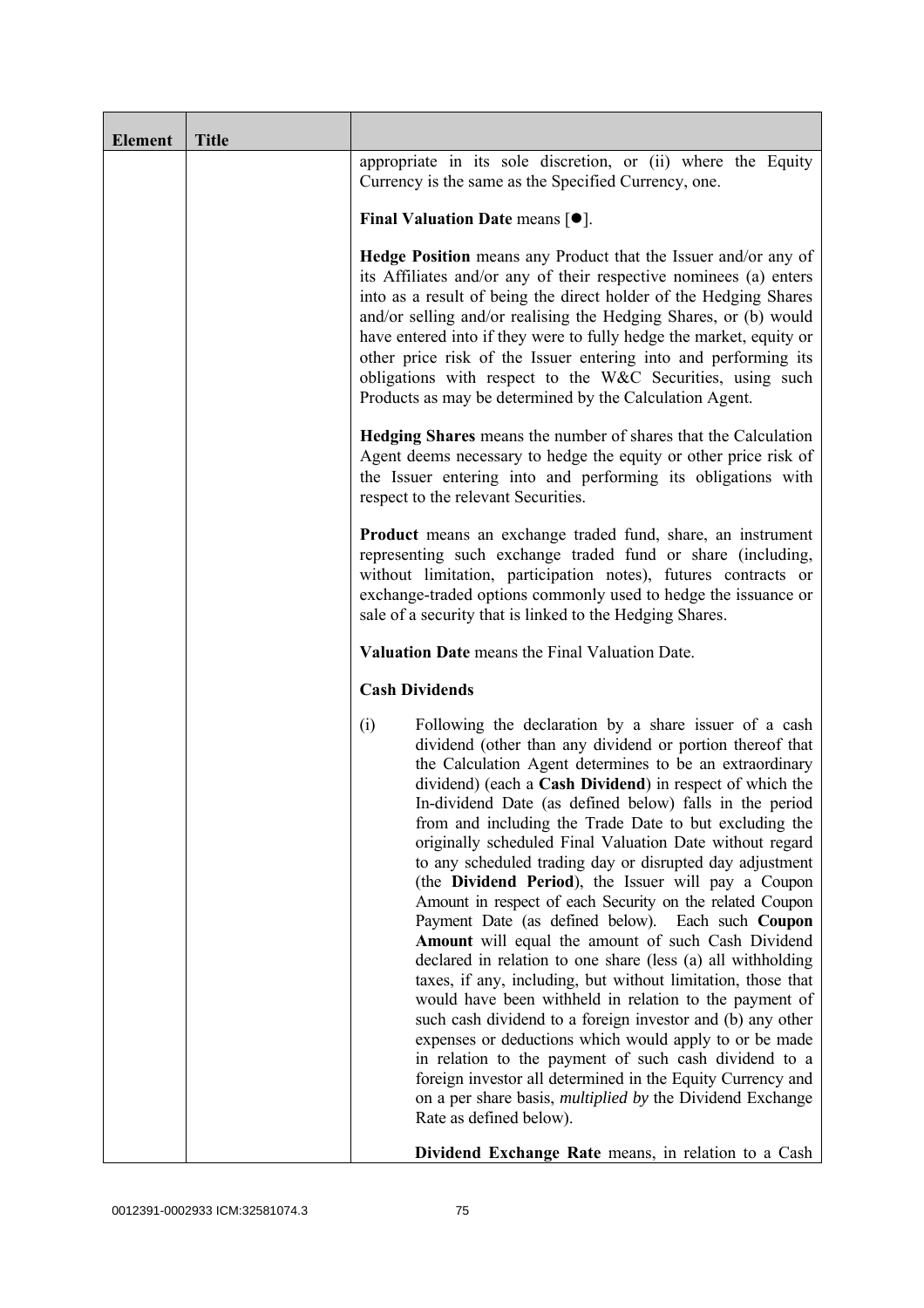| <b>Element</b> | <b>Title</b> |       |                                                                                                                                                                                                                                                                                                                                                                                                                                                                                                                                                                                                                                    |
|----------------|--------------|-------|------------------------------------------------------------------------------------------------------------------------------------------------------------------------------------------------------------------------------------------------------------------------------------------------------------------------------------------------------------------------------------------------------------------------------------------------------------------------------------------------------------------------------------------------------------------------------------------------------------------------------------|
|                |              |       | Dividend, (i) the rate of exchange between the Equity<br>Currency and the Specified Currency (expressed as a<br>number of units of the Specified Currency for which a<br>unit of the Equity Currency can be exchanged) at or<br>around the Dividend Receipt Date, as determined by the<br>Calculation Agent or, (ii) where the Equity Currency is<br>the same as the Specified Currency, one.                                                                                                                                                                                                                                      |
|                |              |       | Dividend Receipt Date means the date upon which a<br>holder of shares entitled to the relevant Cash Dividend<br>would have received such Cash Dividend according to<br>prevailing market practice, as determined by the<br>Calculation Agent.                                                                                                                                                                                                                                                                                                                                                                                      |
|                |              |       | In-dividend Date means, in relation to a Cash Dividend,<br>the final date upon which a purchaser of shares on the<br>exchange would, according to prevailing market practice,<br>be entitled to receive the Cash Dividend.                                                                                                                                                                                                                                                                                                                                                                                                         |
|                |              | (ii)  | Coupon Amounts (if any) will only be payable on the<br>Securities in the circumstances set out in paragraph (i)<br>above and subject to the provisions of paragraphs (iii) and<br>(iv) below and will be deemed only to have accrued on<br>the Securities as of the relevant Coupon Payment Date.<br>No interest will accrue or be payable in any other<br>circumstance.                                                                                                                                                                                                                                                           |
|                |              | (iii) | In the event any Coupon Payment Date would fall after<br>the Maturity Date the Issuer will give notice to the<br>Securityholders of procedures for payment of such<br>Coupon Amount(s) which may be made outside of DTC<br>or Euroclear and Clearstream, Luxembourg and may<br>require Securityholders as of a record date selected by the<br>Issuer in its sole discretion to provide a notice to the<br>Issuer giving all necessary details required by the Issuer<br>in its sole discretion to make such payments.                                                                                                              |
|                |              | (iv)  | Following<br>Dividend<br>Cash<br>declaration,<br>any<br>the<br>Calculation Agent shall as soon as is reasonably<br>practicable under the circumstances procure that the<br>Issuer will give notice to the Securityholders stating the<br>occurrence of the Cash Dividend, giving details thereof<br>and setting out the method and anticipated date of the<br>related Coupon Payment Date provided that any failure to<br>give, or non-receipt of, such notice will not affect the<br>validity of any such Coupon Amount payment and the<br>Calculation Agent will determine the basis on which the<br>Coupon Amount will be paid. |
|                |              | (v)   | <b>Coupon Payment Date</b> means the date that is three $(3)$<br>Business Days following the relevant Dividend Receipt<br>Date.]                                                                                                                                                                                                                                                                                                                                                                                                                                                                                                   |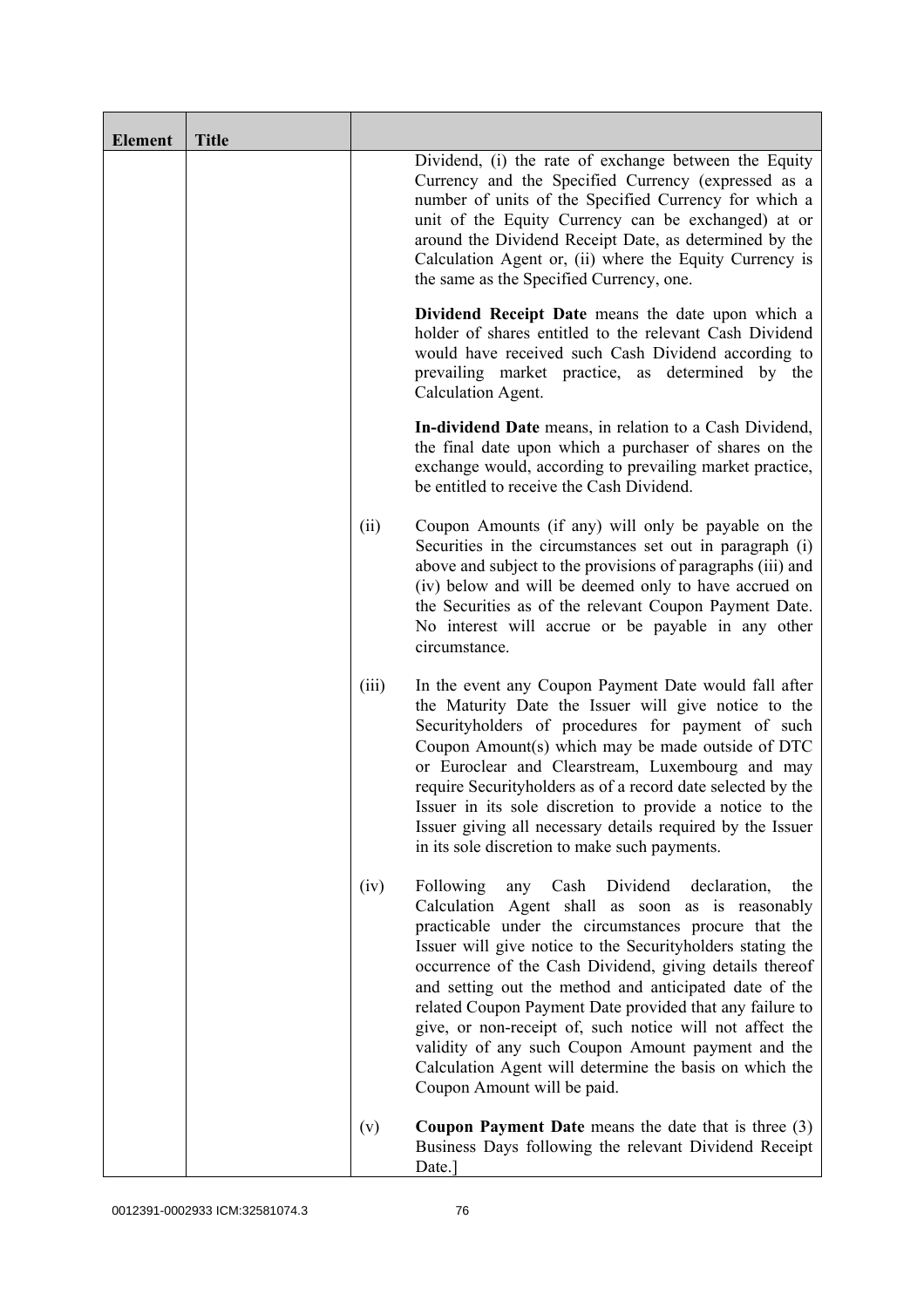| <b>Element</b> | <b>Title</b> |                                                                                                                                                                                                                                                                                                                                                                                                                                                                                                                                                                                                                                                                                                                                                                                                                                                                                                                                                                                                                                                                                                                  |
|----------------|--------------|------------------------------------------------------------------------------------------------------------------------------------------------------------------------------------------------------------------------------------------------------------------------------------------------------------------------------------------------------------------------------------------------------------------------------------------------------------------------------------------------------------------------------------------------------------------------------------------------------------------------------------------------------------------------------------------------------------------------------------------------------------------------------------------------------------------------------------------------------------------------------------------------------------------------------------------------------------------------------------------------------------------------------------------------------------------------------------------------------------------|
|                |              | [In the case of Equity Linked Securities, insert:                                                                                                                                                                                                                                                                                                                                                                                                                                                                                                                                                                                                                                                                                                                                                                                                                                                                                                                                                                                                                                                                |
|                |              | <b>Adjustment and Disruption Events</b>                                                                                                                                                                                                                                                                                                                                                                                                                                                                                                                                                                                                                                                                                                                                                                                                                                                                                                                                                                                                                                                                          |
|                |              | The Securities may be subject to cancellation or early redemption<br>or adjustment (including as to valuation and in certain<br>circumstances share substitutions) if certain corporate events<br>(such as events affecting the value of a Share (including Share)<br>divisions or consolidations, extraordinary dividends and capital<br>calls); de-listing of a Share; insolvency, merger or nationalisation<br>of a Share issuer; a tender offer or redenomination of a Share)<br>occur, if certain events (such as illegality, disruptions or cost<br>increases) occur with respect to the Issuer's or any of its affiliates'<br>hedging arrangements, or if insolvency filings are made with<br>respect to the issuer of a share [Insert if the relevant Securities<br>are Equity Delta One Redemption N&C Securities or Equity<br>Delta One W&C Securities: or, where the relevant event is a<br>potential adjustment event which has a dilutive effect on the<br>theoretical value of the relevant shares and the Calculation Agent<br>considers it appropriate, the distribution of further Securities]. |
|                |              | If certain disruption events occur with respect to valuation of a<br>Share such valuation will be postponed and may be made by the<br>Calculation Agent. Payments may also be postponed.]                                                                                                                                                                                                                                                                                                                                                                                                                                                                                                                                                                                                                                                                                                                                                                                                                                                                                                                        |
|                |              | [In the case of Index Linked Securities, insert:                                                                                                                                                                                                                                                                                                                                                                                                                                                                                                                                                                                                                                                                                                                                                                                                                                                                                                                                                                                                                                                                 |
|                |              | <b>Adjustment and Disruption Events</b>                                                                                                                                                                                                                                                                                                                                                                                                                                                                                                                                                                                                                                                                                                                                                                                                                                                                                                                                                                                                                                                                          |
|                |              | The Securities may be subject to cancellation or early redemption<br>or adjustment if an Index is modified or cancelled and there is no<br>successor Index acceptable to the Calculation Agent, if an Index's<br>sponsor fails to calculate and announce such Index, or certain<br>events (such as illegality, disruptions or cost increases) occur with<br>respect to the Issuer's or any of its affiliates' hedging<br>arrangements.                                                                                                                                                                                                                                                                                                                                                                                                                                                                                                                                                                                                                                                                           |
|                |              | If certain disruption events occur with respect to valuation of an<br>Index such valuation will be postponed and may be made by the<br>Calculation Agent. Payments may also be postponed.]                                                                                                                                                                                                                                                                                                                                                                                                                                                                                                                                                                                                                                                                                                                                                                                                                                                                                                                       |
|                |              | [In the case of Inflation Linked Securities, insert:                                                                                                                                                                                                                                                                                                                                                                                                                                                                                                                                                                                                                                                                                                                                                                                                                                                                                                                                                                                                                                                             |
|                |              | <b>Adjustment Events</b>                                                                                                                                                                                                                                                                                                                                                                                                                                                                                                                                                                                                                                                                                                                                                                                                                                                                                                                                                                                                                                                                                         |
|                |              | The Securities may be subject to adjustment if the Index is not<br>published or announced, there is a successor Index, an Index level<br>is corrected or the Index is rebased and may be subject to early<br>redemption or cancellation if the Index ceases to be published and<br>there is no appropriate alternative index acceptable to the                                                                                                                                                                                                                                                                                                                                                                                                                                                                                                                                                                                                                                                                                                                                                                   |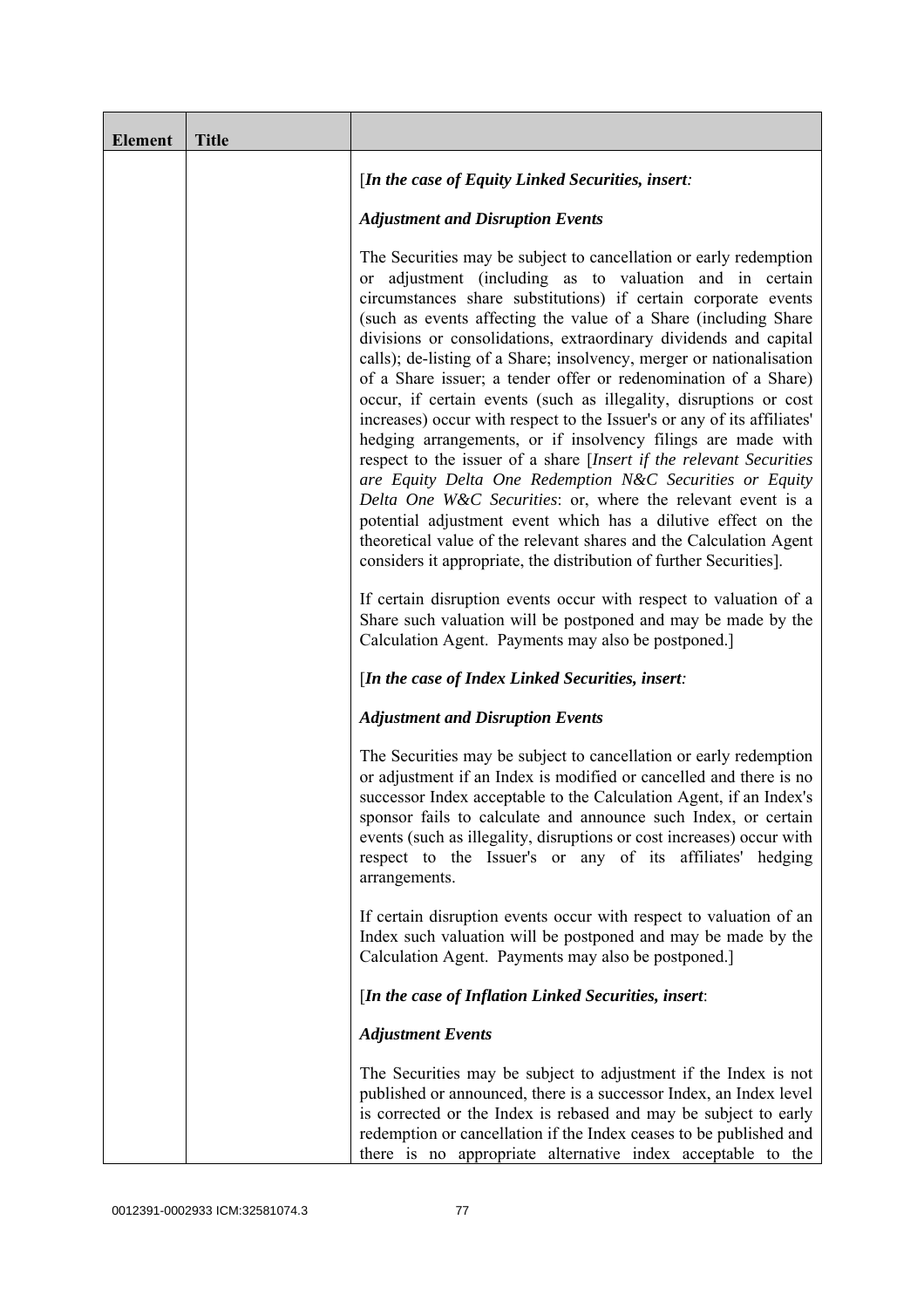| <b>Element</b> | <b>Title</b>                                                                                                                                                                                                               |                                                                                                                                                                                                                                                                                                                                                                                                                                                                                                                                                                                                                                                                                                                                                                                                                                                                                                                                                                                                              |
|----------------|----------------------------------------------------------------------------------------------------------------------------------------------------------------------------------------------------------------------------|--------------------------------------------------------------------------------------------------------------------------------------------------------------------------------------------------------------------------------------------------------------------------------------------------------------------------------------------------------------------------------------------------------------------------------------------------------------------------------------------------------------------------------------------------------------------------------------------------------------------------------------------------------------------------------------------------------------------------------------------------------------------------------------------------------------------------------------------------------------------------------------------------------------------------------------------------------------------------------------------------------------|
|                |                                                                                                                                                                                                                            | Calculation Agent. In certain circumstances the Calculation<br>Agent may calculate the Index level itself.]                                                                                                                                                                                                                                                                                                                                                                                                                                                                                                                                                                                                                                                                                                                                                                                                                                                                                                  |
|                |                                                                                                                                                                                                                            | [In the case of $FX$ Linked Securities, insert:                                                                                                                                                                                                                                                                                                                                                                                                                                                                                                                                                                                                                                                                                                                                                                                                                                                                                                                                                              |
|                |                                                                                                                                                                                                                            | <b>Disruption Events</b>                                                                                                                                                                                                                                                                                                                                                                                                                                                                                                                                                                                                                                                                                                                                                                                                                                                                                                                                                                                     |
|                |                                                                                                                                                                                                                            | If certain disruption events occur with respect to valuation of a<br>Currency Pair, [an alternative valuation method may be used,<br>valuation may be made by the Calculation Agent, valuation may<br>be postponed or the Securities may be subject to early redemption or<br>cancellation].]                                                                                                                                                                                                                                                                                                                                                                                                                                                                                                                                                                                                                                                                                                                |
|                |                                                                                                                                                                                                                            | [In the case of Zero Recovery Single Name Credit Linked N&C<br>Securities and Zero Recovery Basket Credit Linked N&C<br>Securities, insert:                                                                                                                                                                                                                                                                                                                                                                                                                                                                                                                                                                                                                                                                                                                                                                                                                                                                  |
|                |                                                                                                                                                                                                                            | <b>Merger Event</b>                                                                                                                                                                                                                                                                                                                                                                                                                                                                                                                                                                                                                                                                                                                                                                                                                                                                                                                                                                                          |
|                |                                                                                                                                                                                                                            | A merger event may occur, <i>inter alia</i> , if the Issuer[, the<br>Guarantor] or the Reference Entity consolidates or amalgamates<br>with, or merges into, or transfers all or substantially all of its<br>assets to, the Reference Entity or the Issuer [or the Guarantor], as<br>applicable, or the Issuer [or the Guarantor] and the Reference<br>Entity become affiliates.]                                                                                                                                                                                                                                                                                                                                                                                                                                                                                                                                                                                                                            |
| [C.19]         | Final reference price<br>of the Underlying                                                                                                                                                                                 | [Not applicable, there is no final reference price of the<br>underlying.]                                                                                                                                                                                                                                                                                                                                                                                                                                                                                                                                                                                                                                                                                                                                                                                                                                                                                                                                    |
|                | (Include this Element<br>$C.19$ only if the<br><b>Securities</b><br>relevant<br>Derivative<br>are<br>Securities as defined<br>C.9<br>Element<br>in<br><i>above</i> )                                                       | [The final reference price of the underlying will be determined in<br>accordance with the valuation mechanics set out in item C.18<br>above]]                                                                                                                                                                                                                                                                                                                                                                                                                                                                                                                                                                                                                                                                                                                                                                                                                                                                |
| C.20           | Underlying and<br>where the<br>information on the<br>underlying can be<br>found<br>(Include this Element<br>C.20 only if the<br>relevant Securities<br>are Derivative<br>Securities as defined<br>in Element C.9<br>above) | [Not applicable, there is no underlying] [The underlying]<br>[index/basket of indices/share[s]/reference<br>entit[y][ies]/ $FX$<br>rate[s], interest rate[s]] specified in item C.18 above] [insert<br>details of relevant underlying $(s)$ [If the Securities are Zero<br>Recovery Single Name Credit Linked N&C Securities or Zero<br>Recovery Basket Credit Linked N&C Securities, insert: The<br>"Credit Events" are [insert relevant Credit Events].] [If the<br>Securities are Tranched Zero Recovery Credit Linked N&C<br>Securities, insert: The "Credit Events" are each of the "Credit<br>Events" listed in the Physical Settlement Matrix in respect of each<br>of the Reference Entities listed in the Index. [Insert details of the<br>Index]] [Insert details of where information on the underlying<br>can be found. Where relevant this may include references to the<br>respective Bloomberg and/or Reuters screen pages on which<br>information relating to each underlying can be found]] |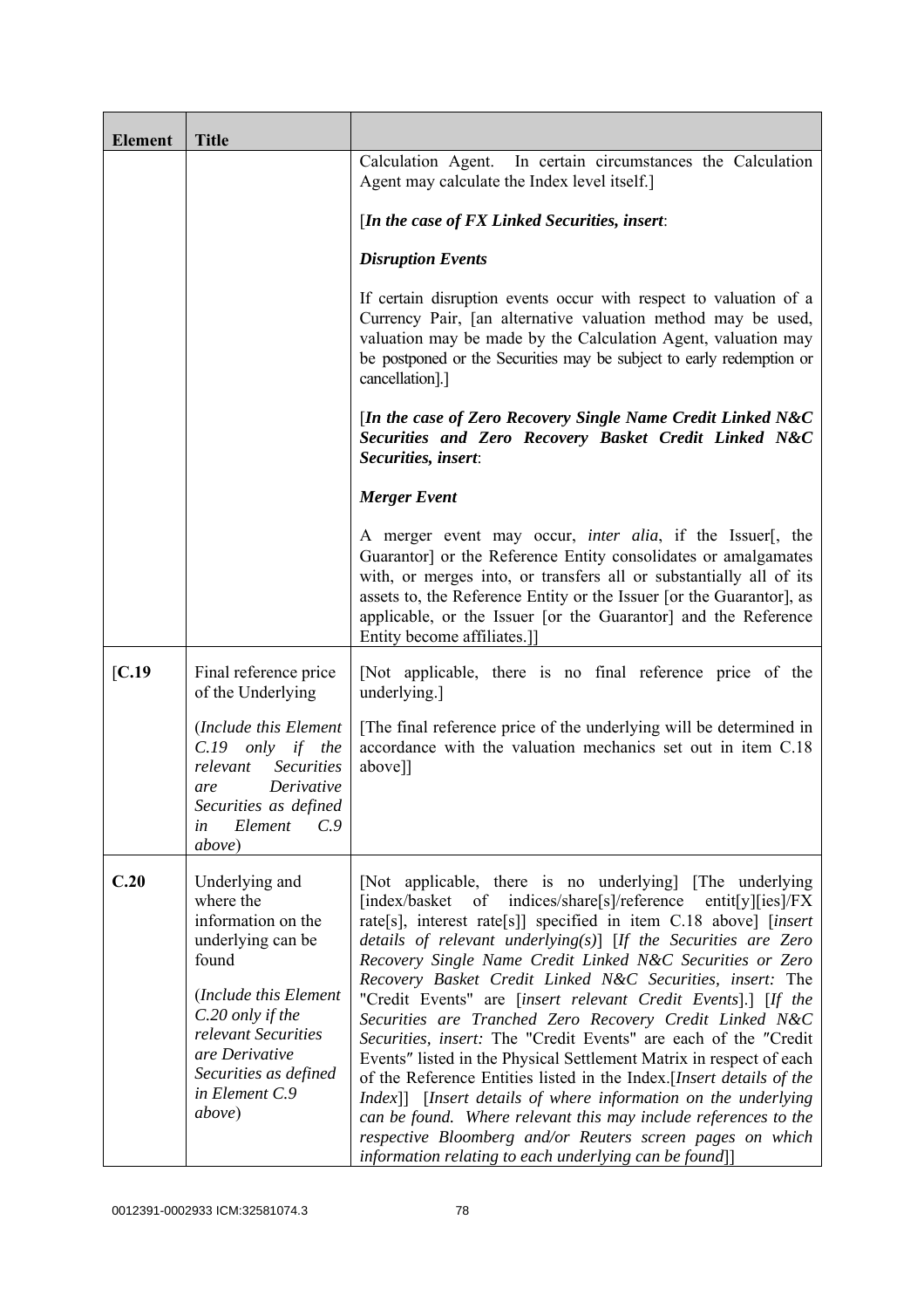|  | <b>Section D - Risks</b> |
|--|--------------------------|
|--|--------------------------|

| <b>Element</b> | <b>Title</b>                                             |                                                                                                                                                                                                                                                                                                                                                                                                                                                                                                                                                                                                                                                                                                                                                                                                                                                                                                                                                                                                                                                                                                                                                                                                                     |
|----------------|----------------------------------------------------------|---------------------------------------------------------------------------------------------------------------------------------------------------------------------------------------------------------------------------------------------------------------------------------------------------------------------------------------------------------------------------------------------------------------------------------------------------------------------------------------------------------------------------------------------------------------------------------------------------------------------------------------------------------------------------------------------------------------------------------------------------------------------------------------------------------------------------------------------------------------------------------------------------------------------------------------------------------------------------------------------------------------------------------------------------------------------------------------------------------------------------------------------------------------------------------------------------------------------|
| D.2            | Key risks regarding<br>the Issuer [and the<br>Guarantor] | In purchasing Securities, investors assume the risk that the Issuer<br>[and the Guarantor] may become insolvent or otherwise be unable<br>to perform [its/their] obligations (including, where relevant,<br>payment obligations) in respect of the Securities [or under the<br>Guarantee (respectively)]. There is a wide range of factors which<br>individually or together could result in the Issuer [and the<br>Guarantor] becoming unable to perform [its/their] obligations<br>under the Securities [or Guarantee (respectively)]. It is not<br>possible to identify all such factors or to determine which factors<br>are most likely to occur, as the Issuer [and the Guarantor] may<br>not be aware of all relevant factors and certain factors which<br>[it/they] currently deem not to be material may become material<br>as a result of the occurrence of events outside the Issuer's [and the<br>Guarantor's] control. The Issuer [and the Guarantor] [has/have]<br>identified a number of factors which could materially adversely<br>affect [its/their] business[es] and ability to perform [its/their]<br>obligations under the Securities [or Guarantee (respectively)].<br>These factors include: |
|                |                                                          | Issuer:<br>(i) the Issuer is an indirectly owned, wholly owned subsidiary of<br>Nomura Holdings, Inc. and there are substantial inter-relationships<br>between the Issuer and other Nomura Group companies.<br>Accordingly, if the financial condition of the Nomura Group were to<br>deteriorate, the Issuer and its investors may suffer direct and<br>materially adverse consequences, (ii) changes in market prices<br>affecting asset values may adversely affect the performance of assets<br>in which the Issuer holds positions and therefore would adversely<br>affect the Issuer's financial situation and its profits (iii) strategies for<br>hedging against market risk may prove to be ineffective, (iv) changes<br>in interest rates, (v) foreign exchange risk, (vi) liquidity risk, (vii)<br>credit risk of third parties with whom the Issuer does business (viii)<br>increased regulation of the financial services industry, (ix)<br>competition risk, (x) reputational risk, and (xi) operational risk<br>(including as a result of the United Kingdom's potential exit from the<br>European Union).                                                                                           |
|                |                                                          | Guarantor:<br>If the financial condition of the Guarantor were to deteriorate, the<br>Issuer and investors in the Securities may suffer direct and<br>materially adverse consequences. The Guarantor is the holding<br>company for the Nomura Group and its ability to fulfil its<br>obligations under the Guarantee may therefore be affected by<br>certain factors affecting the Guarantor directly or other entities<br>within<br>the Nomura Group, including: (i) a sustained                                                                                                                                                                                                                                                                                                                                                                                                                                                                                                                                                                                                                                                                                                                                   |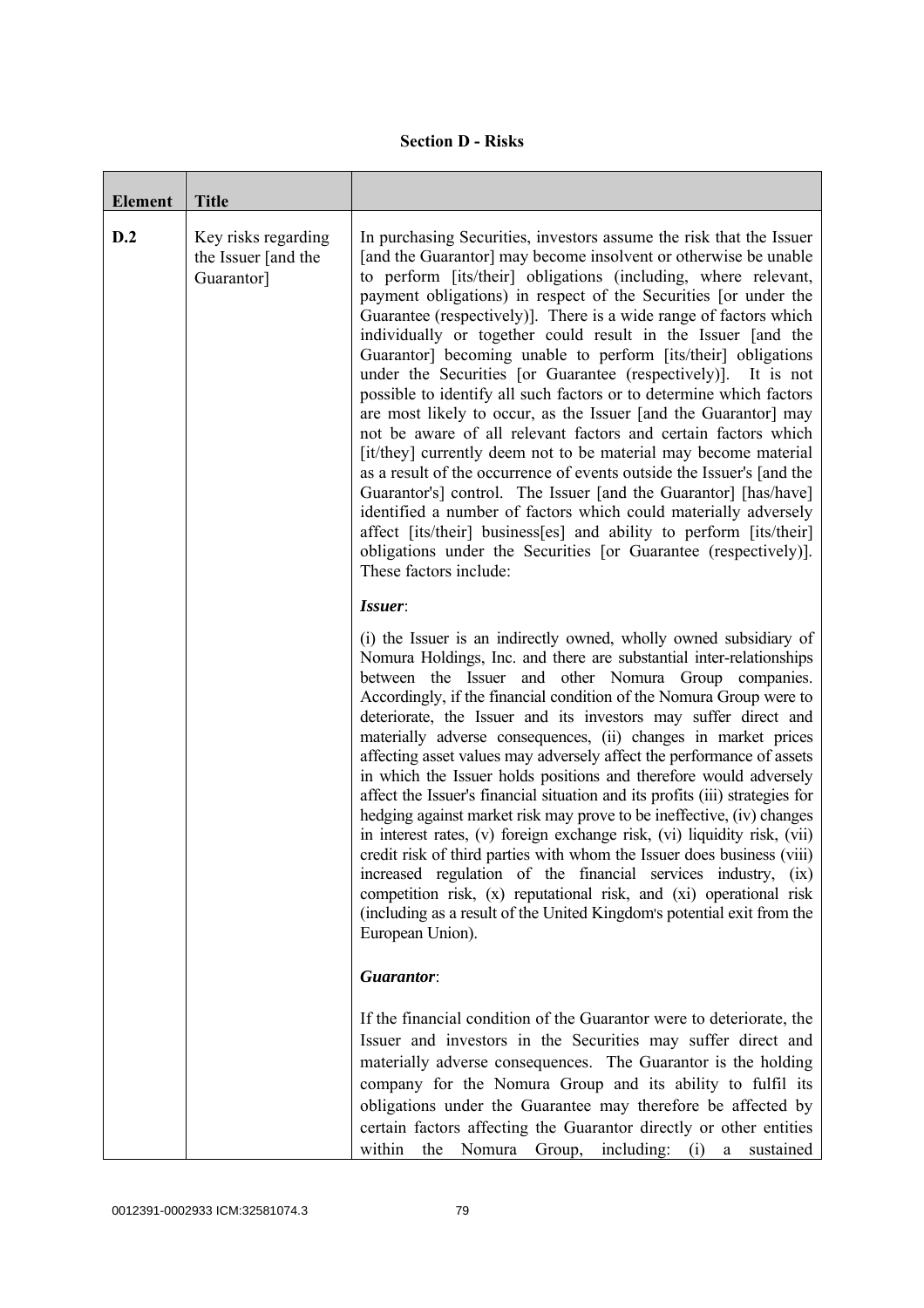| <b>Element</b> | <b>Title</b>                                                                                                                                                                                                    |                                                                                                                                                                                                                                                                                                                                                                                                                                                                                                                                                                                                                                                                                                                                                                                                                                                                                                                                                                                                                                                                                                                                                                                                                                                                                                                                                                                                                                                                                                                                                                                                                                                                                                                                                                                                                                                                                                                                                                                                                                                                                                                                                                                                                                                                                                                                                                                                                                                                                                                                                                                                                                                                                                                                                                                                                                                                                                                                                           |
|----------------|-----------------------------------------------------------------------------------------------------------------------------------------------------------------------------------------------------------------|-----------------------------------------------------------------------------------------------------------------------------------------------------------------------------------------------------------------------------------------------------------------------------------------------------------------------------------------------------------------------------------------------------------------------------------------------------------------------------------------------------------------------------------------------------------------------------------------------------------------------------------------------------------------------------------------------------------------------------------------------------------------------------------------------------------------------------------------------------------------------------------------------------------------------------------------------------------------------------------------------------------------------------------------------------------------------------------------------------------------------------------------------------------------------------------------------------------------------------------------------------------------------------------------------------------------------------------------------------------------------------------------------------------------------------------------------------------------------------------------------------------------------------------------------------------------------------------------------------------------------------------------------------------------------------------------------------------------------------------------------------------------------------------------------------------------------------------------------------------------------------------------------------------------------------------------------------------------------------------------------------------------------------------------------------------------------------------------------------------------------------------------------------------------------------------------------------------------------------------------------------------------------------------------------------------------------------------------------------------------------------------------------------------------------------------------------------------------------------------------------------------------------------------------------------------------------------------------------------------------------------------------------------------------------------------------------------------------------------------------------------------------------------------------------------------------------------------------------------------------------------------------------------------------------------------------------------------|
|                |                                                                                                                                                                                                                 | market/economic or other downturn, changes in financial or<br>economic conditions and/or market volatility, (ii) liquidity risk,<br>(iii) unpredictable events causing large unexpected market price<br>movements ("event risk") (iv) credit risk of third parties with<br>whom the Guarantor does business, (v) competition risk, (vi)<br>substantial legal, regulatory, operational and reputational risks<br>(including regulatory and operational risk as a result of the United<br>Kingdom's potential exit from the European Union).                                                                                                                                                                                                                                                                                                                                                                                                                                                                                                                                                                                                                                                                                                                                                                                                                                                                                                                                                                                                                                                                                                                                                                                                                                                                                                                                                                                                                                                                                                                                                                                                                                                                                                                                                                                                                                                                                                                                                                                                                                                                                                                                                                                                                                                                                                                                                                                                                |
| [D.3]          | Key risks regarding<br>the Securities<br>(Include this Element<br>only<br>D.3<br>if<br>the<br>relevant<br><b>Securities</b><br>not Derivative<br>are<br>Securities as defined<br>Element<br>C.9<br>in<br>above) | There are also certain factors which are material for the purpose of<br>assessing the risks associated with investing in any issue of<br>Securities, which include, without limitation, (i) risks relating to<br>current market conditions including sovereign debt concerns in<br>certain countries in Europe, (ii) Rule 144A Securities Transfer<br>Restrictions, (iii) risks relating to the fact that the Securities are<br>unsecured obligations of the Issuer, (iv) the possibility that holders<br>may receive payments subject to withholding or other deductions<br>imposed on the Securities, (v) there may be no, or a limited,<br>secondary market for the Securities and this would adversely affect<br>the value at which an investor could sell his Securities, (vi) risks<br>relating to postponement of valuation dates, following the<br>occurrence of a disruption event which may adversely affect the<br>value of the Securities, (vii) adjustments to the terms and conditions<br>of the Securities being made by the Calculation Agent following the<br>occurrence of certain events and any early redemption or<br>cancellation (as applicable) of the Securities by the Issuer, (viii)<br>modification of the terms and conditions of the Securities and/or the<br>Agency Agreement by the Issuer and the relevant Agent without the<br>consent of Securityholders, (ix) modification of the terms and<br>conditions of the Securities by majority votes binding all holders, (x)<br>the existence, where specified, of any right of the Issuer to redeem<br>the Securities at its option and the effect this may have on the market<br>value of the Securities, which will mean that an investor may not<br>be able to reinvest the redemption proceeds to achieve a similar<br>effective return, (xi) hedging activities and conflicts of interest of<br>the Issuer, the Guarantor (where applicable) and/or any of its/their<br>affiliates and Securityholders, (xii) where the Securities are linked to<br>a Reference Item, risks relating to the value and liquidity of such<br>Reference Item and the markets in which such Reference Item is<br>traded, (xiii) movements in interest rates, which may affect the value<br>of Securities which bear interest at a fixed rate and (where the<br>Securities are not denominated in an investor's own currency)<br>exchange rates may affect the value of the Securities, (xiv) any credit<br>rating assigned to the Securities may not adequately reflect all risks<br>associated with an investment in the Securities, is not a<br>recommendation to buy, sell or hold securities and may be subject<br>to suspension, reduction or withdrawal at any time by the<br>assigning rating agency, (xv) Investors who hold less than the<br>minimum specified denomination may be unable to sell their<br>Securities and may be adversely affected if definitive Securities are |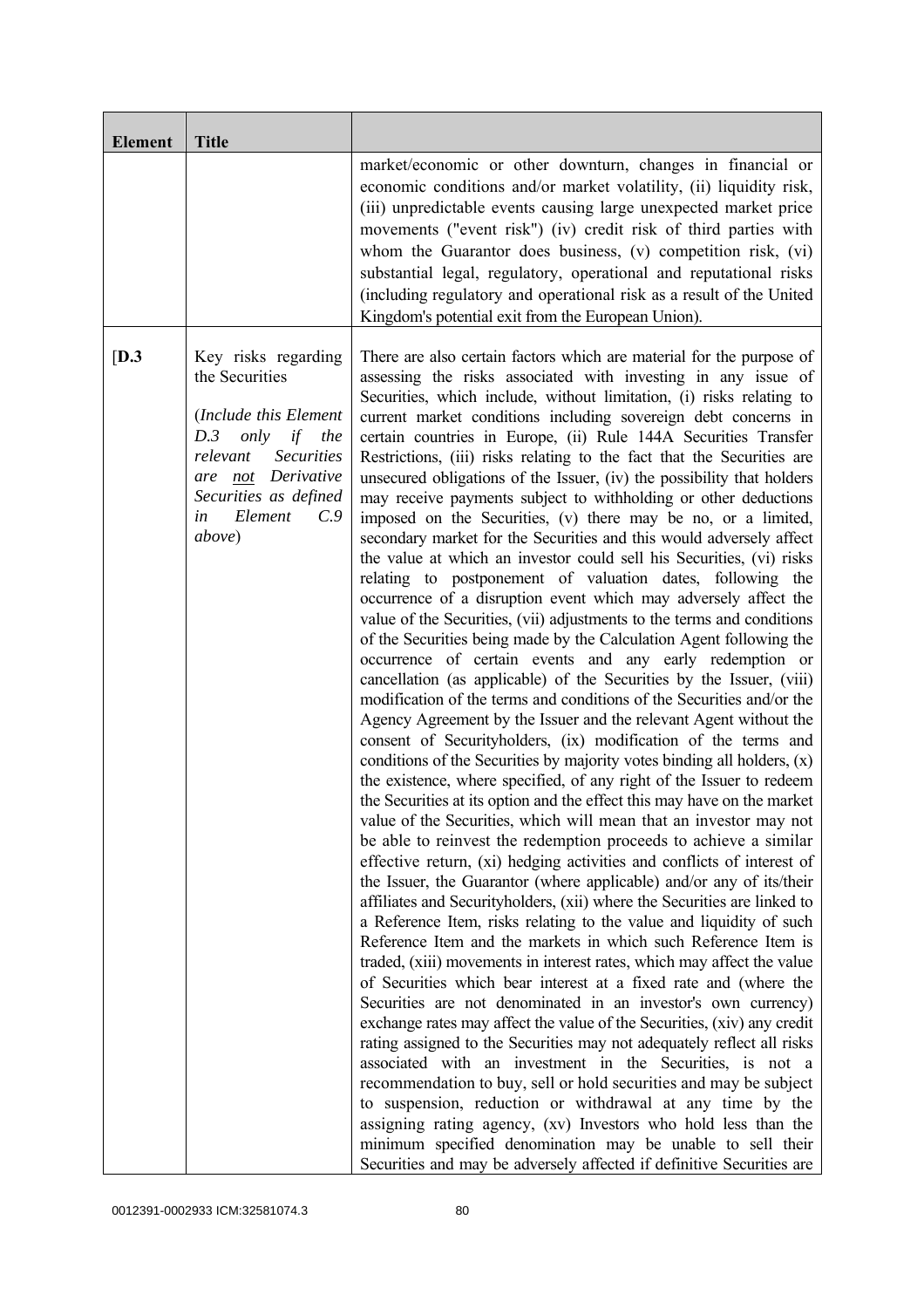| <b>Element</b> | <b>Title</b>                                                                                                                                                                         |                                                                                                                                                                                                                                                                                                                                                                                                                                                                                                                                                                                                                                                                                                                                                                                                                                                                                                                                                                           |
|----------------|--------------------------------------------------------------------------------------------------------------------------------------------------------------------------------------|---------------------------------------------------------------------------------------------------------------------------------------------------------------------------------------------------------------------------------------------------------------------------------------------------------------------------------------------------------------------------------------------------------------------------------------------------------------------------------------------------------------------------------------------------------------------------------------------------------------------------------------------------------------------------------------------------------------------------------------------------------------------------------------------------------------------------------------------------------------------------------------------------------------------------------------------------------------------------|
|                |                                                                                                                                                                                      | subsequently required to be issued, (xvi) fees and commissions not<br>being taken into account when determining secondary market prices<br>of Securities, (xvii) illegality of securities, (xviii) change in law<br>and/or regulatory reform (xix) the regulation and reform of and<br>changes to "benchmarks" may adversely affect the value of<br>Securities linked to or referencing such "benchmarks", (xx) future<br>discontinuance of LIBOR or other major interest rate benchmarks<br>may adversely affect the value of Securities which reference such<br>benchmarks and (xxi) where payments in respect of the Securities<br>are payable in Renminbi, risks associated with the illiquidity,<br>inconvertibility or non-transferability of Renminbi, exchange rate<br>and interest rate risks and, if CNY Currency Event is applicable, the<br>option for the Issuer to make payments in U.S. dollars if Renminbi is<br>not available in certain circumstances.] |
| [D.6]          | Risk warning<br>(Include this Element<br>only if the<br>D.6<br>relevant Securities<br>Derivative<br>are<br>Securities as defined<br>Element<br>$C_{\cdot}$ 9<br>in<br><i>above</i> ) | [Copy and paste the information from Element D.3 above and<br><i>insert here</i> ]<br>In addition, investors may lose all or part of their investment in<br>the Securities.]                                                                                                                                                                                                                                                                                                                                                                                                                                                                                                                                                                                                                                                                                                                                                                                              |

## **Section E - Offer**

| <b>Element</b> | <b>Title</b>                                 |                                                                                                                                                                                                                                                                                                                                 |
|----------------|----------------------------------------------|---------------------------------------------------------------------------------------------------------------------------------------------------------------------------------------------------------------------------------------------------------------------------------------------------------------------------------|
| E.2b           | Reasons for the offer<br>and use of proceeds | The net proceeds from the issue of the Securities will be applied<br>by the Issuer for general corporate purposes, which include<br>making a profit. A substantial portion of the proceeds from the<br>issue of the Securities may be used to hedge market risk with<br>respect to such Securities.                             |
|                |                                              | Issue specific summary                                                                                                                                                                                                                                                                                                          |
|                |                                              | The net proceeds from the issue of Securities will be applied by<br>the Issuer for its general corporate purposes, which include<br>making a profit [and [specify any other relevant corporate<br><i>purposes of the Issuer</i> ]].]                                                                                            |
| E.3            | Terms and conditions<br>of the offer         | Under the programme, the Securities may be offered to the public<br>in a Non-Exempt Offer in Austria, Belgium, Denmark, France,<br>Germany, Hungary, Italy, Ireland, Luxembourg, Poland,<br>Portugal, Spain, Sweden, The Netherlands and the United<br>Kingdom.<br>The terms and conditions of each offer of Securities will be |
|                |                                              | determined by agreement between the Issuer and the relevant<br>Dealer at the time of issue and specified in the applicable Final                                                                                                                                                                                                |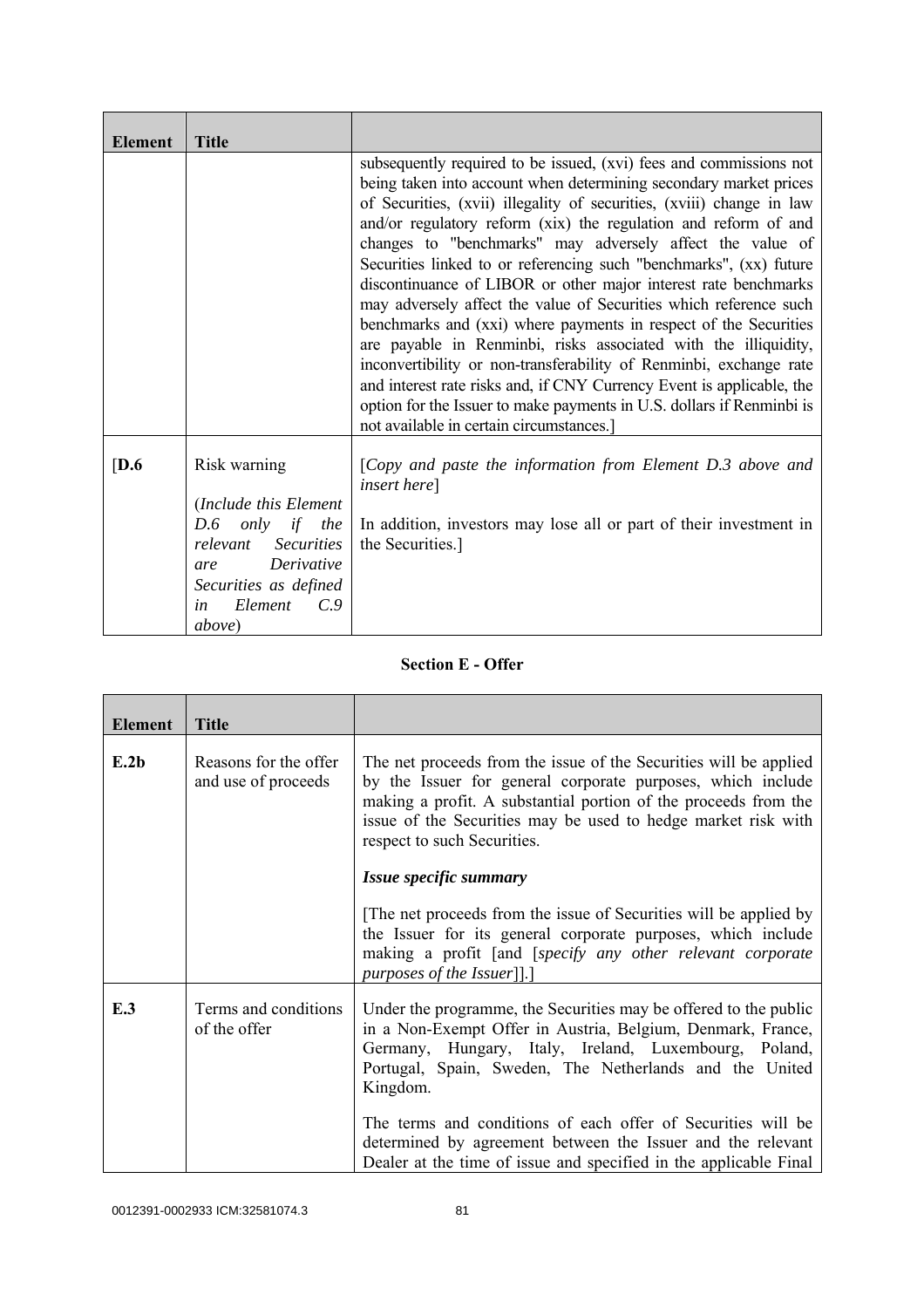| <b>Element</b> | <b>Title</b>                                                                                 |                                                                                                                                                                                                                                                                                                                                                                                                                                                                                    |
|----------------|----------------------------------------------------------------------------------------------|------------------------------------------------------------------------------------------------------------------------------------------------------------------------------------------------------------------------------------------------------------------------------------------------------------------------------------------------------------------------------------------------------------------------------------------------------------------------------------|
|                |                                                                                              | An Investor intending to acquire or acquiring any<br>Terms.<br>Securities in a Non-Exempt Offer from an Authorised Offeror<br>will do so, and offers and sales of such Securities to an Investor<br>by such Authorised Offeror will be made, in accordance with any<br>terms and other arrangements in place between such Authorised<br>Offeror and such Investor including as to price, allocations and<br>settlement arrangements.                                               |
|                |                                                                                              | Issue specific summary:                                                                                                                                                                                                                                                                                                                                                                                                                                                            |
|                |                                                                                              | [Not applicable, the Securities are not being offered to the public<br>as part of a Non-Exempt Offer.]                                                                                                                                                                                                                                                                                                                                                                             |
|                |                                                                                              | [This issue of Securities is being offered in a Non-Exempt Offer<br>in [specify particular country/ies].                                                                                                                                                                                                                                                                                                                                                                           |
|                |                                                                                              | The issue price of the Securities is $[\bullet] [[\bullet] ]$ per cent. of their<br>nominal amount].                                                                                                                                                                                                                                                                                                                                                                               |
|                |                                                                                              | The offer price of the Securities to which this Summary relates is<br>$\lceil \bullet \rceil$ [the issue price].                                                                                                                                                                                                                                                                                                                                                                   |
|                |                                                                                              | [The offer period of the Securities is the period from [ <i>specify date</i> ]<br>until [specify date]/the Issue Date/the date which falls $[\bullet]$<br>Business Days thereafter.]                                                                                                                                                                                                                                                                                               |
|                |                                                                                              | [Summarise any public offer, copying the language from<br>paragraphs $9(x)$ and 11 of Part B of the Final Terms for N&C<br>Securities or paragraphs 6(viii) or 8 of Part B of the Final Terms<br>for W&C Securities (as applicable)]                                                                                                                                                                                                                                               |
| E.4            | of<br>natural<br>Interest<br>and<br>legal<br>persons<br>involved<br>the<br>in<br>issue/offer | The relevant Dealers may be paid fees in relation to any issue of<br>Securities under the Programme.<br>Any such Dealer and its<br>affiliates may also have engaged, and may in the future engage,<br>in investment banking and/or commercial banking transactions<br>with, and may perform other services for, the Issuer and the<br>Guarantor (if applicable) and their respective affiliates in the<br>ordinary course of business.                                             |
|                |                                                                                              | Issue specific summary                                                                                                                                                                                                                                                                                                                                                                                                                                                             |
|                |                                                                                              | [The [Dealer[s]/Manager[s]] will be paid aggregate commissions<br>equal to $\lceil \bullet \rceil$ per cent. of the nominal amount of the Securities.<br>Any [Dealer/Manager] and its affiliates may also have engaged,<br>and may in the future engage, in investment banking and/or<br>commercial banking transactions with, and may perform other<br>services for, the Issuer [and the Guarantor] and [its/their<br>respective] affiliates in the ordinary course of business.] |
|                |                                                                                              | [Other than as mentioned above,] and save for $\lceil \bullet \rceil$ [the [fees]<br>[commissions] payable to [●][the Authorised Offerors],]] so][So]<br>far as the Issuer is aware, no person involved in the issue of the<br>Securities has an interest material to the offer, including                                                                                                                                                                                         |